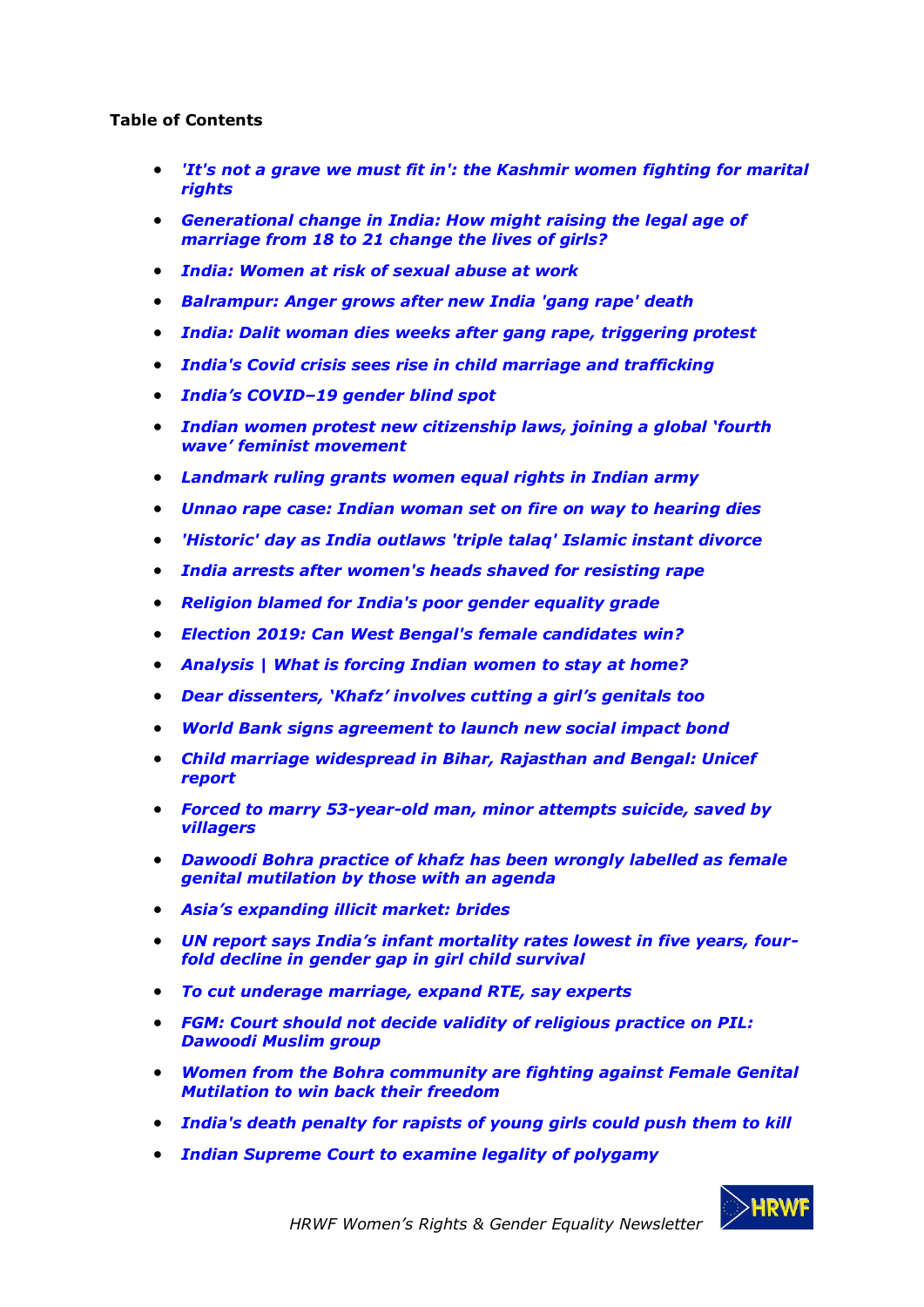- *[Youth in India take on tribal elders to end virginity test of brides](#page-45-0)*
- *[India Supreme Court intervenes in 'love jihad' case](#page-46-0)*
- *[Sex with minor wife is rape, rules Supreme Court](#page-47-0)*
- *[Young girls abused in south Indian temple rituals](#page-48-0) — rights commission*
- *"A feeble no may mean yes": I[ndian court overturns rape conviction](#page-49-0)*
- *[The abuse of India's triple talaq verdict](#page-50-0)*
- *[Patriarchy doesn't harm women alone](#page-53-0)*
- *[Only a new law will guarantee Indian women have rights to land:](#page-54-0)  [scientist](#page-54-0)*
- *[Transgender women in India face bias despite laws, says activist](#page-56-0)*
- *[The Indian caste where wives are forced into sex work](#page-57-0)*
- *Witch-hunts [in India: We don't talk about this form of violence against](#page-61-0)  [women](#page-61-0)*
- *[A dark trade: Rape videos for sale in India](#page-63-0)*
- *[The female Sharia judges of India](#page-66-0)*
- *[Will a mobile phone panic button help stop sexual assaults in India?](#page-68-0)*
- *[Triple talaq: India's Muslim women fight against instant divorce](#page-69-0)*
- *[Indians decry Hindu leader's temple rape comment](#page-71-0)*
- *[Indian villagers block women activists from Hindu temple](#page-72-0)*
- *[Fighting female genital mutilation among India's Bohra](#page-73-0)*

# <span id="page-1-0"></span>**'It's not a grave we must fit in': the Kashmir women fighting for marital rights**

## *Women are slowly gaining rights and finding the strength to shake off the social taboos around ending a bad relationship.*

By Furkan Latif Khan

The Guardian (09.12.2020) - <https://bit.ly/38hhl0J> - Parveena Jabeen was all set to get married, but in Kashmir weddings are extravagant affairs.

Traditionally, brides in the valley of Kashmir would take a trousseau with them to the groom's house, including clothes, jewellery, makeup, gifts for the in-laws and even furniture.

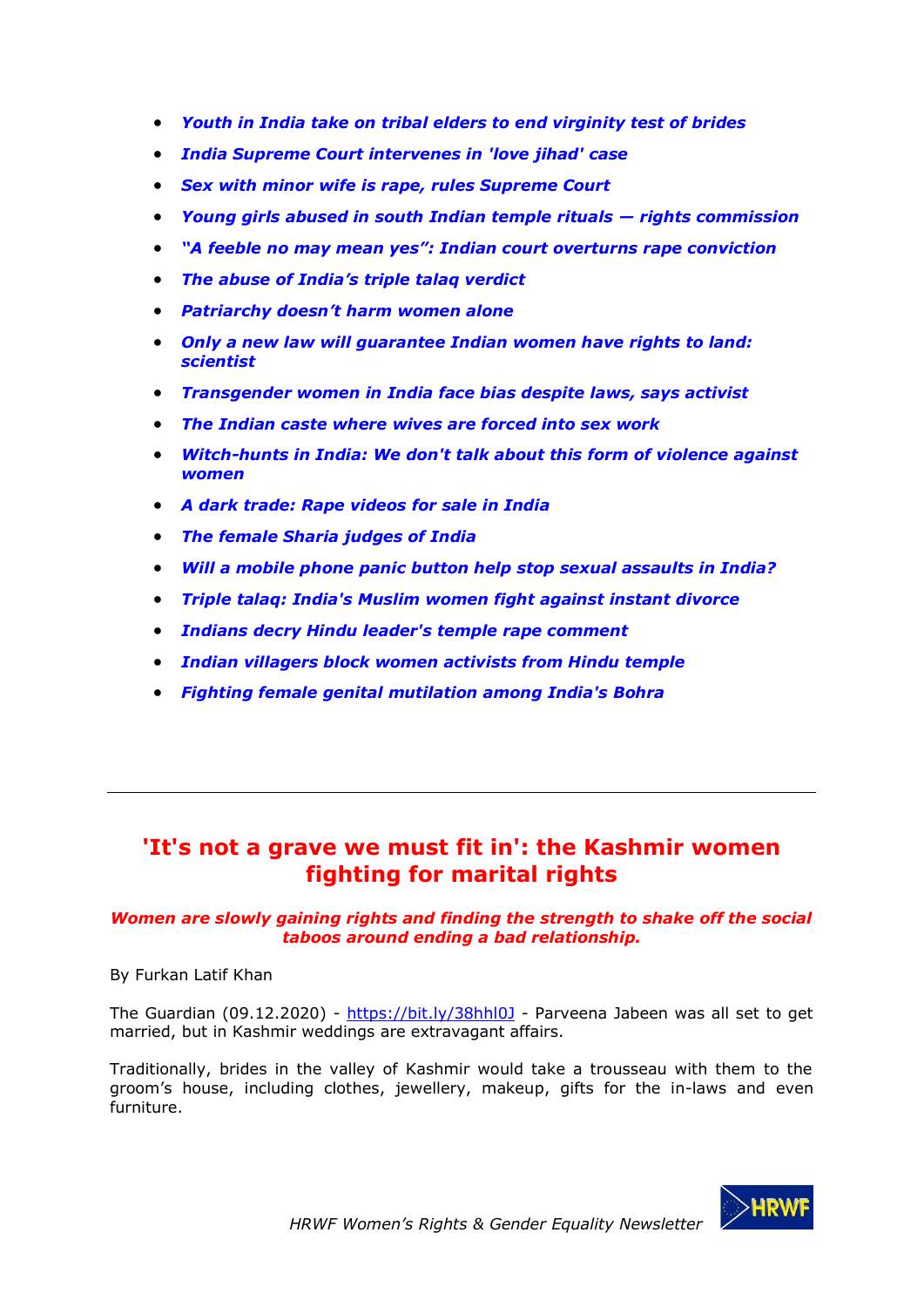Jabeen's father died when she was 19 and so, as the eldest of four, she worked as a tutor to feed her family. In August 2019, when Kashmir was put under a political lockdown, she lost her job.

Jabeen was worried that she might be mocked if she asked relatives for help, but then she heard of a group that supported women. "I approached them because I felt that they would not talk about helping us throughout the town," she says.

Kashmir weddings, an important social function, are notorious for their extravagance and at times the state has intervened to put restrictions on expenses.

"Families end up selling their properties, taking out loans, for unnecessary social customs. We don't want to encourage that practice, so we do not buy gifts for in-laws or home furnishings," says Shehryar Khanum, a founding member of Mehram, a charity to help struggling brides.

The organisation also supports new brides and women trying to leave bad marriages. "She explained to me how I should take care of myself after marriage, to be vigilant and responsible. She insisted that I should not give up work, no matter what happens, because that is the only way to keep my future secure," says Jabeen.

This advice is essential, says Khanum: "We come across so many women who are asked to give up work after marriage. It is an unspoken rule that this is a reasonable thing to say, which it is not," she says. "In Kashmir very few women are upfront about their rights – religious or legal. As an organisation, we believe that they should be."

In Kashmir, tradition has a big impact on decision-making, says Prof Muzammil Jan, who has studied Kashmiri women's changing roles in society. "Even religion is misused in the context of women's empowerment.

"The majority of women's decisions are forced on them by male decision-making power, whether she is married or unmarried."

Most marriages are under sharia law, where a document is signed by both the bride and the groom, and the clauses are often seen as set and so are rarely edited. But Mehram is trying to change that. "We are working on a model, nikkah-naama, where we want to include the rights of the bride in writing," says Khanum.

While the Indian constitution has been adjusting to enshrine women's rights, the legal structure of Kashmir has been slower to catch up. In August 2019, a constitutional amendment withdrew Kashmir's special status, extending laws from India to the region, and it is now possible for women to demand compensation for abuse in a marriage, as well as medical expenses and residential rights.

"The new laws aim to provide women with legal remedies by way of independent adjudicating bodies like family courts. These laws give women right to claim maintenance from court under exclusive provisions," says Viqas Malik, a lawyer in Kashmir.

But bureaucracy is slow. The state's only women's commission was disbanded and it is not yet known when a new one will be established. There is little trust in legal structures to deliver justice to women.

"Institutions here are almost always inclined towards reconciliation. That means that you are overlooking justice and replacing it with what is socially acceptable, which may not always be just," says Khanum.

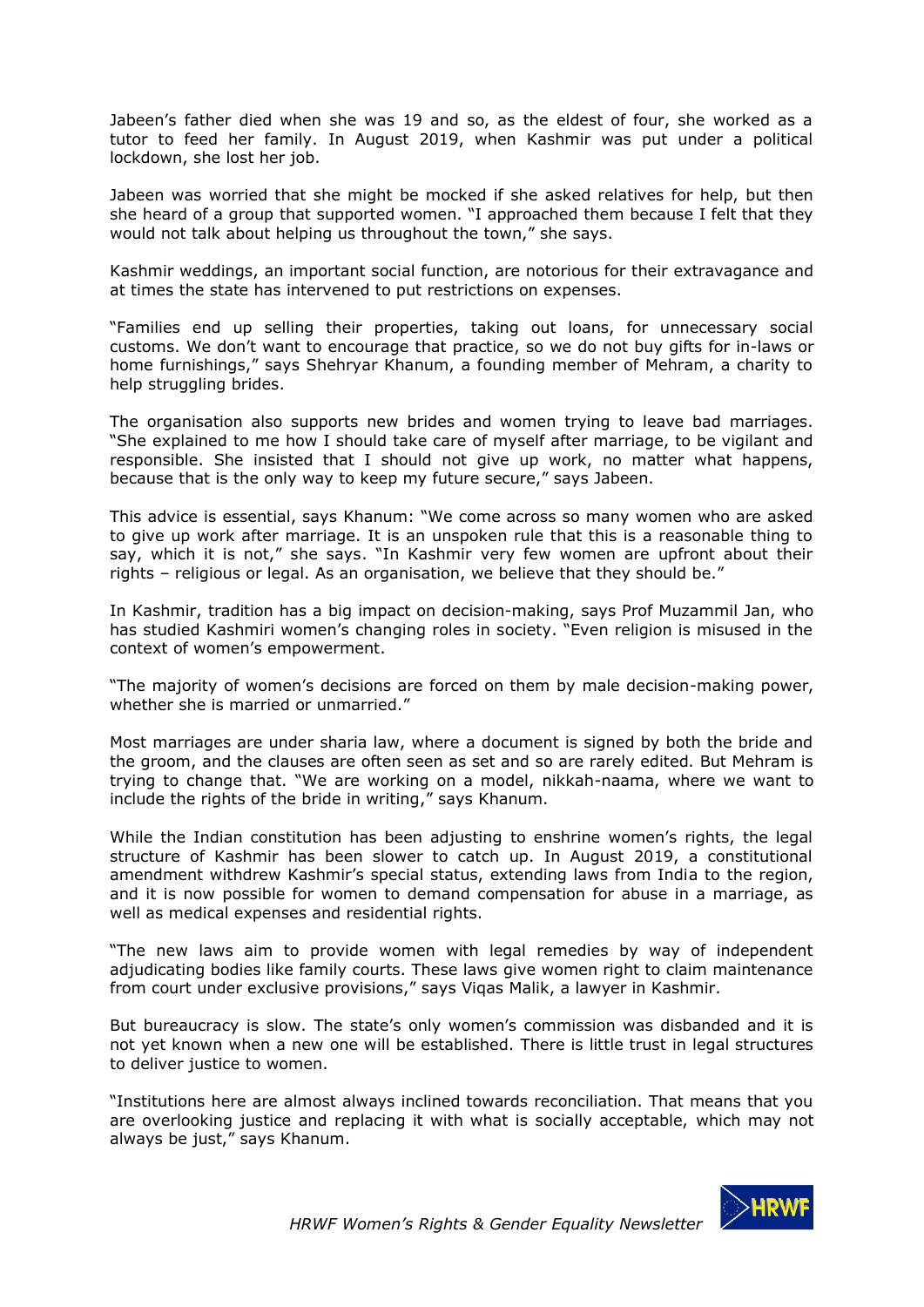Sarah Mir (not her real name), 35, has been frequenting Mehram's office for several months. Mir's marriage was arranged by her brother. "I met my husband for the first time on the day of my ring ceremony. I barely saw his face. I saw his face on the photos of the ceremony later," she says.

Mir found she was expected to be her husband's housemaid. "I was disrespected, neglected and even beaten by him," she says. "But I did not share any of the abuse with my family because I did not want to worry them."

Eight months into her marriage, Mir's father died and she went home. "Eventually, he came with all his family members, asking me to adjust to the life I was given and only then I would be accepted back in his family."

Mir registered complaints against her husband with multiple agencies but nothing persuaded him to discuss the marriage. Even her local police station did not file a complaint, Mir claims. "He wants the divorce to take place in a cave, so that the judgment is in his favour," says Mir.

In Kashmir, the predominant body for marital settlements are mohalla committees, a group of local people, who are invited to mediate by the families. But most mohalla committees are headed by men, says Khanum. "So it is often just a superimposition of the social view, rather than justice."

Mir sees no solution yet in sight but visits to Mehram have been therapeutic. "I am thankful, for the mental support. Otherwise, I feel like I would have committed suicide," she says. "Most women going through distressed marriages struggle to find support and are told that marriage is a grave and they must fit in it."

Mehram is trying to fill that void. "Right now, I think some women are here just to talk. We are trying to create a space where women feel that it is their place, talk to each other and share their experiences," says Khanum.

There is a WhatsApp group where women can share insights on their legal and marital rights.

"I faced a lot of problems while growing up. And I was worried that I would not be able to sustain if I face marital problems. But after joining this group and getting in touch with other women, I have been feeling so much more secure," says Jabeen. "I feel supported."

# <span id="page-3-0"></span>**Generational change in India: How might raising the legal age of marriage from 18 to 21 change the lives of girls?**

By Aarushi Khanna

Equal Measures 2030 (04.12.2020) - <https://bit.ly/3lXN6jS> - India is home to the highest number of child brides in the world. UNICEF estimates that almost half of the child marriages in the world happen in South Asia, 1-in-3 of which are in India[1]. The existing legal framework sets the minimum legal age of marriage for girls in India at 18 which the current political leadership is considering revising to 21. An announcement in this regard was recently made by the Indian Prime Minister in August 2020. Women's rights organisations and gender equality advocates have expressed their apprehension about the proposed change in the law.

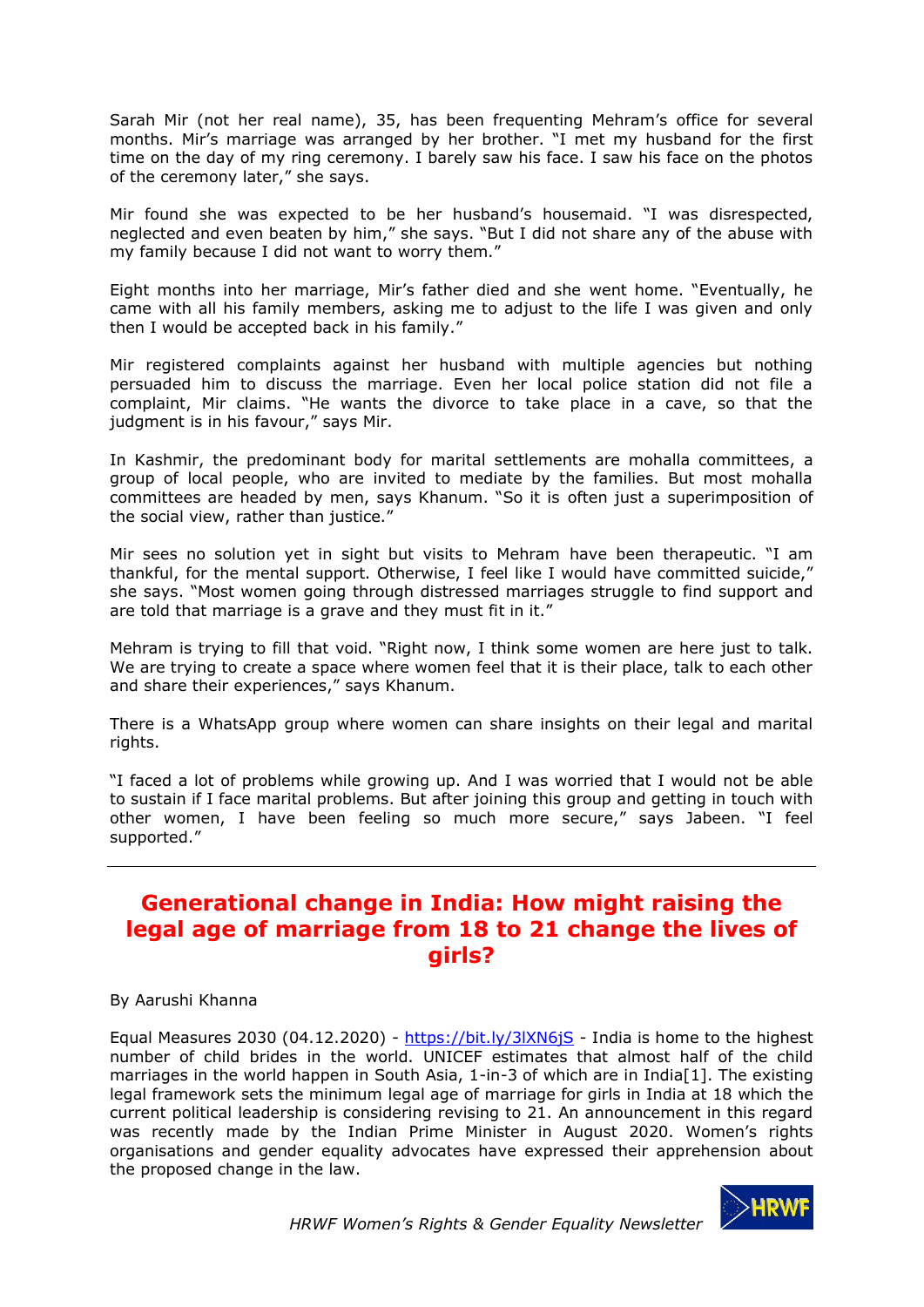Decisions around marriage in India are governed by a complex set of compounding factors: poverty; dowry where the younger the bride, the lower the dowry expectation; a way to protect the family honour; a means to prevent rape and pre-marital sex; and perceptions around labour and productivity[2]. All these factors serve as obstacles to conforming to the child marriage law. This is also the reason families consider education for young girls as less of a priority and more of a futile investment since girl's productive capacities are often believed to benefit her marital family. The practise of early marriage is often justified by parents and guardians as a means of securing girls' future and protecting them from the risk of physical and sexual violence. The law in its current form is also used by parents and community members to control and punish girls from choosing their own partner. In reality, it is a means of exercising control over young women's bodily autonomy.

Though declining, the practise of child marriage is clearly rampant in India. Even 40 years after the enactment of the current Child Marriage Prohibition Act, the number of young women to be married under 18 remains extremely high, 1-in-4 [3]. The proportion of women aged 20–24 who were married before age 18 was 50% in 1992–93, 47% in 2005–06 and only saw a noticeable dip of 19% between 2005 and 2015[4]. Increased access to education, increased literacy of mothers, and government investment were contributing factors that have enabled this impressive dip in the last decade. India's progress has been strong but not fast enough to eliminate the practise by 2030. So why is the government looking to revise the age of marriage law?

Two reasons:

- To achieve better maternal health outcomes: Early marriage in India is linked to early pregnancy and the subsequent increased risk of maternal mortality. The government is of the view that increasing age at marriage would delay age at first pregnancy and would lead to better maternal and child health outcomes.
- The other compelling argument supports demographics: Delaying age of marriage is linked to delaying age at pregnancies and likely to reduce the overall number of pregnancies[5].

Sahaj, our partner in India is of the view that this approach is rather simplistic and removed from the ground reality. Improved maternal and child health outcomes rely on financial stability, good nutrition, and level of education and not just the age at pregnancy. Being part of the national and state level advocacy on the issue, Sahaj believes that the conversation needs to focus on factors that enable young women to be empowered to make informed decisions. Over the last decade India has seen a decline in both child marriage and fertility, these shifts have not been an outcome of legislative changes but a result of investment and interventions in health, education, skilling, and financial inclusion. The government must be cognizant of these factors and recognise that a legal intervention at this point is unnecessary.

"In my opinion changing the age at marriage won't lead to a reduction in maternal mortality. The real cause for that is the lack of and poor quality of maternal health services available." 18 years old, peer educator, Vadodara, Gujarat.

So, what can the government do? Here is a list of other areas that the government might focus on to eliminate this harmful practice by 2030.

• Invest in improving education outcomes for girls. At the current pace of change an estimated 68% of girls ages 20–24 will have completed secondary education by 2030[6]. All barriers that lead to increased dropouts by girls must be identified and addressed to ensure that every girl completes secondary education by 2030.

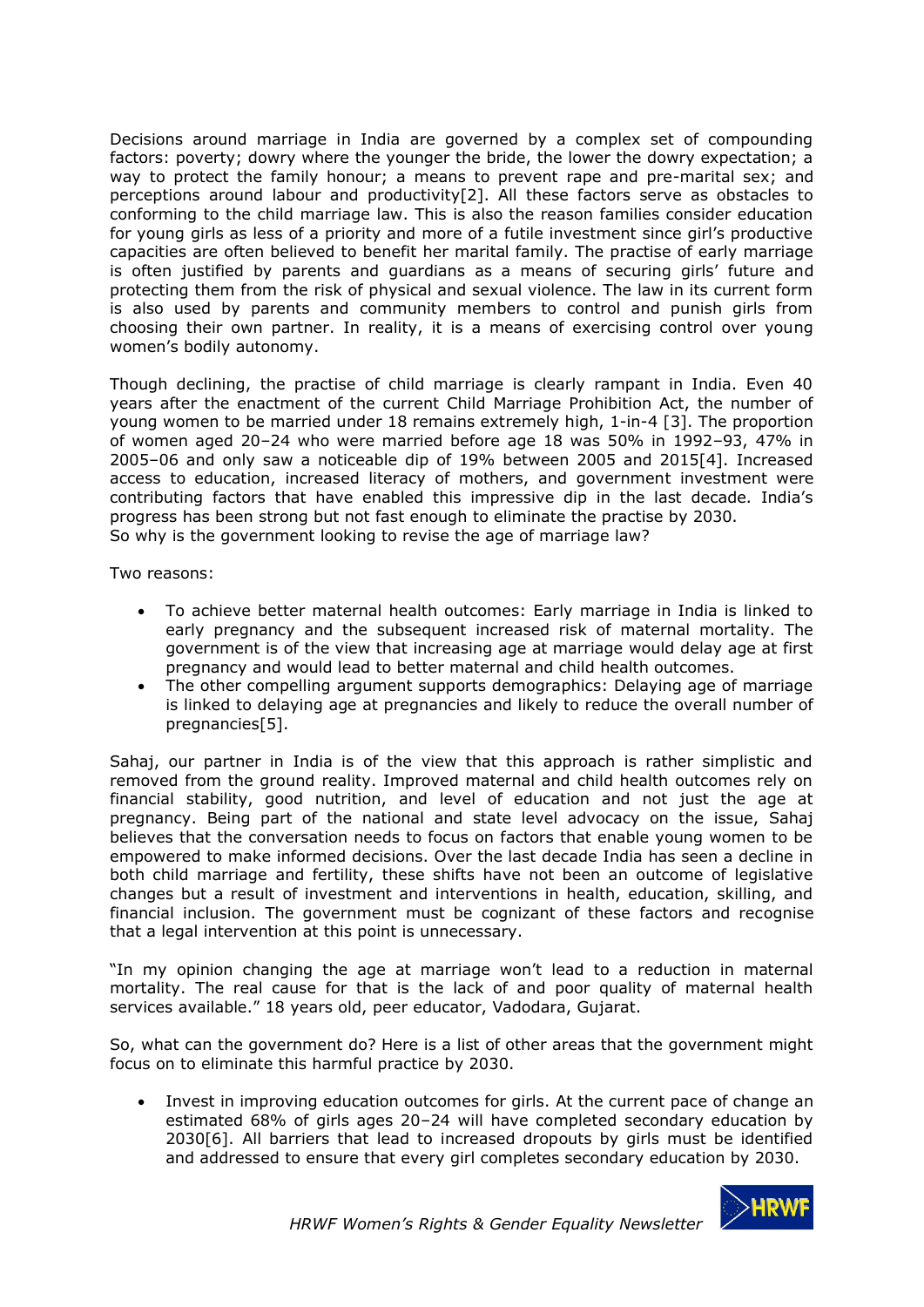- Improve access to comprehensive sexuality education (CSE) to promote bodily autonomy, increased decision making and healthy sexual behaviours and activities that are linked to a decrease in risky behaviour and contribute to eliminating harmful practices. School closures due to Covid-19 are further hindering the delivery of CSE and reproductive health information.
- Invest more to ensure universal access to quality contraception, maternal health services, and safe abortion services. India's progress on meeting contraception needs of married women only improved by 6.9% between 2008 and 2018[7]. Reproductive health services have been severely impacted by Covid-19 and are likely to impact progress on contraceptive access across India.
- Create job opportunities. The pandemic triggered a migration crisis in India. The announcement of the lockdown resulted in massive job losses of daily wage laborers who had migrated to large cities for work. It is estimated that over 10.6 million migrant workers returned to their home state with no further income prospects [8]. In such times of socio-economic uncertainty, migrant parents with young daughters are marrying them off early to secure their future and ensure their well-being.
- Listen to girls and keep their interest at the centre of all policy and programme. Covid-19 has led to major disruption in the education system with the closure of schools and their lives, increasing risk of early marriage and other harmful practices. When Sahaj spoke to young women in different parts of Vadodara (Gujarat) about their thoughts on proposed change in law they said….

"Its my appeal to the government to change the education system, improve the quality of teaching in government schools, provide compulsory computer training, provide scholarships and vocational training to start businesses and work so girls are not a financial burden on their family and can negotiate life decisions." 21 years old, Vadodara, Gujarat.

"India has committed to eliminating the practice of child marriage by 2030 as a part of the Sustainable Development Agenda. Covid-19 is adding another layer of complexity, there is a fear that years of progress made on the issue may rescind. The children's helpline in India has already reported a 17% increase in distress calls related to early marriage in June-July this year compared to 2019[8]. In this context India must prioritise improving access to education, quality sexual and reproductive health and nutrition while empowering young women and girls."

\*\*Members of the Sahaj team include Hemal Shah, Nilangi Sardeshpande, Rashmi Deshpande, Renu Khanna, Vaishali Zararia

## **Footnotes:**

[1[\]https://www.unicef.org/india/what-we-do/end-](https://www.unicef.org/india/what-we-do/end-childmarriage#:~:text=While%20the%20prevalence%20of%20girls,the%20prevalence%20of%20the%20practice)

[childmarriage#:~:text=While%20the%20prevalence%20of%20girls,the%20prevalence](https://www.unicef.org/india/what-we-do/end-childmarriage#:~:text=While%20the%20prevalence%20of%20girls,the%20prevalence%20of%20the%20practice) [%20of%20the%20practice.](https://www.unicef.org/india/what-we-do/end-childmarriage#:~:text=While%20the%20prevalence%20of%20girls,the%20prevalence%20of%20the%20practice)

[2]<https://www.girlsnotbrides.org/child-marriage/india/>

[3]<https://www.unicef.org/india/media/1176/file/Ending-Child-Marriage.pdf>

[4] National Family Health Survey - 2,3,4 estimates<http://rchiips.org/nfhs/>

[5] [https://www.thehindu.com/news/national/government-may-relook-age-of-marriage](https://www.thehindu.com/news/national/government-may-relook-age-of-marriage-for-women/article32364889.ece)[for-women/article32364889.ece](https://www.thehindu.com/news/national/government-may-relook-age-of-marriage-for-women/article32364889.ece)

[6] Equal Measures 2020 Data hub [https://data.em2030.org/2020-index](https://data.em2030.org/2020-index-projections/data-explorer-by-country/)[projections/data-explorer-by-country/.](https://data.em2030.org/2020-index-projections/data-explorer-by-country/)

[7] Sahaj Bending the Curve Factsheet, 2020<http://www.sahaj.org.in/factsheets.php>

[8] [https://www.business-standard.com/article/current-affairs/struggling-to-find-work](https://www.business-standard.com/article/current-affairs/struggling-to-find-work-under-mgnregs-bihar-migrants-head-back-to-cities-120101900238_1.html)[under-mgnregs-bihar-migrants-head-back-to-cities-120101900238\\_1.html](https://www.business-standard.com/article/current-affairs/struggling-to-find-work-under-mgnregs-bihar-migrants-head-back-to-cities-120101900238_1.html)

[9]<https://www.bbc.com/news/world-asia-india-54186709>

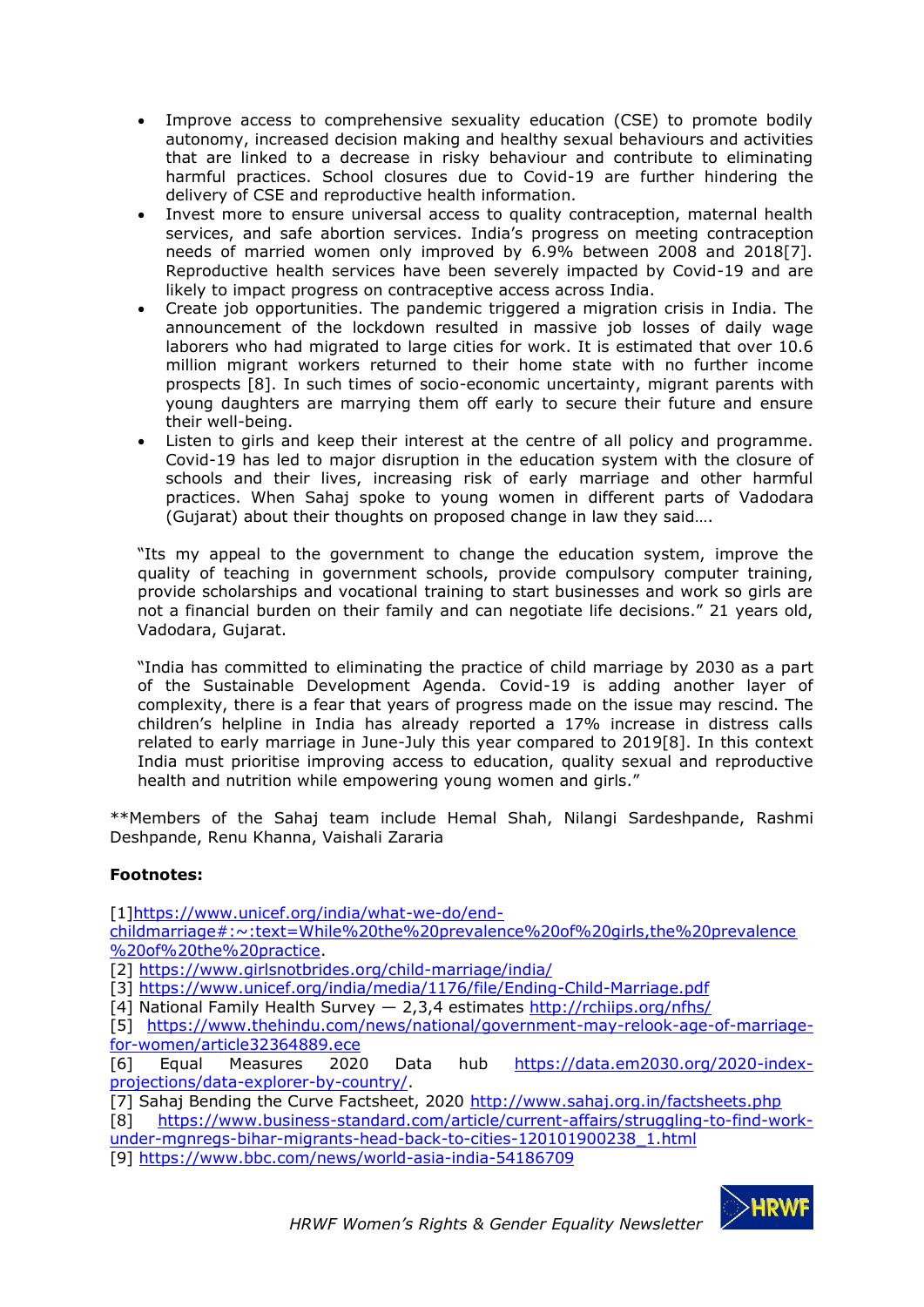# <span id="page-6-0"></span>**India: Women at risk of sexual abuse at work**

## *Poorly enforced laws leave informal workers no recourse.*

HRW (14.10.2020) - <https://bit.ly/31rJeQV> - The Indian government's failure to properly enforce its sexual harassment law leaves millions of women in the workplace exposed to abuse without remedy, Human Rights Watch said in a report released today. The government should urgently ensure compliance with its 2013 [Sexual Harassment of](https://wcd.nic.in/sites/default/files/Sexual-Harassment-at-Workplace-Act.pdf)  [Women at Workplace \(Prevention, Prohibition and Redressal\) Act,](https://wcd.nic.in/sites/default/files/Sexual-Harassment-at-Workplace-Act.pdf) or POSH Act as it is popularly known.

The 56-page report, "'No #MeToo for Women Like Us': Poor Enforcement of India's [Sexual Harassment Law](https://www.hrw.org/node/376602)," finds that while women in India are increasingly speaking out against sexual abuse at work, in part due to the global #MeToo movement, many, particularly in the informal sector, are still constrained by stigma, fear of retribution, and institutional barriers to justice. The central and local governments have failed to promote, establish, and monitor complaints committees – a central feature of the POSH Act – to receive complaints of sexual harassment, conduct inquiries, and recommend actions against abusers.

"The #MeToo movement helped to shine a light on violence and harassment at work, but the experiences of millions of women in India's informal sector remain invisible," said Meenakshi Ganguly, South Asia director at Human Rights Watch. "India has progressive laws to protect women from sexual abuse by bosses, colleagues, and clients, but has failed to take basic steps to enforce these laws."

Human Rights Watch conducted field research and over 85 interviews in Tamil Nadu, Haryana, and Delhi, including with women working in both the formal and informal sectors, trade union officials, labor and women rights activists, lawyers, and academics. The findings also draw upon research by Indian organizations.

Women, inspired by the global #MeToo movement, who came forward with complaints against men in senior positions have often encountered a backlash, including threats, intimidation, retaliation, attempted bribes, gaps and bias in legal procedure, and stigma. Those accused have frequently used the colonial-era criminal defamation law against the women who dare to speak out. These produce a chilling effect deterring other victims from coming forward.

The September 2020 alleged gang rape and murder of a 19-year-old Dalit woman in Uttar Pradesh state highlighted both rampant violence against women in India and structural violence against poor and marginalized communities. The authorities' response illustrates the barriers women face in accessing justice.

The vast majority of India's women workers, 95 percent (195 million), are employed in the informal sector. These include jobs from street vendors, domestic work, agriculture, and construction, to home-based work, such as weaving or embroidery. There are also 2.6 million early-childhood care and nutrition workers under the government's Integrated Child Development Services; over 1 million Accredited Social Health Activists (ASHA) who work as community health workers; and 2.5 million midday meal cooks, who prepare the free lunches provided in government schools.

"For women like me, what is #MeToo? Poverty and stigma mean we can never speak out," said a part-time domestic worker who was sexually harassed by a security guard. "There is no place safe for women like us."

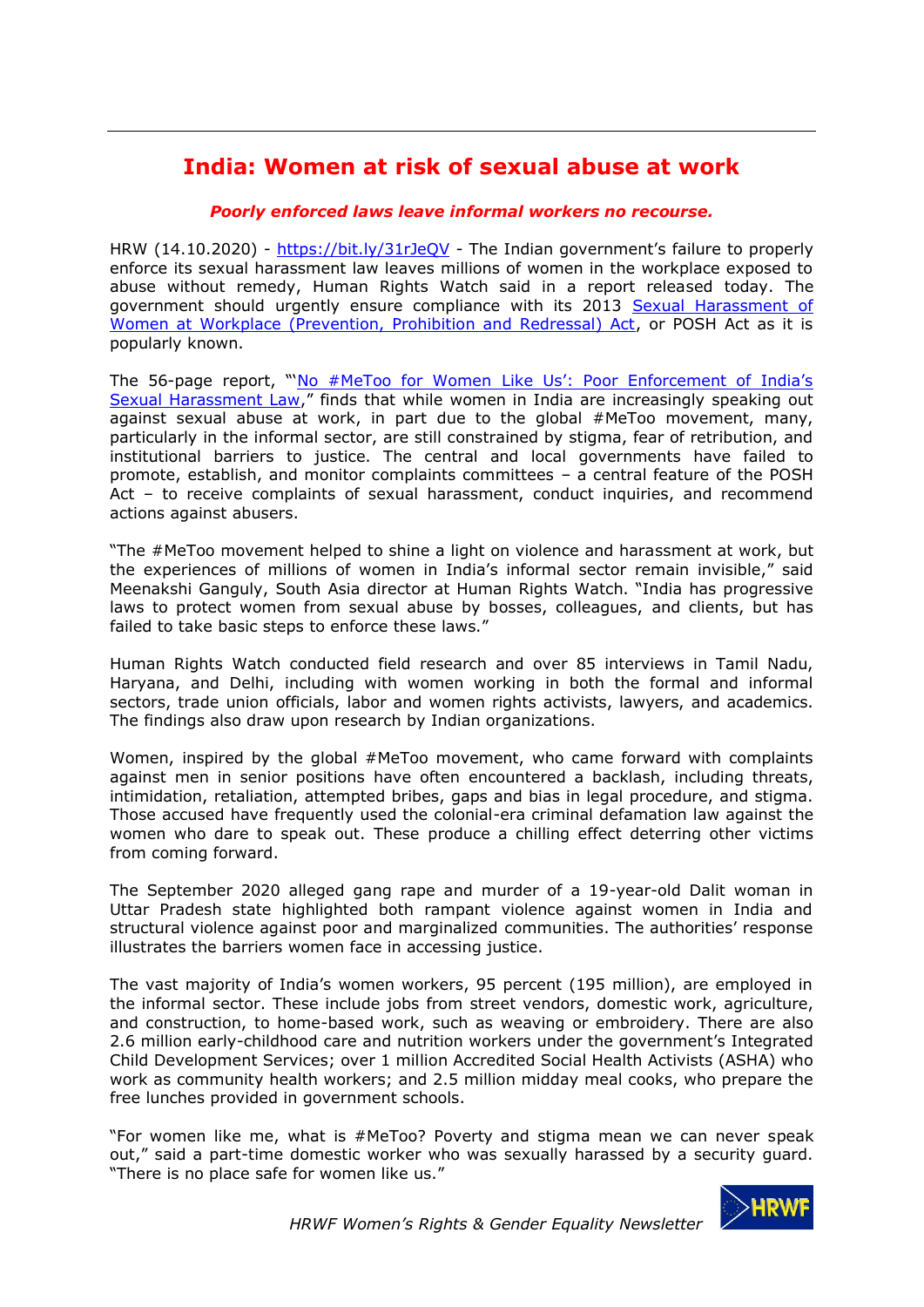The 2013 POSH Act mandates employers to take steps to protect female employees from sexual harassment in the workplace and to provide procedures for resolution, settlement, or prosecution. It widened the definition of the workplace and covered the informal sector, including domestic workers. It protects all workers in any place visited by the employee during the course of her employment, including transportation.

The law builds upon the 1997 "Vishaka Guidelines" set out by the Supreme Court, mandating that employers take steps to protect female employees from sexual harassment at work after Bhanwari Devi, a government social worker, was gang raped in 1992 by men angered by her efforts to stop a child marriage in their family.

The POSH Act requires employers to create an Internal Committee at each office with 10 or more employees. For other establishments with less than 10 employees and for women working in the informal sector, the state government's district officer or collector is required to form a Local Committee in each district.

These committees handle complaints and recommend actions ranging from a written apology to termination of employment, providing an alternative to filing a criminal complaint with police. Under the POSH Act, the government is also responsible for developing training and educational materials, organizing awareness programs, monitoring implementation of the law, and maintaining data on the number of sexual harassment cases filed and resolved in the workplace. But studies show that many of these Local Committees simply do not exist, and when they do, there is no publicly available information on how to access them.

"Most women suffer in silence until it becomes unbearable, and then they just try to get another job," said Sonia George, a senior official at a trade union. "They do not want to tell their families either because they are afraid that they will be prevented from working."

Domestic workers are especially at risk of sexual harassment and violence due to their isolation in private homes and their exclusion from many key labor protections guaranteed to other workers. For domestic workers, the POSH Act says that Local Committees must refer the case to the police, leaving no civil remedy. The Indian government should amend the law to ensure that domestic workers have the same access to time-bound justice through the Local Committees as other workers, Human Rights Watch said.

While most private sector companies have Internal Committees, many exist merely on paper to show compliance without any commitment to improving the workplace culture. Employers do little to fulfill their other duties, such as prevention, raising awareness about what constitutes sexual harassment, and consequences for such behavior.

In both the formal and informal sectors, the government should set up effective monitoring systems for committees and publish regular reports to ensure transparency and accountability. The government should establish Local Committees at every level of the local government to ensure easy access and conduct regular training for committee members, district magistrates, and other relevant district officials.

In June 2019, the Indian government, representatives of Indian workers' groups, and representatives from Indian employers' associations all voted in favor of the International Labour Organization Violence and Harassment Convention, a landmark treaty that establishes global standards to prevent and respond to violence and harassment in the workplace.

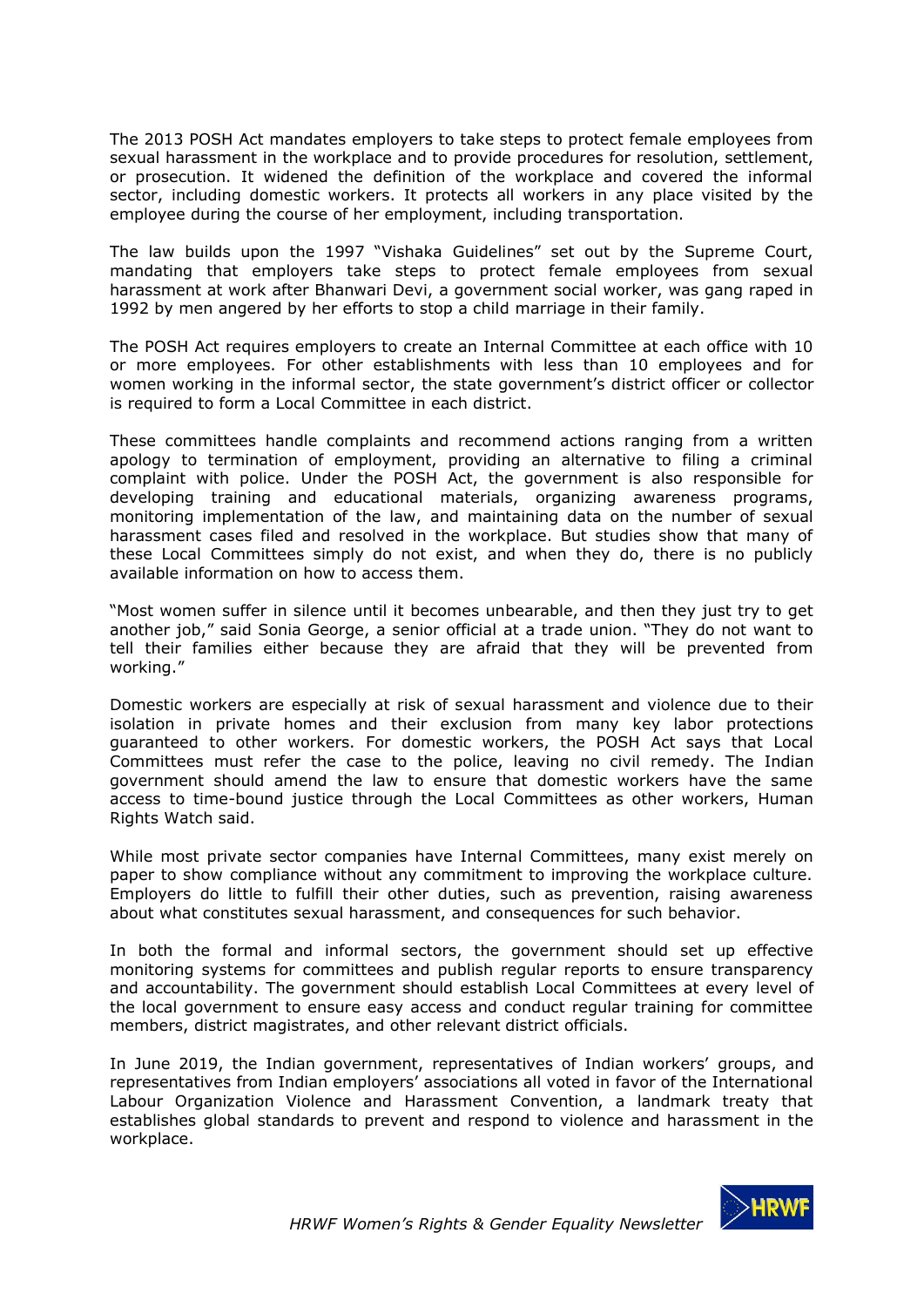India should ratify the ILO treaty and fully enforce the POSH Act, Human Rights Watch said.

"The Indian government should stand for the rights of women, whether they are domestic workers, government scheme workers, or office workers, to work in safety and dignity," Ganguly said. "The government should coordinate with workers' organizations and rights groups to address sexual harassment and violence as a key workplace issue, partner in information campaigns, and ensure that those who face abuse can get the support and remedies they deserve."

#### *Illustrative cases from the report*

#### **Shanta (name changed), health worker**

Shanta, 38, an ASHA health worker in Haryana, said that health workers are particularly vulnerable when they are called to work at night. If they bring a complaint, they come under intense pressure from family of the accused, society, and their own family to withdraw it. In January 2014, Shanta was called by a contractor at a construction site to help a woman who was about to give birth. She said she accompanied the woman to a hospital, but the ambulance driver tried to molest her on the way back:

I didn't say anything at home because I was scared, but I called the medical-incharge and told him what happened. The staff and supervisors helped me, and we found the driver after three days. But then the police and other ASHA workers asked me to compromise. He apologized in front of dozens of ASHA workers and they asked me not to file an official complaint. But no one told me that there was a law, and I could file a complaint at a Local Committee.

#### **Kainaat (name changed), domestic worker**

Kainaat, 25, became a domestic worker when she was 12 after her family migrated from West Bengal to Gurgaon in search of work. For the first few years, as a child, she labored as a live-in domestic worker in various homes, suffering beatings and threats. In 2012, when she was 17, an older man sexually harassed her:

When his children and grandchildren would go out, he would purposely stay home and keep following me around. He would pat my back, but then his hands would wander. I tried to ignore. Once when he did this, there was no one at home so I went to the washroom and did not come out until others returned. I knew no one would believe me if I told them, so I kept quiet. That man used to tell me, "Wear a short dress, you will look better in it." I put up with it because I had to earn to support my family. But I finally quit because I was so frustrated and decided not to work as a live-in maid anymore.

## **Shalini (name changed), domestic worker**

Shalini was sexually harassed for months by a security guard of the apartment complex in Gurgaon, Haryana, where she worked as a part-time domestic worker:

He would say he loved me. He would wait by the elevator at the end of my shift and when I was alone in the elevator, he would make lewd remarks. One day, it went too far when the guard took out money, forced it into my hands, and asked me to go with him. That day, I cried endlessly when I went home and told my husband I wanted to go back to the village. My husband and my brother-in-law went to the colony and complained to the head of security, whom they knew, and

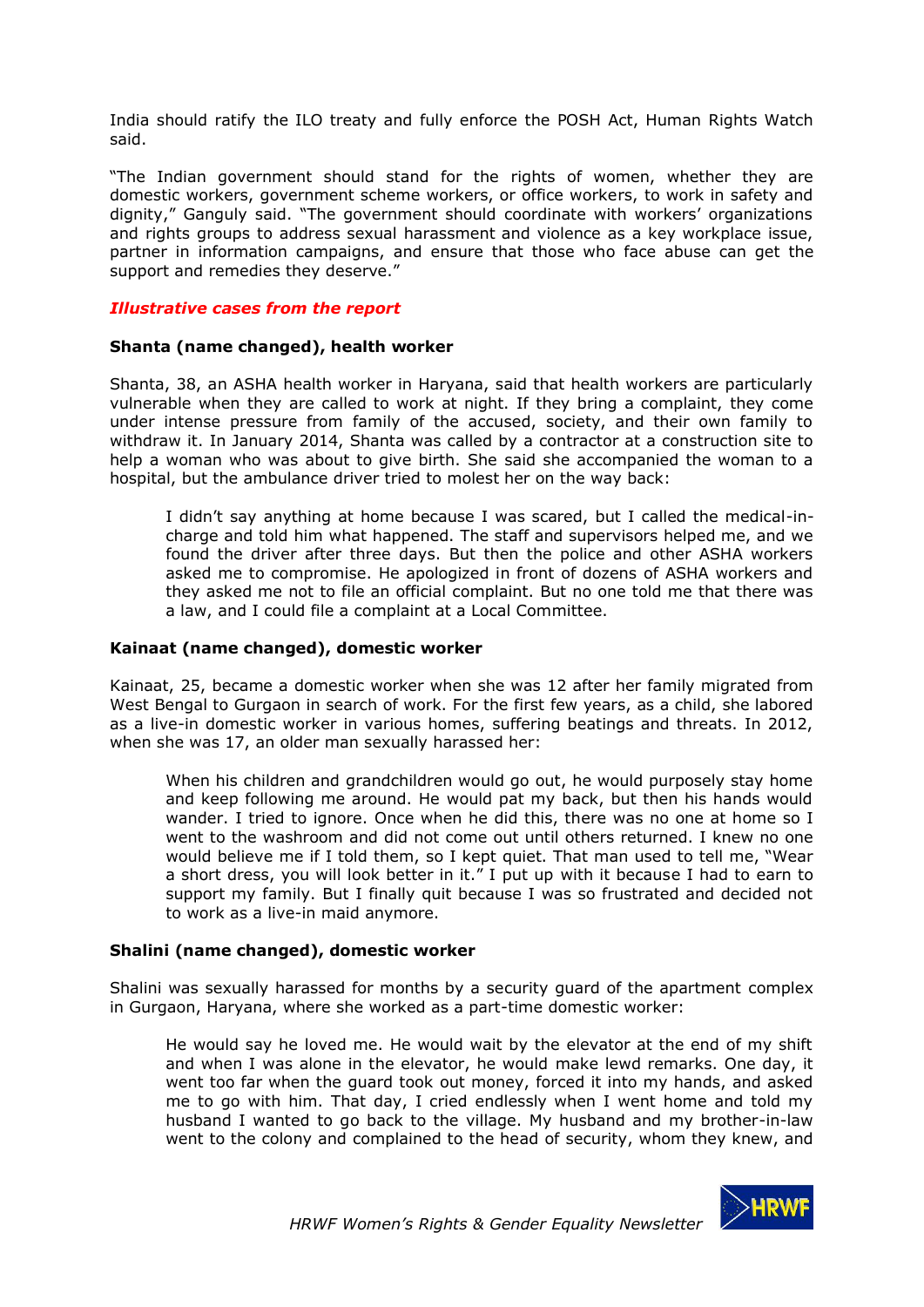the guard was quietly transferred. If my employers had come to know, they would have likely blamed me. That is why I kept quiet.

For women like me, what is #MeToo? Poverty and stigma mean we can never speak out. There is no place safe for women like us. Not our workplaces, nor our homes, and not the road we take.

## <span id="page-9-0"></span>**Balrampur: Anger grows after new India 'gang rape' death**

*The death of a second Dalit woman in a few days after an alleged gang rape has shocked and angered India.*

BBC News (02.10.2020) - <https://bbc.in/33AmZJW> - The 22-year-old was dragged into a vehicle after going to apply for admission at a local school and raped, her mother told the BBC.

The news follows the death of another Dalit woman, 19, on Tuesday after an alleged gang rape by upper-caste men.

Dalits are at the bottom of the caste system. Despite laws to protect them, they face widespread discrimination.

Both attacks took place in the northern state of Uttar Pradesh. News of the first sparked protests in the streets in the state.

Police have registered complaints of rape and murder and arrested two men in connection with the latest case, which took place in Balrampur district.

The earlier attack happened some 500km (310 miles) away in Hathras district. The victim was grievously injured and died in a Delhi hospital on Tuesday after fighting for her life for two weeks.

Police said on Thursday that according to a forensic report the first victim was not raped. But a Delhi hospital recorded on admission that she was both raped and strangled on 14 September. The woman's family also said she had been raped - her mother telling media that she found her daughter naked, bleeding and seriously injured in a field.

The second victim also died on Tuesday but national media picked up the news on Thursday, after a heavy backlash on social media over sexual assault and caste violence in India.

Dalits, formerly known as untouchables, have suffered public shaming and attacks for generations at the hands of upper-caste Hindus.

## *What do we know about the latest incident?*

The victim's mother told the BBC that the family started to panic when she did not arrive home at her usual time on Tuesday evening. She said her daughter had gone to a nearby school to apply for admission on Tuesday morning. When she was returning home, a group of three or four men stopped her and forced her into their vehicle.

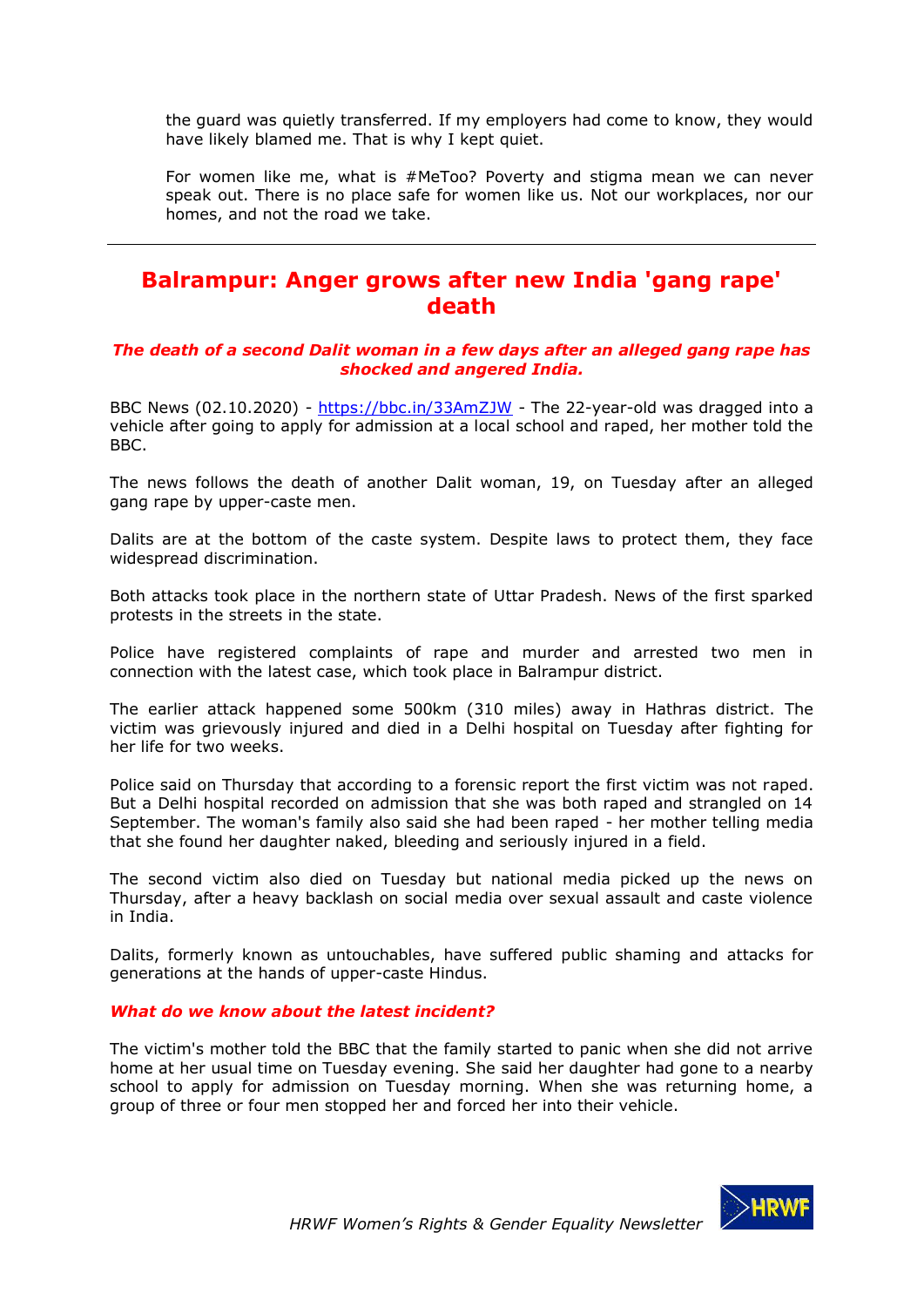The mother alleges that they drugged her before raping her. "They broke my daughter's leg, they broke her waist," she said, adding that the men put her in a rickshaw after and sent her home.

"When she arrived, she looked very weak. Our daughter couldn't speak or get up. When we asked her what had happened, she couldn't answer," she added.

Ten minutes later, the victim complained of a "burning sensation" in her stomach, prompting the family to rush her to a local hospital.

"But since her condition was very serious, the doctor asked us to take her to a larger hospital in the city - but she died on the way there," the mother added.

"While officials are not confirming whether the victim was raped, they have also not denied the family's allegation," local journalist Saurabh Mishra said.

#### *What reaction has there been?*

The news has spurred furious reactions on social media. The state's former chief minister, who sits in opposition now, hit out at the ruling Bharatiya Janata Party (BJP) government.

"After Hathras, another daughter has been gang raped and brutalised in Balrampur," Akhilesh Yadav tweeted, adding that the government should act quickly in this incident.

On Twitter, the case has been among the top discussion trends with thousands of tweets from political leaders and Indians decrying the attack.

The previous incident also continued to dominate social media and news. Officials imposed Section 144 in the district, which means no more than four people will be able to gather - a measure often used to contain protests.

On Thursday, Priyanka and Rahul Gandhi, leaders of the opposition Congress Party, walked into Hathras to meet the victim's family after the leaders' vehicle was stopped by officials. Video footage on social media showed Mr Gandhi falling down in the ruckus which ensued as Congress party workers walked alongside the Gandhis, even as police officials try to stop them.

The two leaders were later seen being taken away in vehicles by police.

Startling pictures and video footage have also emerged showing of hundreds of workers from the Samajwadi Party, which sits in opposition in the state, being rounded up and detained by police in the area.

Earlier on Wednesday, activists condemned the police after the family accused them of cremating her body without their permission. Protests also broke out in Hathras and other cities, including the capital, Delhi.

A senior district administration official, however, denied the allegation, saying the family's consent had been obtained.

Rape and sexual violence have been under the spotlight in India since the 2012 gang rape and murder of a woman in Delhi, which led to huge protests and changes to the country's rape laws.

But there has been no sign of crimes against women and girls abating.

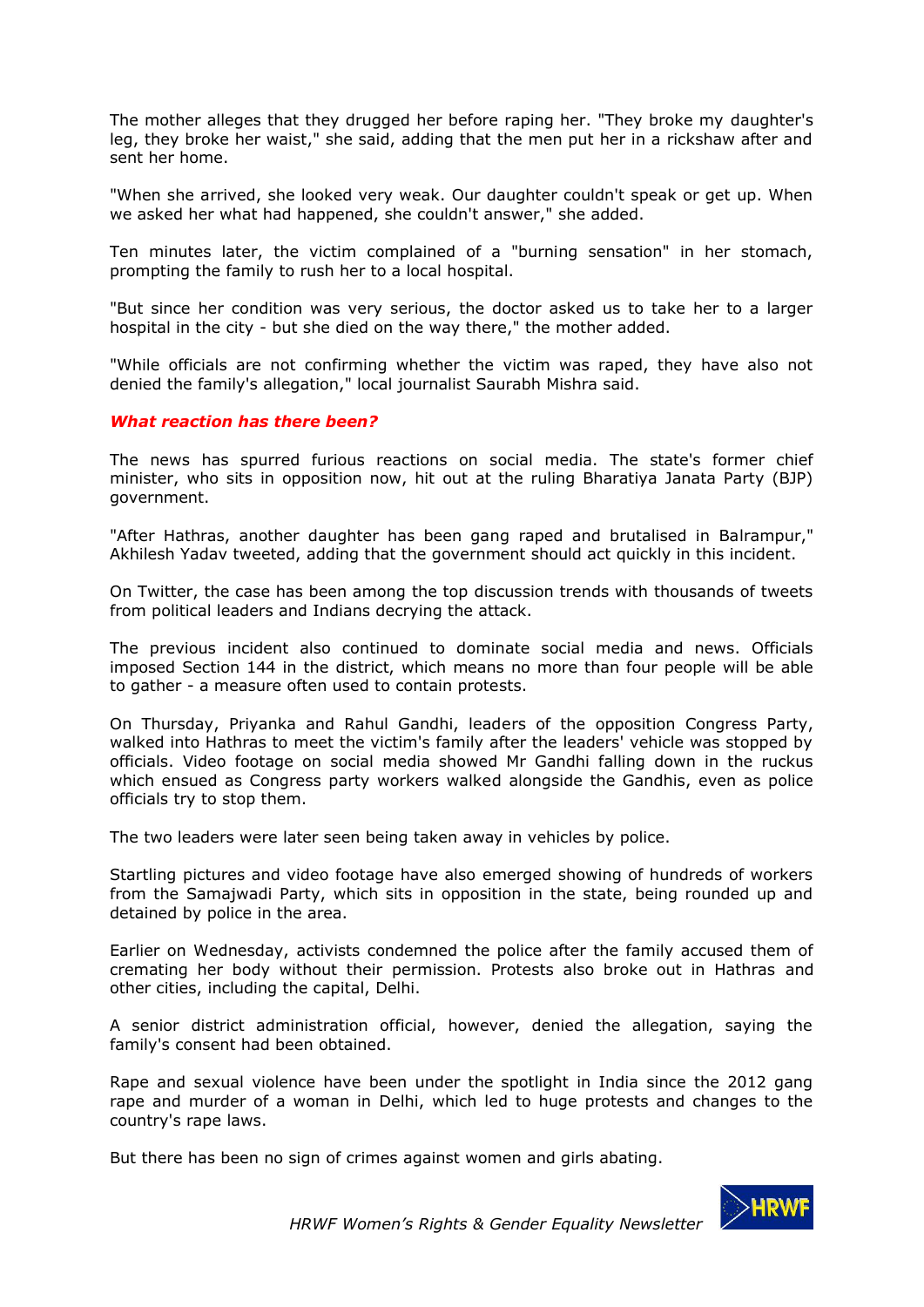# <span id="page-11-0"></span>**India: Dalit woman dies weeks after gang rape, triggering protest**

## *The 19-year-old victim was gang raped by four men in Uttar Pradesh's Hathras town, about 100km from New Delhi.*

Al Jazeera (29.09.2020) - <https://bit.ly/34cR2GZ> - A woman died in hospital in the Indian capital, New Delhi, on Tuesday, weeks after authorities said she was raped by a group of men, triggering protests and opposition criticism over what it said was a failure to protect women.

Her case was the latest in a string of gruesome crimes against women in India that have given it the dismal reputation of being one of the worst places in the world to be female.

One woman reported a rape every 15 minutes on average in India in 2018, according to the latest government data released in January.

"There is next to no protection for women. Criminals are openly committing crimes," Priyanka Gandhi Vadra, a leader of the opposition Congress party, said on Twitter.

The 19-year-old victim, belonging to the Dalit community – formerly known as "untouchables" – was attacked and raped on September 14 at a field near her home in Hathras district, 100km (62-mile) from New Delhi, authorities said.

Police have arrested four men in connection with the crime.

On Monday, the woman was brought from a hospital in Uttar Pradesh state to New Delhi's Safdarjung Hospital, where she died while undergoing treatment, authorities said.

About 300 protesters from the Bhim Army, a party championing the rights of Dalits, entered the hospital building and shouted slogans near the mortuary where the woman's body was kept.

"We will take the matter to fast-track court for the faster investigation and collection of evidence," district authorities in Hathras said in a statement.

#Hathras trended on Twitter as social media users expressed outrage at the latest case of gruesome sexual assault.

The woman's home state of Uttar Pradesh, which is governed by Prime Minister Narendra Modi's Bharatiya Janata Party (BJP), ranks as the most unsafe state for women in the country.

Last December, a 23-year-old Dalit woman was set ablaze by a gang of men as she made her way to a court in Uttar Pradesh to press rape charges.

# <span id="page-11-1"></span>**India's Covid crisis sees rise in child marriage and trafficking**

*India's coronavirus lockdown has had an adverse impact on children, pushing up incidents of child marriage and child labour, reports the BBC's Divya Arya.*

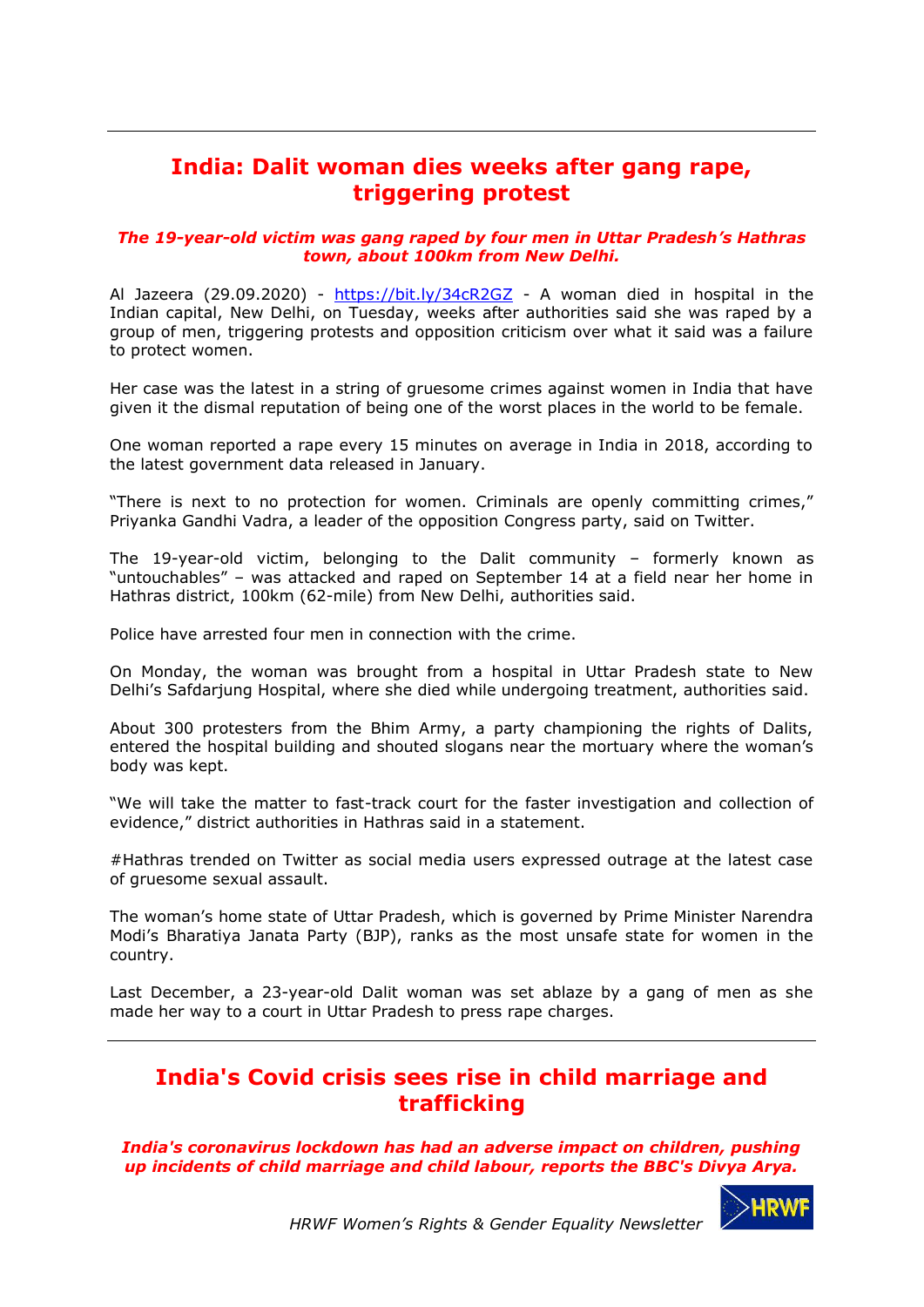BBC (18.09.2020) - <https://bbc.in/2FWHNT5> - Thirteen-year-old Rani has just won her first battle in life. Her parents tried to force her to marry this summer, but Rani reached out for help and managed to stop the wedding.

Rani (not her real name) was in the eighth grade when India's federal government suddenly imposed a lockdown in March, shuttering everything from schools to businesses to stop the spread of coronavirus.

Within a month, Rani's father, who was battling tuberculosis, found her a match. Rani was not happy. "I don't understand why everyone is in a rush to marry girls," she said. "They don't understand that it is important to go to school, start earning and be independent."

It is illegal for girls under the age of 18 to marry in India. But the country is home to the largest number of child brides in the world, accounting for a third of the global total, according to UNICEF. The charity estimates that at least 1.5 million girls under 18 get married here each year.

This year might be worse. Childline, a children's helpline, has reported a 17% increase in distress calls related to early marriage of girls in June and July this year compared to 2019.

Millions lost their jobs during the prolonged lockdown from the end of March to early June. Many of them included India's informal and unprotected workers, who, have been pushed deeper into poverty.

According to the government, more than 10 million of these works, many of them young men, returned to their hometowns and villages during the lockdown because of loss of work. So parents of young girls - worried for their safety and anxious about their future prospects - are marrying their daughters off to ensure their wellbeing.

Another reason is that parents are expected to pay for big weddings, but covid restrictions have limited the size of weddings.

So parents who have received offers of marriage this year have been quick to take them up, according to Manisha Biraris, the assistant commissioner for Women and Child Welfare in Maharashtra state.

"It was easier, cheaper and they could get away with inviting very few people."

Although the country began reopening in June, many jobs have not returned and the economy is still struggling. Schools are still shut, leaving vulnerable adolescents at home.

Schools have been agents of change in India, especially in poor communities like the eastern state of Odisha, where Rani lives. They are a space where girls can reach out to teachers and friends for help when facing pressure to marry from their family.

But with schools closed, a crucial safety net is gone.

"In extremely poor communities, girls are already not encouraged to study. Once they leave school it's hard to convince families to get them back in," said Smita Khanjow from Action Aid, which has been working on UNICEF's special program on child marriage in the five most-affected states.

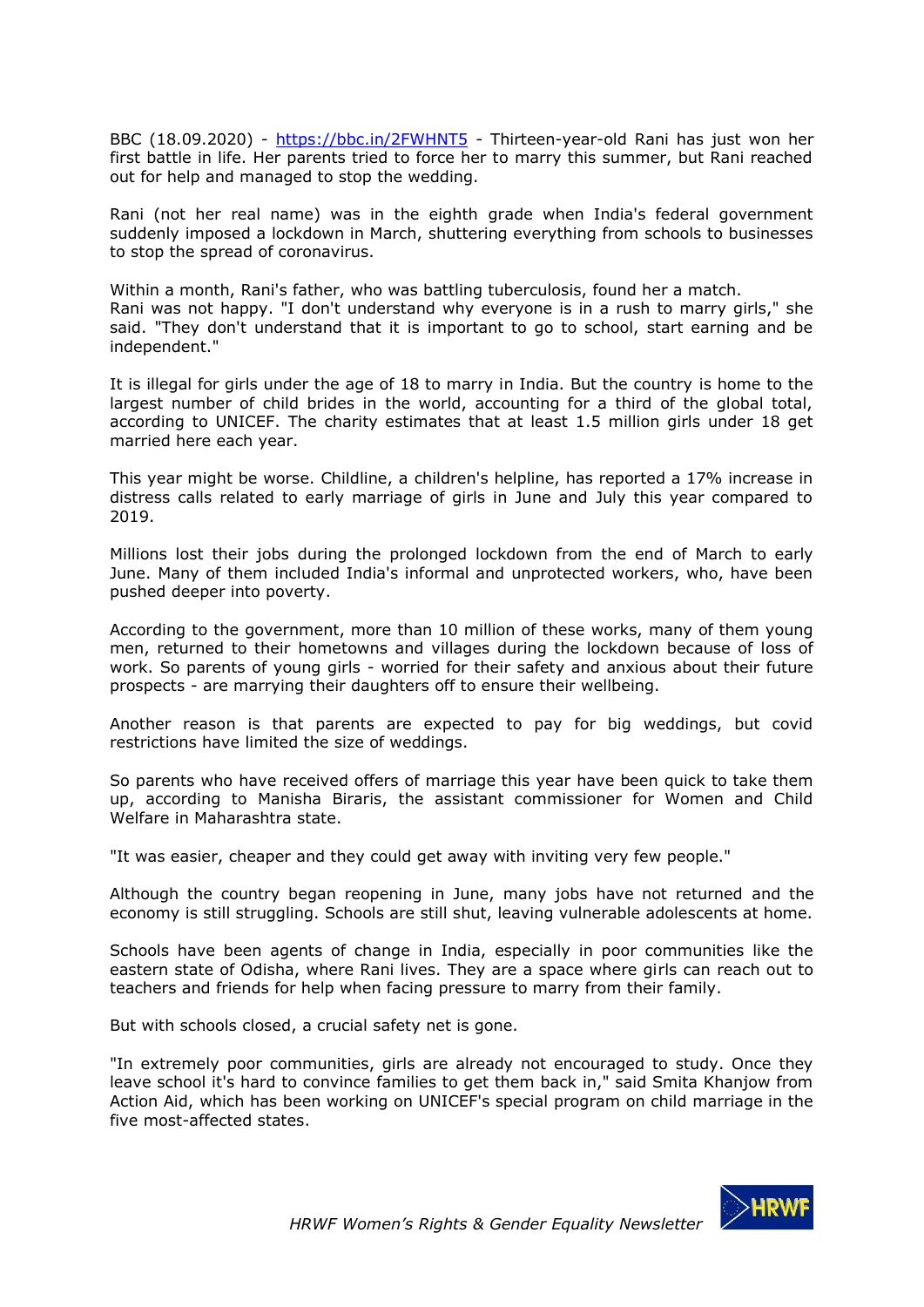Rani's close school friend was married off early this year, she said. But Rani said she was able to stop her wedding after she called the emergency national helpline for children, Childline. Along with the help of a local NGO and the police, staff at Childline were able to stop the ceremony.

But Rani's troubles didn't end there. Her father passed away soon after.

"I want to go back to school when it reopens, and now I need to work harder as my father is no more," she said. "It is my responsibility to help my mother run the household."

The situation has been dire for boys too. According to Ms Khanjow, from Action Aid. She and her colleagues are increasingly coming across cases of teenage boys being pushed into working in factories to support their families

In India, it is a criminal offense to employ a child for work. But according to the last census, in 2011, 10 million of India's 260 million children were found to be child labourers.

It's not an easy decision for families. Four months into the lockdown, Pankaj Lal gave in to a trafficker's offer for his 13-year-old son. He had five children to feed but almost no earnings from pulling his rickshaw.

Mr Lal agreed to send his son more than a 1,000km (690 miles) from his native Bihar state to Rajasthan to work in a bangle manufacturing factory for 5,000 rupees (\$68; £52) per month. That is a substantial sum for a family struggling to survive.

Mr Lal broke down as he described his decision to send his son so far away.

"My children had not eaten for two days," he said. "I volunteered myself to the trafficker, but he said nimble fingers were needed for this work and I was of no use to him. I had almost no choice but to send my son away."

Despite restrictions on transport and movement, traffickers were able to tap into their powerful nexus to move children across state lines using new routes and luxury buses. Suresh Kumar, who runs NGO Centre Direct, says a crisis is waiting to happen. He has been rescuing child labourers from traffickers for more than 25 years.

"The number of children we have rescued has more than doubled from last year. Villages have emptied out and the past months have seen the traffickers grow stronger and make use of the lockdown which has stretched authorities and the police," he said.

Childline, however, reported a drop in distress calls related to child labour. Activists say this could be because children give in to their parents cry for help.

The government has taken steps to stop trafficking, including passing a more stringent law, and asking states to strengthen and expand anti-human trafficking in the wake of the lockdown.

States have also been asked to spread awareness about trafficking, and keep shelters for women and children accessible even during the pandemic.

But, activists say, most traffickers get away with paying fines because they are connected to powerful people. Mr Kumar said families rarely report trafficking, and those that do register police complaints are threatened.

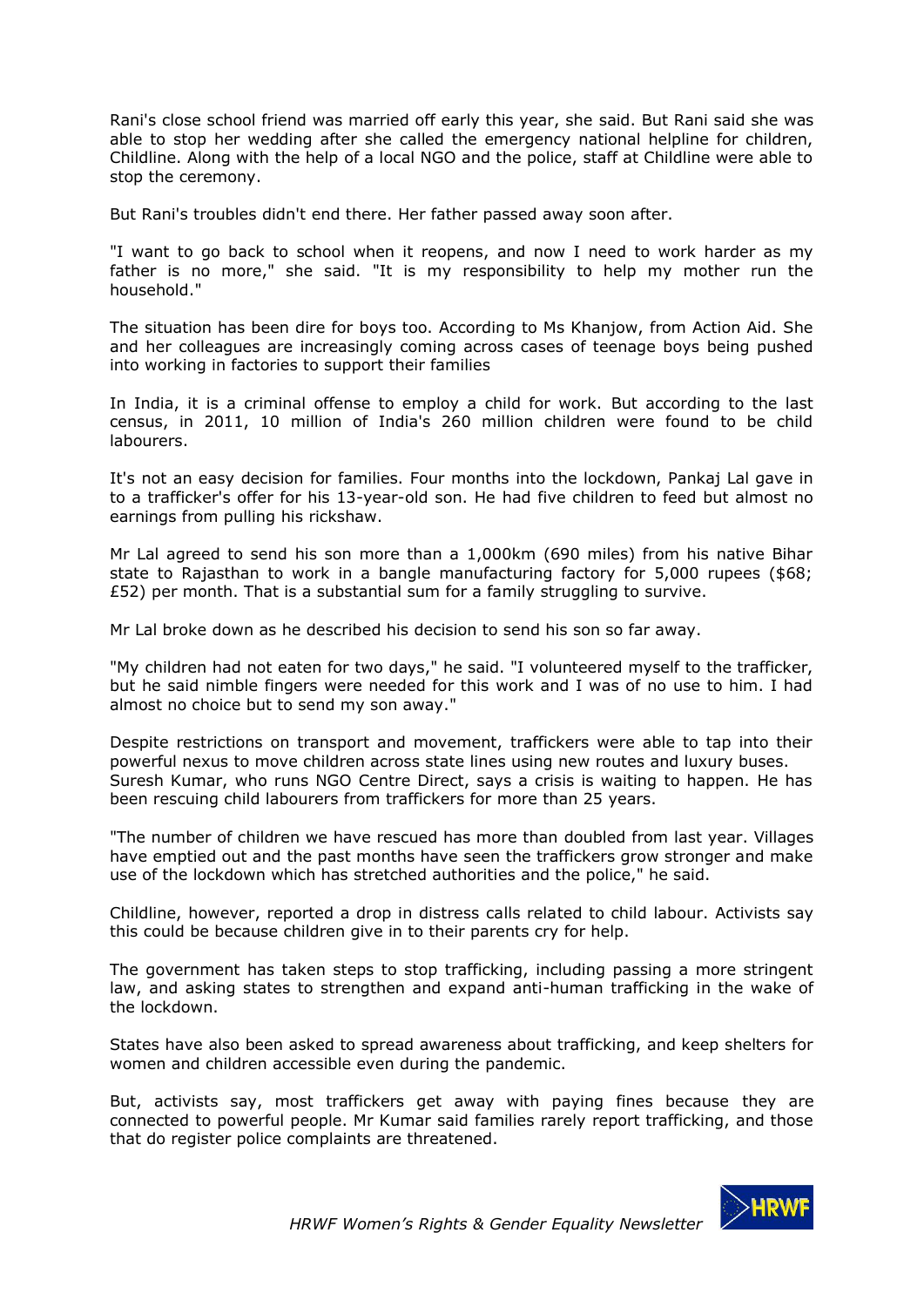Mr Lal 's family got lucky - the bus carrying his son was stopped while on its way and the children inside were rescued. His son is now quarantining in a child care centre in Rajasthan and will return home soon.

<span id="page-14-0"></span>"It was a moment of weakness," he said. "I will never send my child to work again even if it means we have to survive on morsels."

# **India's COVID–19 gender blind spot**

## *India's women stand to lose from the country's COVID–19 policies in many ways.*

#### By Bansari Kamdar

The Diplomat (27.04.2020) - <https://bit.ly/3eVEybf> - The second most populous country in the world, India, has been under a nationwide lockdown since March 24, 2020 – one it intends to continue till May 3, 2020. At the time of writing, there have been a total of 27,890 confirmed cases and 882 deaths from the pandemic in India. While most agree that the lockdown was necessary to contain the spread of the coronavirus, the problem remains in how it was implemented.

Indian Prime Minister Narendra Modi's eager and abrupt lockdown policy came with many blind spots – putting the country's most vulnerable at a disproportionately greater risk than others. According to The Print, nearly 200 people, largely migrant workers, have died during the lockdown due exhaustion, hunger, denial of medical care, suicide, and even vigilante killings.

Women, who make up around half the nation's population, also remained largely absent from the government's COVID-19 policy, to the extent that the government had to be reminded that feminine hygiene products like sanitary napkins were essential items during the lockdown.

## *A rise in domestic violence*

There has been an uptick of intimate partner violence (IPV) cases around the globe associated with lockdown policies, from the United States and United Kingdom to France, China, and India. In their eagerness to flatten the curve and limit the spread of coronavirus, government-instituted lockdowns may be endangering the lives of women, particularly in the absence of policies to check and balance against the rising violence against women.

In India, a woman is subjected to an act of domestic violence every 4.4 minutes, according to the Crime in India Report 2018 by the Indian National Crime Research Bureau (NCRB). One in three women will experience intimate partner violence in their lifetimes. There is already an uptick in these cases, with the National Commission for Women (NCW) in India registering 587 cases between March 23 and April 16, up from 396 cases between February 27 and March 22, reports Al Jazeera.

In response, the NCW has also recently launched a WhatsApp number making it easier for women to ask for help, alongside a helpline and email option.

Past research has shown that domestic violence cases rise significantly as mobility restrictions foster more tension and strain in the household over security, health, and job losses. State governments in India have been encouraging women to report violence and

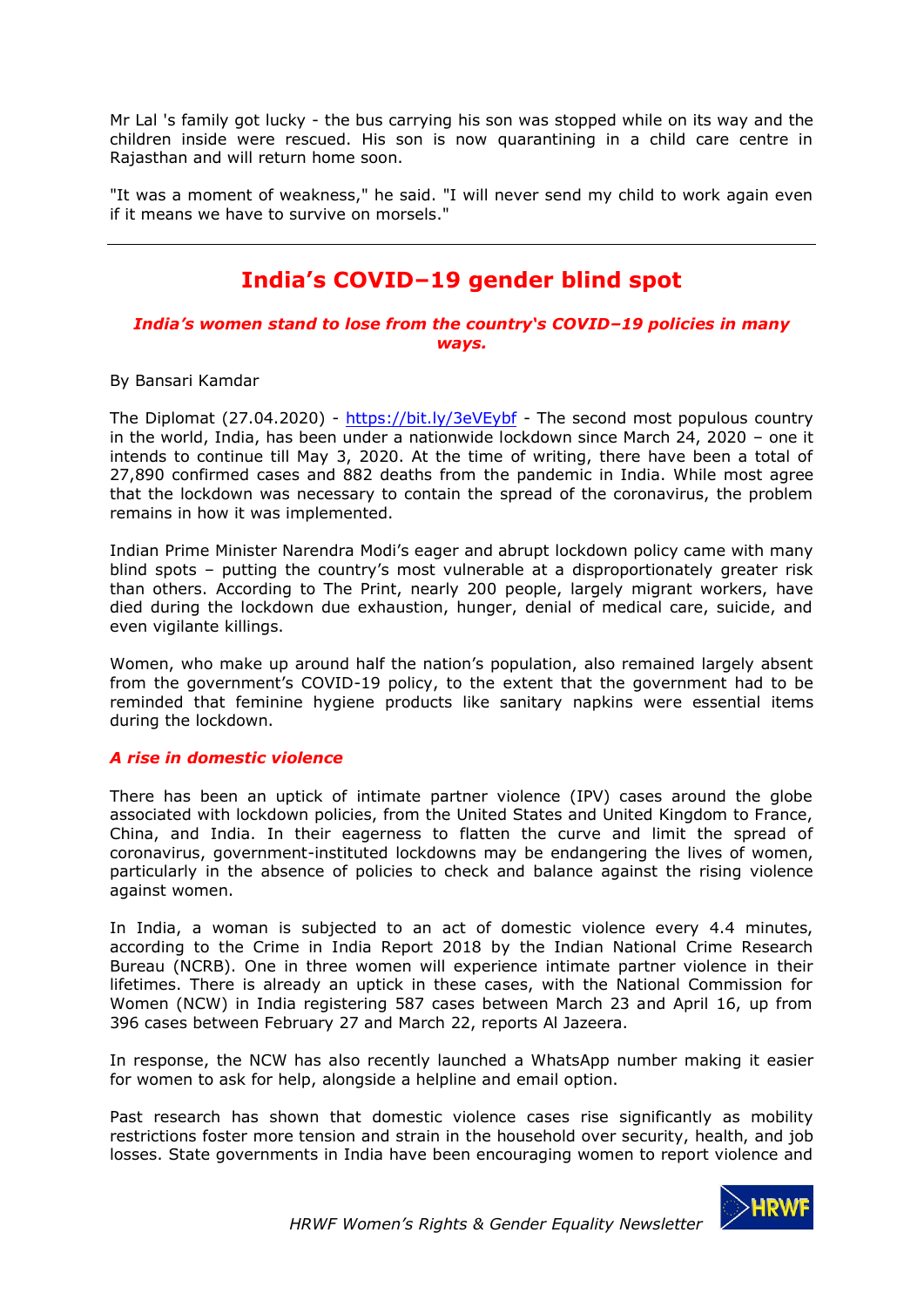India's Women and Child Development Minister Smriti Irani asked the states to ensure that women's helplines are functioning. However, this may not be enough.

IPV cases are often gravely underreported. According to the National Family Health Survey (NFHS) of 2015-2016, less than 1 percent of the victims of domestic abuse sought help. Women's limited mobility and lack of access to helplines and the internet could greatly limit this reporting. Only 29 percent of Indian women have access to the internet, according to a recent UNICEF report.

In New York City, while calls to domestic violence helplines dropped, organizations helping women find emergency shelter observed a steep increase with one showing a 35 percent increase in calls from women looking for shelter. However, shelters for victims of abuse in India remain unsafe and inadequate.

There is a dire need for a policy, like the one in France, where the government provides abuse victims with a place to stay away from their abusers. Additionally, reaching these women in distress has to be constituted as an "essential service" in India.

## *India's falling female labor force participation rate*

Women face increased financial instability in times of crisis. According to a report by Bain & Company and Google, women were already the worst hit by India's unemployment crisis. While the overall Indian unemployment rate was at 7 percent before the lockdown, it was already as high as 18 percent for women.

As the pandemic worsens India's unemployment problem, women will often be the first to let go when firms start cutting costs given cultural norms devaluing women's work and also because women are less likely to work in sectors where telecommuting is possible.

According to the Indian government's Periodic Labor Force Survey (PLFS) of 2017-18 by the National Sample Survey Office (NSSO), only one of four women aged 15 years and above are working or seeking work. India has one of the lowest female labor participation rates in the world and it has been falling over the past decade. The World Economic Forum ranks India the fifth lowest (149th) on its Global Gender Gap Report on economic participation and opportunity metric, trailed only by Pakistan, Yemen, Syria, and Iraq.

In response to the crisis, the Indian government has announced cash transfers of 500 rupees (\$6.50) to the women who have a Jan Dhan account over the course of the next three months, but that may be inadequate as many lose their jobs and economic mobility.

Furthermore, according to the International Labor Organization (ILO), 81 percent of Indian women work in the informal economy. The informal sector, which makes up a majority of the Indian economy, is the worst hit by the coronavirus-imposed economic slowdown and requires targeted economic policies, government bailouts, and support measures. The economic costs of the lockdown may be disproportionately borne by women in the end.

## *The additional burden of care*

One of the primary reasons that women leave the workforce or do not enter it in the first place is their unpaid caregiving responsibilities at home. Longstanding patriarchal social norms and cultural expectations have put the burden of caring for children, the elderly, and the household on Indian women.

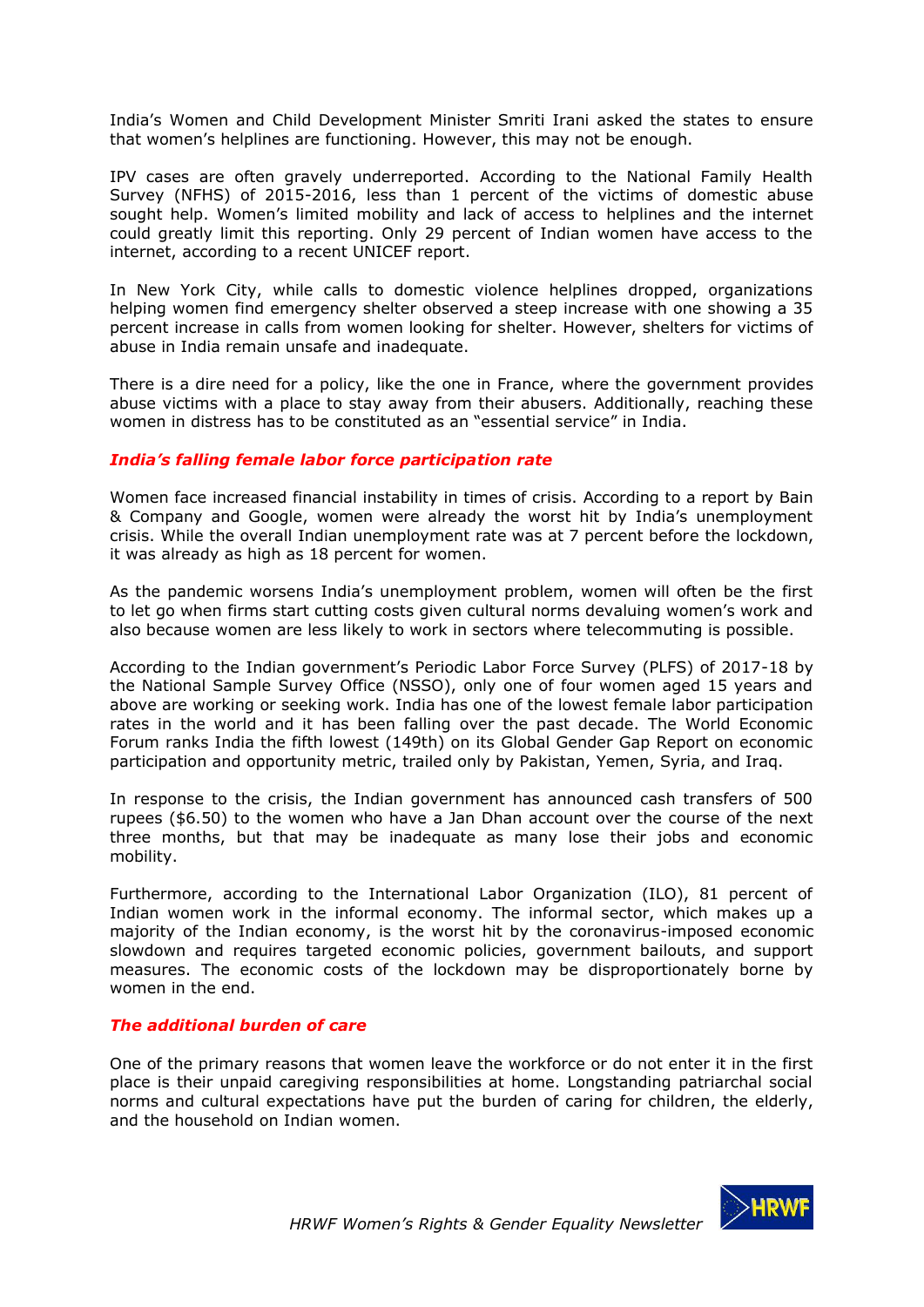In India, according to the Organization of Economic Cooperation and Development (OECD), women perform nearly 6 hours of unpaid work each day, while men spend a paltry 52 minutes. This burden is likely to increase amid the lockdown as Indian men continue to not help in the household.

Not only does the burden of unpaid work limit women's economic mobility and time, there are also dangerous consequences to women neglecting them. Nearly 41 percent of participants in a survey by OXFAM India stated that it was acceptable to beat a woman if she failed to prepare a meal for the men in the family and one in three thought that it was acceptable to beat women who failed to care for children or left a dependent unattended.

## *Girls education and nutrition*

According to a recent statement by the Indian Finance Minister Nirmala Sitharaman, the gross educational enrollment of girls is higher than boys in India. However, their mean years of schooling remain almost half that of boys, with girls getting 4.7 years of schooling in comparison to 8.2 years of schooling for boys. Girls are spending nearly half as many years in school as boys. With the economic downturn, girls' education could be even less prioritized.

Nearly 96 percent of children in rural India are studying in government-run schools that provide cooked mid-day meals to children. With the schools shut down till May, children's education is likely to suffer, along with an increase in malnourishment. The situation will worsen for girls as they are more dependent on the mid-day meal programs given the gendered nature of nutrition provision in households with limited resources

## *The way forward*

These are just a few examples of how pandemics often heighten gender inequities and affect men and women differently. Disasters expose and intensify the systemic and structural cracks in the current system and lockdown has shown that gender-blind policies could worsen these issues and leave women and girls more vulnerable than ever.

As the lockdown begins to be lifted or partially lifted around the country, India urgently needs gender-sensitive policies addressing the increasing violence against women, the widening gender disparities in labor force participation, rising school dropouts and malnutrition among girls, and women's disproportionate unpaid work and caregiving responsibilities.

# <span id="page-16-0"></span>**Indian women protest new citizenship laws, joining a global 'fourth wave' feminist movement**

By Alka Kurian

The Conversation (24.02.2020) - <https://bit.ly/2PrKihE> - Women are among the strongest opponents of two new laws in India that threaten the citizenship rights of vulnerable groups like Muslims, poor women, oppressed castes and LGBTQ people.

The Citizenship Amendment Act, passed in December 2019, fast-tracks Indian citizenship for undocumented refugees from Bangladesh, Afghanistan and Pakistan – but only those who are non-Muslim. Another law - the National Register of Citizens – will require all residents in India to furnish extensive legal documentation to prove their citizenship as soon as 2021.

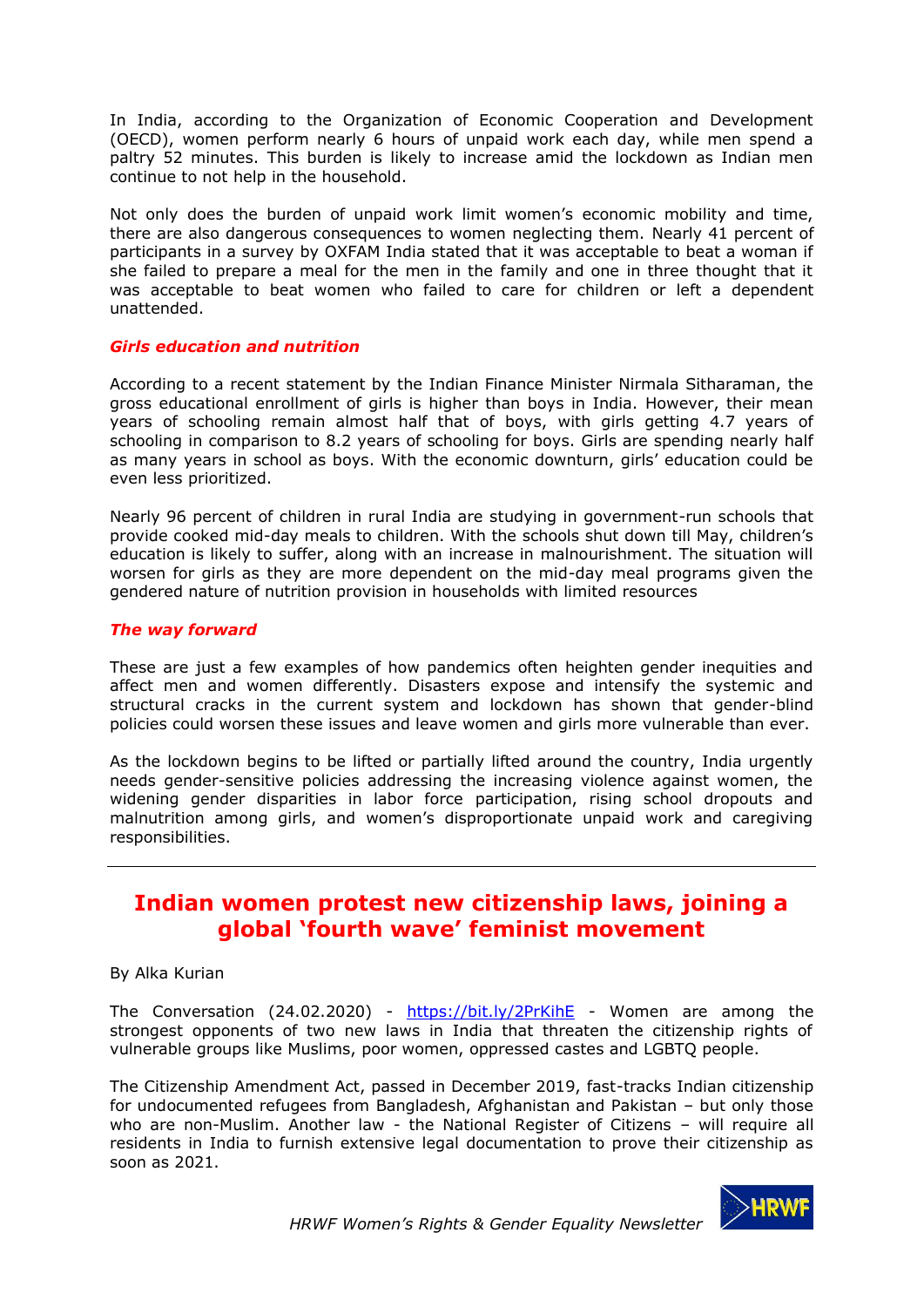Critics see the two laws as part of the government's efforts to redefine the meaning of belonging in India and make this constitutionally secular country a Hindu nation.

Since Dec. 4, 2019, Indians of all ages, ethnicities and religions have been protesting the new citizenship initiatives in scattered but complementary nationwide demonstrations. The uprisings have persisted through weeks of arrests, beatings and even killings across India by the police.

But the most enduring pocket of resistance is an around-the-clock sit-in of mostly hijabwearing women in a working-class Delhi neighborhood called Shaheen Bagh.

#### *Women take charge*

Since Dec. 15, 2019, women of all ages – from students to 90-year-old grandmothers – have abandoned their daily duties and braved near-freezing temperatures to block a major highway in the Indian capital.

This is a striking act of resistance in a patriarchal country where women – but particularly Muslim women – have historically had their rights denied.

The Shaheen Bagh protests are as novel in their methods as they are in their makeup. Protesters are using artwork, book readings, lectures, poetry recitals, songs, interfaith prayers and communal cooking to explain their resistance to citizenship laws that, they say, will discriminate against not just Muslims but also women, who usually don't have state or property papers in their own names.

On Jan. 11, women in the Indian city of Kolkata performed a Bengali-language version of a Chilean feminist anthem called "The Rapist is You." This choreographed public flash dance, first staged in Santiago, Chile in November 2019, calls out the police, judiciary and government for violating women's human rights.

## *A dangerous place for women*

India is the world's most dangerous country for women, according to the Thompson Reuters Foundation. One-third of married women are physically abused. Two-thirds of rapes go unpunished.

Gender discrimination is so pervasive that around 1 million female fetuses are aborted each year. In some parts of India, there are 126 men for every 100 women.

Indian women have come together in protest before, to speak out against these and other issues. But most prior women's protests were limited in scope and geography. The 2012 brutal gang rape and murder of a 23-year-old Delhi woman – which sparked nationwide protests – was a watershed moment. All at once, the country witnessed the power of women's rage.

The current women-led anti-citizenship law demonstrations are even greater in number and power. Beyond Shaheen Bagh, Indian women across caste, religion and ethnicity are putting their bodies and reputations on the line.

Female students are intervening to shield fellow students from police violence at campus protests. Actresses from Bollywood, India's film industry, are speaking out against gender violence, too.

#### *Women's secular agenda*

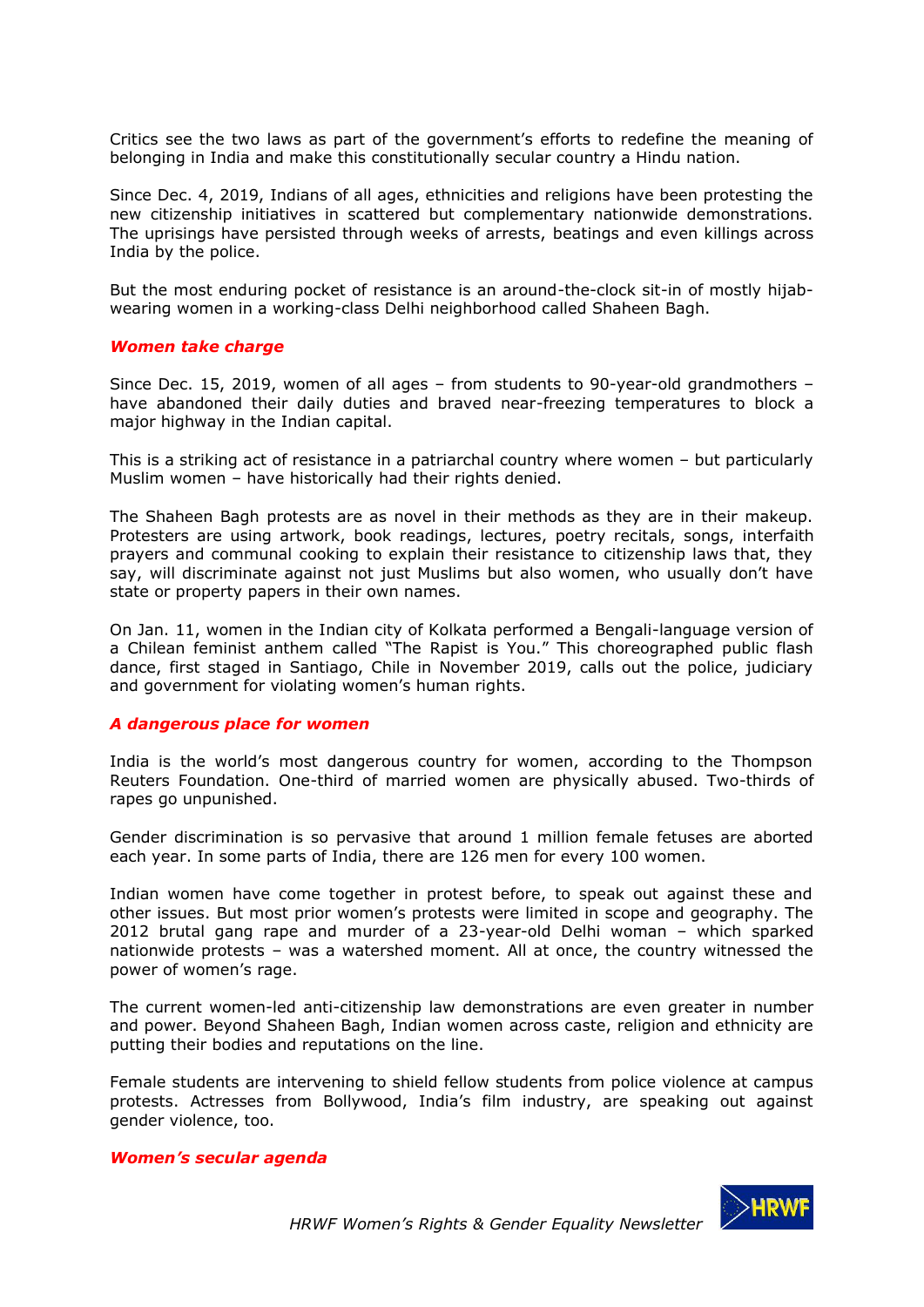With their non-violent tactics and inclusive strategy, the Shaheen Bagh women are proving to be effective critics of the government's Hindu-centric agenda. Their leaderless epicenter of resistance raises up national symbols like the Indian flag, the national anthem and the Indian Constitution as reminders that India is secular and plural – a place where people can be both Muslim and Indian.

The Shaheen Bagh movement's novel and enduring strategy has triggered activism elsewhere in the country.

Thousands of women in the northern Indian city of Lucknow started their own sit-in in late January. Similar "Shaheen Baghs" have sprung up since, in the cities of Patna and even Chennai, which is located 1,500 miles from Delhi.

#### *Global women's spring*

India's Shaheen Bagh protests form part of a broader global trend in women's movements. Worldwide, female activists are combining attention to women's issues with a wider call for social justice across gender, class and geographic borders.

In January 2019 alone, women in nearly 90 countries took to the streets demanding equal pay, reproductive rights and the end of violence. Young women were also at the forefront of the 2019 pro-democracy protests in Hong Kong, Lebanon, Sudan, Brazil and Colombia.

As I write in my 2017 book, such inclusive activism is the defining characteristic of what's called "fourth wave feminism."

There isn't a common definition of the first three feminist waves. In the United States, they generally refer to the early 20th century suffragette movement, the radical women's movement of the 1960s and 1970s and the more mainstream feminism of the 1990s and early 2000s.

Fourth wave feminism appears to be more universal. Today's activists fully embrace the idea that women's freedom means little if other groups are still oppressed. With its economic critique, disavowal of caste oppression and solidarity across religious divides, India's Shaheen Bagh sit-in shares attributes with the women's uprisings in Chile, Lebanon, Hong Kong and beyond.

The last time women came together in such numbers worldwide was the #MeToo movement, a campaign against sexual harassment which emerged on social media in the United States in 2017 and quickly spread across the globe.

Shaheen Bagh and similarly far-reaching women's uprisings underway in other countries take #MeToo to the next level, moving from a purely feminist agenda to a wider call for social justice. Women protesters want rights – not just for themselves, but human rights for all.

## <span id="page-18-0"></span>**Landmark ruling grants women equal rights in Indian army**

By Swati Gupta

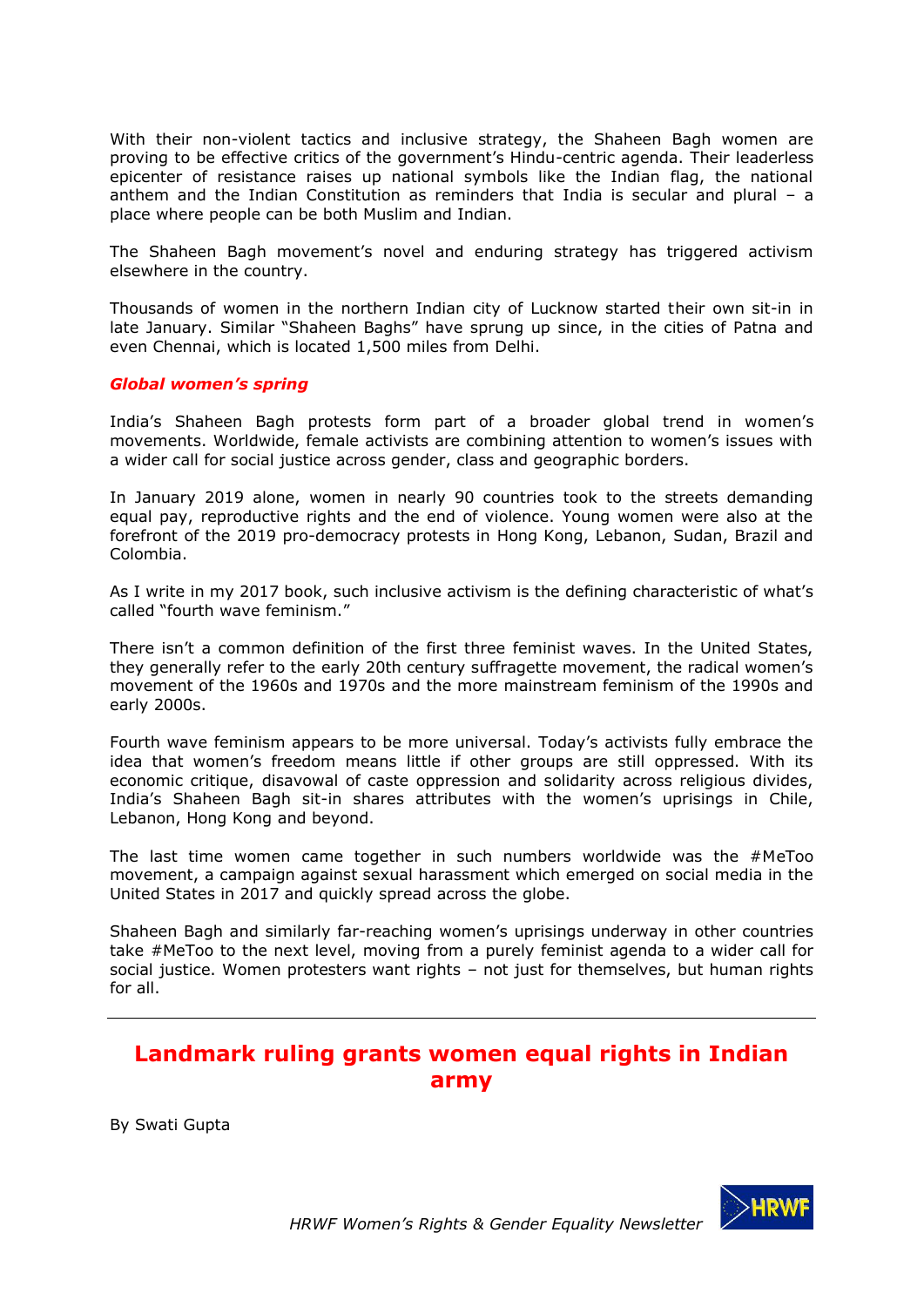CNN (17.02.2020)<https://cnn.it/32wU3Ra> - India's Supreme Court ruled on Monday in favor of equal rights in the armed forces, ordering the government to grant permanent commission and command positions to women officers on par with men.

The judgment, seen as a landmark decision for the Indian military, means that all women will now be eligible for the same promotions, ranks, benefits and pensions as their male counterparts, irrespective of their years of service or whether they had retired.

Female officers have long campaigned for this change, which will allow them to serve a full tenure and achieve a higher rank, with greater salary and leadership potential. Currently, women are inducted into the army through short service commissions, which only permit them to serve for 10 to 14 years.

"This change will lift up women -- not just in the army but all girls across the country and the world," said Lt. Col. Seema Singh to reporters after the court ruling.

Though the court's ruling does not permit women to serve in army combat units, like the infantry or artillery corps, they are now eligible to command entire battalions or head the intelligence department. Promotions to command positions will be considered on a caseby-case case basis, said Archana Pathak Dave, one of the lawyers representing the female officers.

The decision comes after the government told the court that female officers were not physically and physiologically suitable to hold permanent commissions in the armed forces.

"Women officers must deal with pregnancy, motherhood and domestic obligations towards their children and families and may not be well suited to the life of a soldier in the armed forces," the central government stated.

The court said that the government's arguments were based on discriminatory gender stereotypes, and rejected their plea to overturn a 2010 Delhi high court order on the same policy.

In its 2010 ruling, the Delhi court stated: "A PC (Permanent Commission) carries with it certain privileges of rank, including pension. These women officers have served well the armed forces of the country in the areas of operation they were recruited for and have worked in this capacity for 14 to 15 years. They deserved better from the respondents."

"In matters of gender discrimination a greater sensitivity is expected and required," it added.

The Indian government agreed last year to give permanent commissions to women, but said it would only apply to female officers who had served less than 14 years -- excluding hundreds of women who had already served out their short service commissions.

Aishwary Bhati, one of the lawyers representing female officers, said the government's decision denied women a route to leadership positions: "It is not about money, it is about career prospects."

In handing down its verdict on Monday, the Supreme Court delivered a powerful defense of equality, saying in the judgment that it was time for change in India's armed forces.

"The time has come for a realization that women officers in the army are not adjuncts to a male dominated establishment whose presence must be 'tolerated' within narrow confines," the court said.

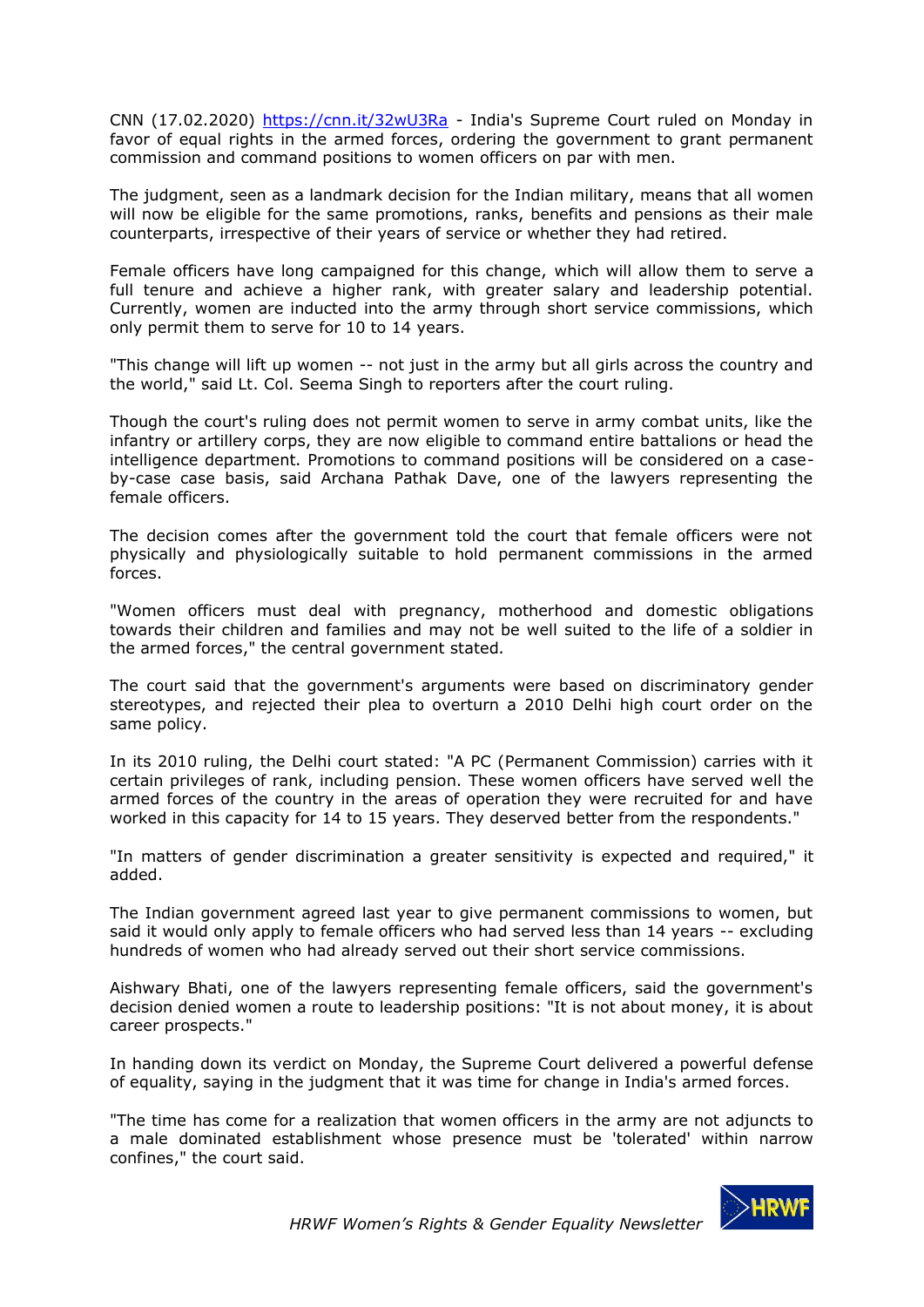# <span id="page-20-0"></span>**Unnao rape case: Indian woman set on fire on way to hearing dies**

## *An Indian woman who was set on fire on her way to testify against her alleged rapists has died of her injuries.*

BBC News (07.12.2019) -  $\frac{https://bbc.in/2Rz3o7x}{https://bbc.in/2Rz3o7x}$  $\frac{https://bbc.in/2Rz3o7x}{https://bbc.in/2Rz3o7x}$  $\frac{https://bbc.in/2Rz3o7x}{https://bbc.in/2Rz3o7x}$  - The 23-year-old died late on Friday after suffering cardiac arrest at a Delhi hospital. She had 90% burns.

She was attacked on Thursday as she was walking to a hearing in the rape case she filed against two men in March in Unnao, in northern Uttar Pradesh state.

Five men, including the alleged rapists, have been arrested, Indian police say.

The sister of the victim, whose name has not been released, told the BBC that she wanted the death penalty for the pair.

She said the family would continue to fight the case against them in court.

Rape and sexual violence against women have been in focus in India since the December 2012 gang-rape and murder of a young woman on a bus in the capital, Delhi.

But there has been no sign that crimes against women are abating.

According to government figures, police registered 33,658 cases of rape in India in 2017, an average of 92 rapes every day.

Unnao district has itself been in the news over another rape case.

Police opened a murder investigation against a ruling party lawmaker in July after a woman who accused him of rape was seriously injured in a car crash. Two of her aunts were killed and her lawyer was injured.

Separately, on Friday, Indian police shot dead four men suspected of raping and killing a young female vet in the southern city of Hyderabad last week.

That case sparked widespread outrage, and the killing of the suspects, in what rights activists believe may have been an extra-judicial killing, sparked jubilation among local residents.

# <span id="page-20-1"></span>**'Historic' day as India outlaws 'triple talaq' Islamic instant divorce**

## *Minister says women now have justice but Muslim groups accuse Hindu-led government of community interference*

The Guardian (31.07.2019) -  $\frac{https://bit.ly/2YfcQ4j}{http://bit.ly/2YfcQ4j}$  $\frac{https://bit.ly/2YfcQ4j}{http://bit.ly/2YfcQ4j}$  $\frac{https://bit.ly/2YfcQ4j}{http://bit.ly/2YfcQ4j}$  - India's parliament has approved a bill outlawing the centuries-old right of a Muslim man to instantly divorce his wife, drawing accusations of government interference in a community matter.

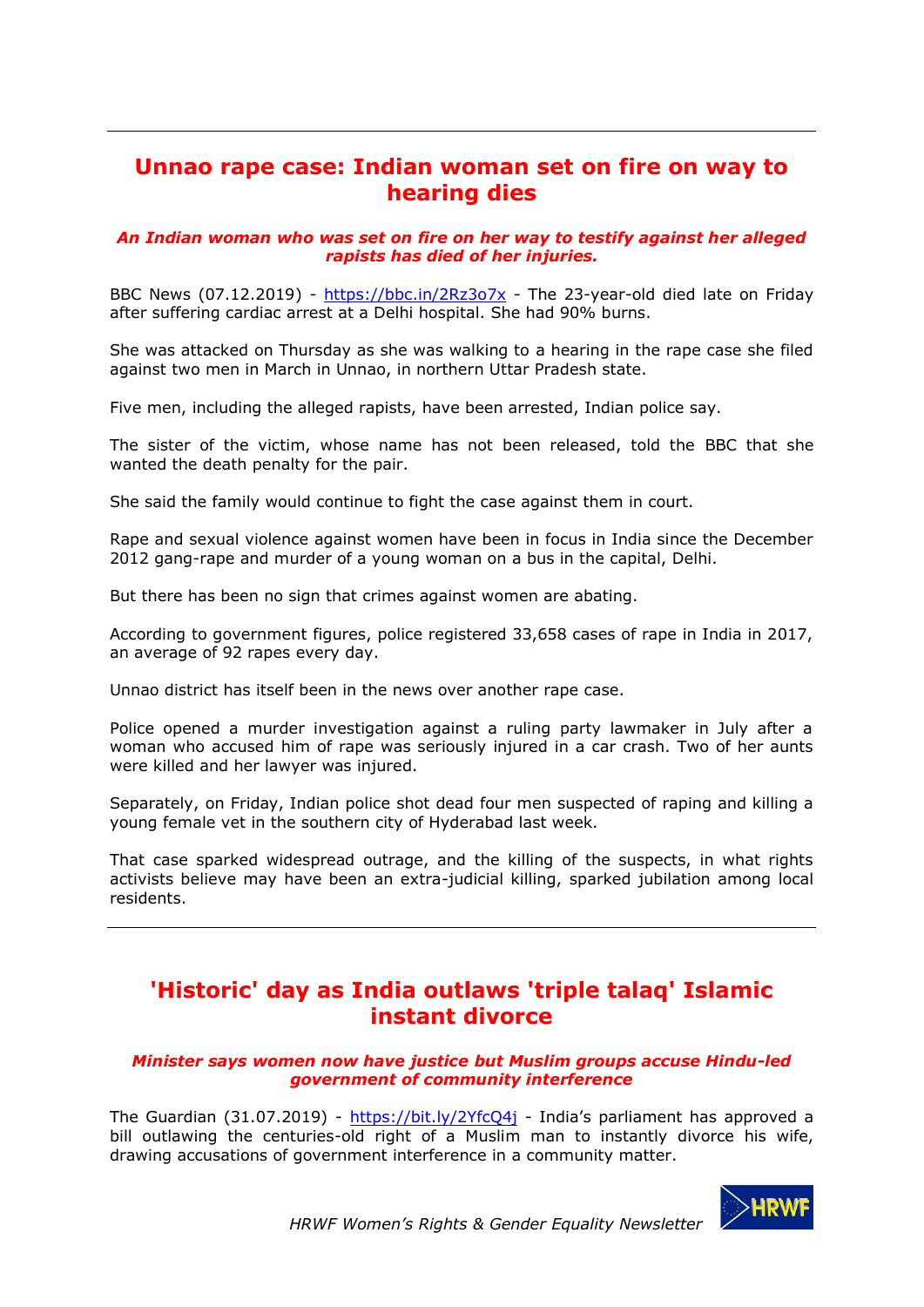Narendra Modi's Hindu nationalist administration has been pushing to criminalise "triple talaq", under which a man can divorce by uttering the word "talaq", meaning divorce in Arabic, three times in his wife's presence.

Following Tuesday's upper house vote it now only requires the signature of the president – considered a formality – to become law.

The lower house backed the bill, which will make anyone practising instant divorce liable to prosecution, last week. India is one of the few countries where the practice has survived in law. It was declared "unconstitutional" by the supreme court two years ago.

"This is a historic day, the injustice that was going on with Muslim women, India's parliament has given them justice," law minister Ravi Shankar Prasad said in Delhi.

Some Indian Muslim groups have said triple talaq is wrong, but believe the practice should be reviewed by community leaders rather than the government.

Asaduddin Owaisi, an MP from the opposition All India Majlis-e-Ittehadul Muslimeen party, said the BJP failed to reform Hindu society and was instead targeting Muslims.

Critics have long accused the BJP of a bias against minority Muslims. The BJP denies the allegation but says it is opposed to the appeasement of any community.

# <span id="page-21-0"></span>**India arrests after women's heads shaved for resisting rape**

## *Two people have been arrested in India's Bihar state after a group of men shaved the heads of two women as "punishment" for resisting rape.*

By Geeta Pandey

BBC (28.06.2019) - <https://bbc.in/2XAYL06> - The group, which included a local official, ambushed the mother and daughter in their home with the intent of raping them, police said.

When the women resisted, they assaulted them, shaved their heads and paraded them through the village.

Police say they are searching for five others involved in the incident.

"We were beaten with sticks very badly. I have injuries all over my body and my daughter also has some injuries," the mother told the ANI news agency.

The women also said that their heads were shaved in front of the entire village.

'There's no fear of law'

The attempted rape is a sexual crime, but the subsequent assault, tonsuring the women's heads and parading them through the village is an assertion of male power in a community, deeply entrenched in patriarchy.

What is most worrisome is that the assaulting mob was led by a government official - an elected representative whose job is to look after the welfare of his people, not attack them.

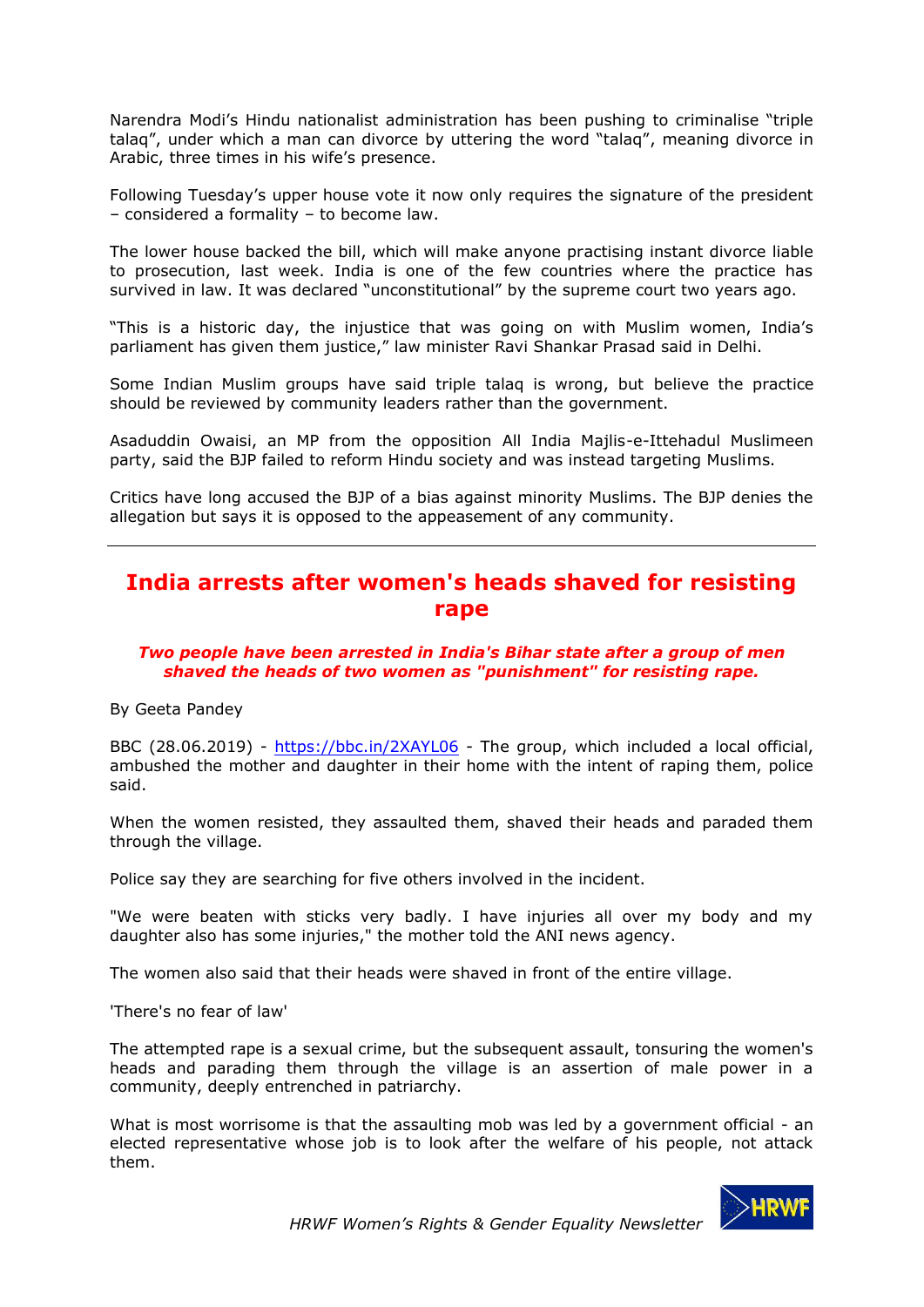The audacity of the crime shows how in parts of India there's no fear of law.

To begin with, poor marginalised groups find it hard to even convince the police to lodge complaints. Then their cases are shoddily investigated and an overburdened slow-paced judicial system mean the powerful often get away with blue murder.

Public anger and outrage, that occurs every time a crime of this nature occurs, is short lived.

What is needed is much more consistent action from the authorities, bringing swift justice to the victims of such crimes and restoring the rule of law in remote rural areas of the country.

Some men entered the victims' home and tried to molest the daughter," a police officer told local media, adding that her mother helped her fight off the men.

The state's women commission has also condemned the incident, saying that "further action" will be taken.

This is not the first time such an incident has occurred in the state.

In April, a teenage girl was attacked with acid for resisting an attempted gang rape.

And a few months back, a woman in Bihar was assaulted, stripped and paraded naked through the village market.

Public outrage over sexual violence in India rose dramatically after the 2012 gang rape and murder of a student on a Delhi bus.

The issue became a political flashpoint again in 2018, after a string of high-profile attacks against children.

However incidents of rape and violence against women continue to be reported from across the country.

# <span id="page-22-0"></span>**Religion blamed for India's poor gender equality grade**

## *Hindu view that women are incapable of being independent is seen as the main cause of discrimination*

UCANews.com (12.06.2019) - <https://bit.ly/2WFEx5L> - A global study of gender equality has placed India nearly at the bottom, with some research and rights groups accusing religion of playing a major role in Indians discriminating against women.

The Sustainable Development Goals Gender Index ranked India 95th out of 129 countries. The index measures how well nations are progressing toward achieving gender equality by 2030, which is part of the 17 sustainable development goals set by the United Nations.

The index, developed by U.K.-based Equal Measures 2030 and released on June 4, is a joint effort of regional and global organizations. It placed Denmark at the top and Chad at the bottom.

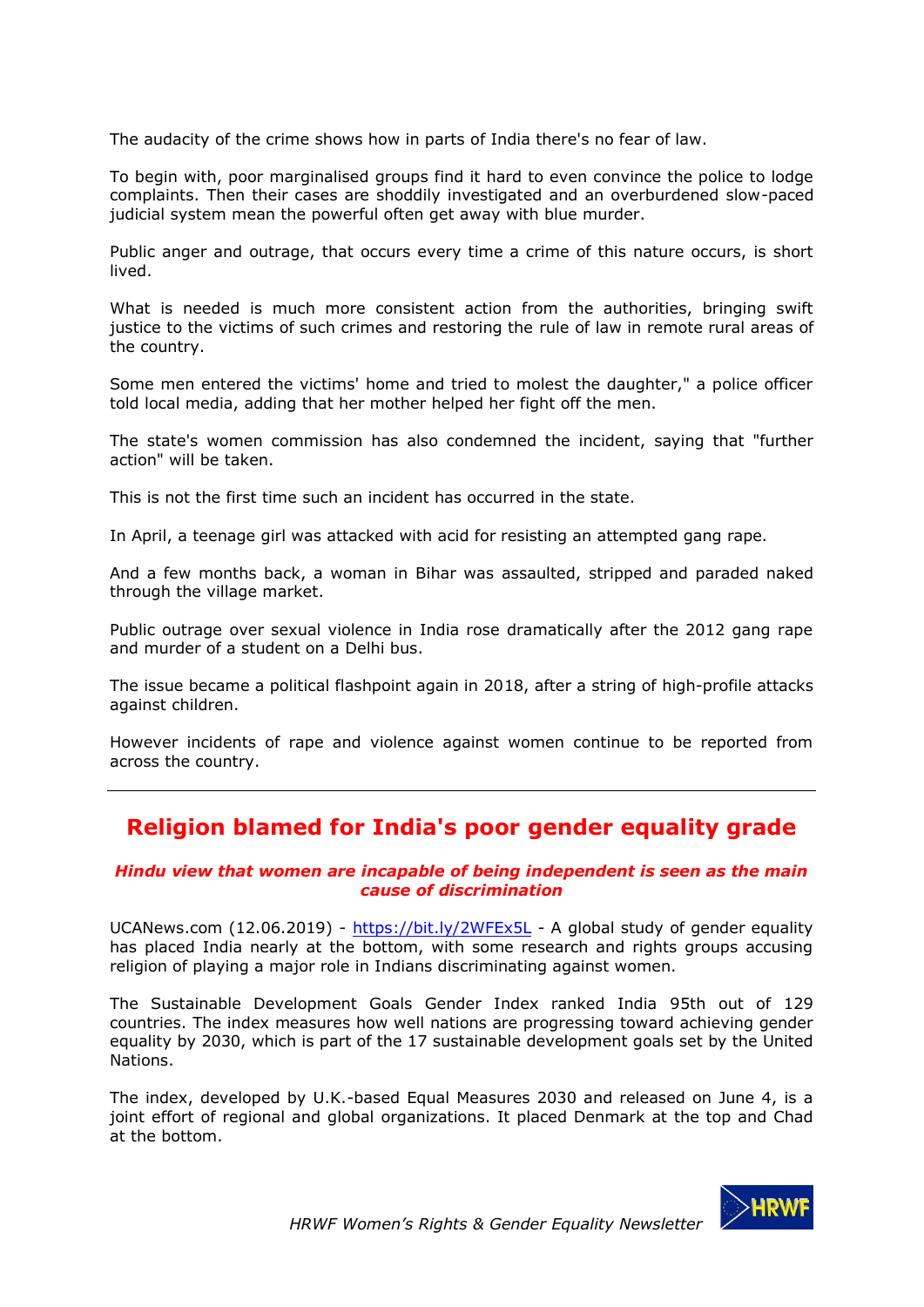However, India fared better than its neighbors, with Pakistan at 113, Nepal at 102 and Bangladesh at 110. China was in 74th position.

Gender equality progress is measured by a set of indicators including the proportion of seats held by women in national parliaments. India ranked 16th in the region as women made up only 1.8 percent of parliament in 2018.

Another indicator is the extent to which a national budget is broken down by factors such as gender, age, income or region. India scored zero, the worst in the region.

The percentage of seats held by women in India's Supreme Court was the fourth worst in the region.

Allen Frances, a women's rights activist in New Delhi, said the gender gap in India is "deep and dreadful" as women comprise 48 percent of the nation's population of 1.25 billion.

Discrimination against women results in social evils such as child marriage, Frances said. India has 24 million child brides, 40 percent of the world's 60 million child brides.

Research done by Reshma Elizabeth Thomas of the University of Madras this year claims that religion is the main cause of depriving women of equality.

For most Indians, the ideal concept of women comes from Hindu mythology as 80 percent of Indians are Hindus. The non-Hindu population is also impacted by the majority view that women are incapable of being independent and should depend on men all through their lives, the research claimed.

"In some ways, these attitudes are used to justify violence against women. They blame the woman by saying she didn't behave like Sita (wife of Hindu Rama known for her obedience). If she did, she would be fine," Thomas wrote in her research.

Despite being educated and financially sound, Indians are under pressure to produce sons as heirs and sometimes resort to female feticide.

"All these factors are coming into play and creating this toxic mixture, which has turned violence against women into a bigger issue today," Thomas said.

Parul Chaudhary, a project fellow in the department of gender studies at the National Institute of Education, told ucanews.com that various religions and their personal laws can lead to discrimination again women.

"In religious personal laws, we see several norms that are discriminatory against women. The civil laws have positioned women as equal to men. For example, among Muslims, the position of women is very poor as it is a male-dominated religion that takes its personal laws seriously," Chaudhary said.

"Most women consider it is their part of their faith and culture to depend on men. In India women grow in such a conditioned way that they think that men are superior and women are in a subordinate position."

Hindus and Muslims together account for more than 94 percent of Indians, while about 6 percent are Buddhists, Christians, Jains and Sikhs — religions that advocate gender equality.

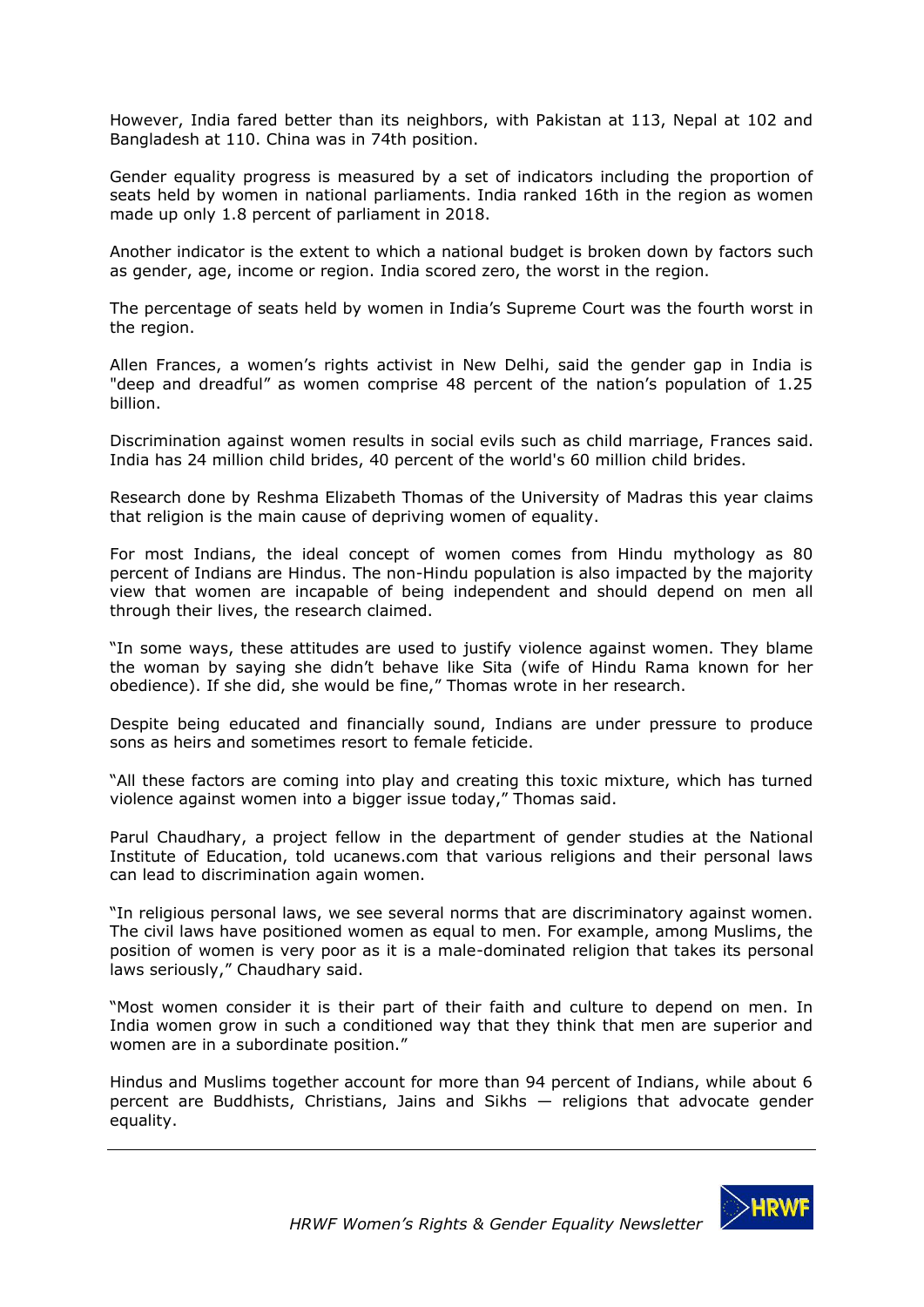# <span id="page-24-0"></span>**Election 2019: Can West Bengal's female candidates win?**

*Women make up nearly half of India's 900 million voters, but they are still poorly represented in the country's law-making bodies. One political party is trying to correct the balance by nominating 41% female candidates. The BBC's Geeta Pandey travelled to the state of West Bengal to see how they are faring.*

BBC (17.04.2019) - <https://bbc.in/2UpBPLA> - On a bright sunny morning, as an open jeep decorated with bright yellow and orange flowers hurtles along the dirt track from one village to the next, women in colourful saris and men rush to greet Mahua Moitra.

They shower bright orange marigold petals on her, place garlands around her neck and many reach out to shake and kiss her hands. She waves at them, greeting them with her palms joined: "Give me your blessings."

Young men and women whip out their smartphones to take photos and selfies. On the way, she's offered coconut water and sweets.

Ms Moitra, who is contesting the general election as a candidate of the state's governing Trinamool Congress Party (TMC), is campaigning in her constituency Krishnanagar.

In one village, party workers tell her about an old man who's too ill to come to meet her, so she walks to his home to greet him.

Her jeep is followed by dozens of bikes and their riders, all young men, chanting slogans like "Long live Trinamool Congress, Long live Mamata Banerjee."

The loud, colourful procession is led by a small truck, fitted with loudspeakers, from which announcements asking people to vote for Ms Moitra are played on a loop.

With the election season well under way in India and political leaders criss-crossing the length and breadth of the country, addressing rallies, I'm travelling across the country to see if the high-decibel campaigns are addressing the real issues that actually affect millions of people. One of them is getting more women into parliament.

In India, only 11% of members of parliament are women, and in state assemblies it's 9%. In a list of 193 countries this year, India was ranked 149th for female representation in parliament - below Pakistan, Bangladesh and Afghanistan.

A bill to reserve 33% of seats for women in parliament and regional assemblies has been pending since 1996, so the decision by the TMC - led by West Bengal Chief Minister Mamata Banerjee - to give 41% of her party nominations to women has created a huge buzz.

Ms Banerjee, who set up the TMC in 1998 after falling out with the Congress party, is a feisty politician who was named one of Time magazine's 100 most influential people in the world in 2012.

Her female candidates, says my BBC Bengali colleague Subhajyoti Ghosh, are an "interesting mix" of career politicians and first-timers. They include actors, doctors, a tribal activist and the 25-year-old widow of a recently-murdered politician.

Ms Moitra, the TMC's national spokesperson and a member of the state assembly since 2016, is among 17 women who have made it to the party's list of 42 general election nominees.

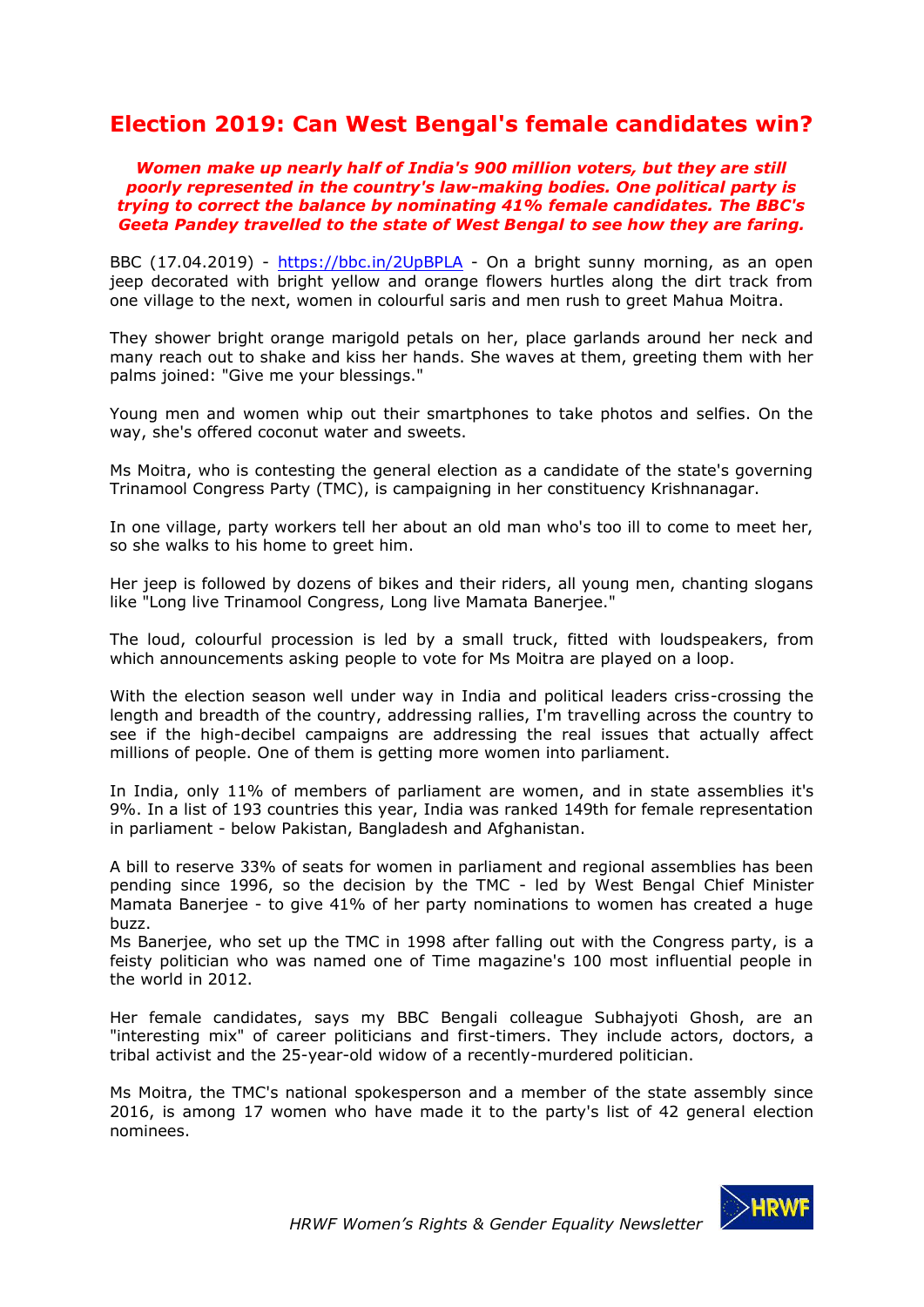A former investment banker with JP Morgan, she gave up a well-paying job in London in 2009 to return to the heat and dust of Indian politics.

Her decision left her family aghast. Her parents, she told me, thought she was "insane". Some party workers too had their doubts - "she's a memsahib", they said at the time, "she won't survive".

But she has survived - and thrived. In 2016, she won the Karimpur assembly seat that no non-Left party had won since 1972 and has now set her eyes on the national parliament.

She's agreed to let me follow her on the campaign trail, so for two days I've been a "fly on the wall" - standing behind her in her jeep, travelling in her car, watching her strategise with party workers, aides and confidants.

The previous evening, I had watched her be the chief guest at a college cricket match and address a gathering at the local market in Plassey.

A four-hour drive from Kolkata, Plassey is the site of the famous 1757 battle between the British East India Company and the local ruler supported by the French.

Ms Moitra takes her spot to speak and clearly takes aim at Prime Minister Narendra Modi and his Bharatiya Janata Party (BJP) as she talks about a deadly suicide attack in Kashmir and India's subsequent air raid in Pakistan.

"What's the point of saying you killed all those terrorists in Pakistan? It's not important who you killed in Pakistan or how many. What's important is you failed to protect our soldiers."

She talks about how the government has failed to create jobs and accuses the BJP of trying to divide Hindus and Muslims.

"You have taken away our livelihoods and you're trying to teach us about [the Hindu god] Ram and [Muslim saint] Rahim? I don't have to write my religion on my forehead," she declares to loud claps from her supporters.

Elections in the past were to change the government, she says, but this election is to save the constitution of India. "It is no ordinary vote."

Her main rival is the BJP's Kalyan Chaubey, a former footballer who played in goal for India. So drawing a football analogy, she declares: "I'm an A-league centre-forward player, stop my goal if you can. I am here to win."

Kakoli Ghosh Dastidar, a founder member of the TMC and two-term MP, says to nominate so many women is part of a "continuous process" followed by Mamata Banerjee because "you can't develop a society without uplifting the status of its women".

In the last general election in 2014, she points out that the party nominated 33% women and 12 of their 34 MPs in the outgoing lower house were women.

Ms Banerjee, she says, believes that gender sensitive laws will come only if more women are in power.

At a campaign rally that Dr Ghosh Dastidar addresses in Kumhra Kashipur village in her constituency Barasat, women are seated in the front rows.

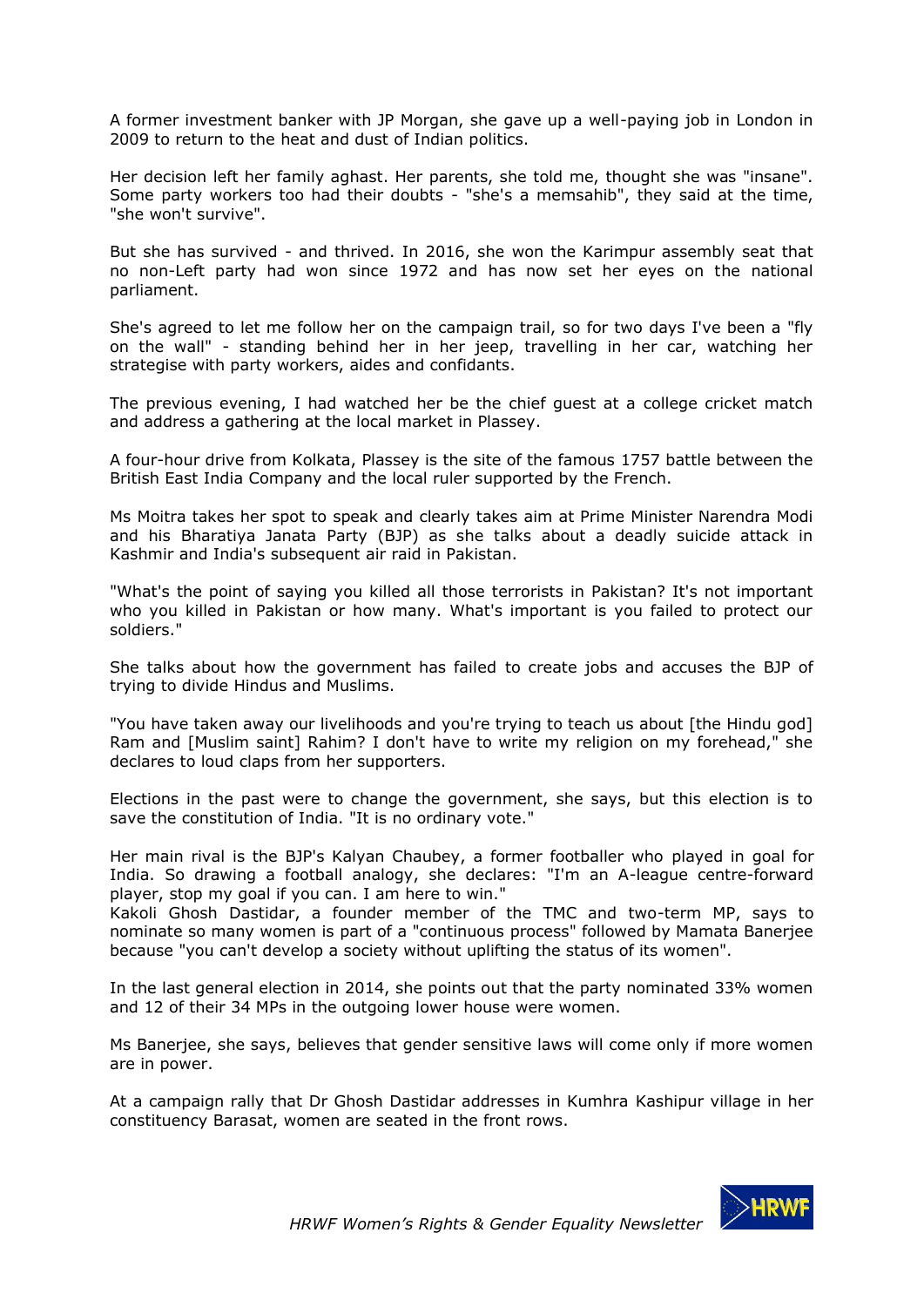Their opinion though is divided over whether having more women in parliament will actually benefit other women.

Supriya Biswas says it's easier if their MP is a woman because then it's easier to approach her. "For, who can understand a woman better than a woman?"

Archana Mallick and Meena Mouli, who live just across from the rally ground, point to the broken roads near their homes and complain about poor medical facilities in their village. They say that the candidate's gender is "inconsequential" and what's important is "who works for our benefit".

Studies, however, show that female representatives bring economic growth to their constituencies because they are more concerned than men about issues such as water supply, electricity, road connectivity and health facilities.

Saswati Ghosh, professor of economics at Kolkata's City College, says that politics in India is "still very patriarchal" and it's "absolutely necessary" to elect more women MPs.

"It is important to have more women in lawmaking bodies because I think after a certain number, you'll reach the threshold level and that will lead to change. I don't know if 33% is the magic number that will change the quality of discourse, maybe 25% can do the trick?"

Critics, however, question whether celebrities are the right candidates to bring about that change.

Prof Ghosh says actors and celebrities make for "winnable candidates" and that's why all parties choose them even though sometimes they may not be the right candidates to reach that threshold.

But, she says that Ms Banerjee is a strong leader who's regarded by many women as "a role model who inspires more women to come into politics".

And that's something that many Indians think the country sorely needs.

In their manifestos, the main opposition Congress party has promised to pass the women's reservation bill, if elected to power. So has the ruling Bharatiya Janata Party, although it had made similar promises in its last manifesto and did nothing about it.

By allotting 41% seats to women, Ms Banerjee has shown that one doesn't need to set artificial quotas to elect more women.

## <span id="page-26-0"></span>**Analysis | What is forcing Indian women to stay at home?**

## *Early marriage is not responsible for the low female labour force participation. Blame the male backlash effect for it.*

By Punarjit Roychowdhury

The Hindustan Times (01.04.2019) - <https://bit.ly/2WCRHfm> - India has one of the lowest female labour force participation rates in the world. In 2017, only 27% of adult Indian women had a job or were actively looking for one. The comparable figure for the rest of world was 50%. Equally alarming is the fact that the earnings and wages of

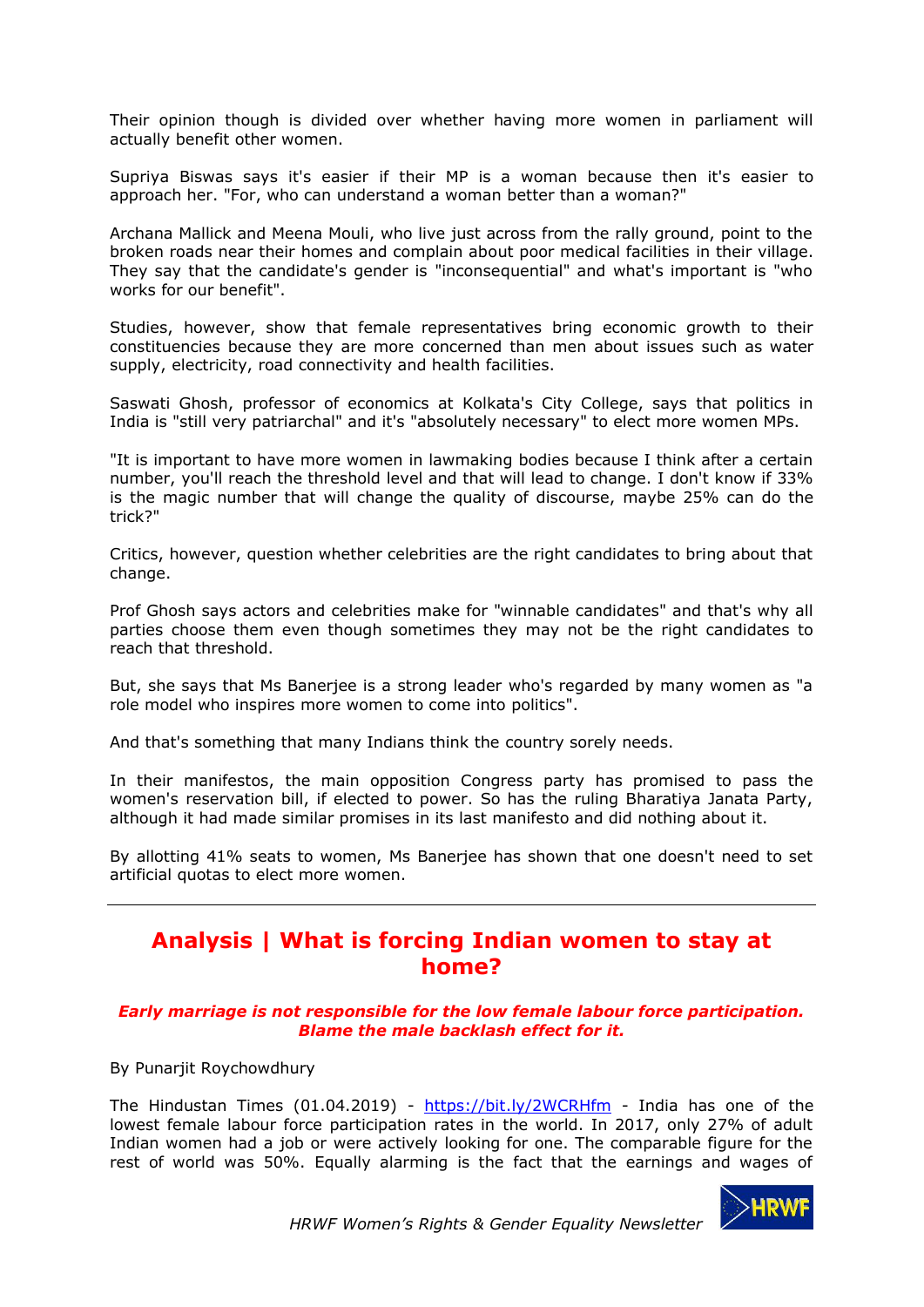women who are employed are low. According to the Global Wage Report 2018-19, the hourly wages of women are 34% less than men in India, a disparity that is highest among 73 countries mentioned in the report. It is often suggested that a major reason for the poor labour market outcomes of Indian women is the high incidence of child marriage in India. Advocacy group ActionAid estimates around 33% child marriages in the world happen in India. The average age of marriage for women also continues to be significantly lower compared to that in many other developing countries such as countries such as Brazil, Chile, Kenya and Pakistan.

Early marriage hampers labour market prospects of women in two ways. First, it interrupts a woman's formal education, which negatively impacts her labour market outcomes. Second, early marriage leads to early motherhood. This causes younger brides to focus more on the home (raising children, for example), in turn, reducing their likelihood of participation and productivity in the labour market. In light of this, it is often proposed that one way to address the issue of dismal labour market prospects of Indian women is through policies that can potentially delay their marriage.

Can marriage delaying policies improve women's labour market prospects in India? I recently collaborated with Gaurav Dhamija (a doctoral student at the Shiv Nadar University) to examine this question.

Using nationally representative household data of close to 40,000 women from the Indian Human Development Survey 2012, I found that delaying the age of marriage for women does not lead to better labour market outcomes for them.

One possibility is that delaying the age for marriage does not lead to more education and lower fertility for Indian women. This, however, does not seem to be the case. Indeed, older brides in my sample, are more educated and have lower fertility (as measured by the number of children).

I believe that my results can be explained by what is known as the "male backlash" effect.

According to this theory, the more educated (and hence empowered) a woman, greater is her chance of facing domestic violence. This is because when gender roles and power relations are redefined, men resort to violence to reinstate a culturally prescribed norm of male dominance and female dependence. In fact, in a recent study published in Population and Development Review, based on data from the National Family Health Survey 2005-06, sociologist Abigail Weitzman finds unequivocal evidence of Indian women who are at least as educated as their husbands have a higher likelihood of experiencing frequent and severe intimate partner violence than women who are less educated than their spouses.

Since the theory of backlash effect predicts a positive relationship between violence and educational attainment of women, and because education increases with women's age at the time of marriage in my sample, it is reasonable to claim that older brides, as compared to younger brides, are likely to face more male backlash and be denied the freedom to work. This male backlash effect could nullify the positive effects of more education and lower fertility and, therefore, Indian women's labour market prospects.

These findings suggest that for improving labour market outcomes of Indian women, conventional policies that talk about delaying marriage and laws to prevent child marriage may not be sufficient. Such policies must be complemented by smart and effective interventions to curb the male backlash effect. For example, gender quotas in politics and the corporate sphere could be useful in reducing male backlash. These steps must be taken through coordinated efforts of the government, panchayats, and NGOs to

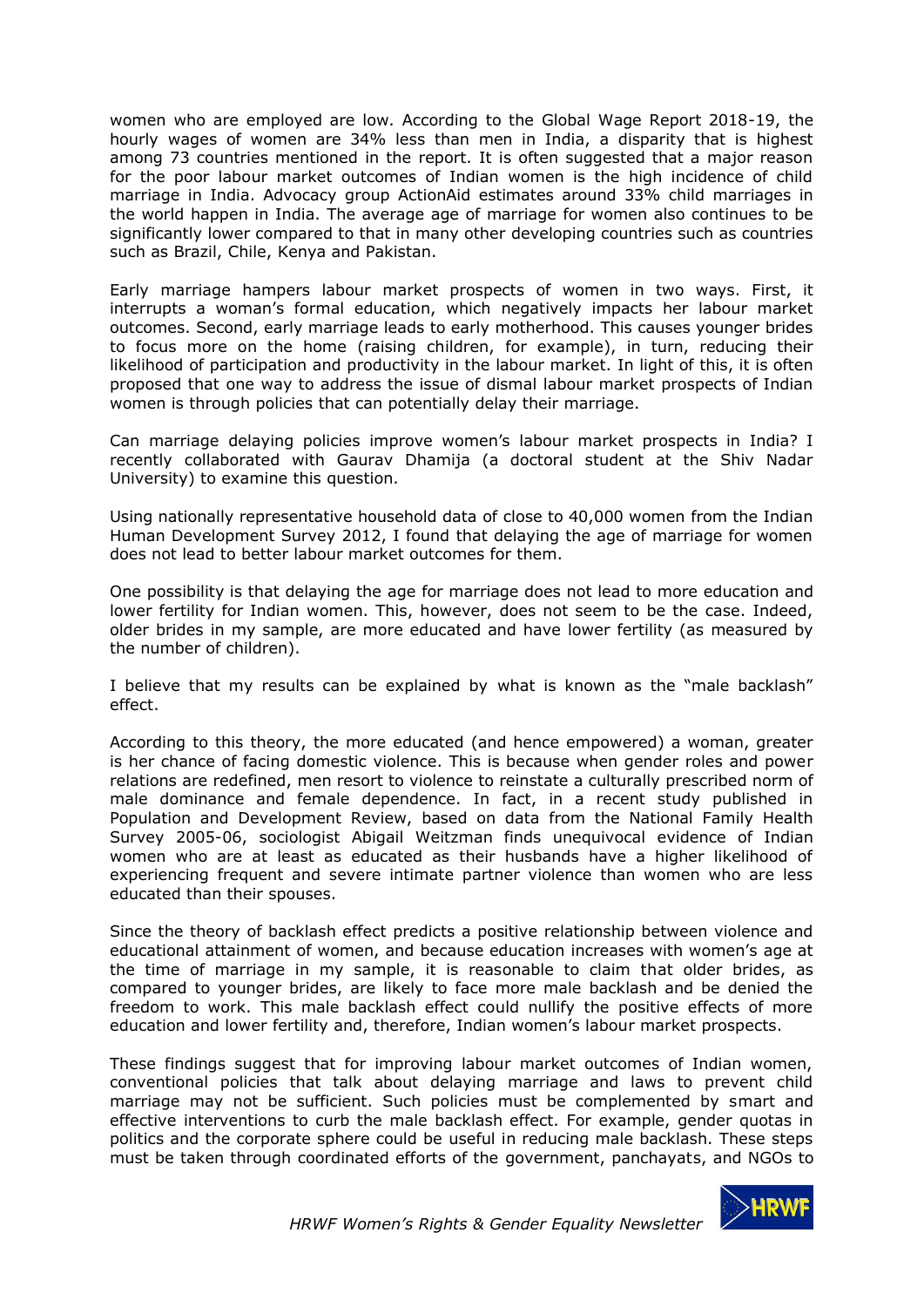ensure that outdated gender role and age role beliefs do not serve as impediments for women to enjoy the fruits of delayed marriage.

# <span id="page-28-0"></span>**Dear dissenters, 'Khafz' involves cutting a girl's genitals too**

By Masooma Ranalvi

The Quint (25.02.2019) - <https://bit.ly/2TUZ0lP> - *(On 6 February 2019, The Quint published a statement by WeSpeakOut – an organisation led by survivors of Female Genital Mutilation (FGM) – on why there needs to be an end to confusion over FGM terms. Following this, the Dawoodi Bohra Women for Religious Freedom (DBWRF) reached out with a counter-statement that The Quint also published. Their statements can be read [in this article.](https://www.thequint.com/neon/gender/international-day-of-zero-tolerance-for-fgm-india#gs.4skcaffK) Now, Masooma Ranalvi, founder of WeSpeakOut, responds with her opinion piece below.)*

The DBWRF is trying to make an imagined distinction between the harmful practice of Female Genital Mutilation (FGM) vis a vis what it calls the 'harmless' practice of Khafz. I say imagined because FGM/Khafz both involve the cutting of the genitals of a girl child.

There are testimonies of scores of women who have described in detail the pain, trauma and psychosexual impact Khafz has had on their bodies and minds. In constantly repeating, ad nauseam, that Khafz is harmless, we are committing the sin of turning our backs on the women in our community who have suffered, and questioning their credibility.

Yes, the Dawoodi Bohra women are undoubtedly educated, but it is some of these very educated women who are today unquestioningly following the lead of a religious leader who categorically defends khafz for all young girls while ignoring the pleas of those who have suffered.

## *For so many, Khafz is a 'bad memory'*

We are hearing from many women, some of whom wish to remain anonymous because of fear of social boycott (and this shunning does happen within the small close knit business-based community), who tell us that they no longer agree with khafz, and are quietly retiring the practice in their own families while publicly stating that their girls have been cut.

These women tell us that khafz is a bad memory, has had a negative impact on their sense of sexuality, and feels archaic and wrong – which is why they will not risk this potential for harm on their daughters.

Even if khafz is the "mildest form" of FGM, it involves cutting a child's clitoral hood for no medical reason. The clitoral hood is a very thin membrane and doctors have stated that it is very likely that both traditional cutters and medical doctors will do damage to the clitoris even if a cut to the clitoris was not intended. The clitoral hood has a function – it is not extraneous skin – so what is the purpose of removing it?

What psychological function does it serve to put 7-year-old year girls through this frightening ritual? Why are they told to never speak of it again? What does it teach them about their bodies and specifically, their genitals and sexuality? It teaches them that they don't have any control over them.

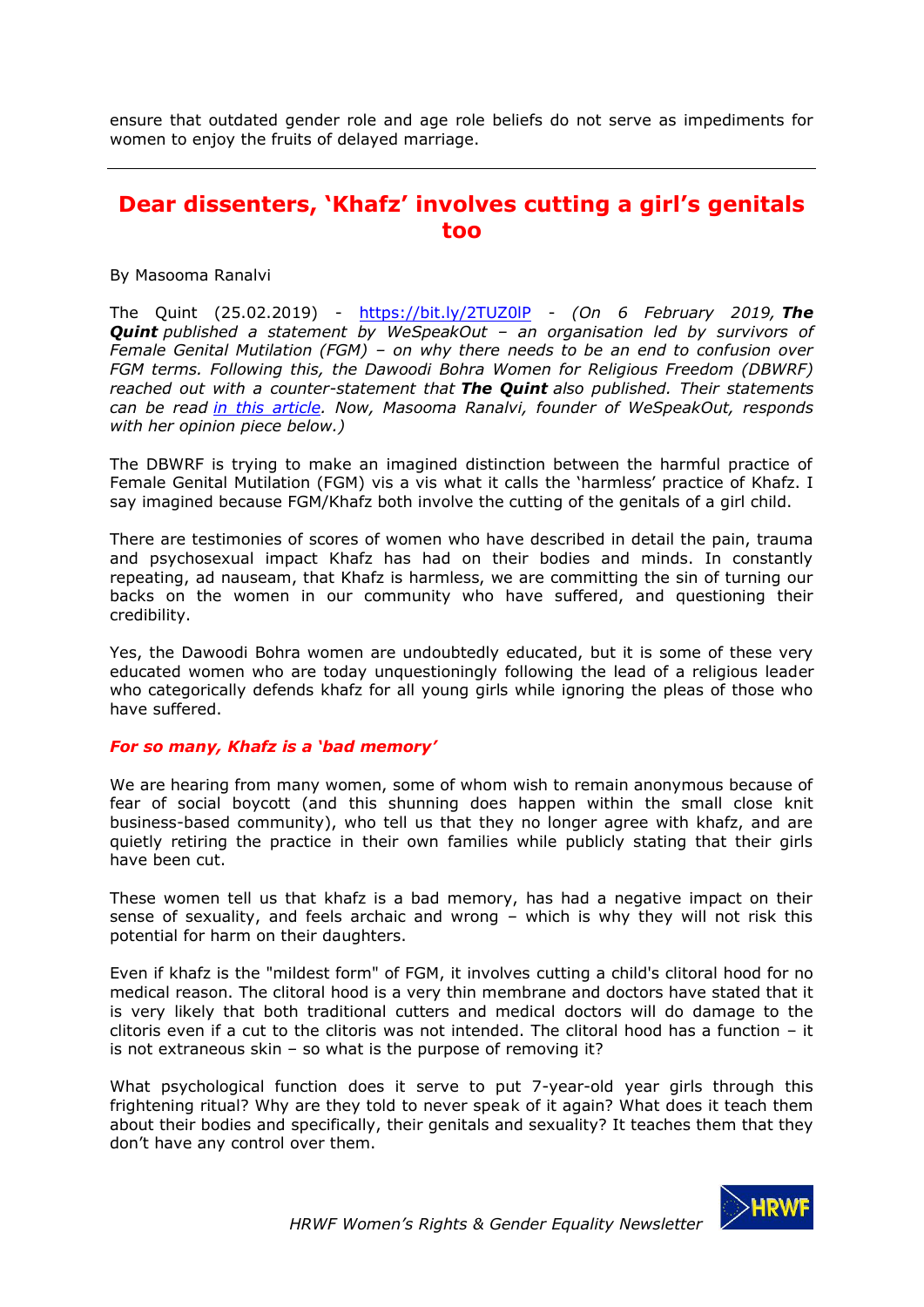Let us also remember that any change and social reform always stems and starts with a few. It is their efforts and zealous work to do the right thing that creates more awareness amongst people – and it is always a few who question the status quo and have the courage to stand up against oppressive patriarchal practices. And, yes, it is true that our voices are being drowned out by many in the community who are backed by money and political clout.

How many women have to have suffered for it to matter?

## *What is the True Purpose of Khafz?*

In the affidavit filed by the Ministry of Women and Child Development (who is a respondent to the PIL filed before the Hon'ble Supreme Court of India) in categorical terms, records that there is no prevalence of FGM in India today nor any studies on the same. The reference is to the NCRB ( National Crime Records Bureau) records.

Nowhere in Indian Law is FGM specifically defined and enumerated as a crime, thus, how would it be regarded as a crime and how will the NCRB have any records of it as such?

For there to be any data on FGM, the government must carry out studies to determine national estimates. This is exactly one of the main demands of the WeSpeakOut campaign and we have petitioned the Government to do this – but so far, studies have not been authorised.

FGM is not the same as Male Circumcision. There is no mention of FGM in the Quran. FGM is not practised uniformly in the Muslim world. Only some communities in some countries do so. In India, out of the 180 million Muslims, only the 1 million-strong Bohra community and a small sect in Kerala practise it that we currently know of. In fact, historians have found that FGM predates Islam and Christianity and was part of feudal Arab tribes. It is clearly a hangover from a feudal history wherein women's sexual desires and sexuality were believed to be so powerful that they had to be controlled.

If women are independent, educated and no longer considered the property of men, then what is the true purpose of khafz?

It's time for women to have control over their own bodies, once and for all.

## <span id="page-29-0"></span>**World Bank signs agreement to launch new social impact bond**

The World Bank (19.02.2019) - <https://bit.ly/2ItIjZc> - Today the World Bank, UN Women and Small Industries Development Bank of India (SIDBI), along with some ten leading wealth managers and corporates, came together to launch a new social impact bond – Women's Livelihood Bonds - that will help rural women in some of India's poorest states to set up or scale-up their own enterprises. This will be the first time that a social impact bond will connect investors with rural women entrepreneurs.

Till date, India's National Rural Livelihoods Mission (NRLM) - the country's largest initiative to improve the livelihoods of the rural poor, supported by the World Bank - has brought 50 million rural women into collectives and Self-Help Groups (SHG). Over the last 5 years these rural women's collectives have leveraged \$30 billion in financing from commercial banks.

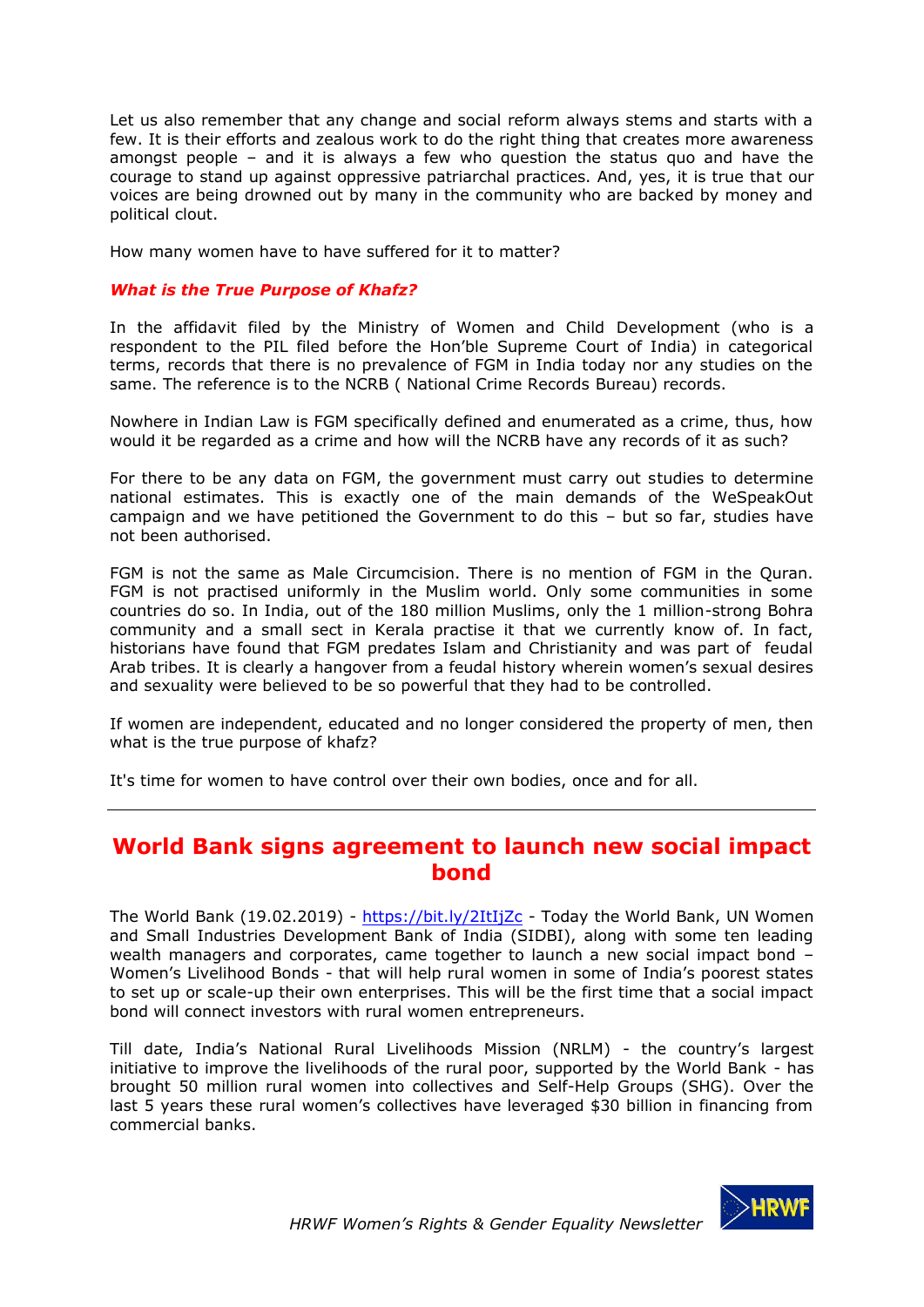But while women's collectives could borrow from banks and microfinance institutions, individual women entrepreneurs faced many challenges when seeking to finance their own enterprises. Loans of Rs. 0.5 - 5 lakh is often viewed as being too small and too risky and charged interest of 20 to 24 percent.

The new Women's Livelihood Bonds (WLB) will now enable individual women entrepreneurs in sectors such as agriculture, food processing, services, and manufacturing to borrow around Rs.1 lakh to Rs. 1.5 lakh at 13 percent or less per annum - almost half the current cost.

Women in the states of Bihar, Jharkhand, Madhya Pradesh, Maharashtra, Rajasthan, Uttar Pradesh and the North Eastern states, among others, are expected to receive most of the credit.

Support for individual women's enterprises will help create millions of jobs. For instance, an investment of Rs.1 crore could potentially support 100 women entrepreneurs, in turn providing jobs to another 300 to 400 people.

The new bonds will not only enable SHG women to graduate from "group borrowing" to "individual borrowing" but will also allow them to shift from development assistance towards more market-financed programs.

The bonds will be raised by SIDBI with the support of the World Bank and the UN Women. SIDBI will act as the Financial Intermediary and channel funds to women's entrepreneurs through Participating Financial Intermediaries.

The WLB will be unsecured, unlisted bonds with a fixed coupon rate of 3 percent per annum and a five-year tenure. They will be backed by a corpus fund to be mobilised through Corporate Social Responsibility (CSR) contributions and through grant support from UK's Department for International Development (DFID). The Corpus Fund will monitor and track the program. The Corpus guarantee cover will enable women entrepreneurs to access credit at much lower rates of interest.

Some of the biggest wealth management agencies like Centrum, ASK, Ambit, Aditya Birla capital among others have reached out to high net worth individuals and impact investors to raise funding. Companies like TATA Communications, Chemicals, Trent and Voltas have also expressed interest in investing.

It is expected that nearly Rs. 300 crores will be raised through multiple tranches in the coming months.

# <span id="page-30-0"></span>**Child marriage widespread in Bihar, Rajasthan and Bengal: Unicef report**

## *The Unicef report said in Tamil Nadu and Kerala child marriage prevalence was below 20 per cent.*

India Today (12.02.2019) - <https://goo.gl/PA6u59> - Although child marriages in India have declined, a few states like Bihar, West Bengal and Rajasthan continue to carry on with the harmful practice and there is nearly 40 per cent prevalence in these states, the Unicef said.

A new report 'Factsheet Child Marriages 2019' released by the United Nations International Children's Emergency Fund (Unicef) late on Monday stated that while in

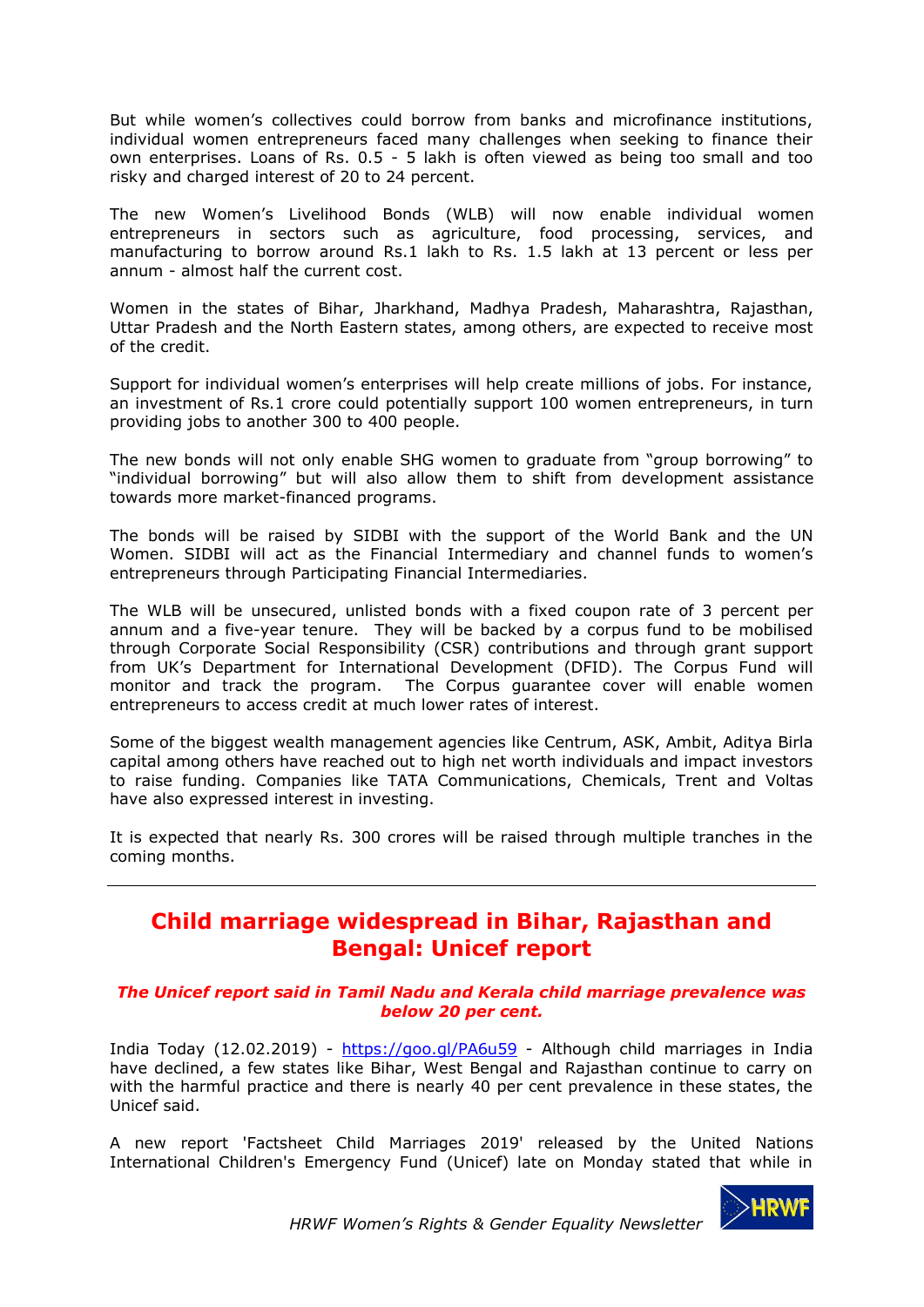Tamil Nadu and Kerala child marriage prevalence was below 20 per cent, they were pockets of disparity concentrated in tribal communities and amongst particular castes, including the Scheduled Castes.

Child marriage threatens girls' lives, well-being and futures and if efforts were not accelerated, more than 150 million girls would be married off before their 18th birthday by 2030.

Improving rates of girl education, proactive government investments in adolescent girls, and strong public messages around the illegality of child marriage and the harm it causes were among the reasons for the shift, it pointed.

It also showed that the prevalence of girls getting married before 18 years of age in India has declined from 47 per cent in 2005-2006 to 27 per cent in 2015-2016.

"While the change is similar with all states showing a declining trend, the prevalence of child marriage continues to be high in some districts. The focus is on geographies that have high (50 per cent) and medium (between 20 per cent to 50 per cent) prevalence of child marriage," it said in a statement.

The report revealed that worldwide, an estimated 650 million girls and women alive were married before their 18th birthday and globally, the total number of girls married in childhood is estimated at 12 million per year.

"South Asia is home to the largest number of child brides with more than 40 per cent of the global burden (285 million or 44 per cent of the global total), followed by sub-Saharan Africa (115 million or 18 per cent globaly)," it noted.

In Latin America and the Caribbean, there was no evidence of progress at all, with levels of child marriage as high as they were 25 years ago.

However, there is a silver lining as well, the report stated that the practice of child marriage has declined around the world.

In the past decade, the proportion of women who were married as children decreased by 15 per cent, from 1 in 4 (25 per cent) to approximately 1 in 5 (21 per cent), that's around 25 million child marriages that have been prevented.

In South Asia, a girl's risk of marrying in childhood has declined by more than a third, from nearly 50 per cent a decade ago to 30 per cent at present, largely driven by great strides in reducing the prevalence of child marriage in India.

The report mentioned that the global burden of child marriage is shifting from South Asia to Sub-Saharan Africa, due to both slower progress and a growing population. Of the most recently married child brides, close to 1 in 3 are now in sub-Saharan Africa, compared to 1 in 7, 25 years ago.

# <span id="page-31-0"></span>**Forced to marry 53-year-old man, minor attempts suicide, saved by villagers**

*The timely intervention by villagers prevented a 15-year-old girl from committing suicide by jumping off an overhead water tank to avoid her marriage to a 53-year-old man in Telangana's Yadadri Bhongir district on Monday.*

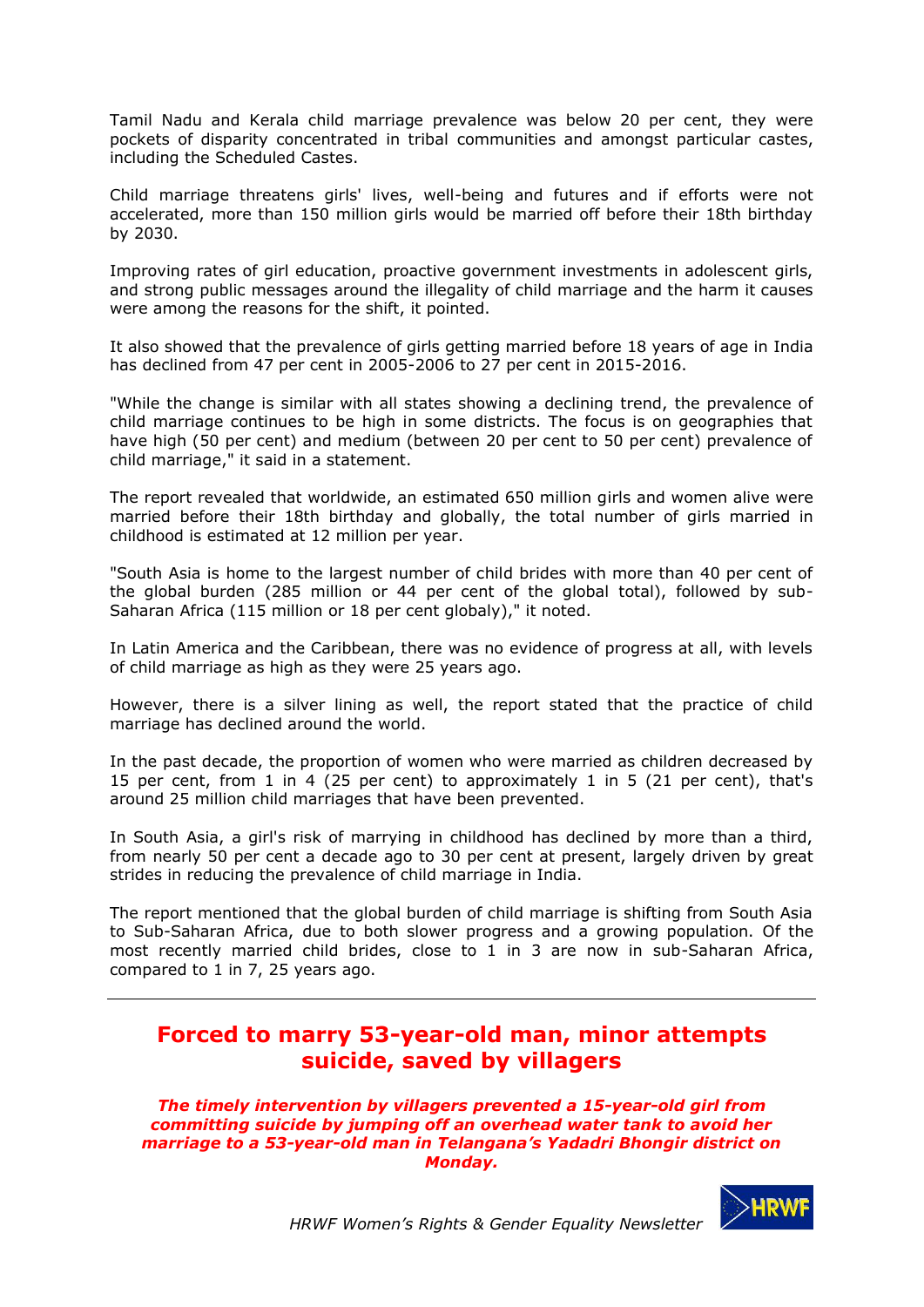#### By Srinivasa Rao Apparasu

Hindustan Times (12.02.2019) - <https://goo.gl/9mM6KM> - The timely intervention by villagers prevented a 15-year-old girl from committing suicide by jumping off an overhead water tank to avoid her marriage to a 53-year-old man in Telangana's Yadadri Bhongir district on Monday.

The incident occurred at Shivalal Thanda hamlet of Alair block. Noticing the girl climbing up the overhead tank, some villagers rushed to her even before she could reach the top and brought her down after pacifying her.

The villagers handed her over to the local Anganwadi teacher Manjula who, in turn, informed the Integrated Child Development Centre (ICDS) project officer Chandrakala and supervisor Uma Rani of the incident. They took her to the police station and lodged a complaint there.

According to Alair police, the girl, a class 10 student at a government school at Motakonduru, had been staying with her uncle Bhaskar for the last two years. Her parents died of illness after marrying off their first three daughters. For the last few months, her uncle Bhaskar had been pressuring her to marry 53-year-old Yadaiah of the same village. Yadaiah already has a wife and two children.

The girl was also not being allowed to attend school for the last few days. "Unable to bear the harassment, she escaped from the house and went to her relatives at Shivala Thanda on Monday where she attempted suicide," Alair sub-inspector Venkat Reddy said.

The police had filed a case against Bhaskar and his wife under the Prevention of Child Marriage Act.

Child Rights Association president P Achyuta Rao demanded stern action against the girl's uncle for forcing her to marry an aged man who was already married.

# <span id="page-32-0"></span>**Dawoodi Bohra practice of khafz has been wrongly labelled as female genital mutilation by those with an agenda**

By Samina Kanchwala

First Post (06.02.2019) - <https://bit.ly/2X8ujr8> - Amid allegations that Dawoodi Bohra women are oppressed, mute spectators of a patriarchal system, we — the Dawoodi Bohra Women's Association for Religious Freedom (DBWRF) comprising over 72,000 practicing Dawoodi Bohra women — would like to set the record straight about our practices and the community, in light of the International Day of Zero Tolerance for FGM (female genital mutilation).

DBWRF wishes to highlight that Dawoodi Bohra women are among the most progressive and educated in India, having a near 100 percent literacy rate. Further, women from the community hold powerful positions across various sectors such as IT, law, medicine, education, engineering, architecture and retail businesses among others; we are empowered and in fact, encouraged to build careers for ourselves. Personalities such as Mariya Ratlami (ISRO scientist), Rashida Vandeliwala (dietician), Tasneem Amiruddin (illustrator) are living proof of the impact of Dawoodi Bohra women.



*HRWF Women's Rights & Gender Equality Newsletter*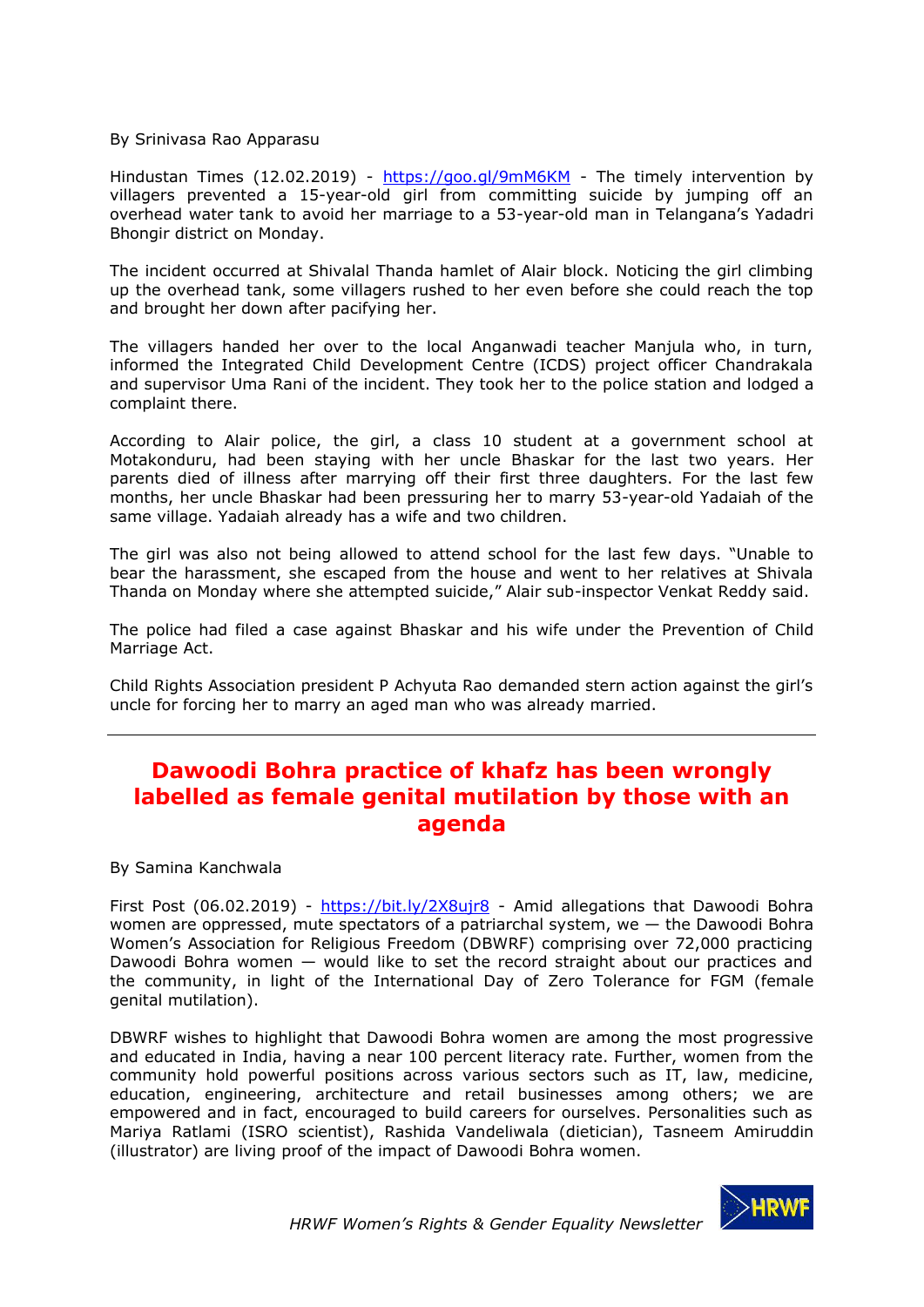Our religious texts too call for empowering women, and rectors have compared the position of women in the community to that of the brain in the body. Dawoodi Bohra women are also driven by principles of philanthropy and work to drive solutions pertaining to digital literacy, awareness around first-aid, cleanliness, menstrual hygiene and even end-to-end services for differently-abled children  $-$  to name just a few initiatives.

The women of the community are deeply pained that despite having cemented their position as business leaders, responsible citizens, loving mothers and homemakers, in a highly educated and gender equal community, we have come under scrutiny for our harmless practice of female circumcision (khafz). The same has been wrongly labelled as female genital mutilation by those with an agenda against the community.

DBWRF wishes to state that there is a big difference between khafz and FGM. The former, as practised by the community is a harmless procedure, unlike FGM. Khafz is safe and performed according to standard operating procedures which have been in circulation within the community. These guidelines laid down by the DBWRF mandate that khafz be carried out only by a trained and qualified medical practitioner in an OPD/clinic and with the consent of the mother/guardian of the child.

Khafz has been a practice within the community for over 1,400 years. Just as men of the community undergo circumcision, so do our women, and hence we see it more as an act of gender parity. The standard operating procedures for conducting female circumcision sets out the manner in which khafz is performed, with great care of the child, under the expertise of a trained medical practitioner and with the consent of the mother or guardian. We are well educated and empowered women who are committed towards ensuring the safety of our daughters and would never do anything to harm them.

The confusion arises since most people are unaware that unlike FGM, khafz involves a harmless nick on the prepuce. Female circumcision is far less invasive than male circumcision. During khafz, the clitoris is not touched at all, and great care is taken by trained medical practitioners to ensure safety at all levels.

Khafz is based on and motivated by a gender equal interpretation of the Abrahamic Covenant (Genesis 17 of the Hebrew Bible), and like the men, women of the community also undergo circumcision. It is disturbing to see our harmless, religious and cultural practice being labelled as female genital mutilation by those with a vested interest against our community.

DBWRF wishes to state that there should not be an iota of doubt surrounding khafz, and as a forward-thinking yet culturally-rooted community, we are fighting to preserve our religious practice as devout Dawoodi Bohras.

# **Asia's expanding illicit market: brides**

<span id="page-33-0"></span>By Tharanga Yakupitiyage

IPS News Agency (25.01.2019) - <https://bit.ly/2FYYgEM> - Paradoxically, the world's most populated countries are facing a population crisis: a woman shortage. And it's women who are paying a brutal price for it.

According to the World Health Organisation (WHO), the natural sex ratio at birth is approximately 105 boys to every 100 girls.

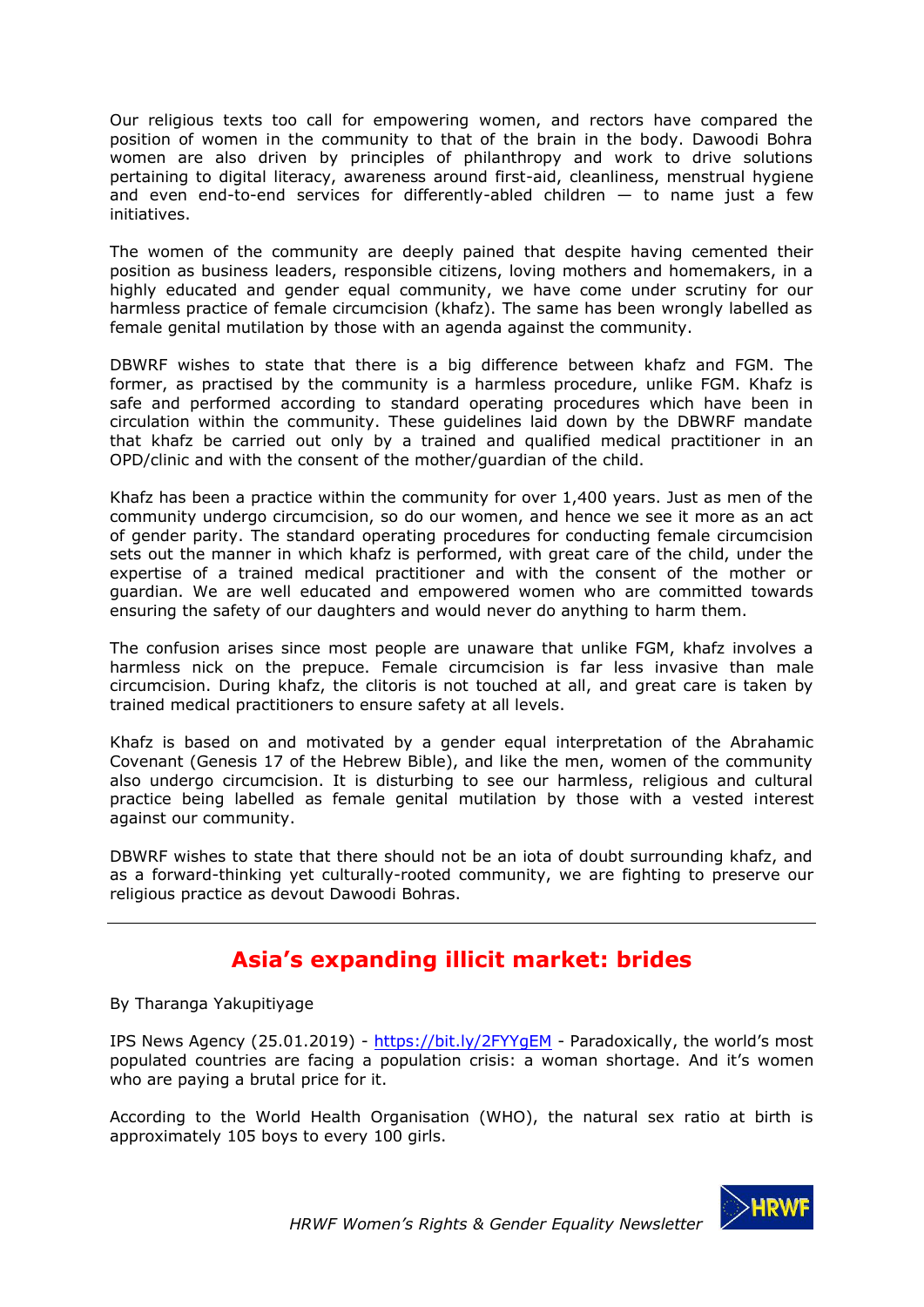However, decades of gender discrimination, which favoured having boys over girls, has left India and China with 80 million more men than women.

"When women lack equal rights and patriarchy is deeply engrained, it is no surprise that parents choose to not to have daughters," said Human Rights Watch's (HRW) Senior Researcher in the Women's Rights Division Heather Barr.

Now that there is a shortage of women doesn't mean that women become more treasured or valued, she noted. Instead, there are very harmful consequences.

"[Women have] become a commodity which is in demand, so in demand that people will use violence to acquire it," Barr told IPS.

"The stories we heard were really unbelievably shocking even after having spent many, many years on human rights issues," she added.

The "bride shortage" has triggered trafficking as women are lured under false pretences and sold as brides.

Bordering China is Myanmar's Kachin and northern Shan states which has seen iterations of conflicts over the last decade.

HRW found that traffickers often prey on women and girls in those regions, offering jobs in and transport to China. The women are then sold for 3,000 to 13,000 dollars to Chinese families struggling to find a bride for their sons.

Once purchased, women and girls are often locked in room and raped so that they can quickly provide a baby for the family.

Often times, women and girls are even sold by people they know—sometimes even by family members.

"The idea that there is a situation, a set of social pressures, a sense of lawlessness that is so extreme that it is causing people to sell their own relatives…it is shocking," Barr said.

In India, bride trafficking has become common in the northern states such as Haryana which has only 830 girls to every 1,000 boys.

In a study, the United Nations Office on Drugs and Crime (UNODC) found in over 10,000 households, over 9,000 married women in Haryana were brought from other States.

Most of those women came from poor villages in Assam, West Bengal, and Bihar where their families, desperate for money, struck deals with traffickers. There are also cases of girls being resold to other people after living a married life for a few years.

According to the 2016 National Crimes Records Bureau, almost 34,000 were kidnapped or abducted for the purpose of marriage across India, half of whom were under the age of 18.

While the immediate consequences for women are clear, there may also be long-term consequences of the distorted sex ratio.

"Part of the reason that we should be worrying about it is that we simply don't know what the long-term consequences of this are. We don't know how this might change societies, but this is something that is going to have an effect through generations," Barr

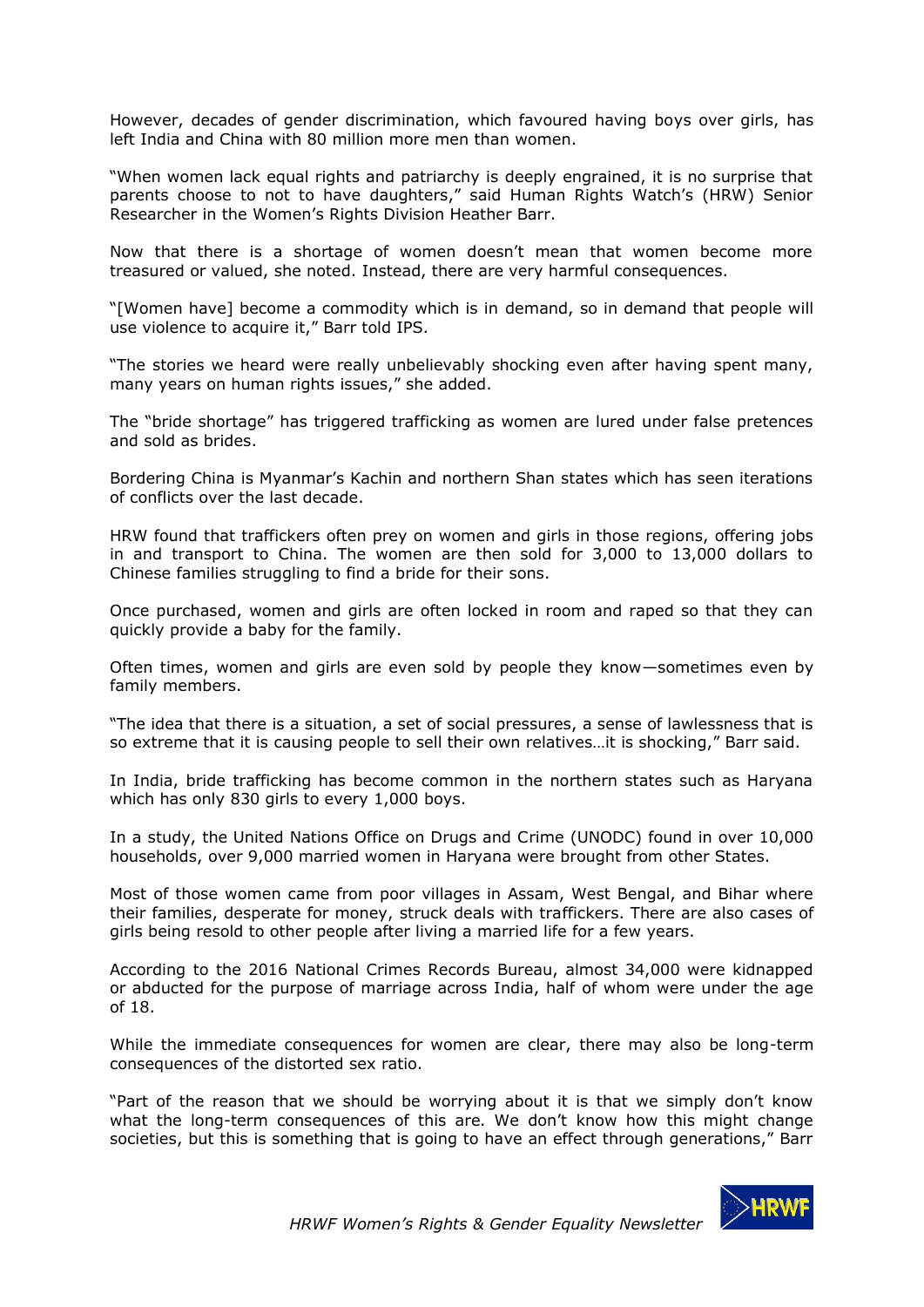told IPS, highlighting the need for action including better prevention efforts and law enforcement on trafficking and violence against women.

But at the end of the day, governments must do more to address the root cause of the imbalance—gender discrimination.

Though sex-selective abortion is illegal in India, it is still a widespread practice in the country. In fact, approximately five to seven million sex-selective abortions are estimated to be carried out in the South Asian country every year.

China's now two-child policy may also continue to pose a threat to women and girls, as well as the future stability of the country's population.

"The most fundamental problem is gender inequality and most fundamental solution to this is that you have to change the dynamics in society that makes sons valued and daughters not valued," Barr concluded.

## <span id="page-35-0"></span>**UN report says India's infant mortality rates lowest in five years, four-fold decline in gender gap in girl child survival**

Opindia (18.09.2018) - <https://bit.ly/2MLB4sn> - The number of infant deaths reported in India for the year 2017 is the lowest in five years. According to reports, the United Nations Inter-Agency Group for Child Mortality Estimation (UNIGME)has stated in its report that 8,02,000 infants died in India in the year 2017, the lowest in five years.

The UNIGME report states that in 2016, 8,60,000 infants had died in India. Yasmeen Ali Haque, the UNICEF representative in India has stated, " India continues to show an impressive decline in child mortality deaths, with its share of global under-five deaths for the first time equalling its share of childbirths."

Yasmeen Ali Haque also reportedly stated that the efforts for improving institutional delivery along with a countrywide scale-up of newborn care units joined with robust immunisation drives have been instrumental in achieving the feat. According to reports, India's infant mortality rate was 44 per 1000 live childbirths. In 2017, the gender-specific mortality rate has come down to 39 per 1000 live male childbirths and 40 per 1000 live female childbirths. Haque added that the four-fold decline in the gender gap in the survival of girl children is even more heartening.

In 2012, a UN report had stated that the gender gap in child mortality in India is far worse than the global average in developing countries and as girls have biological advantages over boys for better adaptability and resistance to diseases, the child mortality rate of 56 boys for every 100 girls dying suggests a disturbing socio-cultural trend of neglect and lack of care for the girl child.

The recent UNIGME report states that globally a total of 6.3 million children had died in 2017, 1 in every 5 seconds. Most of these deaths were due to preventable causes. A majority of these deaths, 5.4 million is among children below 5-years of age. Laurence Chandy, the director of data, research and policy in UNICEF has stated that simple measures like access to clean water, sanitation, electricity and vaccines can drastically reduce the numbers. Chandy added that over half of the 5.4 deaths among children below five had occurred in sub-Saharan Africa and a further 30% In South Asia.

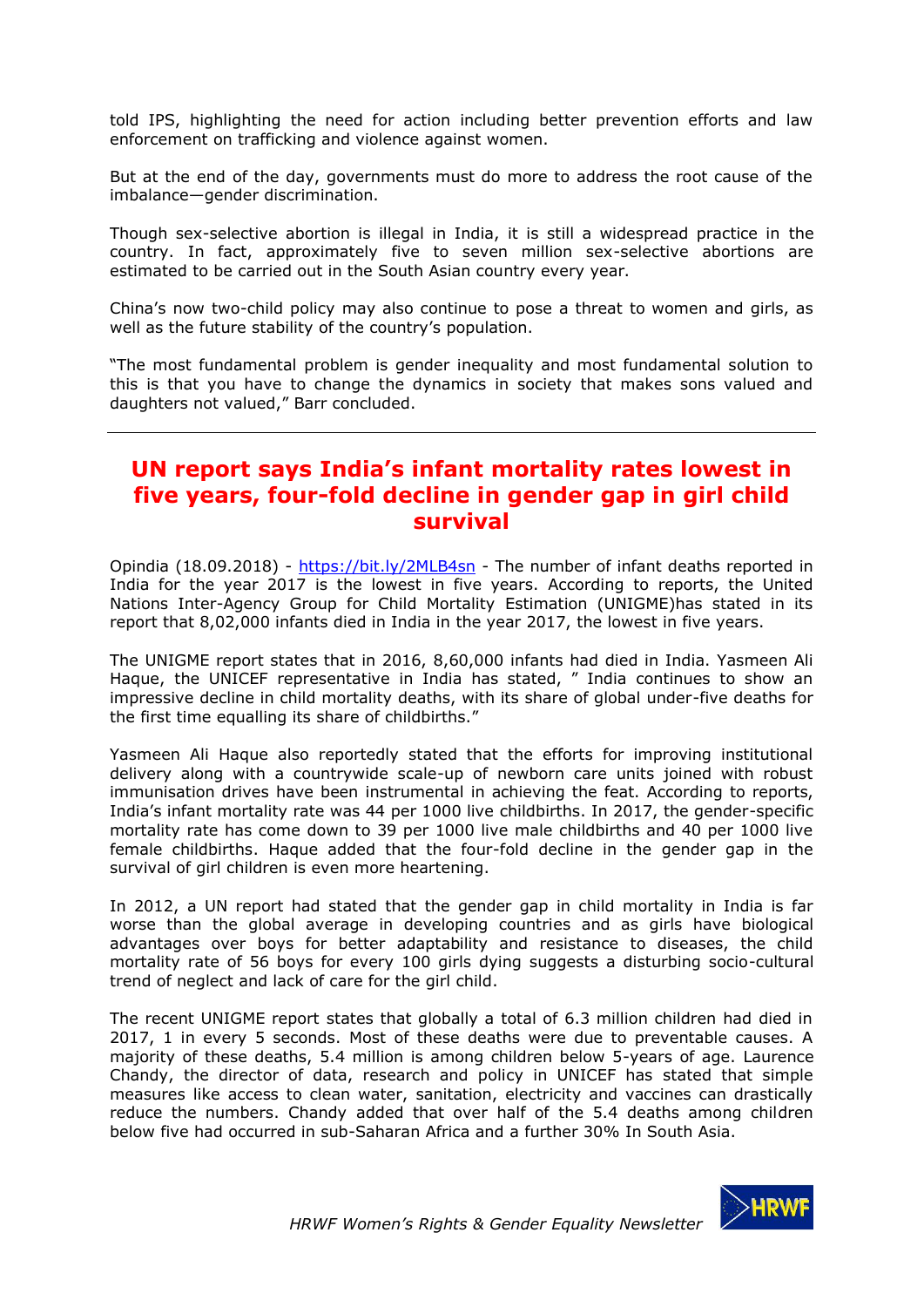The UNIGME report states that most children under 5 die due to preventable causes like complications during birth, pneumonia, diarrhoea, neonatal sepsis and malaria. The report also stated that for children everywhere, the riskiest period is the first month after birth. 2.5 million of the 5.4 million deaths under were of infants in their first month. Even within countries, rural areas show a 50% higher rate in neonatal deaths than urban areas.

In India, the recent increase in awareness over sanitation and the government's drive to ensure toilets in every household is widely considered a strong factor in bringing down death rates among the population. A recent WHO report had stated that over 3 lakh deaths due to sanitation-related diseases were prevented in India due to the government's push for Swachh Bharat Mission. In Uttar Pradesh, an aggressive immunisation and awareness programme called Dasatk has been able to significantly bring down deaths due to Japanese Encephalitis. UNICEF India had praised UP CM Yogi Adityanath's government recently for successfully immunising every child in the state against Japanese Encephalitis.

### **To cut underage marriage, expand RTE, say experts**

By Ambika Pandit

The Times of India (12.09.2018) - <https://bit.ly/2OdGMVH> - A report on child marriage and teenage pregnancies that analyses the data from National Family Health Survey-4 (2015-16) shows a direct co-relation between underage marriages and educational status of girls.

Citing low prevalence rates where girls have completed secondary education, the report by National Commission for Protection of Child Rights and voluntary organisation Young Lives makes a pitch for making secondary level schooling a fundamental right.

Findings show the completion rate of secondary schooling is considerably higher among unmarried girls aged 15-19 years in almost all states. Even National Human Rights Commission secretary general Ambuj Sharma emphasised the need to extend the right to education from Class VIII to the secondary level.

The NHRC is also planning to recommend to the ministry of women and child development a uniform age for marriage for both men and women. In 140 countries, age of marriage is 18 for both men and women. Last month the law commission in a consultative paper on family laws suggested the legal age for marriage for both men and women across religions should be recognised at 18 years, the universal age for majority.

The study based on NFHS-4 data shows that of the 15 to 19 year old girls, who at the time of the survey reported to have been married before the legal age of marriage, 30.8% had never been to a school and 21.09 % had education up to the primary level. The percentage of girls who had secondary education and were married before 18 was 10.2%.

Those with higher levels of education were further down to 2.4%. While overall prevalence of child marriage declined from 26.5% in 2005-06 to 11.9% in 2015-16. Bihar is a case in point. The state recorded a significant decline in child marriages from 47.8% in 2005-06 to 19.7% in 2015-16.

The study also reveals that amongst the married girls aged 15 to 19 years, 31.5% girls were found to be have babies. Almost a quarter of the married girls in the age group of 15 to 16 years had at least one child.

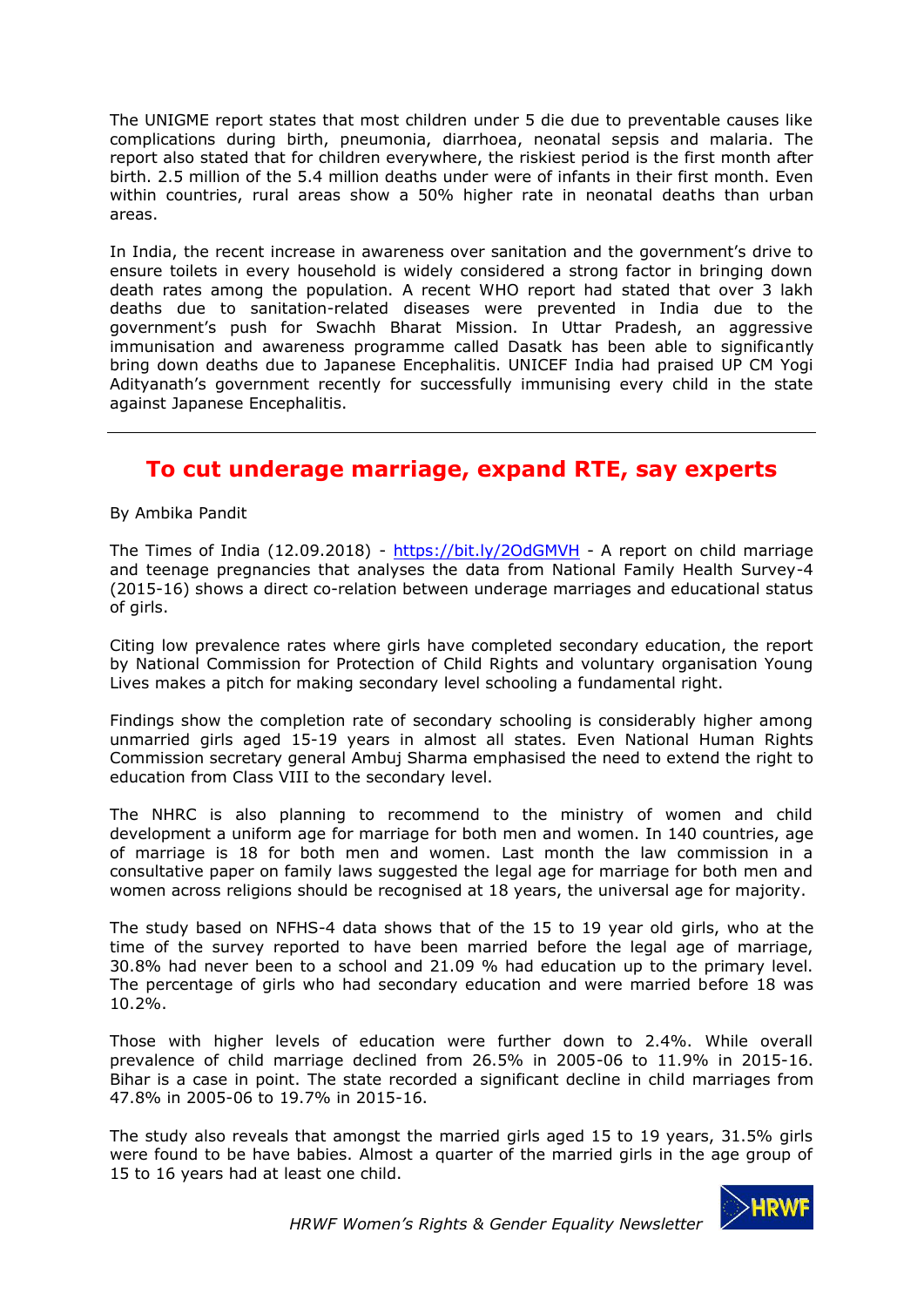### **FGM: Court should not decide validity of religious practice on PIL: Dawoodi Muslim group**

Business Standard (26.08.2018) - <https://bit.ly/2LE3nZ6> - A group of Dawoodi Bohra Muslim community members today told the Supreme Court that the courts should not decide the constitutionality of a centuries-old religious practice of female circumcision through the public interest litigation (PIL) route.

The group said said female circumcision is practised by a few sects of Islam including the Dawoodi Bohra community and the validity of this be examined, if at all, by a larger Constitution bench.

A bench headed Chief Justice Dipak Misra, hearing a PIL filed by a Delhi-based lawyer challenging the practice of female genital mutilation (FGM) of minor girls of the Dawoodi Bohra Muslim community, was told by senior advocate A M Singhvi that the validity of a religious practice cannot be examined in a PIL jurisdiction.

"The object of female circumcision (FC) and male circumcision (MC) is a religious practice in Islam and they are related to purity aspect," Singhvi, appearing for over 70,000 Dawoodi Bohra Muslim women, told the bench which also comprised justices A M Khanwilkar and D Y Chandrachud.

He said though male circumcision (MC) is followed by all sects of Islam, the FC is being observed by few sects including the Dawoodi Bohra community and the validity of this be examined, if at all, by a larger Constitution bench.

He said that if the government would have brought a legislation banning the FC then it could have been challenged on the grounds of violation of Article 14 (right to equality), but this recourse, would not be available to the community if the court decides to examine the validity of the practice.

He also referred to the apex court's judgement on right to privacy and said that the PIL petitioner has been entering into private area of the community.

Singhvi said that no affected Bohra Muslim woman has come to the court challenging the practice and to allege that it has harmed her emotionally and physically.

The advancing of arguments remained inconclusive and would resume on August 30.

Earlier, the apex court had said that the female genital mutilation (FGM) of minor girls of the community leaves a "permanent emotional and mental scar" on them and the practice may be held as violative of dignity of women as prescribed in the Constitution.

The apex court had also said that the fact that the FGM is being practised from tenth century is not "sufficient" to hold that this formed part of the "essential religious practice", which cannot be scrutinised by court.

Attorney General K K Venugopal, appearing for the Centre, had reiterated the government's stand that it was opposing the practice and said that this has been banned in many countries like the US, the UK, Australia and around 27 African nations.

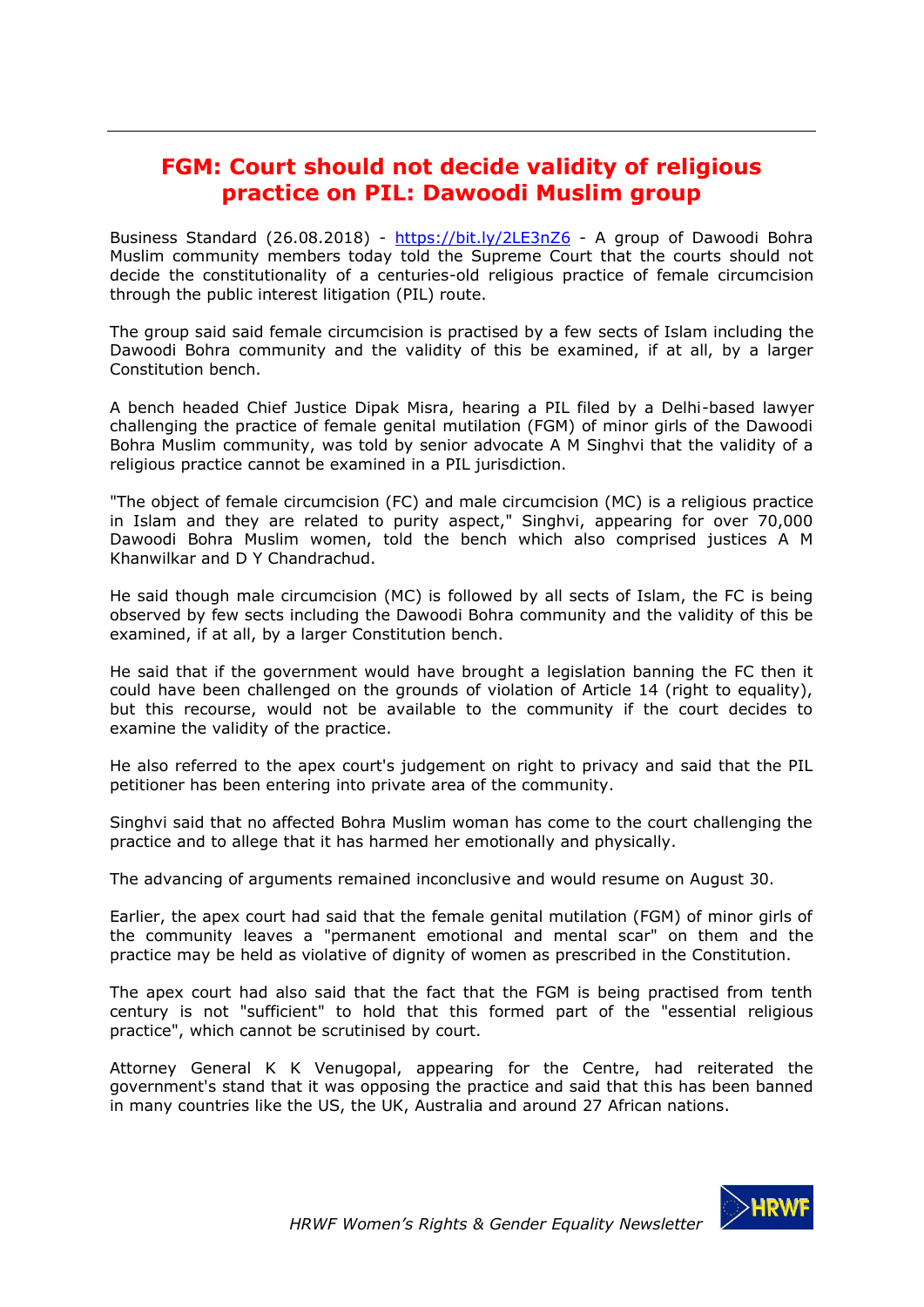The practice causes irreparable harm to girl children and has many health repercussions, the top law officer said and referred to Article 25 to highlight the point that a religious practice can be stopped if it was against "public order, morality and health".

The bench was hearing the PIL filed by Delhi-based lawyer Sunita Tiwari against the practice in the community.

Tiwari, in her plea, sought a direction to the Centre and the states to "impose a complete ban on the inhuman practice" of 'khatna' or "female genital mutilation" throughout the country.

Female genital mutilation is performed "illegally upon girls (between five years and before she attains puberty)" and is against the "UN Convention on the Rights of the Child, UN Universal Declaration of Human Rights of which is India is a signatory", the plea said, adding the practice caused "permanent disfiguration to the body of a girl child".

**HRWF note:** As stated in our report *[Women's Rights and Religion](http://hrwf.eu/wp-content/uploads/2018/07/WR_Religion_Full-report.pdf)*, there is no legitimate justification – religious, health, or otherwise - for FGM/c. It is a dangerous and sometimes deadly practice and illegal under international law. Religious leaders are key in movement to change community mindsets and end the practice.

### **Women from the Bohra community are fighting against Female Genital Mutilation to win back their freedom**

#### *The women of the Bohra community are fighting against Female Genital Mutilation to win back their sexual and bodily freedom as heated debates are ensuing everywhere about the malpractice.*

News18 (15.08.2018) - <https://bit.ly/2LlwW1F> - India celebrates its 72nd Independence Day this year but the fight for freedom is far from over for several women of the Dawoodi Bohra Community, who are seeking a ban on the practice of Female Genital Mutilation/Cutting (FGM/C) -- a religious practice in the Bohra community which violates women's freedom to have control over their own body, their right to privacy, and their sexual freedom.

FGM/C, also known as Khafz, is the process of intentionally changing or causing injury to a girl or woman's genital organs for non-medical reasons. The operative words here being 'intentionally' and ' non-medical reasons'. The World Health Organization (WHO) has called this procedure a violation of human rights of girls and women.

Yet, routinely, six-year-old or seven-year-old girls of the Bohra community are made to undergo this process, where their clitoris hood is either cut or nicked without their consent. Until 2011, however, it wasn't known that FGM/C was a prevalent practice in India.

"In 2011, the first petition against FGM by Tasleem came out and it got some media attention," said Aarefa Johari, a journalist by profession, who had undergone FGC as a child.

"Then, I started speaking out. That also triggered a lot of reactions. In the next three to four years, Insia Dariwala who was writing a script on the issue met me. Priya Goswami made a film on it called 'A Pinch of Skin'. Then, a few of us met online and a conversation began," she recalled. Johari, along with Dariwala, Mariya Taher and Priya Goswami is the

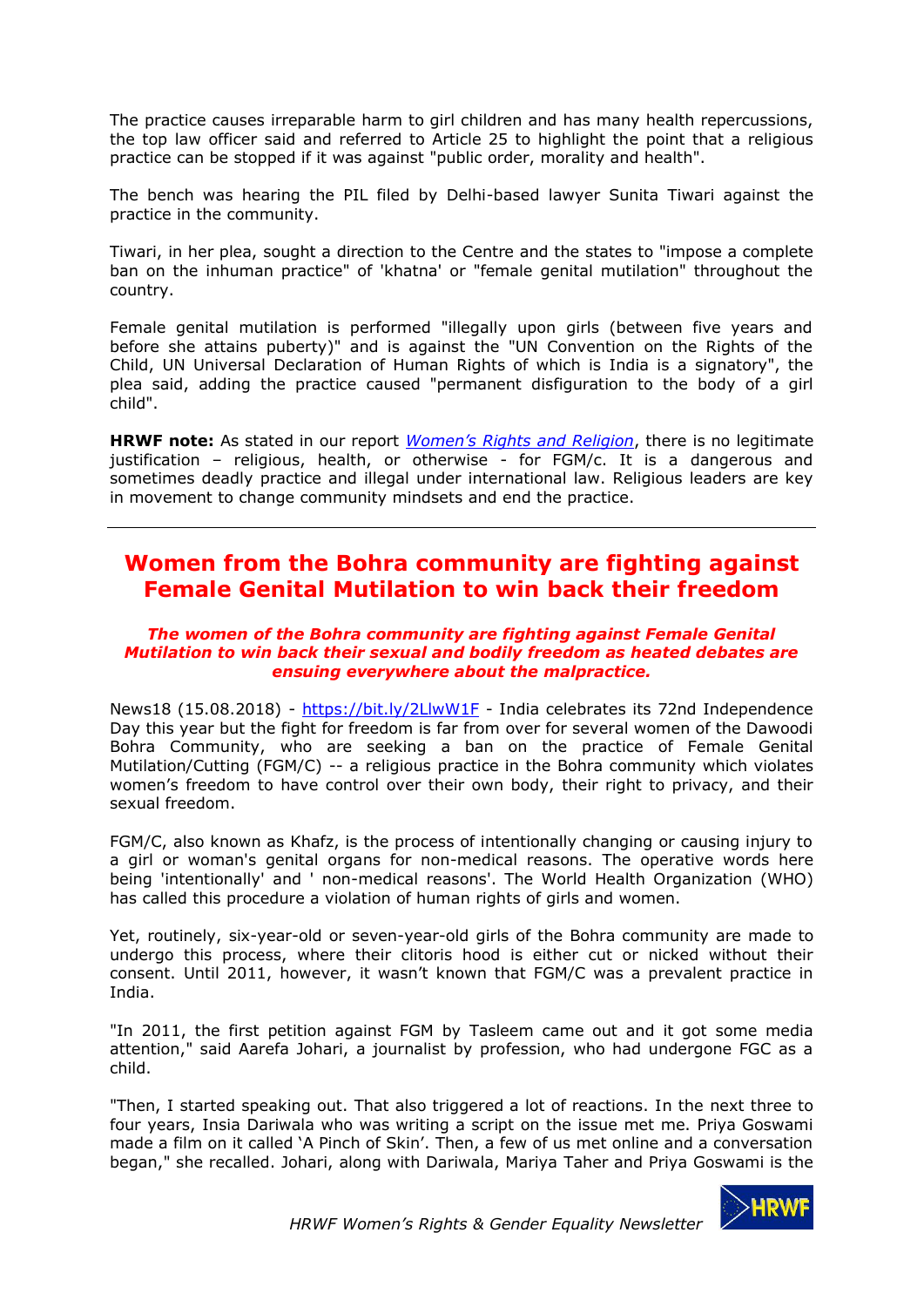founder of Sahiyo, an NGO that fights for women's rights and against the practice of FGM/C.

The conversation that Johari is talking about is not just fairly recent, but also anecdotal for the most part. In the last seven years, many women from the Bohra community have come out and spoken about their experiences of undergoing FGM/C. The Bohra community has a rich history of trading, they are popular for their cuisine, and the literacy rate is much higher among Bohra women.

However, regardless of it all, women of the community have been coerced into continuing this procedure for generations. Most women who have come out and spoken against FGM/C recall it to be a traumatic experience. Sift through the media reports on FGM/C, and you will find intricate personal accounts of women, unfolding the details of how they, as little girls, were taken by their mothers or grandmothers to midwives on the pretext of a party or shopping, and then pinned down and nicked or cut in their most private part, not just without consent but also without prior intimation.

Several women confessed that they felt betrayed, and the overall experience has had a negative psychological impact on them. However, the worst part about undergoing this 'irreversible' process is not just the post-traumatic stress but also several physical and sexual problems that they have to live with for the rest of their lives. In many women, Khafz curbs sexual desire, while others endure pain during intercourse and complications at childbirth. These women also face a high risk of urinary tract infections.

And yet, despite the obvious negative effects of FGM/C, getting rid of the practice in India, amending old laws or coming up with new ones to curb the practice is not as easy a task as one might think.

Currently, the Supreme Court, which is hearing PILs filed by lawyer Sunita Tiwari and two Bohra women, is in the process of deciding the legality of FGM/C.

Advocate Aanchal Singh, one of the advocates of the Lawyers Collective, who along with Indira Jaising is representing women who are against FGM/C, said that they have formulated their arguments around Article 14, 15 and 21 of the Indian constitution.

"We have argued that the practice of FGM/C is against Article 21 of the constitution, which guarantees the fundamental right to life, personal liberty, and dignity. Since the practice is also to curb the sexuality of a woman, and therefore, trying to control her, so it is against her right to equality as well...The practice is against her dignity and personal autonomy too."

However, Singh said that the Union of India claims that FGM/C is already an offence, as there are existing laws under Indian Penal Code and POCSO (Protection of Children against Sexual Offences) against it. Under IPC 319-325, the intent to 'hurt' or cause 'grievous hurt' covers FGM/C. While POCSO's Section 3 (penetrative sexual assault) and Section 5 (aggravated penetrative sexual assault) can be used to curb the practice.

"To implement POCSO, there has to be a sexual intent," said Singh. "However, in the case of FGM/C, there is no sexual intent of the midwives. It is done as a religious practice," she added. Therefore, neither of these laws inclusively covers FGM/C. Coming up with a new law or amending an already existing one, or coming up with specific guidelines to address FGM/C are some of the things that the apex court might have to look into in order to curb the practice in India, pointed out the lawyer.

The PILs against FGM/C are, however, facing opposition from the Dawoodi Bohra Women for Religious Freedom (DBWRF), a collective of 70,000 Bohra women, who have filed an

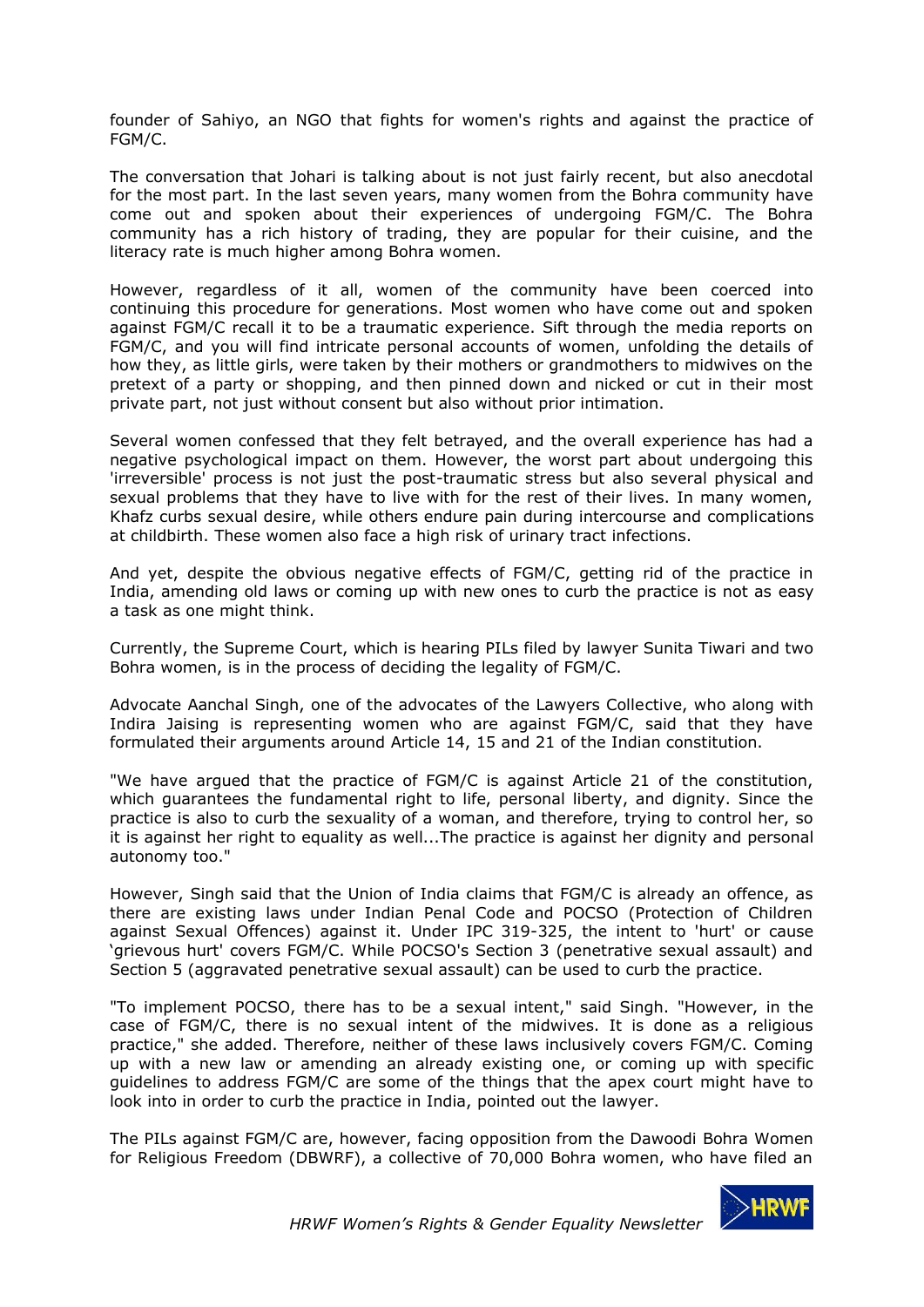intervention in the ongoing case saying that FGM/C falls under the right to practice their own religion which is guaranteed by Article 25 and 26.

"Why are people calling such a small procedure 'mutilation'?" asked the Secretary of DBWRF, Samina Kanchwala. "Do people not know the meaning of mutilation? This is my religious right, this is my basic religious tenet. It is very important for our spiritual being. This is not forced upon anyone, it's a choice that you make. There are people who do not want to do this, and that's fine. But why do you deny this right or this freedom to people who actually want to perform it? I should be given the freedom to practice my religion because this practice is completely harmless." she added.

Several survivors, however, tell a different story and often say that women who choose to speak out against the practice, or parents who decide not to make their daughters undergo FGM/C often face discrimination. Saleha Paatwala, who had undergone FGM/C as a child said, "Girls who don't go through this practice are sometimes not even invited to religious activities,".

"One girl had spoken against this practice and after that video was out, she and her family was asked to apologize to the clergy. She was told to remove herself from the video or she might face excommunication." Paatwala confessed.

Talking about how the community reacts as and when women speak out against FGM/C, Insia Dariwala, a co-founder of Sahiyo said, "I think it's very subtle...It's not like they are going to ostracise you or throw you out of the community because you are speaking against FGM/C. But it isn't accepted very nicely. They might not tell you that they are against what you are saying, but they make sure that you know. They try to get to you via your family, instead of directly talking to you. "

Another claim that DBWRF has made is that the process of FGM/C is harmless. "First and foremost, we do not touch the clitoris at all. What is done is just a nick on the prepuce (hood)," said Kanchwala.

"There are papers that also mention how it is beneficial and hygienic. It's about enhancing, it is not about curbing sexualism. Tell me one thing if it exposes your clitoris, should it enhance or should it decrease your pleasure? Any scientific mind will tell you that it is for enhancing the pleasure," she added.

Shujaat Vali, a gynecologist, and a surgeon, however, said that "I have also seen cases where the clitoris is either disfigured or very small in Bohra women. I examine them when they come for pregnancy-related treatment. I have seen that Bohra women, who have undergone FGM/C in their childhood, have a damaged clitoris which in turn does a lot of damage to their sexuality, and their arousal."

Vali also pointed out that Khafz is quite different from male circumcision. In male circumcision no harm is done to the penis, it is only the foreskin that is removed, however, in female circumcision the hood and the clitoris is so close that it is nearly impossible to remove the prepuce (hood) without hurting the clitoris. So in most cases, inevitably, the nick is not just of the clitoral hood.

After DBWRF filed the intervention in court, another debate on whether FGM/C is an essential or non-essential part of their religion has begun. Many of the women I interviewed said that the practice does not have any mention in Quran.

In fact, a woman (who doesn't wish to be identified by her real name) who had also undergone FGM as a child and is now supporting the movement to abolish the practice said, "Propagators of FGM cite religious texts to continue practicing Khafz. But

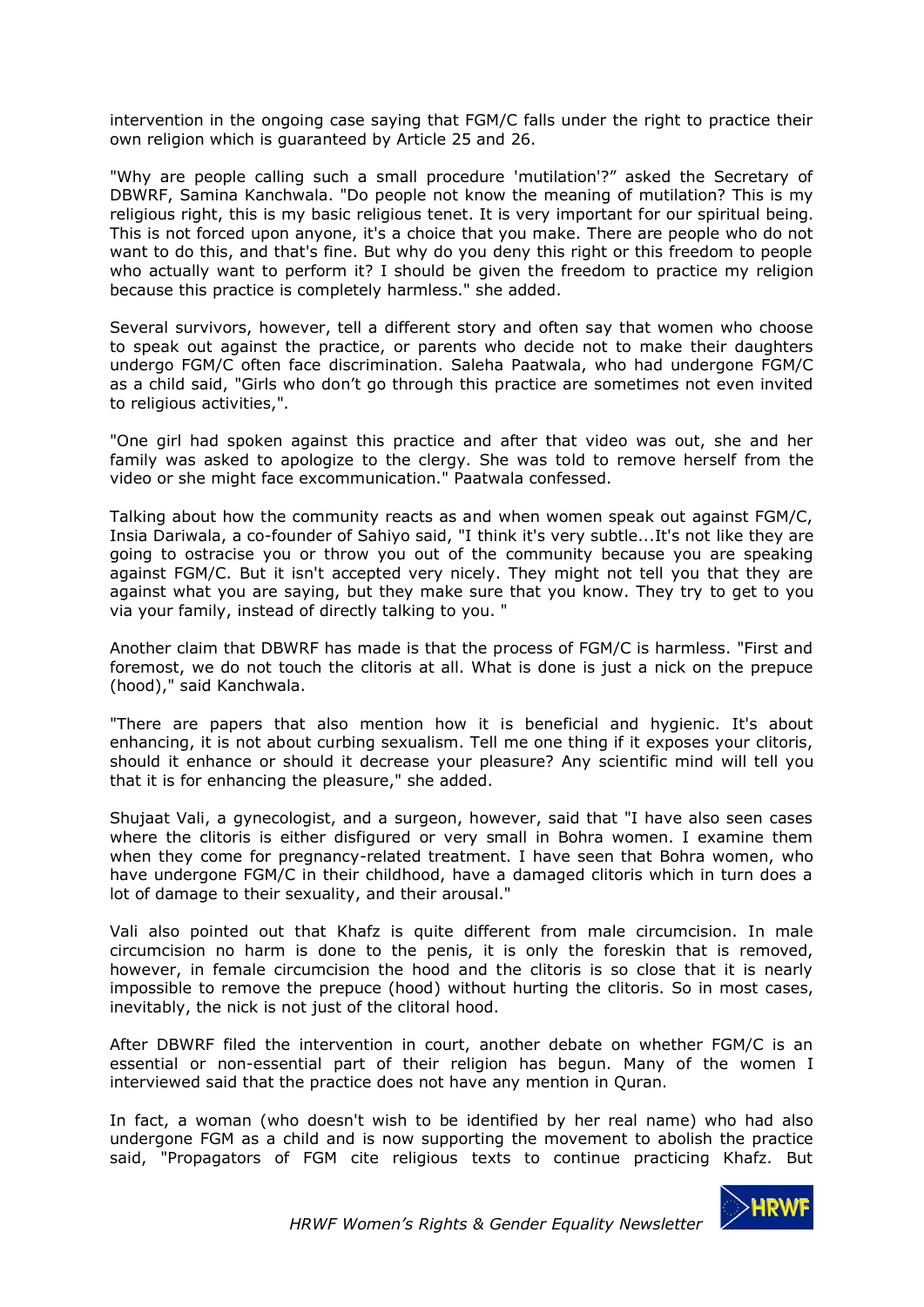researchers have found that the practice pre-dates Islam. While Khafz is mentioned nowhere in the Quran, these other religious texts being cited talk about religious purity and continuing this practice to pleasure the husband."

"However, in all the community discourses, this has not come forth. It has always been about religious purity. They conveniently leave out the part about FGM/C being done for the husband's pleasure." she added. Apparently, the clitoris hood is also referred to as the 'haraam ki boti' or an immoral lump of flesh which causes women to become promiscuous. Therefore, it is nicked/cut to curb any sexual desire.

Recently, the practice of FGM/C has stopped among the same community living in several western countries.

"Similar practice has been banned by the same community in several other countries, by their community heads called Syedna. In a recent judgment in New South Wales, a mother, a midwife, and a Sydena who propagated the practice of FGM/C, were accused and found to be culprits," pointed out Singh.

"After this judgment, there was a resolution passed by several Syednas across the world, where they have asked members of the community to follow the law of the land they live in and prohibited the process of FGM/C," she added.

So, the arguments that are being put forth by those who are against FGM/C are that it is not an essential practice because had it been essential, Syednas of different countries would not have exempted women from undergoing it. Also, if it is not an essential practice, then why should women in the Indian Bohra community still undergo this process?

One of the biggest hindrances for the women who have been fighting against the practice of FGM/C is the lack of data. The Ministry of Women and Child Development maintains that there is no data collected by the National Crime Records Bureau, and therefore, the ministry claims that FGM/C doesn't exist in India.

Masooma Ranalvi, who is a member of WeSpeakOut, the largest survivor-led movement against FGM/C said, "It was a secret practice for a really long time. Nobody knew about this, it is only when women started speaking out that people realized what had been happening in this community."

"The only way for the government to have data would be for the government to undertake research. The government can hear the women who are speaking out, who are saying that this has happened to them, who are survivors. The onus should be on the government to collect data," she added.

WeSpeakOut recently did a research on FGM/C, where they did field interviews of 94 participants and found that 75% of all daughters of the study sample were subjected to FGM/C, which means it continues to be practiced on little girls. They also found that 97% of women who remembered their FGM/C experience from childhood recalled it as painful.

"The verdict is still awaited in the ongoing case against FGM/C, but the observations by Supreme Court have been very positive so far. One of the observations being that no one has the right to tamper with the bodily integrity of a person. The tampering and cutting of genitals are irreversible. One has to live with it for all their lives. We are happy with the court's observations." added Ranalvi.

WeSpeakOut and Sahiyo are continuously trying to sensitize people about this practice. However, the Supreme Court judgment will play a crucial role in how the community

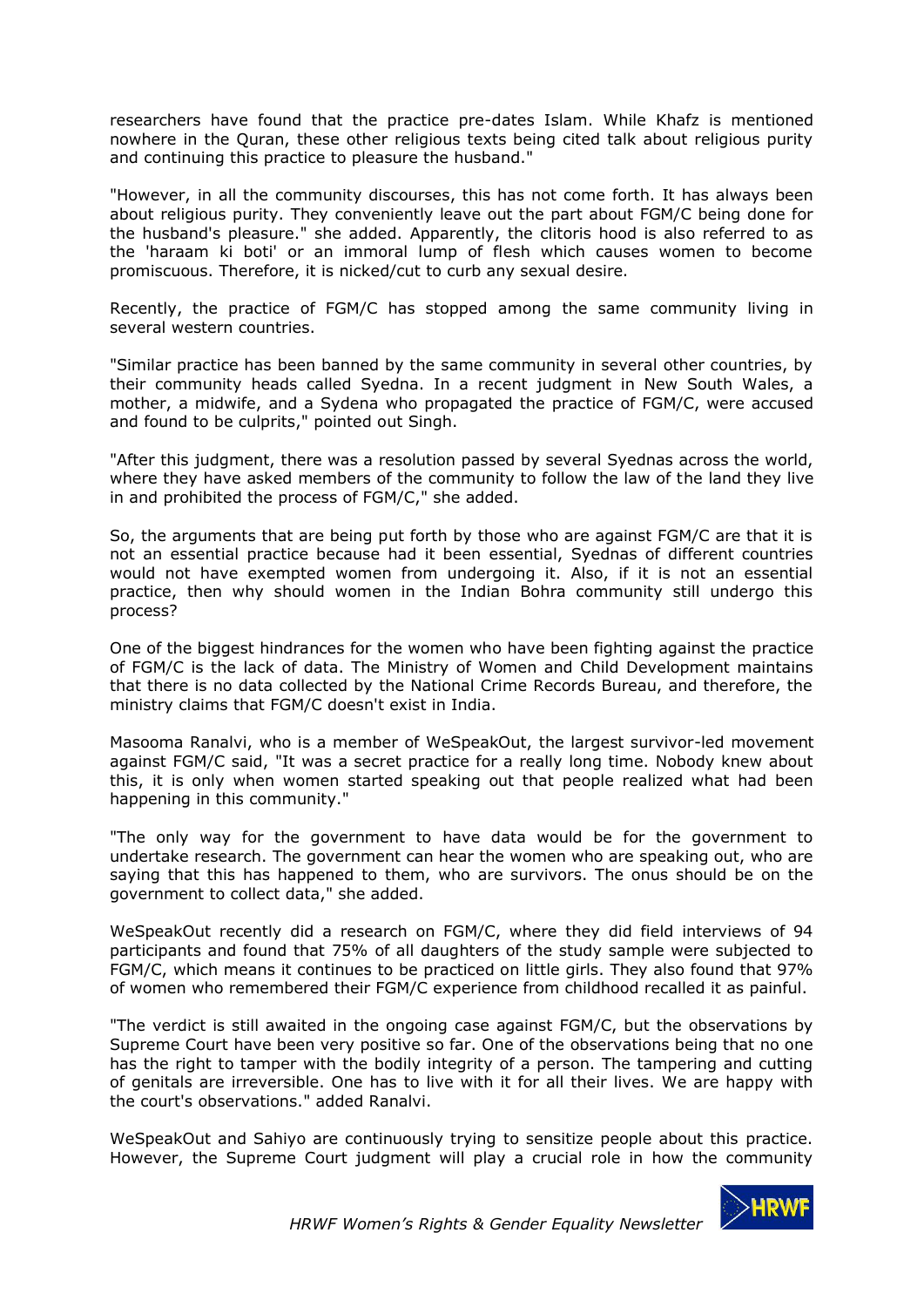continues to see FGM/C in future. The lack of knowledge about their sexual parts is common among most Indian women, including women from the Bohra community, therefore, sensitization on female anatomy is also a must.

"The Bohras are also devout followers of Syedna," pointed out Saleha Paatwala, "if he comes out and guides them to not practice FGM/C, people will most certainly obey," she added.

A few measures to curb FGM/C would be to talk to doctors and bringing out reports from the doctor's association which call this practice as harmful. Efforts need to be made to include this in the school curriculum for adolescents to make them understand why it is practiced, and an in-depth study by the government to prove its prevalence in the community will also go a long way in addressing FGM/C.

### **India's death penalty for rapists of young girls could push them to kill**

### *With the majority of rapes committed by someone known to the victim, the new law could drive offenders to murder to avoid detection*

By Rituparna Chatterjee

The Guardian (24.04.2018) - <https://bit.ly/2qZ8CKP> - n Saturday India's government approved the death penalty for convicted rapists of girls under the age of 12, amid a groundswell of public outrage following the gang-rape and murder of an eight-year-old Muslim girl in Jammu and Kashmir state.

The shocking case involved a girl from the Bakarwal nomadic tribe, who was out grazing her horses when she was abducted, drugged and murdered after a week of torture and repeated rape. It led to a nationwide outcry for swifter justice.

However, the hastily issued executive order is facing criticism from activists and politicians, who say the death penalty, usually meted out for severe crimes in India, will not be a deterrent to child rapists without an overhaul of the criminal justice system.

"I am afraid this [executive order] has very little credibility because what is required is certainty of punishment," the leader of Communist Party of India (Marxist), Brinda Karat, told reporters.

According to the National Crime Records Bureau data from 2016, in 94.6% of cases, the perpetrator is known to the victim – usually a brother, father or someone from the family's social circle. Reporting rape in India's patriarchal family structure is often fraught with victim shaming and further alienation.

Child rights activists fear the introduction of the death penalty will make families more likely to cover up sexual crimes, and that rapists might kill their victims to avoid detection.

Critics are also concerned that the order, which was approved by Prime Minister Narendra Modi's cabinet on Saturday, makes no mention of boys. In a country where male children often grow up in an atmosphere that discourages them from showing vulnerability, experts say such a discriminatory legal provision will fail boys who have been sexually assaulted.

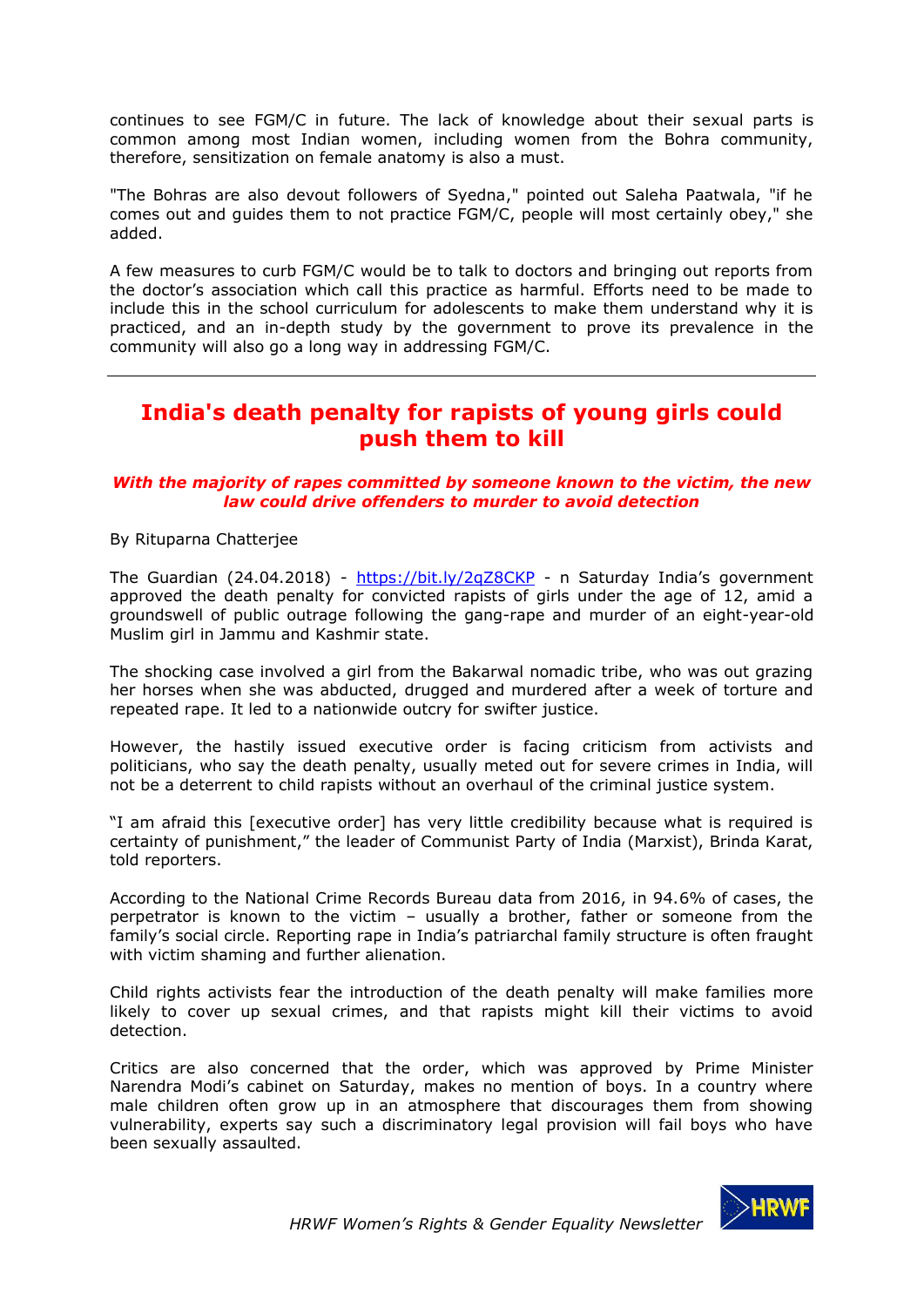Unlike the current Protection of Children from Sexual Offences Act (Pocso) 2012, which is gender-neutral and defines any person under 18 as a child, the new ordinance will stop boys who have been sexually abused from seeking the same justice accorded to a girl of their age, says gay rights activist Harish Iyer.

"I principally stand against the death penalty. This discriminatory legislation implies what boys are taught growing up – that they have to be the protector and not the protected. Children are vulnerable to sexual assault, irrespective of gender," Iyer said.

A nationwide survey of crimes against children conducted by the ministry of women and child development in 2007 found that half of India's children had been sexually abused.

Iyer said the new executive order was a shortcut for an overhaul of a criminal justice system that often discriminates against the poor. "This is sexism of a different nature, it favours one gender. What about protection of intersex children? Unless the crime is female foeticide, which is specifically gender-oriented, this is a shortcut for real measures."

He said the government should prioritise fast-track courts, child-friendly police stations, and a national registry of sex offenders. The new law proposes stricter punishment for convicted rapists of children under 16 years of age. Its definition of the victims and proposed age limit has triggered a debate about categorising victims of the same crime.

"What's the explanation for death penalty for 'gang rape of children below 12 years'? The state is a man. Why else would the reproductive age of a girl be the determining factor for the kind of punishment meted out to the rapists?" journalist Kota Neelima wrote in a Facebook post.

In 2016 India recorded an alarmingly low conviction rate (18.9%) for crimes against women. In that year, of all the child rape cases that came before the courts under the Pocso, less than 3% ended in convictions.

An issue of such a grave nature should have had a public discourse with participation from civil society stakeholders. By its nature, an executive order can be announced by the president of India on recommendation from the federal cabinet and does not require consultation.

After the gang rape of Jyoti Singh in Delhi in 2012, India introduced tougher rape laws and launched fast-track courts, but the measures have not deterred violent sexual crimes.

In addition, homelessness and poverty increase the vulnerability of children to sexual predators as parents have to leave them on their own to go to work, making them easy targets.

In an election year, the ruling Bharatiya Janata Party (BJP) wants to be seen as proactive in taking strong steps to make India safer for women. However, it is implementation, the real challenge in India, that will determine its true intention.

#### **Further reading:**

[India's cabinet adopts death penalty for rape of girls under 12](https://www.aljazeera.com/news/2018/04/india-cabinet-adopts-death-penalty-rape-girls-12-180421182808733.html) [The death penalty ordinance has no leg to stand on](https://thewire.in/women/death-penalty-myopic-ordinance)

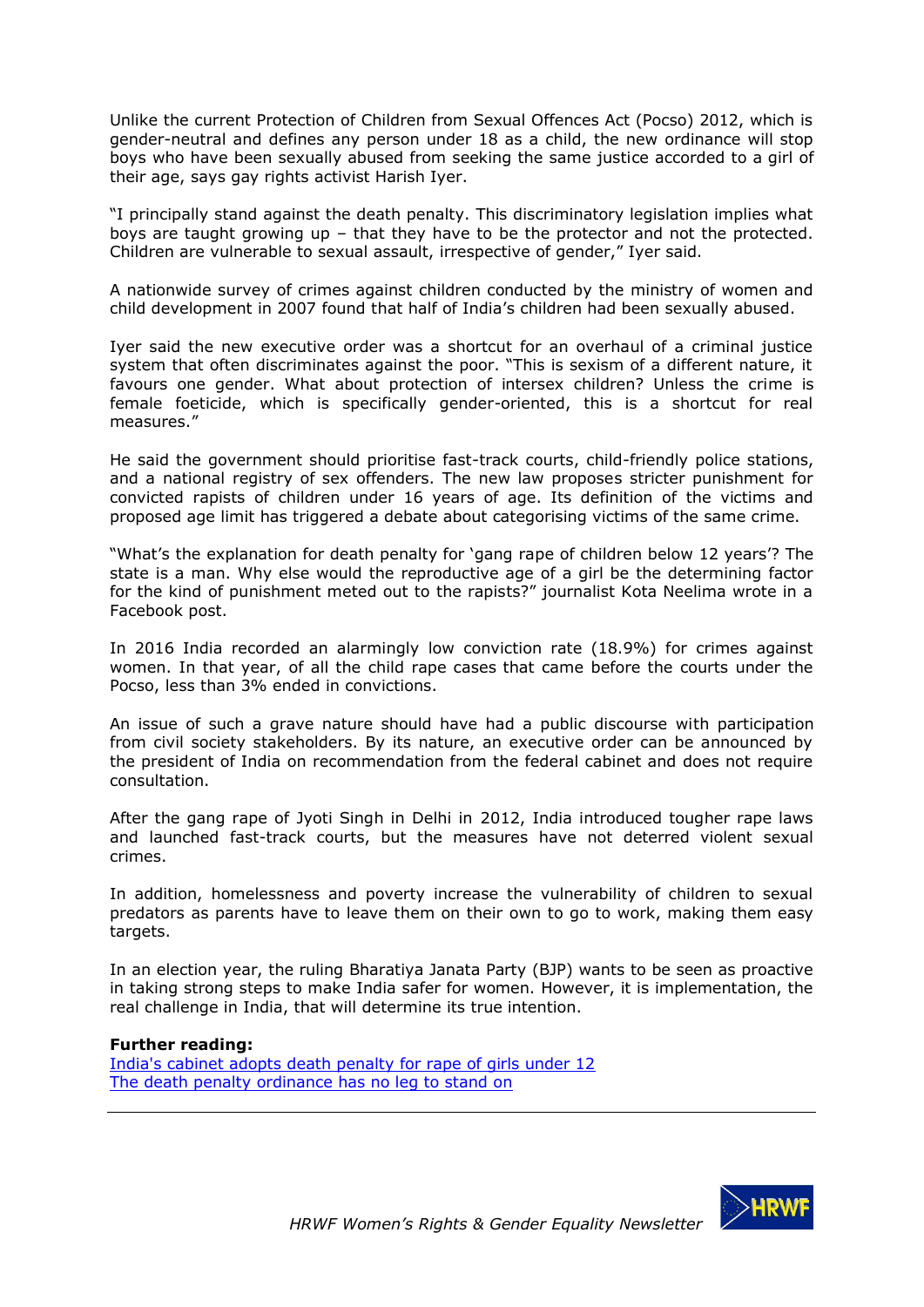# **Indian Supreme Court to examine legality of polygamy**

### *The practices of 'nikah halala' and polygamy are discriminatory, say women's rights groups*

#### By Karuna Madan

Gulf News India (26.03.2018) - https://bit.ly/2pGq50G - Months after declaring the instant "triple talaq" form of divorce unconstitutional, India's Supreme Court (SC) on Monday agreed to examine the legal validity of polygamy, as well as "nikah halala"  $-$  an Islamic process required to remarry one's divorced wife.

A Constitution Bench of the court, comprising five of the most senior judges, will next month hear four petitions challenging the legal validity of the two practices.

Bharatiya Janata Party (BJP) lawyer Ashwini Kumar Upadhyay filed a petition, along with two Muslim women and another lawyer from Hyderabad, demanding a ban on polygamy and 'nikah halala'.

"Banning polygamy and 'nikah halala' is the need of the hour to secure basic rights for Muslim women. I know so many women who are victims of polygamy. We want the Supreme Court to look into the plight of thousands of Muslim women across the country," Upadhyay said.

Over the years, several women's rights groups have said the practices of 'nikah halala' and polygamy were discriminatory.

According to a Hyderabad-based petitioner, whereas the Muslim law allows a man to have multiple wives by way of the temporary marriages or polygamy, the same permission is not extended to women and therefore the law violates the fundamental rights of Muslim women.

While polygamy is the practice of being married to more than one woman, 'nikah halala' is a practice meant to curb divorce.

Under 'nikah halala', a man cannot remarry his former wife without her going through the process of marrying someone else, consummating that marriage and getting divorced.

Meanwhile, the court on Monday issued notices to the central government and Law Commission asking them to make their stand clear on several such petitions asking for the two practices to be abolished.

The court observed that the five-judge bench which examined instant 'triple talaq' last year had kept open the issues of polygamy and 'nikah halala'.

In its judgment, the top court had described instant 'triple talaq' as "bad in law". "Instant 'triple talaq' is not integral to religious practice and violates constitutional morality," the court had said.

In August last year, Chief Justice J.S. Khehar had said "we have taken a conscious decision to deal only with triple talaq and not polygamy or 'nikah halala'".

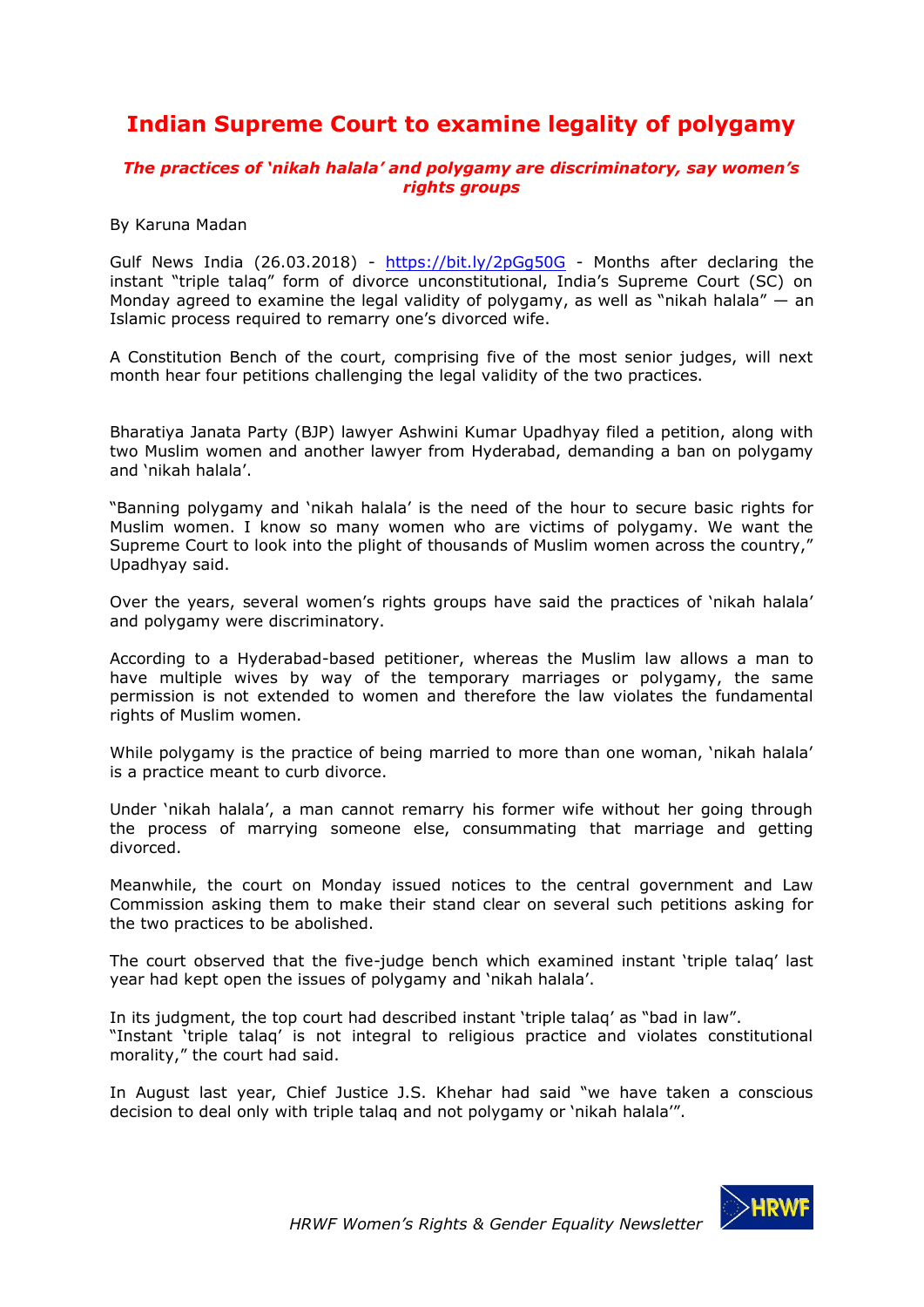When the Attorney-General (AG) requested all three issues to be heard together, Justice Khehar had said, "It does not even happen in T20 cricket that one can take three wickets in one ball."

### **Youth in India take on tribal elders to end virginity test of brides**

By Roli Srivastava

Thomson Reuters Foundation (06.02.2018) - <http://tmsnrt.rs/2Bf345x> - Vivek Tamaichikar didn't think of food and festivities when he started planning for his marriage this year in western India. He instead started a campaign against the virginity test that elders would impose on his bride.

The couple are members of the nomadic Kanjarbhat tribe, which is spread across states including Maharashtra. Members follow caste councils, comprised of elders who dictate rules including rituals performed on wedding nights.

Newlyweds are asked to consummate the marriage while elders sit outside their room.

The bride is first checked by women for any wounds she could possibly bleed from, and the groom is allowed into the room only after that.

Afterword, he tells the council if his wife was a virgin - a verdict that hinges on whether or not she bled during sex.

Young women who fail this test may be abandoned or face a "social boycott", even though Maharashtra has banned village councils from imposing such penalties.

Tamaichikar, 28, said his family told him that he and his bride would be ostracised by the community if they refused the test.

"I realised the societal pressure was huge and decided to speak publicly against it," Tamaichikar told the Thomson Reuters Foundation.

Childhood memories of a woman who failed the virginity test also contributed to his decision.

"I remember enjoying my cousin's marriage party one night, and seeing her being beaten up the next morning," he said.

Unelected caste councils hold sway in various communities in India, delivering judgements and punishments to those defying their rules. India's Supreme Court in 2011 described one such council in northern India as a "kangaroo court".

Nandini Jadhav of Maharashtra Andhashraddha Nirmoolan Samiti, which campaigns against superstitious practices, said the advocacy group has been fighting virginity tests for five years.

"Even women do not see anything wrong in checking a girl's virginity," said Jadhav, adding that more young men are now speaking out.

"The message is reaching a wider set of people." Tamaichikar's group has expanded from about half a dozen young members to about 60 since he started it in December.

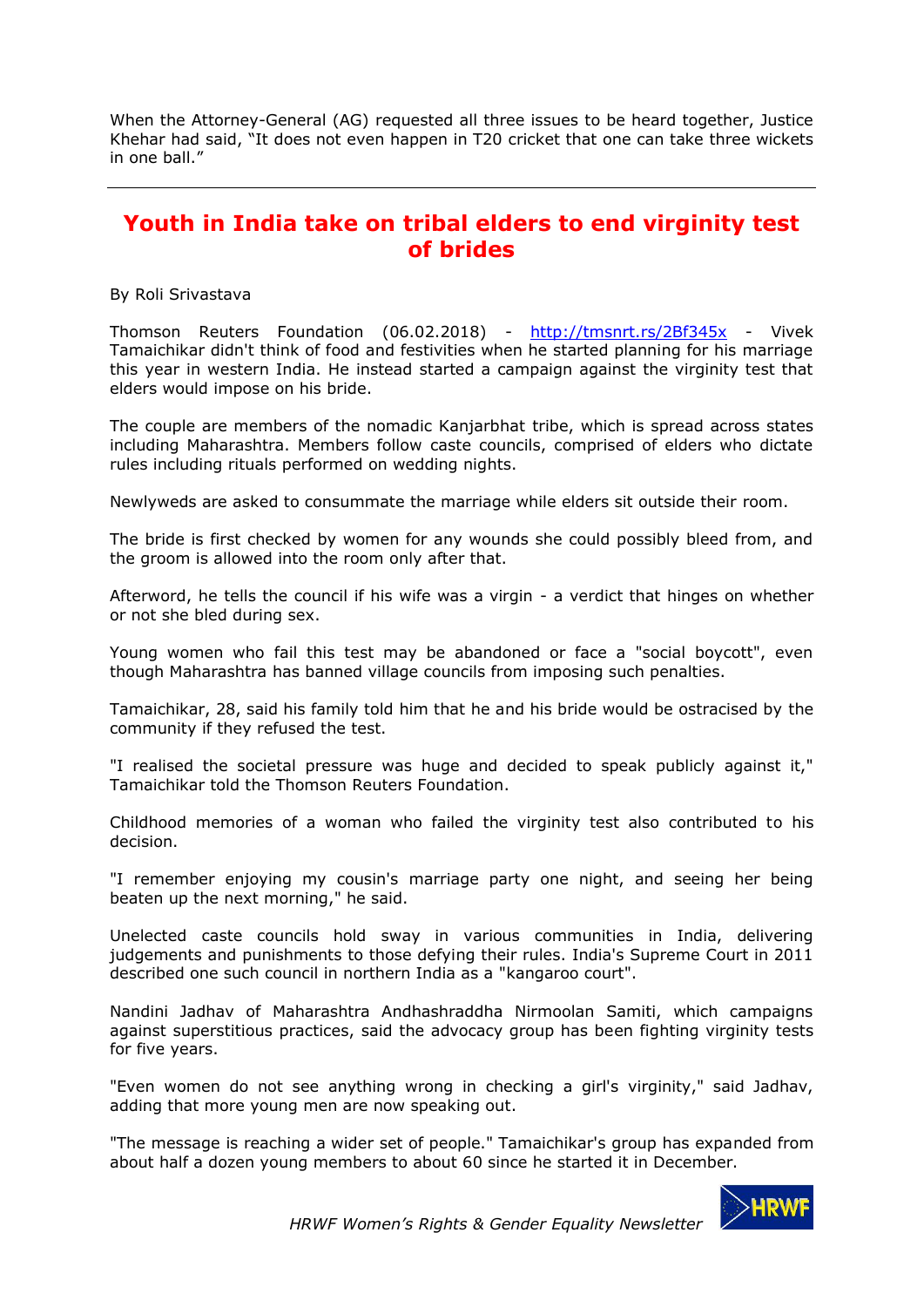This is the first time members of his community - where even doctors have obeyed the council's rules - are speaking against the ritual. "At least the doctors could have explained to the community that the virginity test was not scientific," Tamaichikar said. "But they didn't, fearing a boycott."

# **India Supreme Court intervenes in 'love jihad' case**

#### *An Indian woman at the centre of an inter-religious marriage row may leave her father's custody and resume her studies, the Supreme Court has ruled.*

BBC (27.11.2017) - <http://bbc.in/2Bk3ch6> - Hadiya Jahan, who is in her 20s, was born into a Hindu family, but converted to Islam and married a Muslim man.

Her family alleges she was brainwashed as part of an anti-Hindu conspiracy. In May, her marriage was annulled.

The court did not accept that she did not know her own mind. It has still to rule on whether her marriage is legal.

Marriages between Hindus and Muslims have long attracted censure in conservative Indian families, but the attachment of a deeper, sinister motive to them is a recent phenomenon.

Hadiya Jahan, earlier known by her Hindu name Akhila Asokan, has always insisted that she acted out of her own free will.

She had asked the Supreme Court to let her husband, Shafin Jahan, be her guardian. But it named her college dean as guardian while the case continues.

Radical Hindu fringe groups have described her case as a typical example of "love jihad" - a term they use to accuse Muslim men of participating in a "conspiracy to turn Hindu women from their religion by seducing them".

Ms Jahan and her husband appealed after the high court in the state of Kerala annulled their marriage. The Supreme Court ordered an independent investigation.

She was summoned to testify by the top court on whether she had been forced to convert.

Ms Jahan told the three-judge bench, headed by Chief Justice Dipak Misra, that she wanted her freedom and to see her husband, who would support her financially.

"I want to complete my studies and want to live my life according to my faith and as a good citizen," she said, the Hindustan Times reports.

She also said that she had been kept in "unlawful custody" for 11 months by her parents. The court removed Hadiya from her father's custody and said she could live in the college hostel to finish her education. The judges also ordered police protection for her.

The next hearing is scheduled for late January.

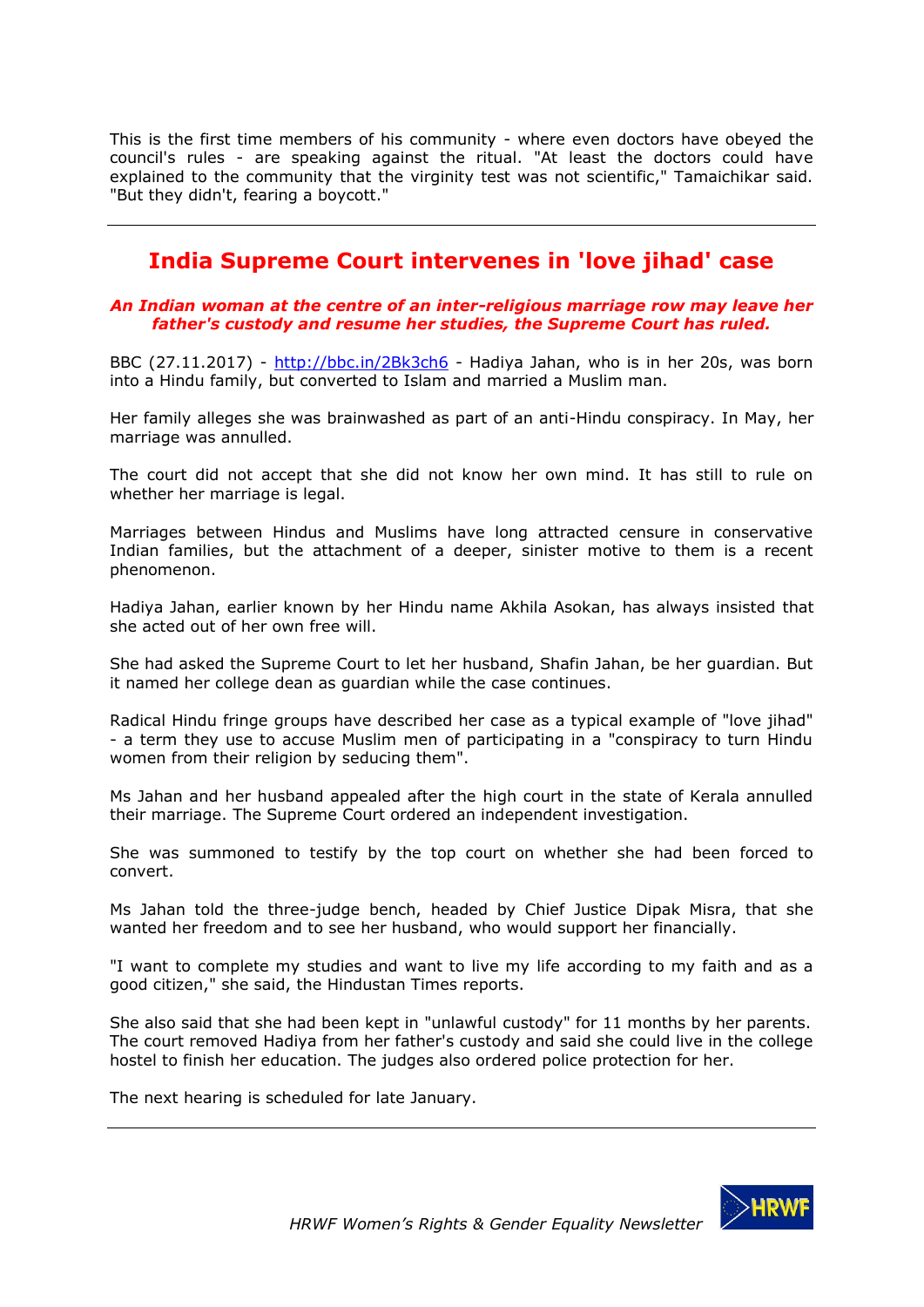### **Sex with minor wife is rape, rules Supreme Court**

### *Exception clause to the heinous offence of rape allows a man to have sex with his wife who is not aged below 15.*

By Krishnadas Rajagopal

The Hindu (11.10.2017) - <http://bit.ly/2yaPrRw> - The Supreme Court on Wednesday held that a man will be punished for rape if he is found to be guilty of havIng sexual intercourse with his minor wife.

A Bench of Justices Madan B. Lokur and Deepak Gupta read down exception 2 to Section 375 (rape) of the Indian Penal Code (IPC).

The exception clause to the heinous offence of rape allows a man to have sex with his wife who is not aged below 15.

#### *Verdict ends disparity*

With this verdict, the court has ended the disparity between this exception to Section 375, which allows a husband to have sexual relationship with his 15-year-old wife, and the definition of 'child' in recent laws such as the Protection of **[Children](http://www.thehindu.com/tag/1548-1546-1510/children?utm=bodytag)** from Sexual Offences Act, 2012, which includes any person below the age of 18.

The verdict also ends tacit acceptance of the exception clause in the IPC provided to child marriages, which was declared illegal and is a punishable offence, though a social reality especially in rural parts of the country.

The court had agreed with NGO Independent Thought, which filed the petition challenging the exception, on how when sexual intercourse with a minor aged below 18 with or without her consent amounts to rape under IPC, it is not so once she is married.

The NGO had argued that the exception was a violation of the fundamental right to life and equality of minors.

The judgment, though the Bench had said time and again that it did not want to delve into the issue of marital rape, now inevitably opens a window for law on marital rape.

The court had questioned the reason for Parliament to create an exception in the penal law declaring that sexual intercourse by a man with his minor wife is not rape.

It had asked the reason behind such an exception in the IPC when the age of consent was 18 years for "all purposes".

"We do not want to go into the aspect of marital rape. That is for Parliament to see if they want to increase or decrease the age of consent. But once Parliament decided that we have fixed 18 years as the age of consent, can they carve out an exception like this," a Bench of Justices Madan B Lokur and Deepak Gupta had asked the Centre during the hearings.

"When you [government] recognise the age of consent to be 18 years for all purposes, then why this exception," it had asked.

The government counsel had defended the exemption as something Parliament had given due thought and consideration about.

During the hearing, the Bench referred to the aspect of child [marriage](http://www.thehindu.com/tag/1531-1527-1510/marriage?utm=bodytag) and said that despite there being law that held it illegal, the practice was still going on.

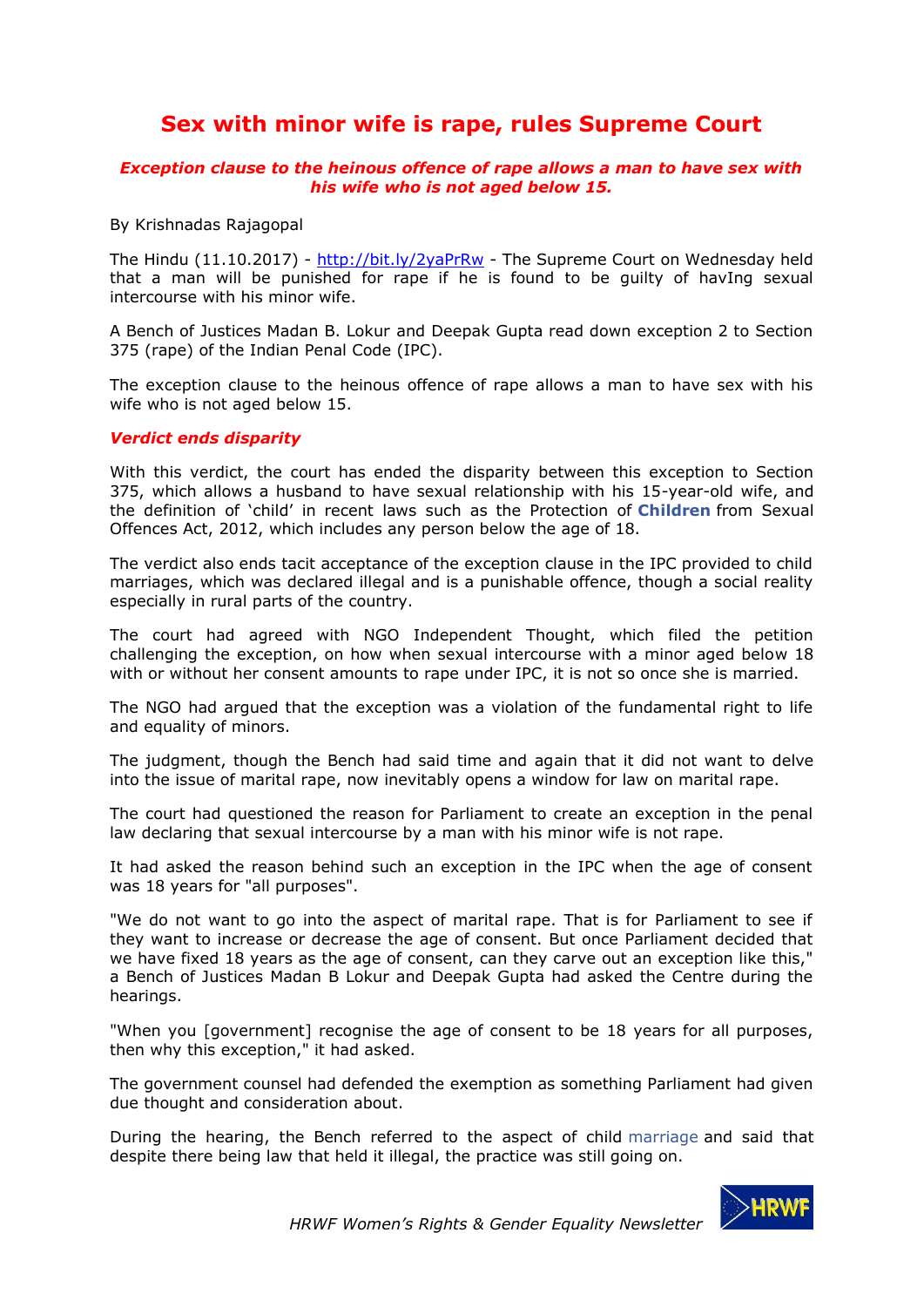"Whether or not it [child marriage] is a social reality, for 70 years we have not been able to remove it," the Bench had observed.

### **Young girls abused in south Indian temple rituals rights commission**

### *Rituals involve the girls being dressed as brides and then having their dresses removed "virtually leaving them naked"*

By Anuradha Nagaraj

Thomas Reuters Foundation (26.09.2017) - <http://tmsnrt.rs/2xWemtY> - The practice of keeping young girls in village temples to be worshipped as goddesses as part of rituals in south India amounts to abuse and slavery, the national rights commission said.

The rituals in which girls are dressed as brides and then "their dresses are removed, virtually leaving them naked" is a form of the banned devadasi system, the National Human Rights Commission said in a report published on Monday.

Practised in the southern states of Tamil Nadu and Andhra Pradesh and parts of western India, the devadasi system, which "dedicates" girls to a life of sex work in the name of religion, continues despite being outlawed in 1988.

"They are denied to live with their families and have education. They are forced to live in Mathamma temples, deemed to be ... public property and face sexual exploitation," the commission said in a statement.

The report was referring to a 15-day festival in parts of Tamil Nadu, which concluded on Tuesday, where local goddesses are worshipped and seven young girls are chosen by the community to stay in the temple.

The state government has denied accusations of abuse.

"Our child protection team has visited the temple in question and parents are there to take care of the girls," said K Veera Raghava Rao, the administrative head of Madurai district in Tamil Nadu.

"These are 200 year old traditions that are practised in many village temples across the region. We have not found any case of abuse and our officials are monitoring the functions. We have asked them to cover the girls with a shawl."

But campaigners said that in the name of tradition, hundreds of girls between the ages of seven and 10 years are made to stay in the temple premises during the festivities.

These girls, or Mathammas as they are referred to in parts of Tamil Nadu, are then forbidden to marry and must earn their living by dancing at the Hindu temples.

In some cases young girls being initiated into the practice have to be bare-chested with only garlands and jewels covering them, while in others they are made to carry pots of liquor as part of the celebrations, child rights campaigners added.

"As you travel through the region, the names keep changing, but the fact is that women are being forced into prostitution in the name of rituals," said Priyamvada Mohan Singh, a criminology professor who carried out a survey in 2016 on the devadasi tradition for the Indian government.

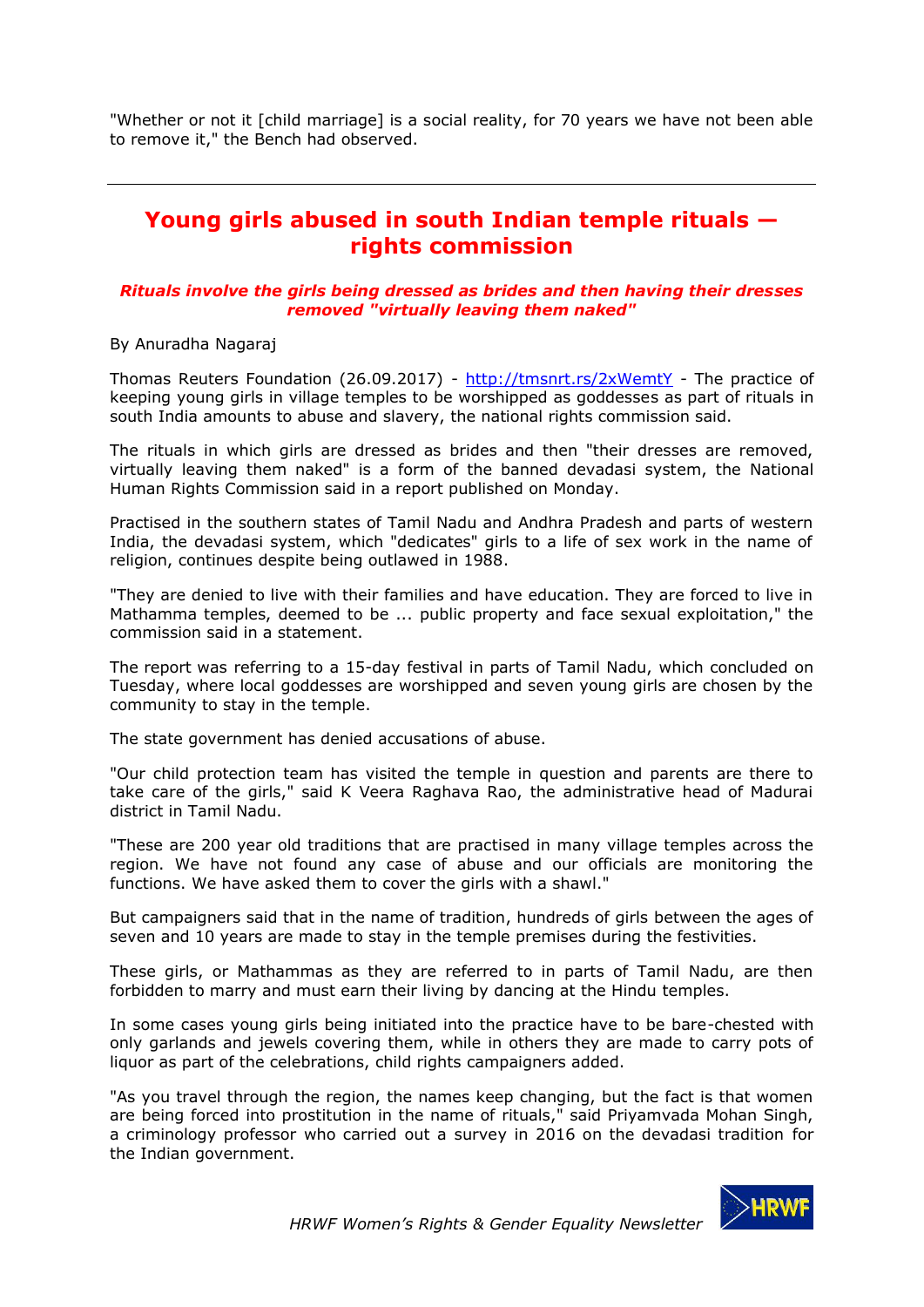"The tradition exists in Tamil Nadu, Andhra Pradesh, Karnataka and Maharashtra. We have documented many cases during our research."

The National Human Rights Commission said the practices violated the children's rights and asked both the Tamil Nadu and Andhra Pradesh governments to respond in four weeks.

Additional information: NHRC notice to the Governments of Tamil Nadu and Andhra [Pradesh over allegations of continuance of Davadasi system like offering of girls to](http://nhrc.nic.in/dispArchive.asp?fno=34365)  [Goddess Mathamma \(25.09.2017\)](http://nhrc.nic.in/dispArchive.asp?fno=34365)

### **"A feeble no may mean yes": Indian court overturns rape conviction**

### *Activists say Delhi high court's decision in case of film director Mahmood Farooqui sets a worrying precedent on consent.*

By Michael Safi

The Guardian (26.09.2017) –  $\frac{http://bit.ly/2y7UsNy \frac{http://bit.ly/2y7UsNy \frac{http://bit.ly/2y7UsNy-$  An Indian court has overturned a rape conviction against a film director, ruling that a "feeble no" can signal consent, especially in cases where the alleged victim is well-educated.

Women's rights activists said the decision "muddies the water" around consent in a country struggling to curb high levels of sexual violence, rampant street harassment and deeply entrenched patriarchal attitudes towards sex.

Mahmood Farooqui was sentenced to seven years in prison in 2016 for sexually assaulting an American postgraduate student while she was visiting his home in Delhi.

The woman claimed Farooqui, the co-director of the 2010 Bollywood film Peepli Live, forced himself on to her while drunk, ignored her when she repeatedly said no and restrained her arms when she tried to prevent him from removing her clothes.

Appealing against the decision in Delhi's high court, lawyers for Farooqui argued that the encounter never took place and that if it had, he had not been aware the victim did not consent.

Justice Ashutosh Kumar overturned the conviction on Monday, concluding he had to give "the benefit of the doubt" to Farooqui on both arguments.

He found it was unclear whether Farooqui had known the alleged victim did not consent because, even though she testified that she had repeatedly said no to his advances and tried to physically resist, she accepted she had ultimately gone along with it.

"Instances of woman behaviour are not unknown that a feeble no may mean a yes," he said.

Karuna Nundy, a supreme court lawyer who advised on India's most recent reform of sexual assault laws, said she was concerned about the precedent the judgment set.

"It muddies the waters and will confuse a lot of the issues around consent," she said. "What the law says is that consent may be silent, it may be non-verbal, but it has to be unequivocal. And so when somebody says no  $-$  even when you think it's feeble  $-$  and there is no subsequent unequivocal yes, then there is no consent."

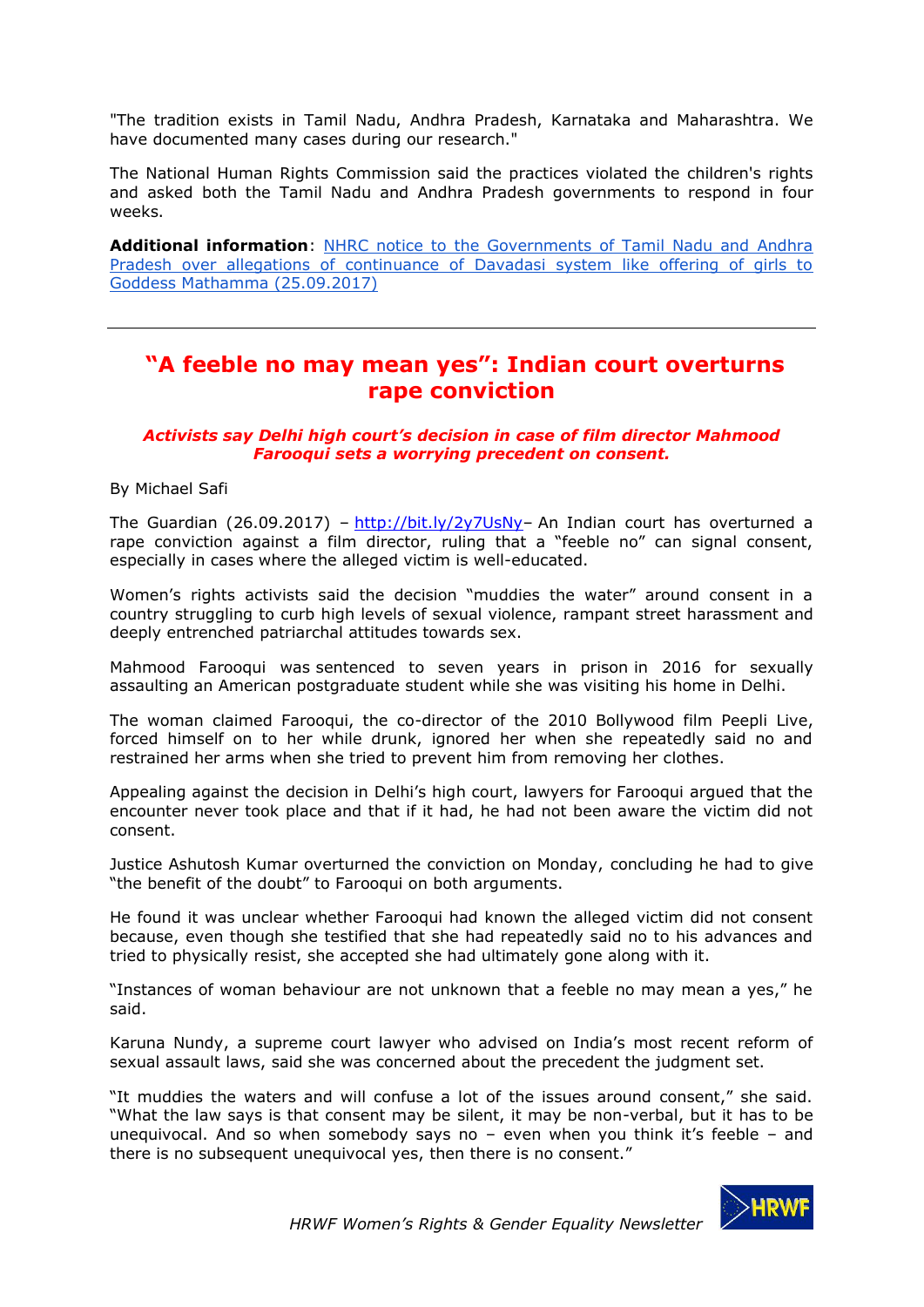The alleged victim told the court she stopped resisting out of fear she could be harmed in the same manner as a Delhi physiotherapy student whose rape and murder in 2012 sparked international protests. Farooqui only released her when she feigned an orgasm in order to persuade him to stop, she said.

The judge said the alleged victim's conduct would have sent Farooqui a message that she consented, "even though wrongly and mistakenly".

"What [Farooqui] has been communicated is … that the [alleged victim] is OK with it and has participated in the act," he said.

The judge argued that "in an act of passion, actuated by libido," consent could be complex, "and it may not necessarily always mean yes in case of yes or no in case of no".

He said a firm no was not necessarily required in cases where the people involved were strangers, "in some kind of prohibited relationship" or if one of the parties was "a conservative person".

"But [the] same would not be the situation when parties are known to each other, are persons of letters and are intellectually/academically proficient, and if in the past there have been physical contacts," he said.

"In such cases, it would be really difficult to decipher whether little or no resistance and a feeble no was actually a denial of consent."

The Times of India criticised the decision in an editorial, arguing that the court may have "set a potentially dangerous precedent that a no does not always necessarily mean no".

It said: "It is easy to see defence lawyers lapping this up in cases of rape and other sexual offences even where there the alleged victim has explicitly said no to argue that the accused may not have perceived it as a firm no. It is a slippery slope the court should have avoided stepping on to."

Vrinda Grover, the lawyer for the alleged victim, said the decision was "dishonest in law and fact". An appeal will be filed in the Indian supreme court.

It is the second legal decision to draw outrage in recent days, after three law students were granted bail last week while appealing against a sexual assault conviction from March.

The students were convicted of using nude photographs of a woman to blackmail her into having sex with them over an 18-month period. Releasing the students on bail, the Punjab and Haryana high court said the victim's behaviour could be interpreted as a "misadventure stemming from a promiscuous attitude and a voyeuristic mind".

The court said her story did not "throw up gut-wrenching violence that normally precede or accompany such incidents".

### **The abuse of India's triple talaq verdict**

*Triple talaq, like the made-up 'Love Jihad', has become yet another anti-Muslim tool in the hands of the far right.*

By Flavia Agnes

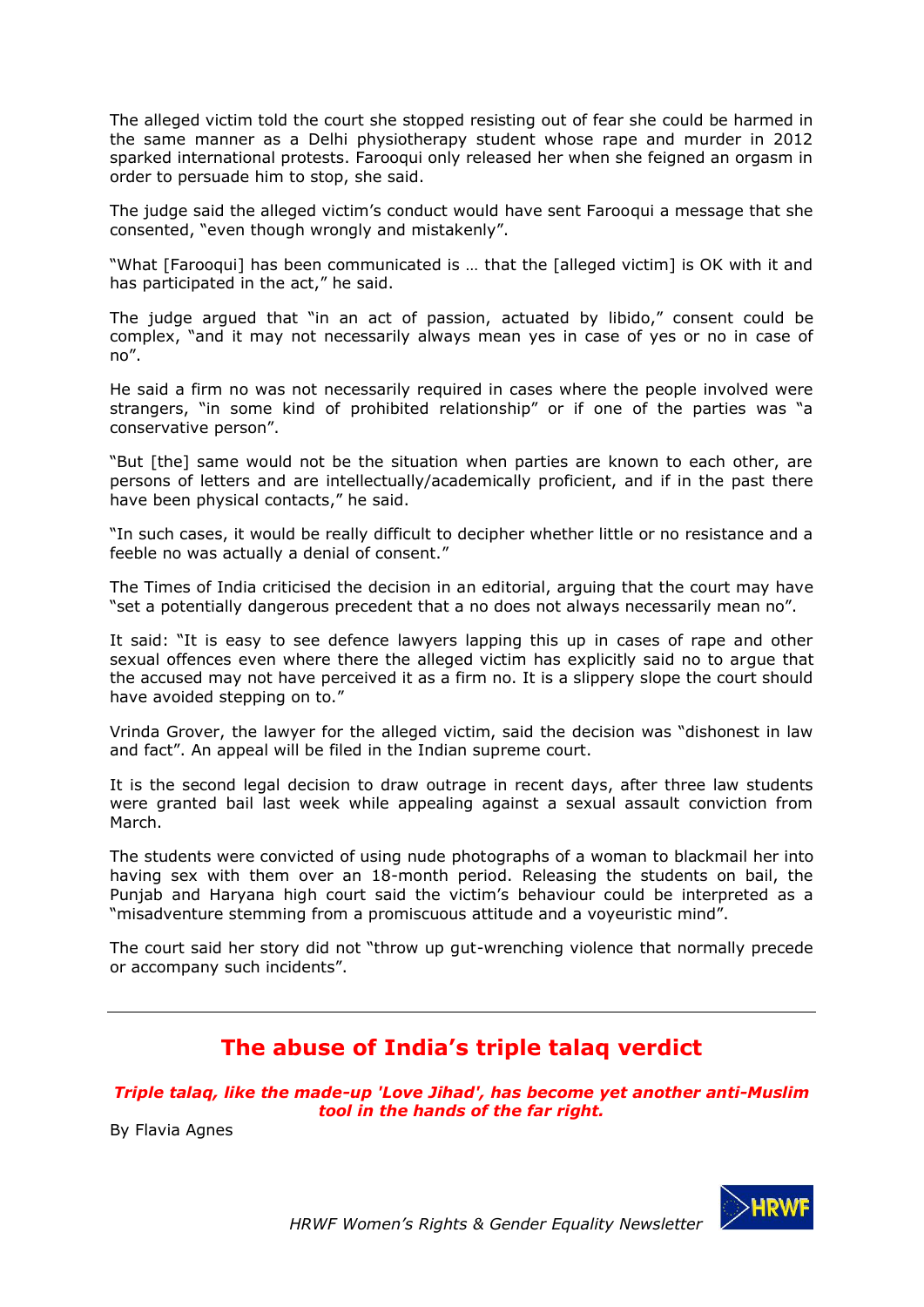Al Jazeera (04.09.2017) - <http://bit.ly/2yoArPL> - The triple talaq judgement pronounced by the Constitution bench of five judges of the Supreme Court of India has been hailed as "historic" by all concerned. While the operative part of the elaborate ruling comprising of three different and diverse judicial opinions captured in 395 pages is just one line: "By a majority of 3:2 verdict the practice of talaq-e-biddat - triple talaq is set aside", it provides sufficient scope for diverse ideologies to lay a claim to it.

It is understandable that Muslim women who have suffered the indignity of triple talaq (or instant divorce by saying the word "talaq" three times) and those who helped them to approach the court are rejoicing because the judgement is a clear victory to the position espoused by them: that the Supreme Court must declare the practice of instant and arbitrary triple talaq as invalid.

However, the judgement itself is not path-breaking, as there was an earlier ruling in 2002 which held that triple talaq is invalid and it has been followed by several High Courts. Since there was no media hype back then as the one we are witnessing today, the 2002 judgement was overlooked by women's groups and individual women. But an astute lawyer could have used it to bring respite to victims of triple talaq.

The opposing faction, i.e. members of the All Indian Muslim Personal Law Board (AIMPLB) who argued that the government should not interfere with the right of minorities to their tradition, culture, belief, and faith are also rejoicing since Chief Justice Jagdish Singh Khehar (concurred by Justice S Abdul Nazeer) declared that personal laws are an integral part of the freedom of religion guaranteed under Articles 25-26 of the Indian Constitution, which the courts are duty-bound to protect.

On the other hand secular women's groups are rejoicing on the ground that the judgement pronounced by Justice Rohinton Fali Nariman (for himself and Justice Uday U Lalit) has struck down triple talaq as unconstitutional and has given a boost to the view that family laws must be state governed and gender just distanced from any religious ideology. However, the verdict of Justice Nariman is in the minority as the crisp 27-page verdict delivered by Justice Kurian Joseph dissented from it. It is his verdict that helped to clinch the issue and maintain the delicate balance between striking down triple talaq and securing freedom of religion.

Even while declaring triple talaq invalid, Justice Joseph preferred to stay within the confines of Islamic law and examined whether instant triple talaq forms an essential core religious practice. Since a 2002 judgement had already declared instant triple talaq invalid, he had no hesitation in concluding that triple talaq is not an essential core of Islamic law in India and hence declared it invalid. So this became the majority view only to the extent of holding it invalid.

On the other hand, he also concurred with Chief Justice Khehar and Justice Nazeer that personal laws of minorities are protected by the Constitution as fundamental rights, which helped to make this a majority view, a clear statement against the enactment of a uniform civil code, contained in Article 44, which is a mere directive principle of state policy.

### *A minority-bashing exercise*

However, the Hindu majority has projected this carefully crafted and delicately poised judgement as an anti-Muslim verdict and a clear signal to bring in a uniform civil code, a demand which has been on the radar of the ruling Bharatiya Janata Party (BJP) as a whip with which to beat the Muslim community.

The challenge to patriarchal monopoly has been transformed into a minority-bashing exercise by BJP supporters who claim that it was the support of Prime Minister Narendra

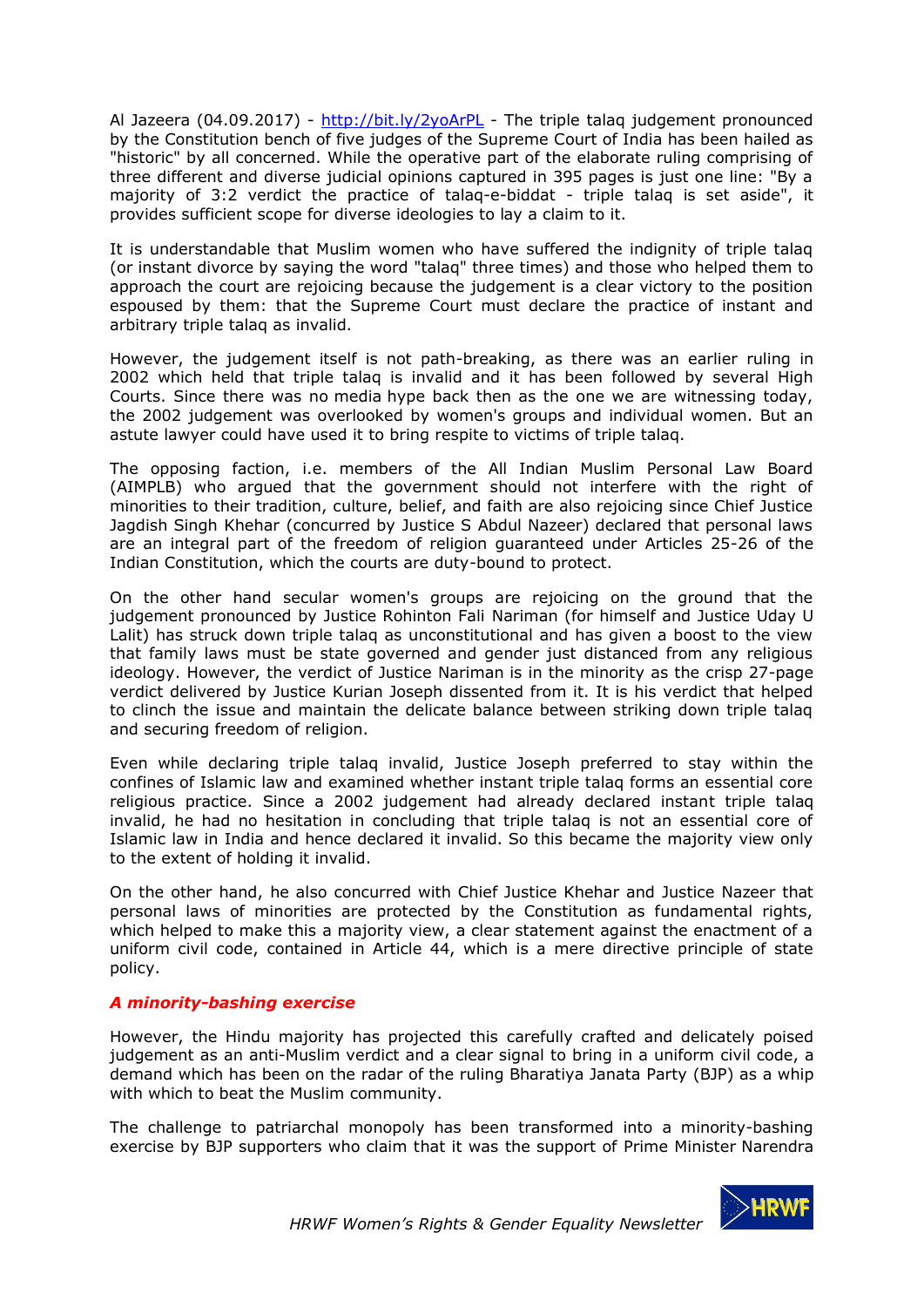Modi to the cause of Muslim women's rights that gave the Supreme Court the courage to pronounce a clear verdict against triple talaq.

The right wing Muslim bashing politicians were quick to express their views. The Chief Minister of Uttar Pradesh, Yogi Adityanath, known for his anti-Muslim views, wasted no time in welcoming the judgement. Calling for an end to the Muslim practice of triple talaq, the chief minister also advocated the enactment of uniform civil code. Another Hindu extreme-right outfit Vishwa Hindu Parishad (VHP) attacked the AIMPLB on triple talaq, saying the Islamic body was not ready to give equal rights to women, whom they treat as an "object".

VHP's international working president, Pravin Togadia, said in a statement that the government should enact a law against triple talaq to ensure justice for Muslim women and for the nation's taxpayers. A law should also be drafted for banning more than two children and ushering in the common civil code.

### *Public lynching of Muslims*

While the issue of triple talaq has received wide publicity from the right-wing politicians, there has been a marked silence on a corresponding issue affecting the Muslim community - that of public lynching of Muslims. Even though Prime Minister Modi in his address to the nation from the Red Fort mentioned the issue of Muslim women and triple talaq, there was a total silence on the issue of public lynching of Muslims.

The lynching of Muslims on the mere suspicion of slaughtering cows, storing beef or merely because they "look Muslim" has gone on unabated and reached a new low with the stabbing of 16-year-old Junaid Khan on June 23.

At the same time, the government is today poised to introduce a new "gender just" law to replace the Muslim Personal Law based on Islamic law - in the name of saving Muslim women from the tyranny of their archaic laws. The words uttered by an important minister in the Modi government, Mr Venkaiah Naidu (now vice president of India) on May 20, the day after the Supreme Court hearing on triple talaq concluded, are revealing: "It is for the society to take up the issue and it will be good if the [Muslim] society itself changed the practice. Otherwise, a situation may arise where the government will have to bring in a legislation [banning triple talaq]".

The government was not trying to "interfere" with personal matters but was only trying to ensure justice to all women and equality before the law, he added. Coming in the wake of the lynching of Muslims, the assurance sounds hollow.

The issue of Muslim bashing has another curious implication in the "Love Jihad" bogey which gets whipped up during election campaigns. Far-right Hindu groups allege that "Love Jihad" is a conspiracy by Muslim groups to lure Hindu women into marriages with Muslim men and to convert them to Islam. They encourage parents of Hindu girls to file cases against their daughters' Muslim boyfriends.

The recent judgement of the Kerala High Court in the case of a 24-year-old Hindu girl who had converted to Islam and had married a Muslim is a cause for concern. The High Court held that the girl, under the influence of her Muslim husband, was not in a state to give free consent to the marriage. And further, the ruling declared that the consent of parents and their presence during the marriage is crucial. When the husband approached the Supreme Court against this ruling, it rejected the plea that the girl should give evidence in court and instead directed that the case should be investigated by the National Investigation Agency (NIA) to explore whether it is a ploy by an Islamic terrorist organisation to convert Hindu women.

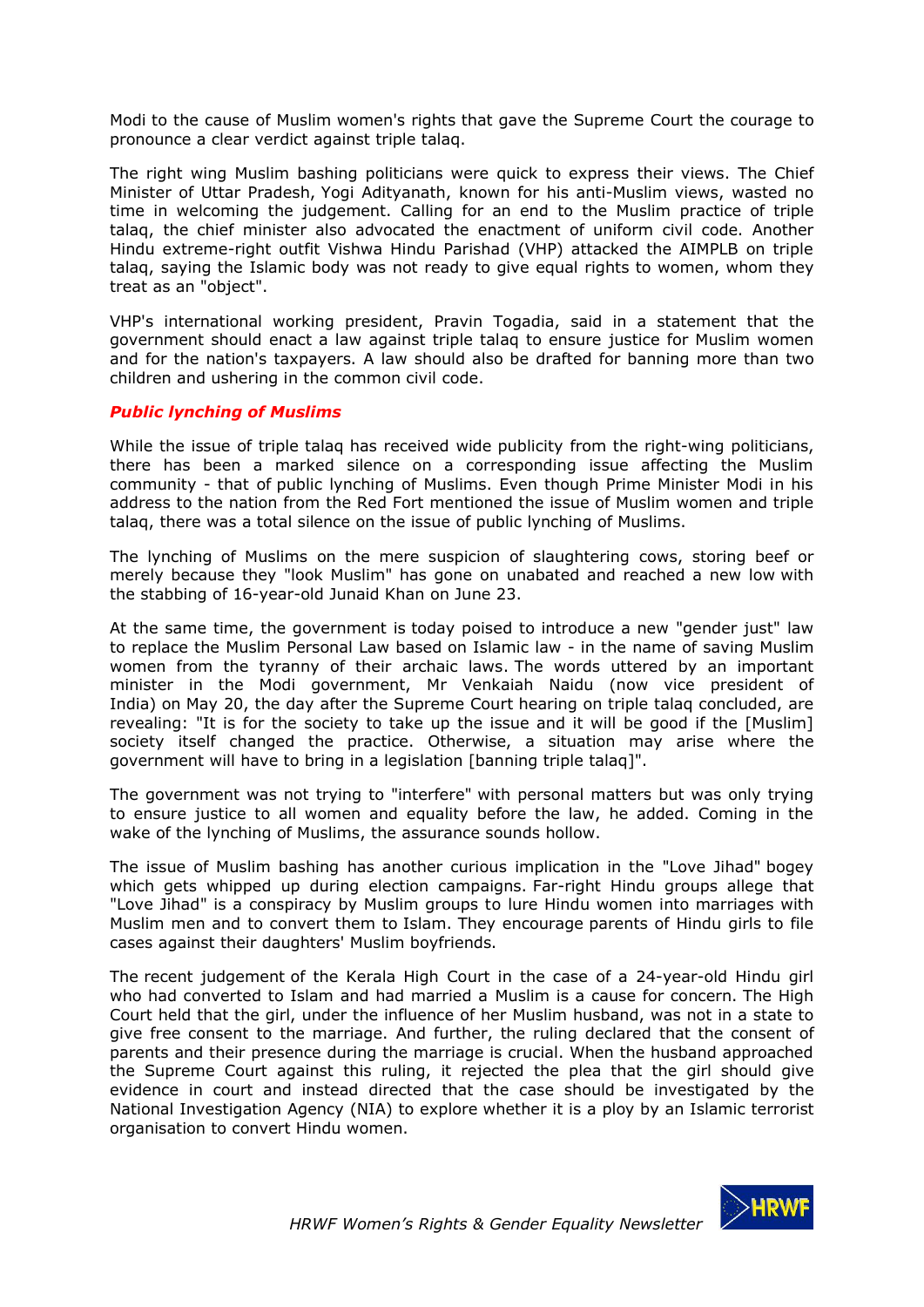Strangely "Love Jihad" and "uniform civil code" make contradictory claims yet both are being used within a majoritarian public discourse to attack the Muslim community.

The flip side of this discourse is that the myriad ways in which the rights of Hindu women are violated including child marriage, the plight of widows and gruesome violence due to dowry demands are all being made invisible.

### **Patriarchy doesn't harm women alone**

### *If men are engaged in the process of empowering women and towards a gender-equitable, violence-free world, it will benefit both*

By Harish Sadani

LiveMint.com (25.01.2017) - <http://bit.ly/2kqMhEc> - At least five or six cases of various forms of violence against girls and women from different cities are being reported every day since reports of the New Year's eve incident in Bengaluru led to an outcry. Drawing attention to the seriousness of gender-based violence, there is a demand for stronger punishment for male offenders. But very little attention has been focused on what is being done to address the root cause of the issue.

If men and their attitudes are "part of the problem", can we address the problem effectively without involving men as "part of the solution"? In our vision of a gender-just society where there is peaceful coexistence of men and women, does a person belonging to the "oppressor" gender have a role?

If yes, what would be that role? Are the empowerment and assertion of the oppressed and the sensitization and transformation of the powerful, mutually exclusive agendas?

Gender issues, including gender-based violence, are seen largely as "women's issues" by all concerned—a majority of policymakers, women's groups, funding agencies and media. This approach insulates men from the process of transformation, reinforces masculine stereotypes and deepens the gender divide.

Patriarchy disadvantages women but it also brings a set of behavioural norms and responsibilities that hinders men from expressing their pressures to perform in adherence with traditional notions of masculinity. Masculinity, in its current form, harms not only women but also men in the long run. Men cannot cry or express emotions freely, they have to be always winners/achievers, bread-earners, caretakers, etc. They have to perform at various stages from bedroom to boardroom. They cannot do household chores without the fear of being labelled "sissies".

If gender is a social construct, then men are not born violent and aggressive. It is faulty socialization and upbringing that promotes a macho image. Do we find alternatives to this model of masculinity?

There may be umpteen examples of women as role models for girls who are growing up, but there is a woeful dearth of positive role models among men; role models who can embody a gender-sensitive society and engage adolescent boys and young men in the discourse. We have examples of sportsmen like Roger Federer who have expressed what "healthy relationships" mean to them personally, but when did we last hear sportsmen in India talking about gender?

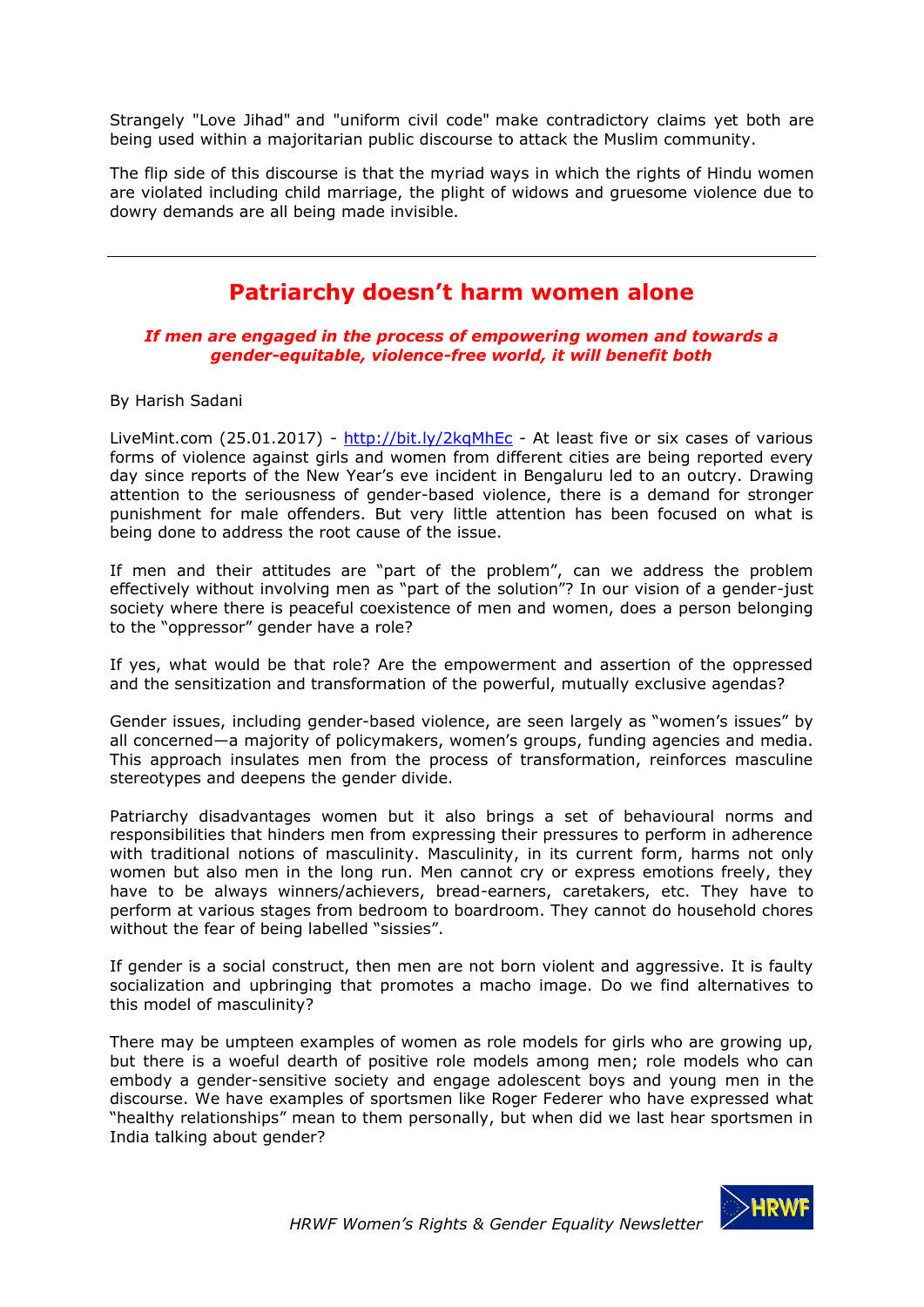We need to address how men analyse perceptions of masculinity and create appropriate alternatives. But to do this, men must first feel the need to do so. Men can introspect on the existing dominant model of masculinity when they are able to relate to the issue; when they know the "costs" of increasing violence on women to them individually and socially.

If men are involved in any intervention that seeks to stop or prevent violence against women, it may help in making the lives of women safer and healthier, but what's in it for them? What are they going to get out of it? Unless this is answered seriously, we will not come up with any meaningful strategy of engaging men in the long term.

A paradigm shift in looking at women's issues as gender issues, which are equally men's issues, is not going to be easy. With all our social sub-systems—family, religion, governance and media—reinforcing patriarchal, male-dominated attitudes, it will definitely be a process that will face periodic threats, hiccups and setbacks.

Apart from addressing men as a group, it calls for simultaneous interventions with different groups of men. For instance, we need to address men in the police not just as law-enforcing agents but also as men. Similarly, we need to reach out to men in the corporate and healthcare sectors, in Parliament, male bureaucrats, male journalists, religious leaders, school and college teachers and administrators.

A couple of token gender-sensitization programmes for these men is not going to change the male mindset. What is required is focused, long-term intervention with a clear vision and purpose of "process-oriented" work by all stakeholders. There has to be a pool of male facilitators in all sectors who can engage men in a gradual process of transformation and humanization. It calls for investment, financial and otherwise.

The moot question is: Do we have a sizeable number of people who would like to invest their time and effort in engaging men towards addressing gender issues? Even if a handful of them do (like this writer, who has been working on the issue for 24 years), there is a dearth of people who would strengthen their efforts.

If men are engaged in the process of empowering women and towards a genderequitable, violence-free world, it will benefit both. Men also would be liberated from the shackles of patriarchy. If they are liberated, their own lives would become humane, enriching and harmonious.

Gender-based crimes against girls and women will increase in this neo-liberal society of ours in the coming years. What will change is only the nature and forms of violence. There will certainly be more crimes by minor boys.

It would then be, perhaps, too late for all concerned to seriously examine the root cause of the problem.

### **Only a new law will guarantee Indian women have rights to land: scientist**

By Rina Chandran

Reuters (21.12.2016) - <http://reut.rs/2hr94LY> - India must pass a law granting women equal rights to land as men if the country is to ensure more food is grown for its more than 1 billion people and greater respect for the environment, a leading scientist said.

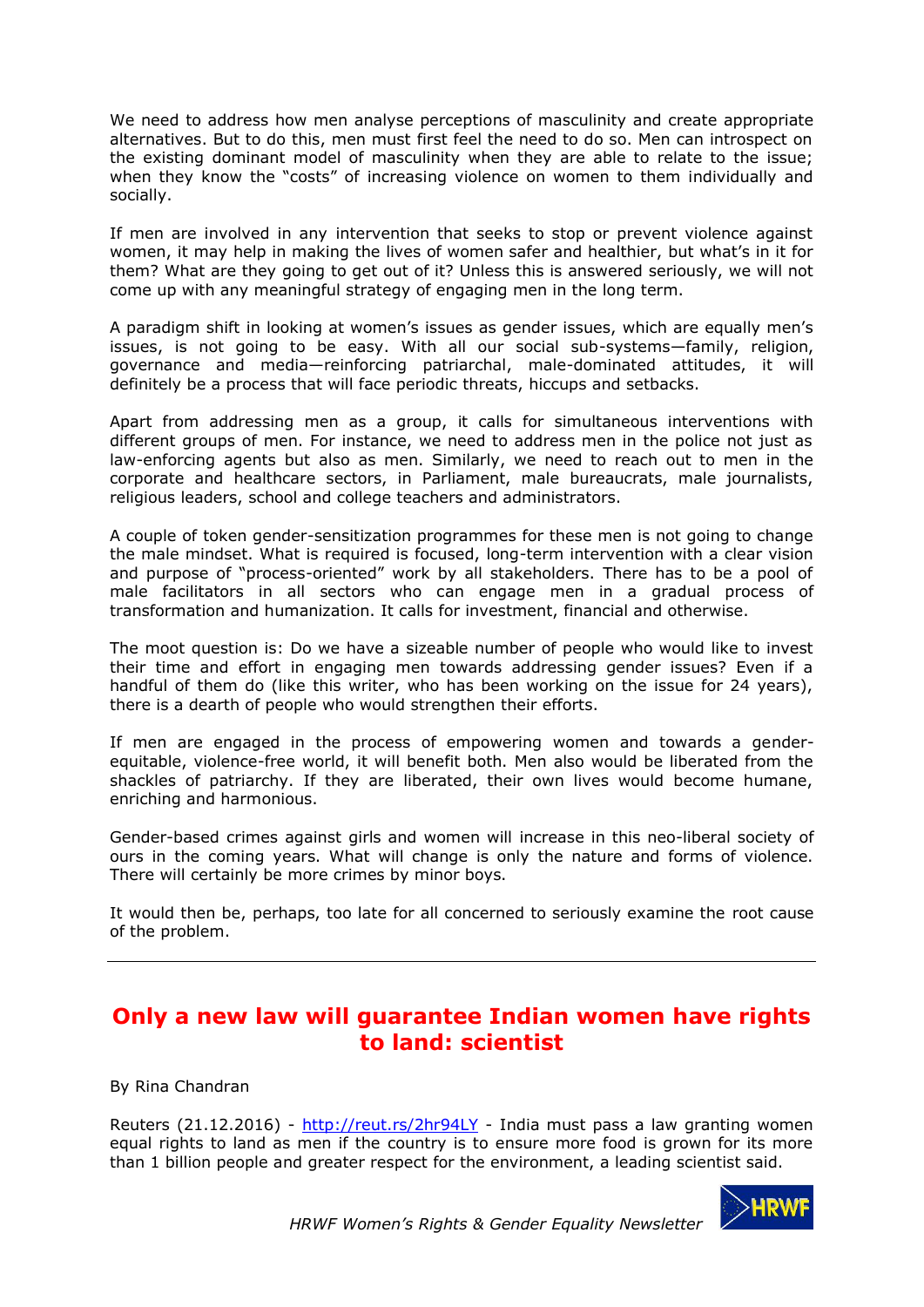M.S. Swaminathan is known as the father of India's 'Green Revolution' for developing high-yielding varieties of wheat in the 1960s that helped make the country self-sufficient in food.

As a member of the upper house of parliament he drafted a bill in 2011 to protect the rights of women farmers. Although the bill lapsed when his term ended in 2013, Swaminathan, 91, has not given up hope that a similar law will be passed.

"We need to increase awareness of the need for equal rights for women farmers, but we also need a law that guarantees it," he told the Thomson Reuters Foundation in an interview.

India's constitution gives women equal rights but rarely do they exercise those rights when it comes to land ownership - "a complex social issue that is tied to how we treat the girl child versus the boy child," Swaminathan said.

"The father may say: 'I am giving my daughter dowry for her marriage, so I don't have to give her land.' They are afraid they will lose control of the land if they give it to the daughter," he said in an interview at his office in the southern Indian city of Chennai.

Women make up more than a third of India's agriculture workforce, yet only about 13 percent of farmland is owned by women, according to official data.

Land is usually transferred though inheritance in India, and it is almost always men who inherit land.

While a Hindu woman is entitled to a share of land owned by her father, she is generally under pressure to give up this right when she gets married.

Some states issue joint titles when they allocate land to the landless poor. But rarely are women added to old titles.

#### *Destitution*

As more men from villages migrate to urban areas in search of jobs, their wives and daughters tend to the land.

But land titles are almost always in the man's name, and women farmers are denied loans, insurance and other government benefits because their names are not on the titles.

"Men may do the plowing, but the rest of it - including harvesting, threshing, storage - is done by women," said Swaminathan, who was named by Time magazine in 1999 as one of the 20 most influential Asians of the 20th century.

Women farmers tend to grow more food crops rather than cash crops, and are more sensitive to the environment and to their children's long-term needs, Swaminathan said.

"But we are slow to acknowledge the important role of women, and slow to give them rights," he said.

India ranked 130 of 155 countries on the UNDP's gender inequality index, worse than countries including Cambodia and Zimbabwe, on parameters such as infant mortality and education.

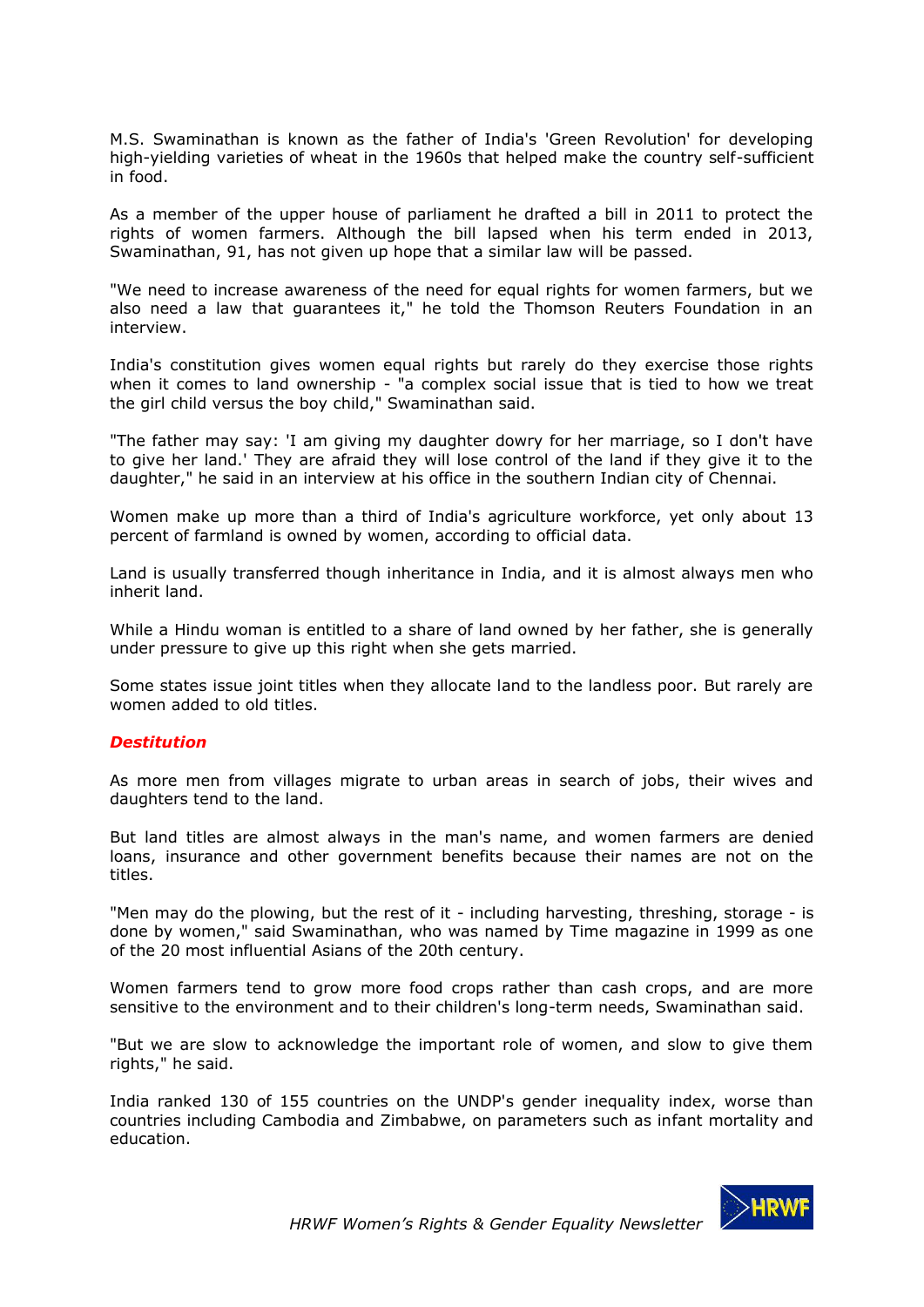Swaminathan studied agriculture after witnessing the terrible effect of the 1943 Bengal famine, which is estimated to have killed more than 3 million people.

In more recent years, he said he has been struck by the plight of widows of farmers who killed themselves in western Maharashtra state following crop failures.

"The land is immediately claimed by his father or brothers, and the woman is left destitute. It is heart rending," he said.

#### *Other reading:*

[Women in India are paid 33% less than men, says International Labour Organisation](https://www.nextbigwhat.com/women-in-india-are-paid-33-less-than-men-says-international-labour-organisation-297/?utm_medium=email&utm_source=flipboard)

### **Transgender women in India face bias despite laws, says activist**

By Rina Chandran

Reuters (06.12.2016) - http://reut.rs/2qBCBII - Transgender women in India face persistent bias that denies them education and jobs despite India having progressive laws for transgender people, according to a leading activist.

In a landmark judgment in 2014, India's Supreme Court ruled that transgender people had equal rights under the law, and granted legal status to the third gender.

Alongside the right to marry and inherit property, they are also eligible for quotas in jobs and educational institutions.

But most of India's estimated 2 million transgender people face discrimination from a young age with transgender women particularly abused, reflecting the entrenched patriarchy in the country, said Laxmi Narayan Tripathi, a founder of the Asia Pacific Transgender Network.

She said many transgender people are thrown out of their homes by their families, lack a formal education and are denied jobs. They are forced into sex work, begging or dancing at weddings to make a living.

"We have among the most progressive laws for transgender people: the 2014 judgment gives us the right to choose our gender identity, so if I believe I'm a woman, I'm a woman," Laxmi said at a panel hosted by the Thomson Reuters Foundation and Asia Society on Monday.

"But people are still biased. That's why no one will hire us, except in the non-profit sector, and we have no choice but to beg or do sex work."

Laxmi, who prefers to go by her first name, was born into an orthodox Brahmin family. She became one of the most flamboyant advocates for transgender people, petitioning to recognize the category on all official documents including passports.

Transgender women, known as hijras, have long been considered auspicious in India. They are featured in Hindu mythology, and their blessings are sought at weddings and births, even as abuse and exploitation are common.



### *Treated as inferior*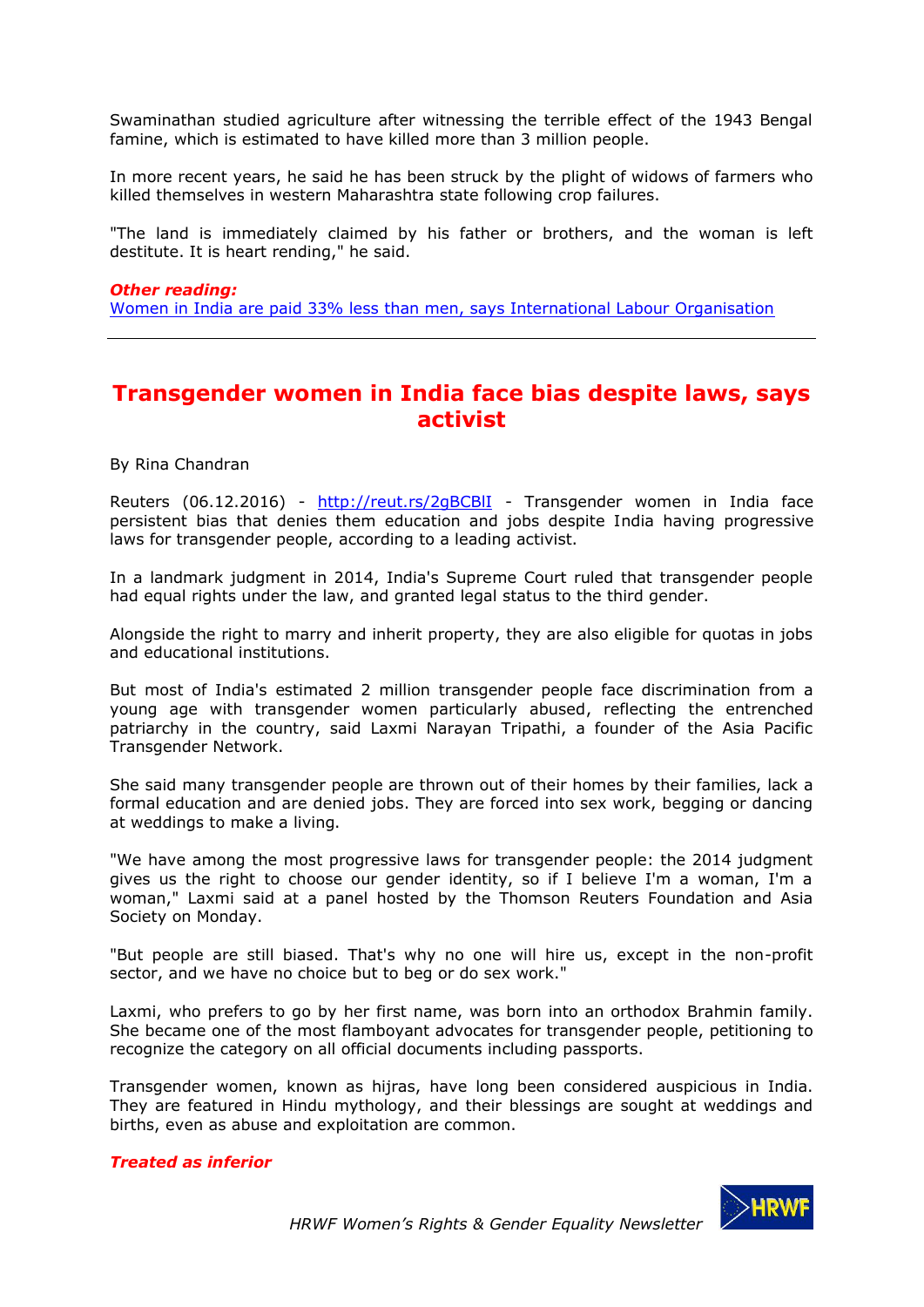Transgender people were included in India's census survey of 2011 for the first time. There are 490,000 transgender people in the country, according to official data, a number that activists say is only a fraction of the real number.

But there are moves to extend more benefits to the community. The eastern state of Odisha this year became the first to give transgender people welfare benefits such as pension and housing.

India is also revising its rehabilitation scheme for bonded laborers to include transgender people.

Laxmi said while the law is supportive, biases against transgender women reflect the entrenched patriarchy in India, where the mistreatment of women has become a major issue in recent years.

Indian women face a barrage of threats ranging from child marriage, dowry killings and human trafficking to rape and domestic violence, largely due to deep-rooted attitudes that view them as inferior to men.

"When to be feminine itself is not acceptable, then everything becomes taboo: red lipstick is taboo, being flamboyant is taboo, dressing a certain way is taboo," said Laxmi, wearing a bright orange saree with chunky jewelry, and her trademark scarlet lipstick and red sindoor on her forehead.

"When a woman still becomes powerful, the patriarchy assassinates her character and calls her names."

But the community cannot wait for laws to improve its lot, and must continue to fight for its rights, she said.

"No one will bring us our rights to our doorstep; we have to lobby, we have to all be activists. We have to demand and take our rights," she said.

### **The Indian caste where wives are forced into sex work**

*For girls and women from the Perna caste, entering the sex trade is a normal next step after marriage and childbirth*.

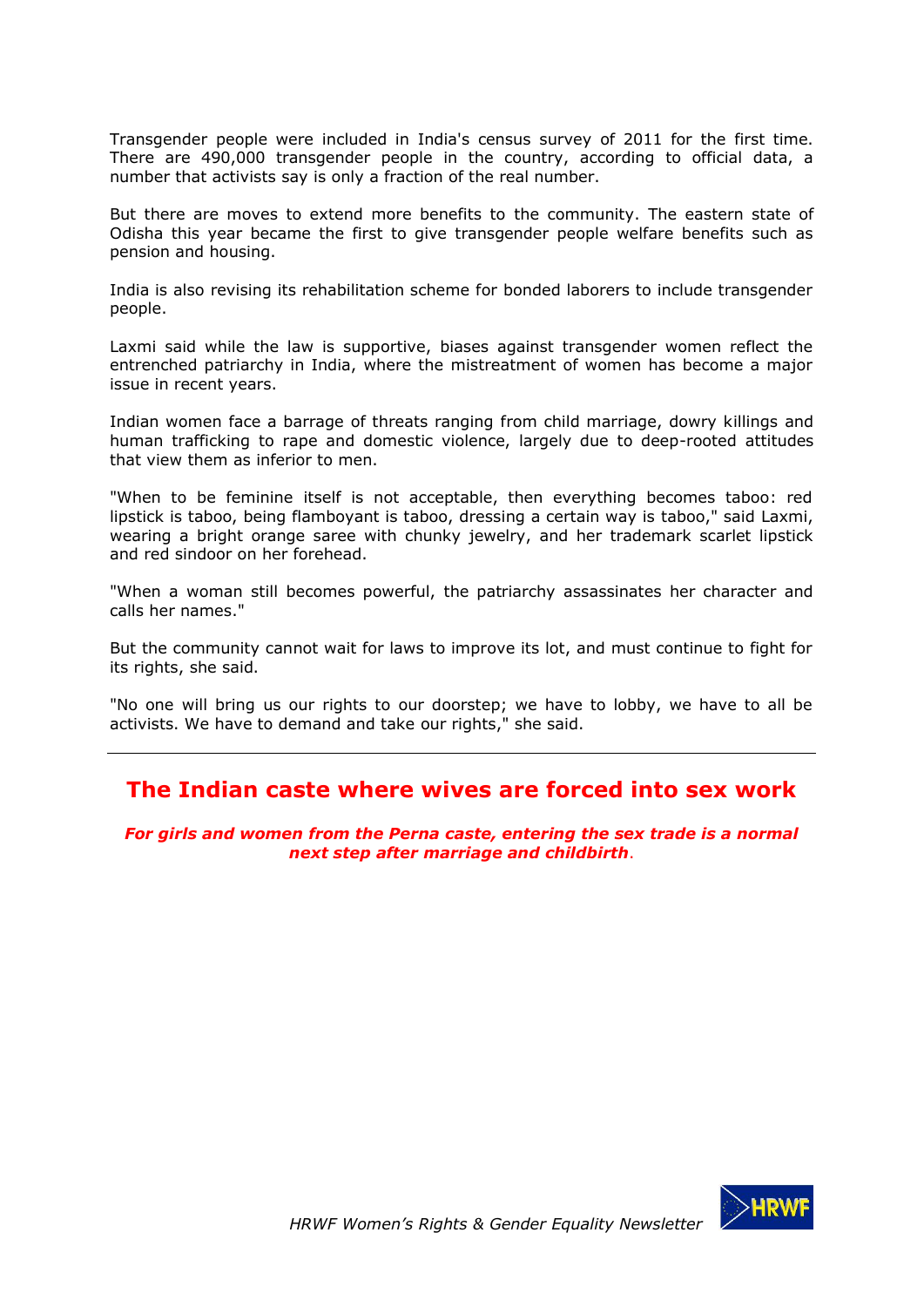

#### By Maya Prabhu

Al Jazeera (28.11.2016) - <http://bit.ly/2fCTxfb> - When Sita\* comes home in the morning, her husband is usually still asleep. She has worked through the night, selling sex on the highways tracing Delhi's periphery, but she will bathe, cook breakfast, and get the children ready for school before getting some rest herself.

Here, in a tumble-down corner of Najafgarh, a patch of urban villages stitched into the Indian capital's fraying hem, what Sita does for a living is no secret. Sita belongs to Perna caste, and among the women and girls of this acutely marginalised community, entering the sex trade is a usual next step after marriage and childbirth.

"My first child died shortly after being born. When [my second-born] daughter was around one year, that's when I started this work," she says. Married in her mid-teens to a Perna man she hadn't met before, she estimates that she was 17 when she became the sole earner in her young family.

Now in what she guesses to be her late 20s, Sita still leaves the Perna basti (settlement), each night with other women from the community to tout for customers in "random places": bus stops, lay-bys and parks far from their own neighbourhood and out of view of the police. They travel in a group, sharing the rickshaw fare and the risk of assault.

"We try to get it done quickly," Sita explains. They conduct encounters in cars or hidden outdoor nooks. While one woman is with a client, a friend will make sure to stay within shouting distance. Each client pays between 200 rupees and 300 rupees (\$3-\$4.50). In a night, the women can expect to make as much as 1,000 rupees (\$14.60), or as little as nothing.

#### *'Born into poverty'*

Leela\*, a mother of four in her late 30s, has known since she was "very little" that her community was engaged in what is termed "intergenerational prostitution". Unlike Sita and many others, she only entered the sex trade when she was widowed, and moved back to Dharampura locality in Najafgarh, her childhood home.

For her, it was the natural path for a woman looking for work: her own mother died young, but she remembers that her aunties used to "go out at night".

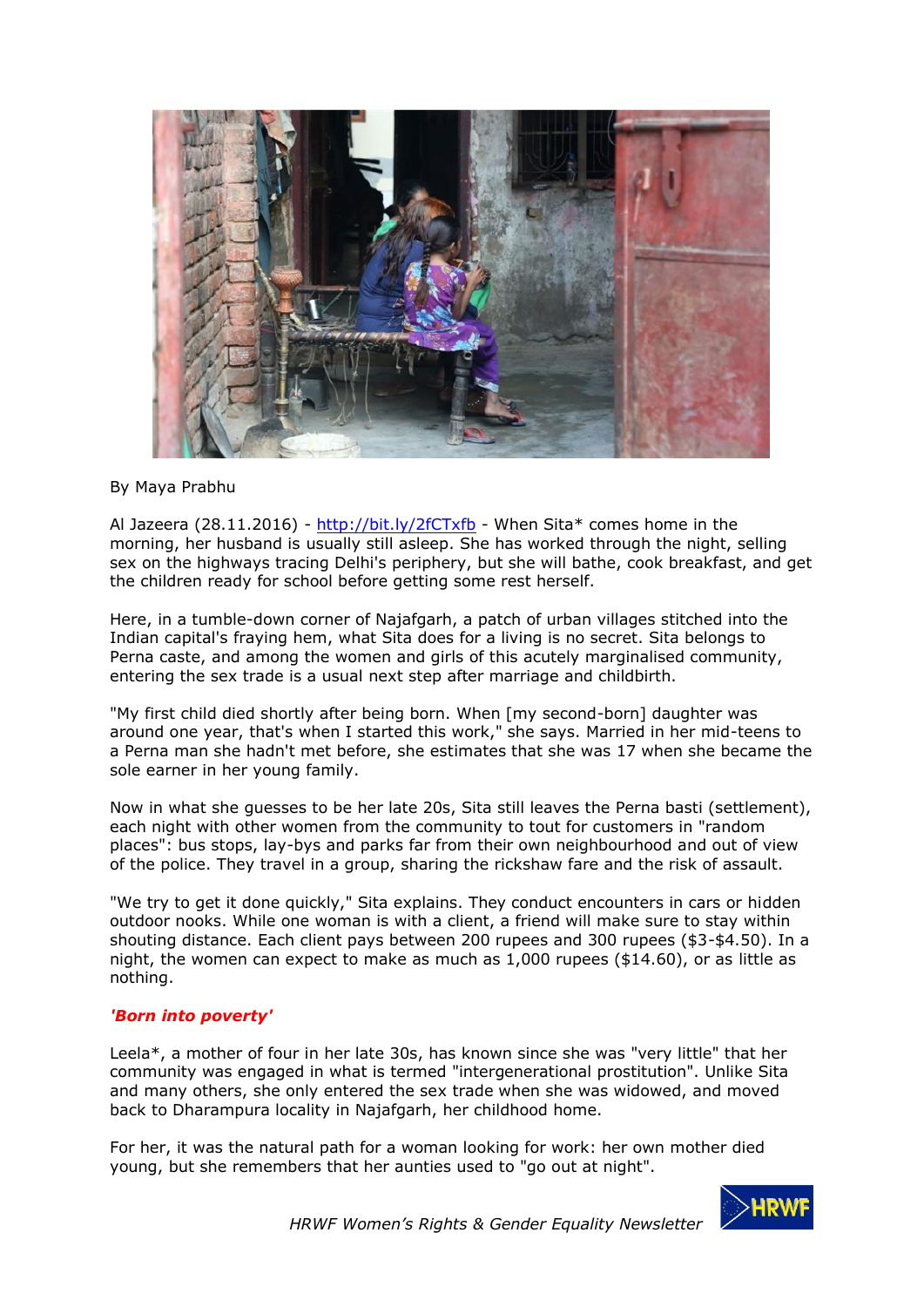Husbands herded goats, or didn't work at all. "I don't know why. You can say it is the traditional way," she says. But it is less a ritual than a remedy for an inherited economic need. "This work is our compromise. It's our way to make a living," Leela explains.

"A Perna woman is born into poverty, into a marginalised caste, and she's female - so she's already thrice oppressed," says Ruchira Gupta, the founder of the anti-trafficking NGO Apne Aap, which has been working with the Najafgarh Perna community for more than five years.

"As soon as she gains puberty, she is married, and after the first child, the husband pimps his wife. And she can't resist - she only has this community. She feels she has no path of escape. She is consumed for eight or 10 years, and then she is asked to put her daughter into prostitution."

Gupta explains that girls who resist prostitution are often physically abused by their inlaws, who expect their son's wife to contribute to the family finances. Leela's own daughter - now a stay-at-home mum living elsewhere in Najafgarh - moved back in with Leela for a short period to flee her new family's pressure to start sex work.

"They were threatening her, 'We will tear your clothes, we will put you on the streets naked,'" Leela says.

With Apne Aap's backing, she was able to convince an informal community court that her daughter should be allowed to make the choice independently. But one NGO worker explains: "We don't often meet women as courageous as [Leela]."

Sita pre-empts suggestions that her husband or in-laws pressure her into the work she does, saying: "It's my own choice," and pointing out that recently, her husband has found regular work as a driver and earns at least as much as she does.

But even in the absence of coercion, choice is a fraught concept in a community which is not only economically and socially marginalised, but historically excluded from the rights and freedoms of citizenship.

#### *An historic disadvantage*

Zoom out from this small community at the edge of India's capital, and the Pernas become just one dot among many thousands, scattered on the map of what a 2008 government-commissioned report described as "the most vulnerable and disadvantaged sections of Indian society".

These are the DNTs, or Denotified and Nomadic Tribes of India, who are still more commonly recognised in mainstream society under their colonial-era classification: the Criminal Tribes.

Historically itinerant traders, entertainers, and folk-craft practitioners, DNT communities are often compared with the Roma in Europe. Like "gypsies" elsewhere in the world, whose lifestyles made them difficult to bring under state control, the wanderers were regarded with suspicion by India's British rulers.

After the Criminal Tribes Act of 1871, a raft of castes were "notified", that is, branded "hereditary criminals", alienated from traditional sources of income, and made vulnerable to a range of state-sanctioned abuses.

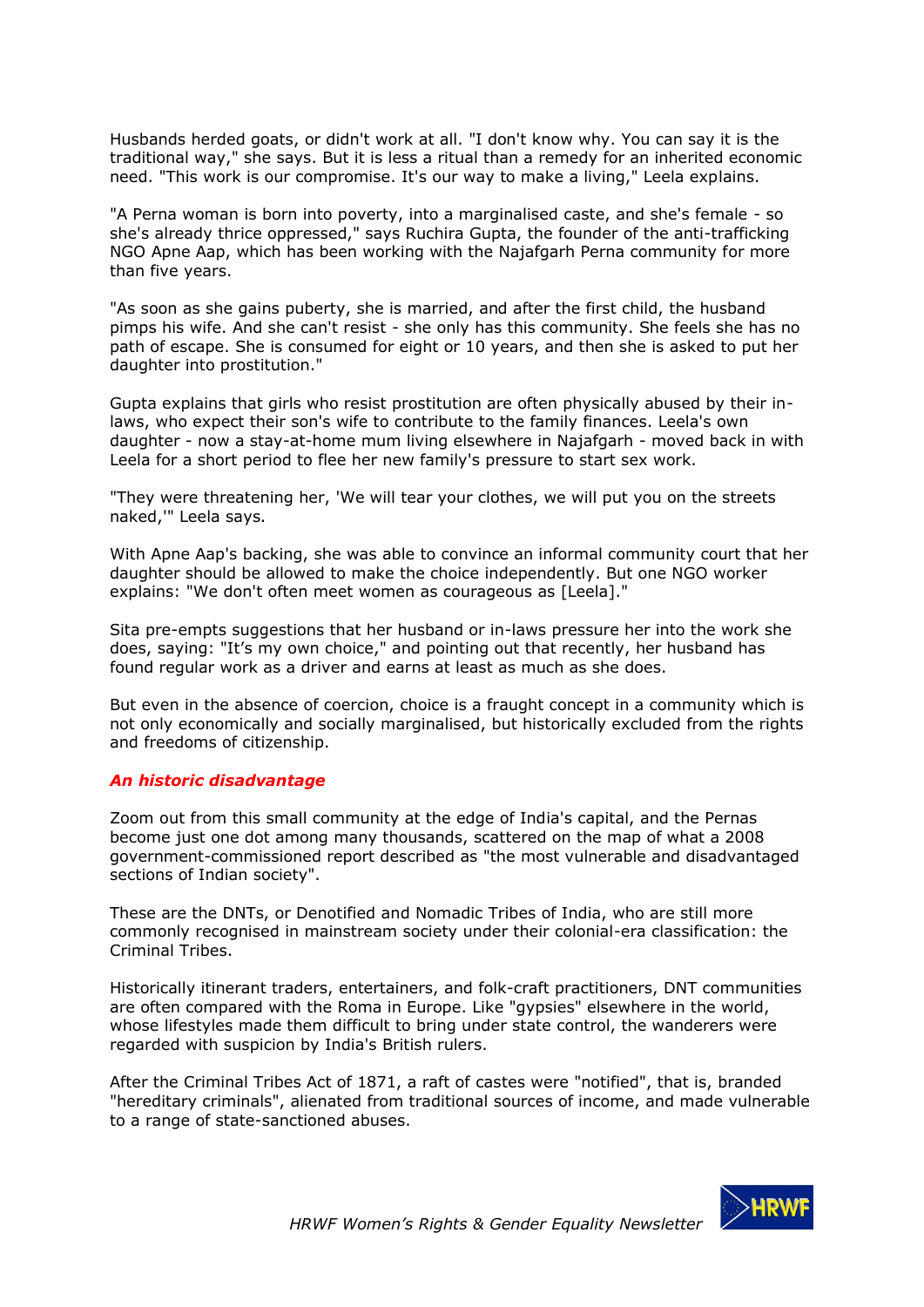Following India's independence in 1947, the stigmatised tribes were "denotified", but these communities have been unable to shake what academic Meena Radhakrishna calls their "historic disadvantage".

Welfare programmes have been offered to the most marginalised communities - those social groups classed as the Scheduled Castes (SCs) and Tribes (STs).

But even officially eligible DNT communities, such as the Pernas, who are recognised as "SC", often do not gain access to these opportunities.

"It is difficult for these people to stake a claim to the government programmes because of the stigma of being labelled as ex-criminal tribes," says Subir Rana, an anthropologist who has spent time among the Pernas of Najafgarh.

Not only has their past taught the community to be wary of the state, but their alienation from mainstream society has meant many of them are ignorant of their rights.

For example, getting a caste certificate - the necessary proof of eligibility for benefits - is difficult when many community members hold barely any government identification of any kind.

When Apne Aap began a campaign for improved documentation, only four or five individuals in the Perna community had certification of their "SC" status. With NGO intervention, this number has swollen into the 30s - but, workers say, it has been a struggle.

"Government always tries its level best to reach these people," says BK Prasad, Member-Secretary of the temporary National Commission for Denotified, Nomadic and Semi-Nomadic Tribes, "but even these people have to come to the government. Most of the time, these people do not come."

He recognises that DNTs may require "a special approach".

An earlier DNT commission, responsible for the 2008 report, issued a slew of suggestions for government, centring on the recommendation to address the needs of DNTs separately from other disadvantaged social groups. Upon release the report was, in the words of civil servant and consultant to the commission Pooran Singh, "put into the almirah [closet]".

The new Commission is making a priority of addressing a deep information gap: at this point there is zero reliable, countrywide demographic information on denotified communities, a state of affairs which gives credence to Rana's sense that "they have become the lowest of the low; they are invisibles".

While the first order of business is the creation of a comprehensive list of DNT communities, the ultimate goal, according to Prasad, is that "they should be mainstreamed into society in a way that is not too much of a change for them".

Mainstreaming will be a trickier proposition for DNT communities that have found their way into the sex trade. "Once you become associated with a trade like this, it is very hard to integrate," says Anuja Agrawal, a sociologist who has studied DNT communities involved in intergenerational sex work.

"Giving up [sex work] happens only when a very concerted effort is made; when other opportunities then become available."

### *First signs of change*

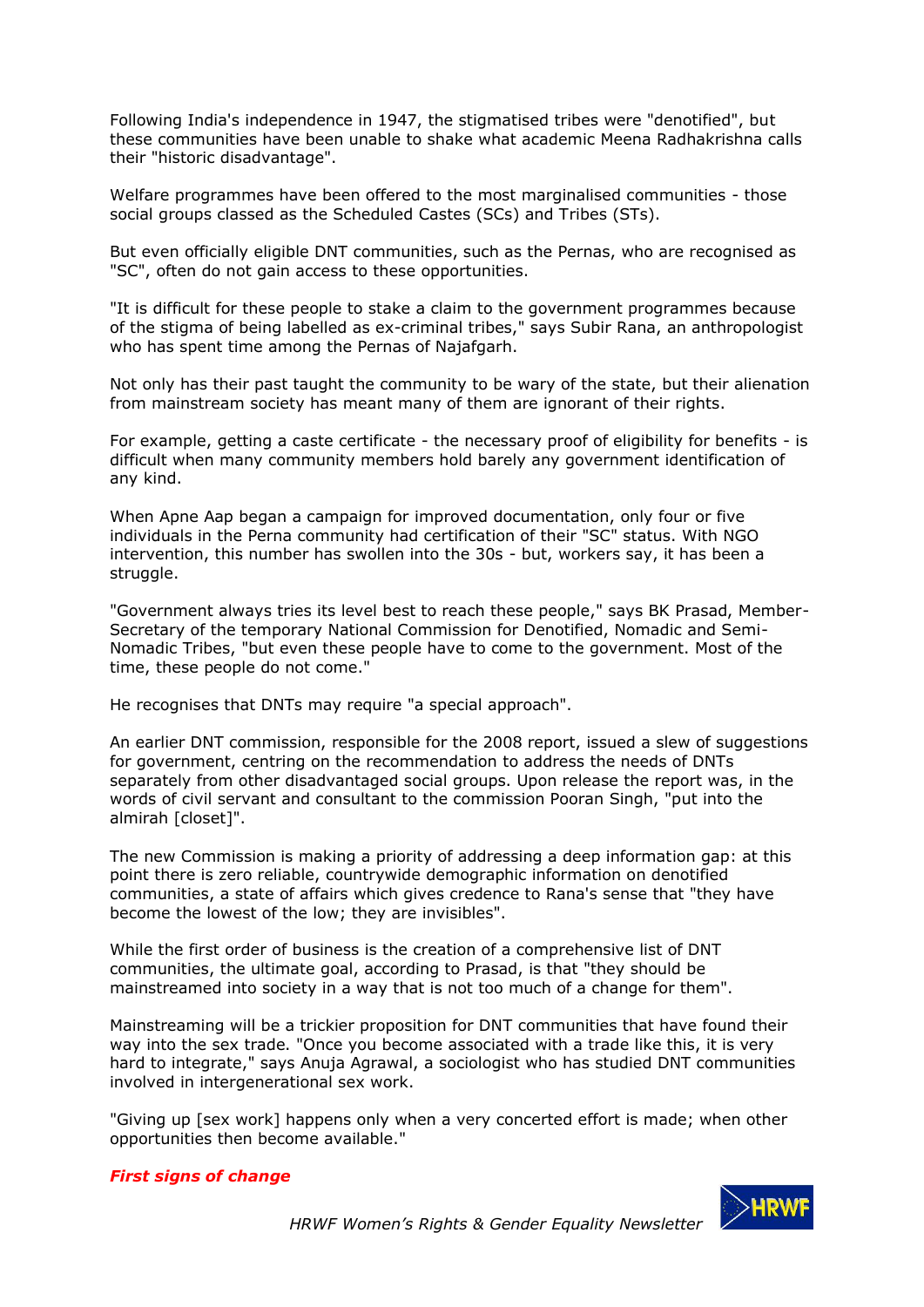Back in Najafgarh I speak to a young woman from the Sapera caste, a DNT community traditionally involved in snake-charming and wedding-drumming, who describes the stigma that follows her Perna neighbours.

She has nothing bad to say about them, she explains. "It's their occupation. How will they survive without it?" But, she concedes, "general caste [non-DNT] people get angry that they do such kind of 'wrong work'."

Apne Aap's field workers report that Pernas are ignored, avoided and barred from certain shops.

Prasad's proposal is to remove young girls from their familial contexts: "If we can wean children away, get them admitted to [state] residential schools - because beyond a certain age, slowly, slowly, they will follow their parents. Children imbibe what is happening around [them]."

He adds: "This change will happen slowly. It is true that everyone who is educated up to high school does not get a job." He estimates that if 10 percent try for a new sort of life, perhaps 2 percent will succeed.

This mirrors Ruchira Gupta's approach.

Now 14, Leela's younger daughter is on one of several Apne Aap scholarships to a private boarding school. She has already progressed further in her education than anyone else in her family. Her classmates don't know much about her background but they know what's relevant: she's bright, and a really good dancer.

I meet her when she is home for a weekend. She is a gazelle of a girl, as nice as Leela, with a gently teasing sense of humour she practises on me, in English, over WhatsApp. Unlike her mother, who never went to school, or her older sister who dropped out to become a wife, she won't marry until she's in her 20s, Leela says.

"My daughter says when she gets a job, we'll go away," says Leela. For her family, it's the first glimpse of an alternative path.

Leela's children - the schoolgirl and the housewife - are not the only signs of a gradually broadening field of options.

Nowadays, Sita tells me, it's becoming normal to send your daughters to school: "That's the first stage."

*\*Names have been changed to protect the privacy of individuals.*

**Other reading:** [India: 6% girls experience harassment before age 10, 41% before age](http://www.dnaindia.com/india/report-india-6-girls-experience-harassment-before-age-10-41-before-age-19-2276980?utm_medium=email&utm_source=flipboard)  [19](http://www.dnaindia.com/india/report-india-6-girls-experience-harassment-before-age-10-41-before-age-19-2276980?utm_medium=email&utm_source=flipboard)

## **Witch-hunts in India: We don't talk about this form of violence against women**

First Post (05.11.2016) - <http://bit.ly/2fdftvN> - In Assam, two women, both related, were pushed into a well and buried alive on the night of 31 October. They were murdered after being branded as witches. According to one of the three men accused of the crime, their actions were justified because the women had "used black magic to infest with insects the well from which we drink water".

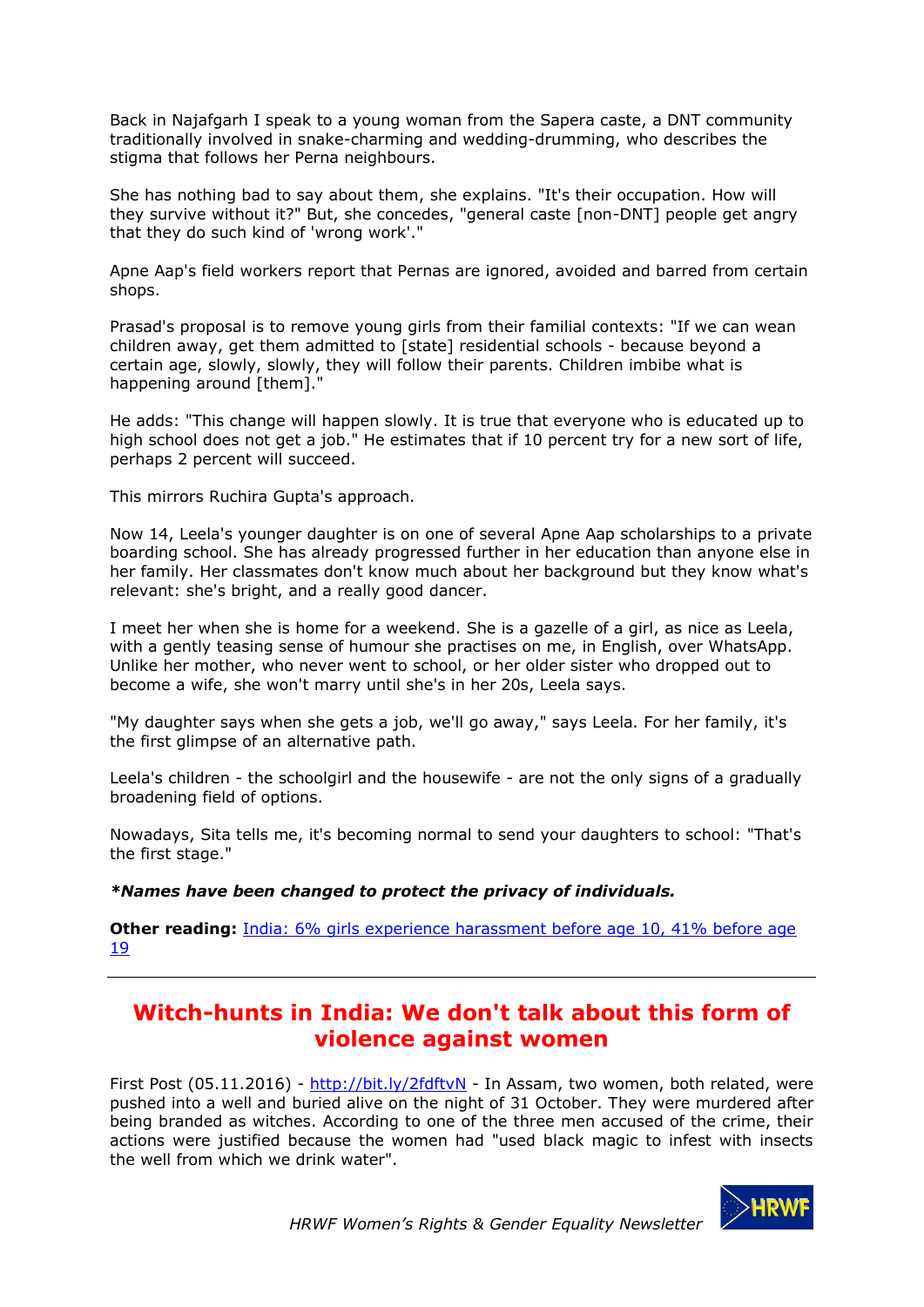This news made us all do a double take: are women still being murdered because someone thought she was a witch, or decided to call her a witch? Depressingly, this isn't a stray crime — according to these completely horrifying statistics, a 'witchcraft'-related death is reported almost every third day in India. The National Crime Records Bureau (NCRB) data shows that 2,290 people  $-$  mostly women  $-$  were killed in India between 2001 and 2014 for witchcraft, and we can guess what these numbers have become in 2016.

But the lack of conversations around witch-hunting is also telling. We don't talk about this form of violence against women in the way we have finally come to heatedly discussing sexual violence in India. The Assam murders on Monday remains just a news report that people chanced upon Tuesday morning. It isn't any different in other parts of the country that report a high rate of violence against women branded and persecuted as witches.

Earlier this year, the National Human Rights Commission (NHRC) had to issue a notice to the Rajasthan Chief Secretary and the Director General of Police, demanding a report on the action taken on cases where women have been victims of witch-hunts. This came after it took suo motu cognisance of the issue, suddenly realising that women like Mangi Devi in Bhilwara district of Rajasthan had not seen any justice after she was called a witch and attacked with red-hot iron rods in 2014.

But a witch-hunt goes far beyond hunting for so-called witches. Often, branding women as witches and using this compelling superstition to target them is a sinisterly easy way to get hold of their property, or money, or simply for revenge. In Bhilwara, where the family of a woman, stoned to death on this pretext in 2010, still hasn't seen justice. Her son, explaining the hidden agenda, says his mother was killed by the 'upper' caste people she worked for when she asked for payment. He also says that this 'upper' caste family had been pressuring her to give up her land. Now, after her tarring and murder as a witch, they have usurped her property, he alleges.

A friend from Bihar tells me that when he was a teenager, he grew up seeing witch-hunts in areas like Madhuban, Bariarpur and Kharagpur. He remembers stories of women raped in the fields, and if they protested, they would sometimes be branded as witches to cover up the possibility of a police complaint. Sometimes, they would be murdered. Other times they were compelled into taking a kind of shame walk, where they were forced to admit to being witches; or the shuddhikaran, where they were coerced into drinking cow piss and eating human shit.

The matter-of-factness with which he tells these stories  $-$  stories that he says often make the front pages of local newspapers  $-$  is alarming. It is as though this threat of being branded a witch has become so normal for women in parts of India that no law seems to make a difference. Unbelievably, the Assam Witch Hunting (Prohibition, Prevention and Protection) Bill 2015 was passed as recently as in August last year, and in Rajasthan it was passed four months before that. Reports of women attacked after being branded witches, like the five killed in two weeks in Bhubaneshwar this September, or the one in Jharkhand who was stripped, beaten, and then gang-raped in June, or the woman who was publicly tortured in a Malda bazaar this February, seem to have come and gone with none of us responding.

So why is there this strange silence around violence against women in the form of witchhunting? There is the unsettling sense that our way of looking at this sort of lynching is as though it is something exotic and unreal, perhaps as something that we once read about in history textbooks and forgot. Or is it that we just don't want to think about it because it happens in places that we only occasionally talk about in our conversations on violence against women?

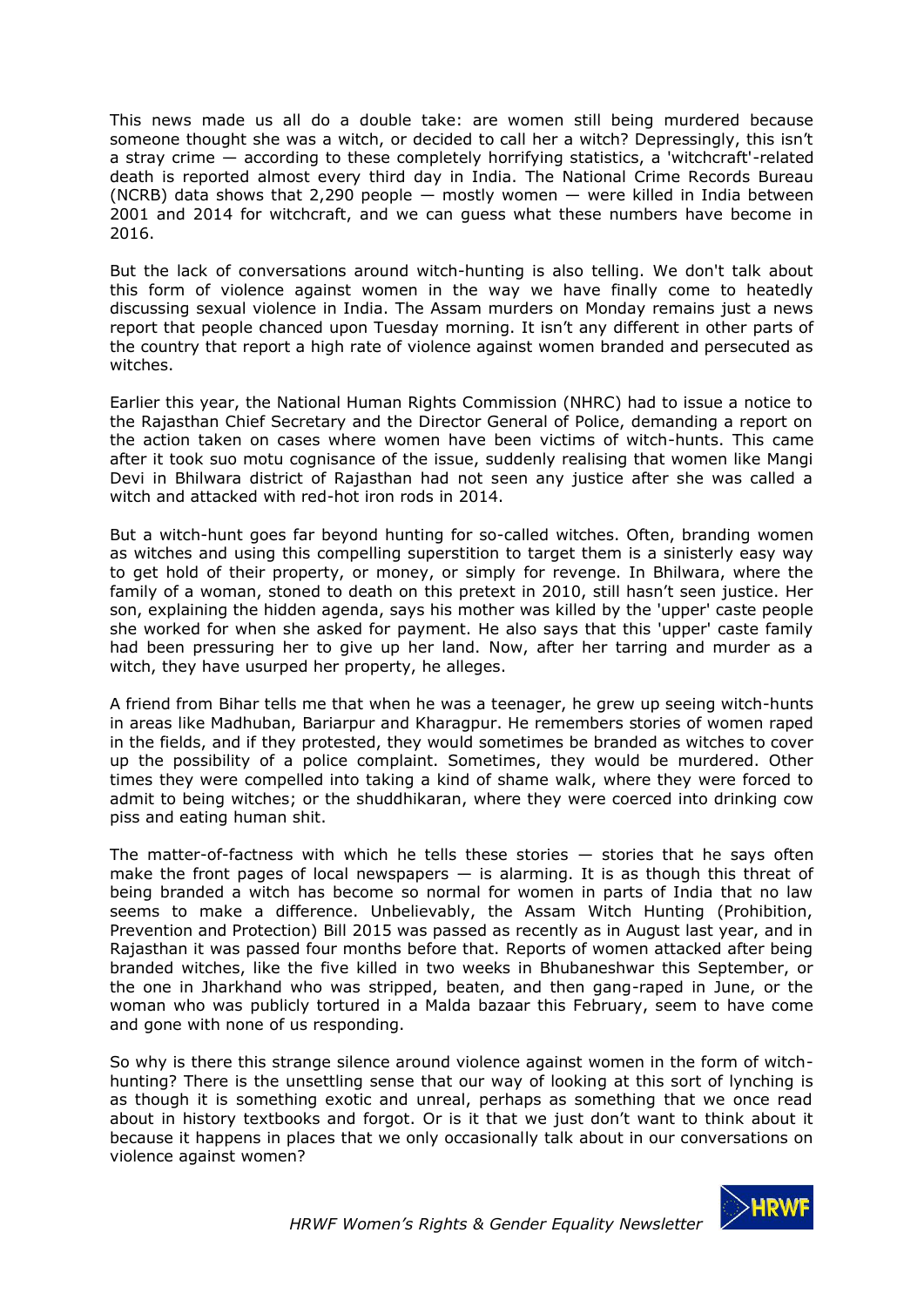Every year, data about the huge number of reported cases of women killed in witchhunts are released by the NCRB, and every year there are reports comparing these statistics among various States. In the midst of all this number crunching, we don't seem to have even begun to talk about this horrendous crime in the way we have finally started to talk about other kinds of violence against women. There is an urgent need to open up these conversations, because without them there is no way of addressing it, and we cannot keep ignoring these women.

# **A dark trade: Rape videos for sale in India**

### *In kiosks in Uttar Pradesh, videos of what appear to be rapes from around the country are sold for less than \$3.*

Al Jazeera (31.10.2016) - <http://bit.ly/2eAE7CJ> - In this industrial northern state, you can buy footage of a woman being raped for the price of a cheap meal.

Al Jazeera found several videos that appeared to depict rape for sale across the state. They cost from Rs 20 to Rs 200 (30 cents to \$3) and are transmitted to a customer's mobile phone in a matter of seconds.

The faces of the women are visible in these films. Their voices are clear. The attacks on them are brutal.

In Meerut, a city in western Uttar Pradesh, an area mostly known for the manufacturing of sporting goods, local contacts indicated that the movie files, marketed as "rape videos", were available in nearby villages.

With shopkeepers cautious about selling them to non-locals, one local man in the village of Incholi - roughly 15km from Meerut - agreed to buy one and show it to Al Jazeera.

Shahnawaz, who declined to use his real name, said that the videos are not generally made with the intention of being sold on the open market. Still, he's heard a lot about them.

"They make it to blackmail the victims [of rape] ... so that they don't go and file a complaint in the nearest police station," Shawnawaz explained.

Sometimes, he said, the videos are stolen from the perpetrator's phone when he takes his device to a shop for repairs. The stolen footage is then sold to anyone who asks for it.

Most shopkeepers are careful to sell the videos only to locals, and generally deny any knowledge of them. Some, however, agreed to share explicit videos, including rape clips, with Al Jazeera.

One of them admitted that he had many such "local films", as the videos are euphemistically referred to. There are watchwords in the trade - akin to a secret handshake - that let the sellers know that a customer seeks rape videos - as opposed to other pornography, which the kiosks also sell.

Once a rape video reaches one dealer, it spreads like wildfire, through applications such as WhatsApp, to other parts of the country. In fact, "WhatsApp sex videos" is one term used for rape videos in this part of the country.

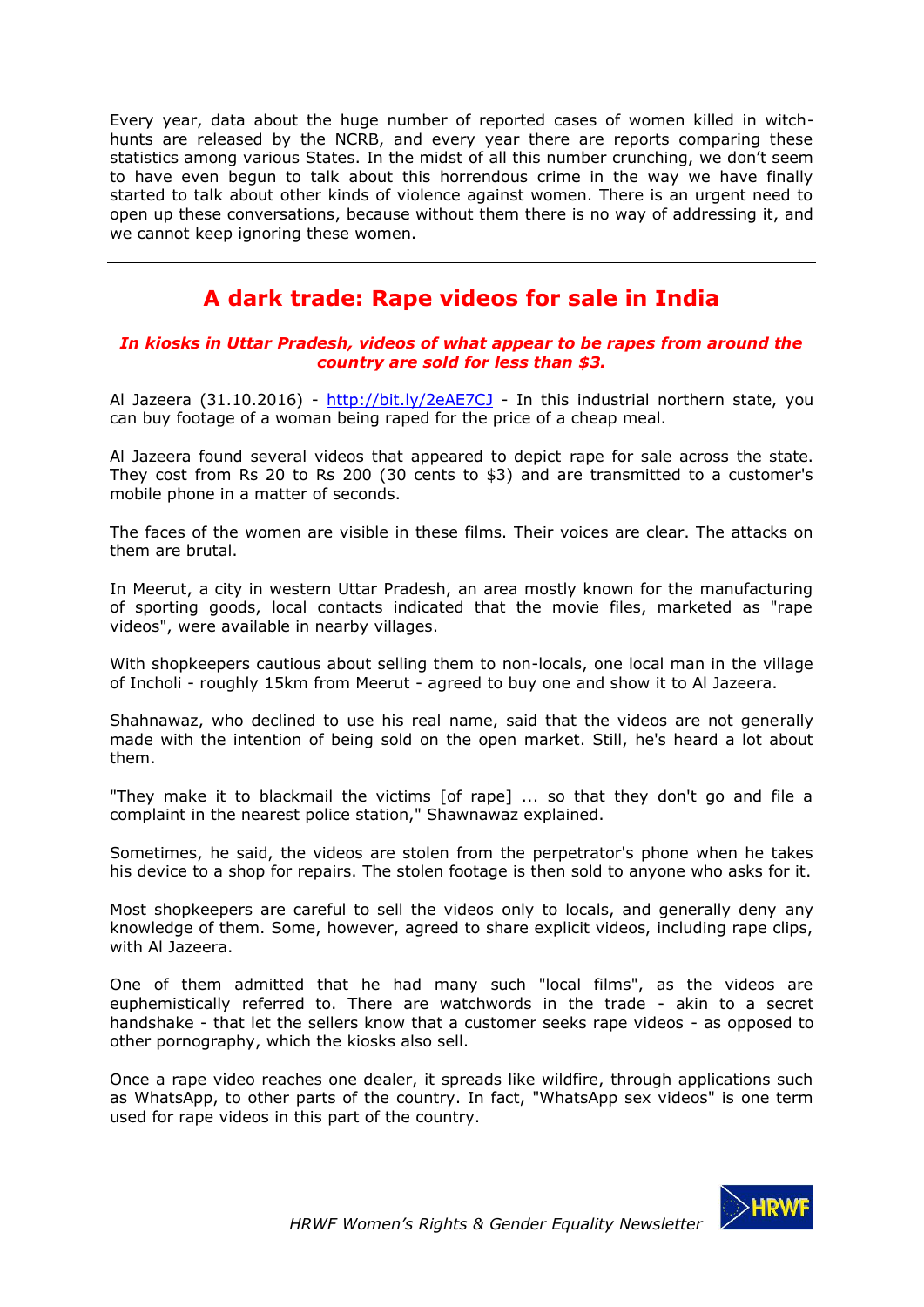In the village of Saharanpur in western Uttar Pradesh, one man who readily admitted that he frequently purchases pornography - particularly videos of rape - told Al Jazeera that he buys them from other nearby villages.

The videos he buys at shops and kiosks come mainly from other customers who sell the footage to the shopkeepers, he explained. He has a collection of these films on his laptop and described the rape footage as "pornography".

He watches the videos, he said, because they give him "peace of mind".

### *'Rape video, what is this?'*

While customers seem to be savvy to the availability of the latest rape video, local police appear to be oblivious.

When Al Jazeera contacted the District Inspector General of Police for Saharanpur Range, A K Shahi, he said he did not know what a rape video was.

"Rape video ... ye kya hota hai (Rape video, what is this)?" he asked.

Upon being informed, he said that if provided with the video, he would take action.

The Inspector General of Police for Meerut Range, Ajay Anand, told Al Jazeera that he was too new to the job to know anything about the videos.

"I have been posted here recently. Hence I don't have any idea of these rape videos being sold in the market," he said.

"I am not in a position to comment. I don't know the authenticity of these rape videos. I need to see them first before making any comment."

Al Jazeera was able to buy several of the videos with relative ease from different locations.

A senior leader of the Bhartiya Janta Party, Sanjeev Balyan - who is also a member of parliament for Muzaffarnagar in Uttar Pradesh - said that he believes the government's insensitivity towards women is a major factor in the rise of sexual violence in the country.

"In my constituency, I have heard about such videos being sold but police have taken no concrete action to stop this social malice. This proves how insensitive this government is towards the safety of women and their dignity," he said.

"In states like Uttar Pradesh, there is no supremacy of rule and order. Police act at the orders of politicians; even local politicians have an influence on police forces," he added.

#### *Dominance and extortion*

The videos Al Jazeera saw were deeply disturbing, and included what appeared to be a minor. One woman begged her rapists to stop, saying that her only recourse would be suicide. Another begged her assailants to at least stop recording the attack.

Anti-rape activists said the making of such videos is largely a display of dominance.

Mangla Verma, a Delhi High Court lawyer, who also works with the Human Rights Law Network, explained: "Rape is seen as an assertion of power by a man over a woman. It is

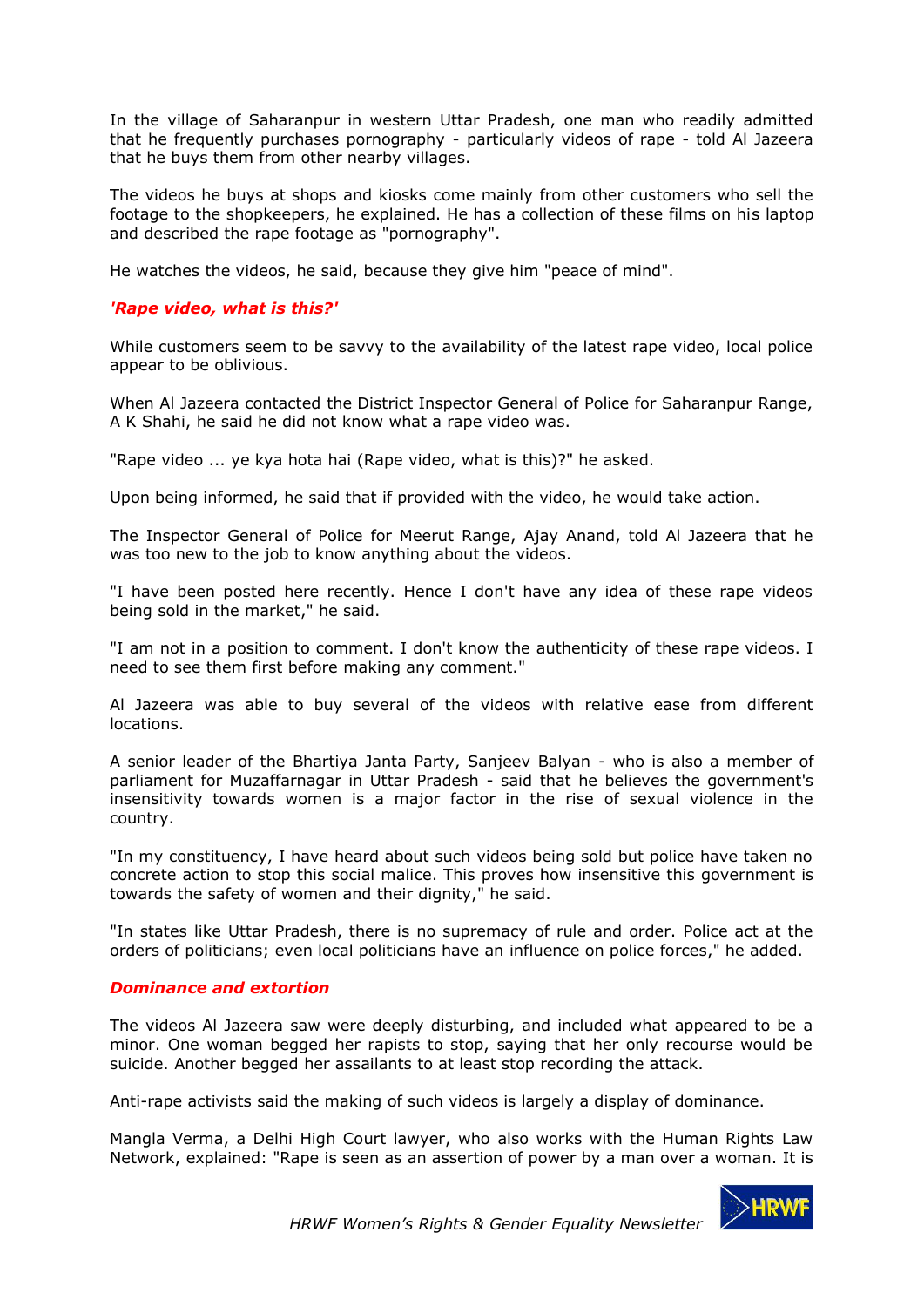in this process that he films the act, showing that he can not only commit rape, but also record the same and circulate it among others."

"This is how patriarchy works," she added.

While it is difficult to confirm that all of the videos show footage of actual rape rather than emulating rape, their presence on the market is particularly troubling given the prevalence of sexual assault in the country.

"This reflects a culture of rape in this country. Rapes are not just being committed but also glorified through [the] sale of such videos. It is shameful that such a market exists right under the nose of the governments and there are buyers of such videos," said Brinda Karat, a former member of parliament in Rajyasabha and also a Politbureau member of the Communist Party of India.

"The state machinery has completely failed to curb it. It is ironical [sic] that ... a country where there are governments which are sending people to jail for possessing bottles of alcohol is so insensitive towards such crimes committed against women."

Indeed, despite introducing stringent laws to curb crime against women after the highprofile 2012 gang rape case, crimes against women continue to rise.

According to the National Crime Record Bureau of India, in 2014 a total of 337,992 incidents of violence against women were recorded, showing an increase of 9 percent over the previous year.

In 2015, the number of rape cases declined by 5.6 percent to 34,651 reported cases, down from 36,735 in 2014. However, other sexual offences, such as sexual harassment, stalking, voyeurism and "assault on women with intent to outrage her modesty", increased by 2.5 percent.

The news that such rape videos are being sold is of particular concern to victims of the crime, who fear that they will further perpetuate violence against women.

Sixteen-year-old Shikha (not her real name) is a victim of rape. She told Al Jazeera: "It is obnoxious to know that now such videos are being sold. I can only imagine the ordeal of those victims who have been filmed while being raped."

After she was raped in her village in March 2015, Shikha endured "shaming" by her classmates and had to drop out of school.

Her family pressed charges against her alleged rapist, who is currently incarcerated, awaiting trial.

"[The videos] will bolster the morale of the perpetrators who would now know that they cannot only commit such crimes with complete impunity, but also circulate the video of the crime," she said.

"I can only imagine what the women have to go through ... one can only wonder what would have happened to these victims whose videos are being sold in the market," said Shaikha.

"I don't doubt that many of them might have resorted to committing suicide."

**Other reading:** [Khwezi showed how to challenge rape culture](https://www.theguardian.com/global-development/2016/nov/03/khwezi-showed-how-to-challenge-culture-fezekile-ntsukela-kuzwayo-fezeka-jacob-zuma?utm_medium=email&utm_source=flipboard) – the rest is up to us

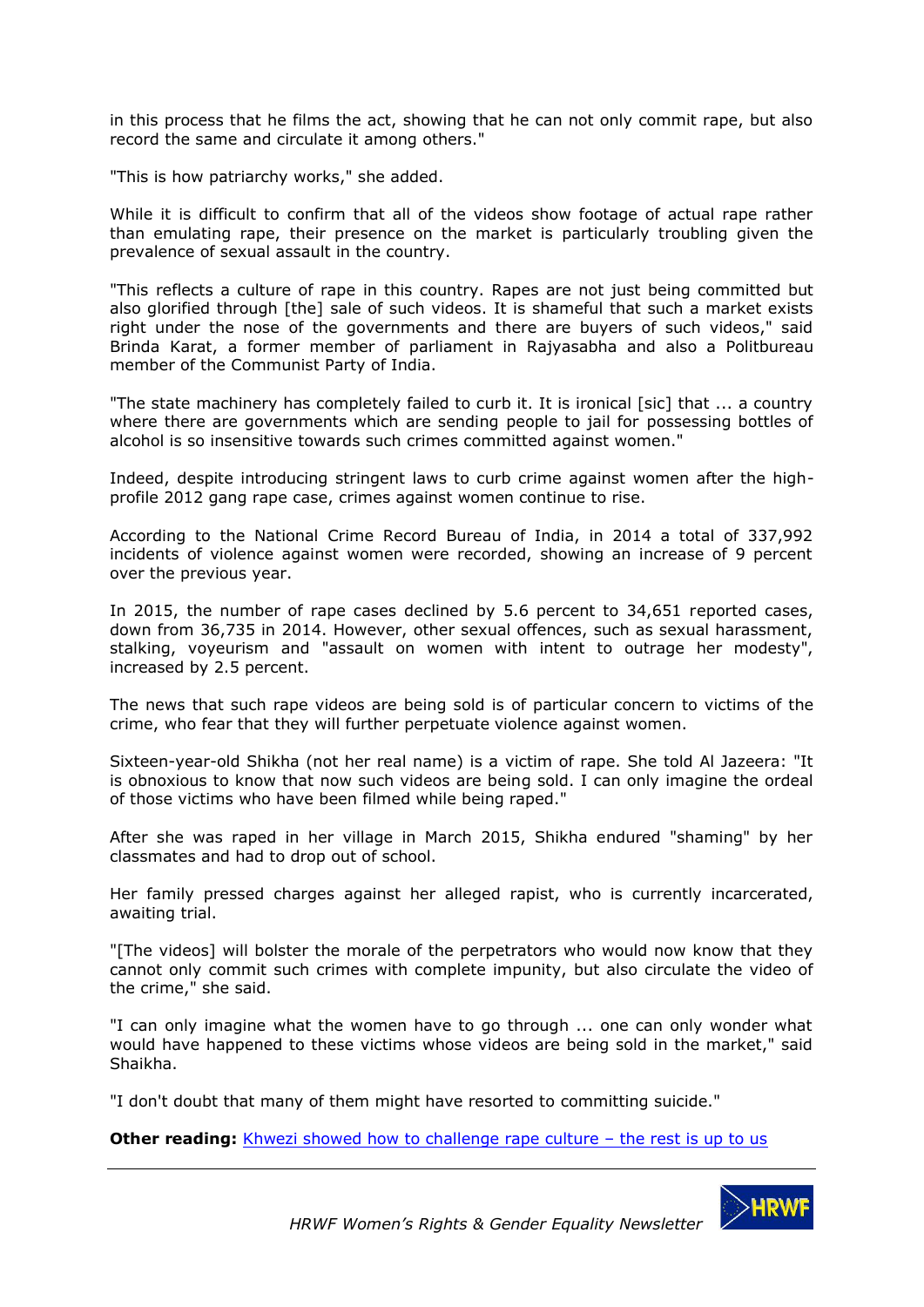# **The female Sharia judges of India**

### *Can women-run Islamic courts bring gender justice to India's Muslims? One group that is training India's first class of female 'qazis,' or Islamic judges, thinks it can.*

By Emily Feldman

The Daily Beast (18.10.2016) - <http://thebea.st/2erttyH> - From her home in the Indian city of Bhopal, Safia Akhtar listens in on her neighbors' most intimate dramas.

As often as three times a week, women pass through her door to complain of deceitful husbands, evil in-laws, abandonment, and abuse. Akhtar, a grandmother, hears from both sides of each dispute before dispensing justice, according to the teachings of the Quran.

She is a female Sharia judge.

There are few in India, but that is changing as a movement of Muslim women, fed up with misogynist practices in their communities, take matters of Islamic justice into their hands.

Zakia Soman, a prominent activist, is among the women leading the charge. Her organization, the Bharatiya Muslim Mahila Andolan, or BMMA, has been fighting for Muslim women's rights for nearly a decade and is now training what it says is India's first class of female "qazis"— Islamic judges who oversee marriage, divorce, and other personal matters in Muslim communities. Akhtar is part of the inaugural class of 30 women.

"There is now an alternative voice within India's Muslim community which is demanding justice and equality for women. And the most important thing is that more and more Muslim women are coming forward in support of [this change]," Soman said.

Though India is a secular democracy, the government allows each religious group to manage its community's personal affairs, like marriage, divorce, and inheritance. For India's nearly 180 million Muslims—India's largest minority group and the largest population of Muslims in any country besides Indonesia—these matters are often settled by male qazis who, Soman argues, perpetuate "barbaric" and "un-Quranic" practices like polygamy and child marriage.

Soman and her colleagues have witnessed the devastating consequences of these customs and concluded that the problems that plague India's Muslim women have nothing to do with Islam—but with men.

"The Quran has provided gender justice to women," Soman said, arguing that the most notorious anti-women practices associated with Islam are "nowhere sanctioned in the Quran."

Aiming to rebalance the gender scales, Soman and her colleagues launched the Darul Uloom Niswaan, an Islamic theology center offering a qazi training program for women, which started last year.

The yearlong program begins with a deep dive into the country's laws and constitution with a special focus on legal protections for minorities and women. It then moves on to the study of Islam and the Quran "from a humanist and gender-just perspective."

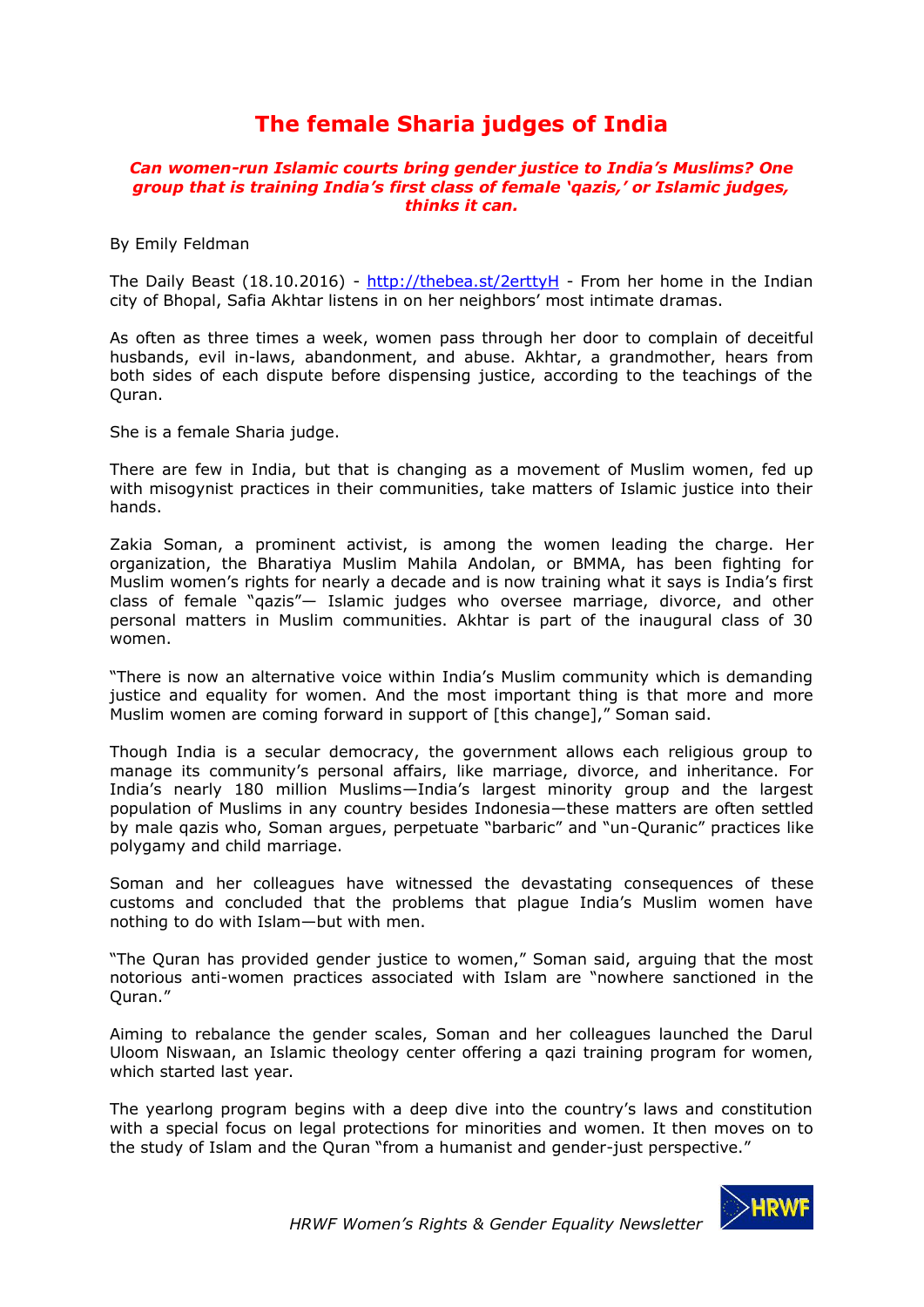"We take them through how the entire affair of interpreting the Quran and laying down the Islamic principles has been in the hands of male scholars. We then focus on verses pertaining to women—about marriage, divorce, polygamy, guardianship, a woman's [role] in society—and verses of the Quran that put across very clearly that men and women are equal in the eyes of Allah," Soman said.

By the end of the year, a diverse group of women from 10 states—a third of whom completed their formal educations and four of whom have master's degrees—will finish their training and, if they haven't started already, begin conducting marriages and settling domestic disputes.

The initiative is not without controversy. Akhtar, a longtime advocate for women's rights, has been likened in local media to Salman Rushdie and Taslima Nasrin, a feminist Bangladeshi writer in exile who fled death threats for her criticism of Islam. "Certain factions of society say female qazis should not be part of Islam and that this is un-Islamic and we should be thrown out," Akhtar said. While she says she does not fear for her safety "yet," she has stirred up angry reactions in the press.

"It's a new concept for most of the Muslims in this city, because they have never seen female qazis. They are used to seeing a man with a beard and a turban as a qazi, so it was a shocker for a lot of people," her son, Saud Akhtar, said.

The criticism doesn't only come from hardline clerics and their followers, but also from proponents of a strictly secular system that eliminates India's "parallel judicial system."

"India must have one constitution, and only those judges and courts that work under it," wrote Tufail Ahmad, author of Jihadist Threat to India: The Case for Islamic Reformation by an Indian Muslim, adding that "in the current era, Muslim women's liberty cannot be subject to the [Quran]."

Yet Soman argues that the overwhelming majority of nearly 5,000 Muslim women her organization surveyed across the country in 2013 said they wanted qazis to maintain a judicial role in family affairs. Even more—nearly 90 percent—said they wanted the system standardized and reformed with practices like polygamy forbidden.

The BMMA's work was further validated this summer when it released a petition calling for the abolishment of "instant" triple-talaq divorce, a contested Islamic practice, in which a man—and only a man—divorces his spouse by simply repeating the word "talag" Arabic for "divorce," three times in a row.

The petition racked up more than 50,000 signatures from Muslim women across the country, prompting a separate declaration of support from Muslim men, signed by everyone from students to Bollywood stars.

"A lot of ordinary Muslims understand that there is gender justice in the religion and it is a patriarchal misinterpretation which has come in the way of that," Soman said, noting that she was inundated over the summer with phone calls and messages of support.

The success of the BMMA's various initiatives, especially the training of female qazis, will depend on the level of acceptance they receive at the local level. There is no standardized qazi training or certification system recognized universally among India's Muslims. The acceptance of a person as a qazi is ultimately subjective. "The authority comes socially," Soman said.

This flexibility allowed Akhtar to begin practicing as a qazi even before she began her training course. After years of Quranic study and activism with the BMMA, she was confident enough to offer her services to settle disputes.



*HRWF Women's Rights & Gender Equality Newsletter*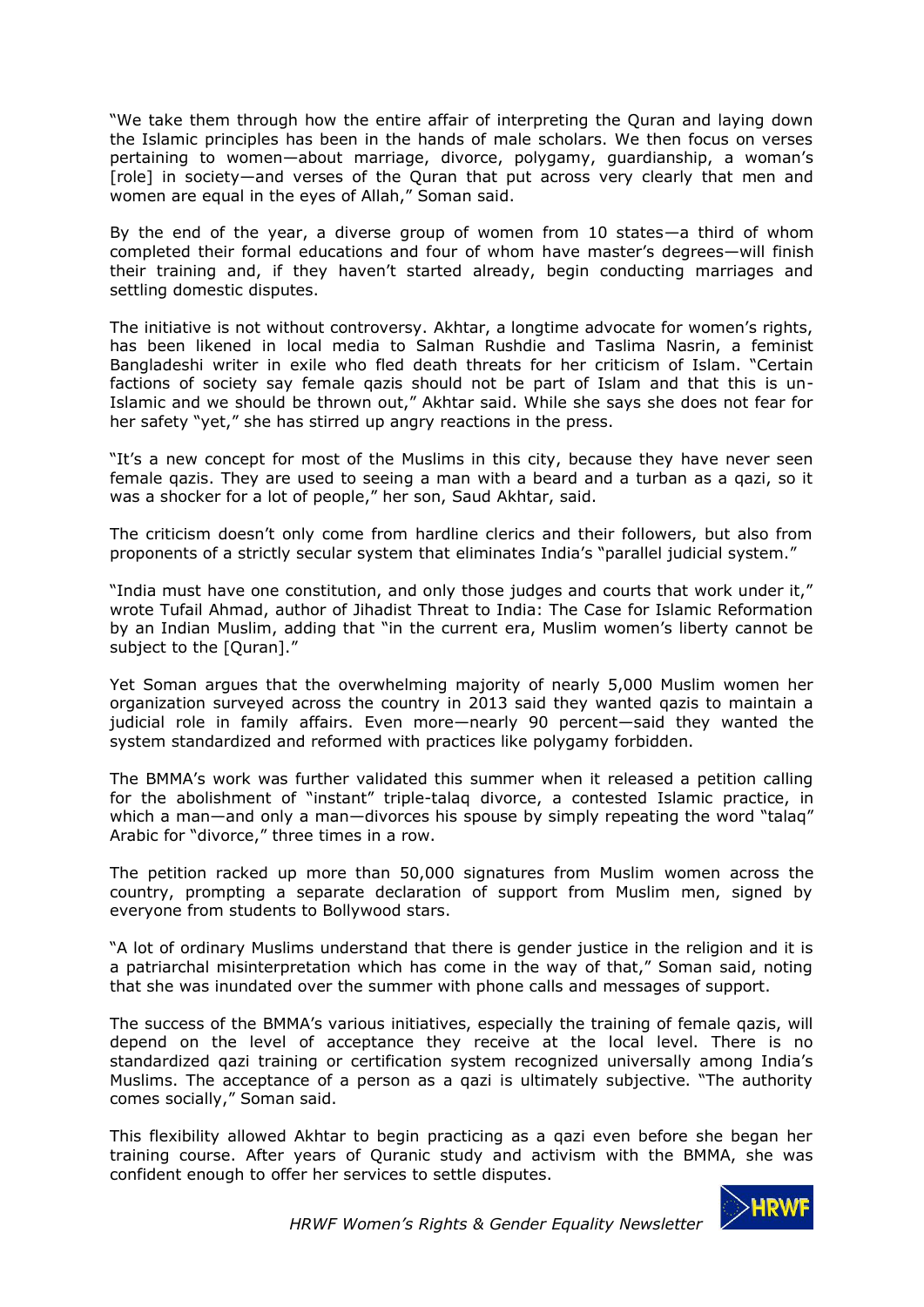Her new training is only adding to her credibility. The 65-year-old says she now sees between 10 to 15 cases a month that illustrate to her the "misconceptions in society about Sharia law."

Recently, for example, a woman sought her help after her husband divorced her while she was asleep. "When she got up, her in-laws informed her, 'You are no longer the wife of our son because when you were sleeping he gave you talaq,'" Akhtar explained. "There was no witness, nothing." Akhtar ruled the divorce invalid, citing the more common Quranic interpretation that requires three months before a divorce is finalized, with an eye toward reconciliation.

She also recently settled cases of triple-talaq by social media (not valid, she ruled) and another in which a man refused to give his ex-wife any financial support following their divorce. Akhtar said she helped the woman secure 1 million rupees (roughly \$15,000) in compensation.

No one is bound by her decisions. Families are ultimately free to reject her rulings and seek a second opinion somewhere else, whether within the country's legal system or by another religious authority whose interpretation might suit them more. But Akhtar and Soman are both confident that the simple presence of female qazis in Indian society will help move the gender justice dial in the right direction.

More reading: Co[ng caught between Muslim votes and women's rights over triple talaq](http://www.hindustantimes.com/india-news/cong-caught-between-muslim-votes-and-women-s-rights-over-triple-talaq/story-nvAidyBkAxtJCrkyUxEcpN.html?utm_medium=email&utm_source=flipboard)

### **Will a mobile phone panic button help stop sexual assaults in India?**

#### *India has a large market for mobile phones, and while access has spread to the rural areas, some say that requiring extra features on the phone may increase the cost of the phones, making them unaffordable to some women.*

CS Monitor (26.04.2016) - <http://bit.ly/21gVR9j> - As part of an effort to fight sexual assault against women in India, all mobile phones will be required to have panic buttons starting January 2017.

The new rules released this week will apply to both local and internationally manufactured phones. "Feature phones" (a term used for phones that are not smartphones) will have the panic buttons configured to the numbers 5 and 9, so that when the button is held down for a certain period of time, a phone call will be initiated to at least 10 people including police, relatives, and close friends. Smartphones will be required to have an on-screen emergency button, or introduce a feature that will initiate an emergency phone call when the on-off button is pressed three times. In addition, phone manufacturers will be required to add a global positioning system (GPS) starting in January 2018.

Currently, India doesn't have a centralized 911-type service for emergency calls, but a nationwide emergency response number may be introduced soon.

Some one billion people have access to mobile phones in India and the market is still growing, making India one of the fastest markets for smartphones. The country's department of telecommunications says that panic buttons may be a better solution than apps. In 2011 New Delhi, which is dubbed India's "capital of rape" introduced a phone app, "Fight Back" that was intended to fight assault by sending alert messages to close friends, and police. But the city continues to experience high rates of rape, with 1,813

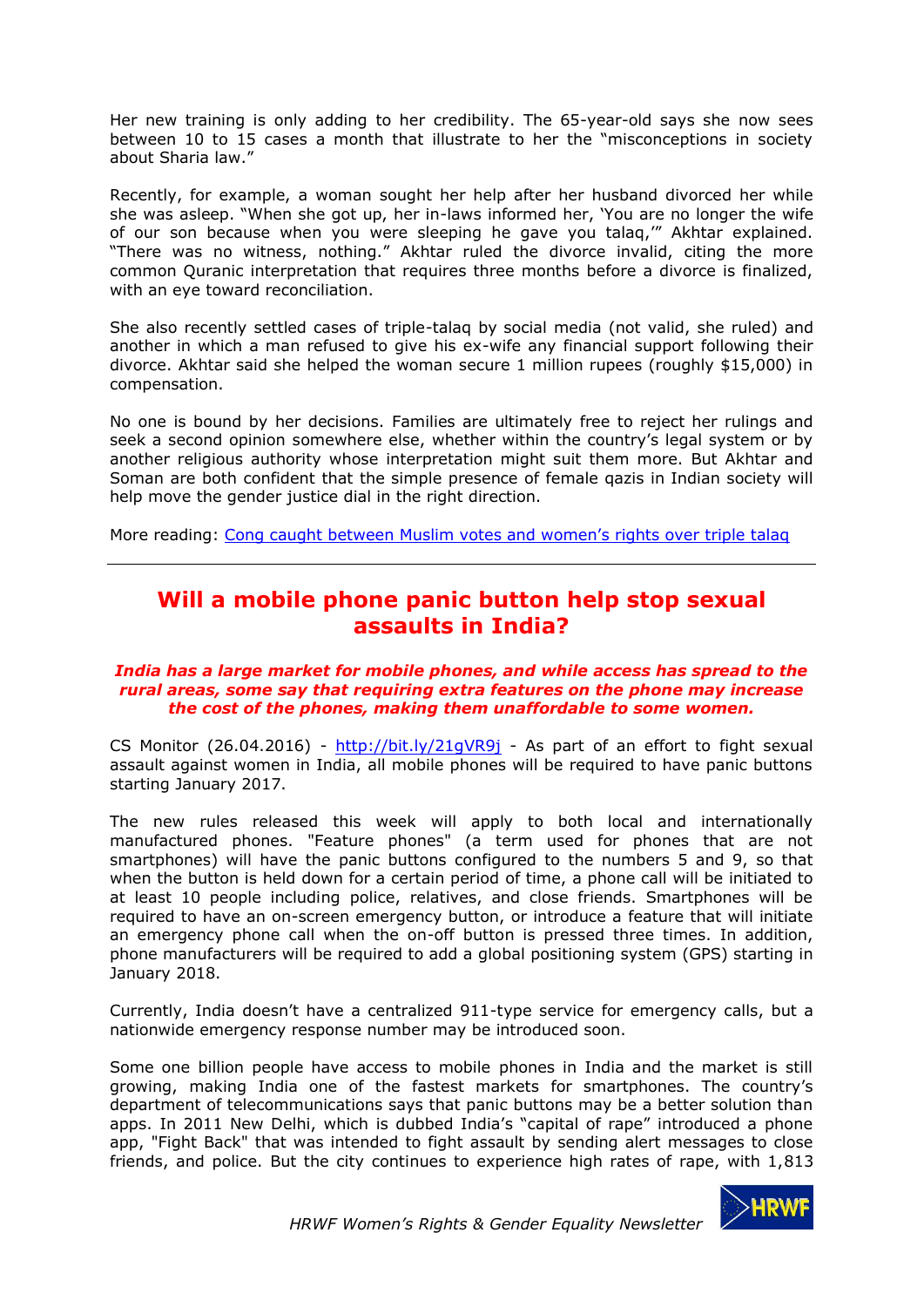incidences of rape in 2014, up from 1,441 in 2013, The Hindu reports, citing government data.

Campaigns against sexual assaults have taken center stage in India since the fatal gang rape of a 23-year-old student on a bus in Delhi in 2012. But despite increased campaigns, sexual assault incidents have increased since the 2012 incident that put India in the international spotlight. In 2014, for example, there were 337,922 incidences of violence – including, rape, molestation, abduction, and cruelty by husbands – perpetrated against women, up 9 percent from the figure in 2013, according to the National Crime Records Bureau, Reuters reported. And in the same year 37,000 rape cases were reported, up from 33, 707 in 2013. Experts say that a high number of assaults still go unreported, though some statistics suggest that a woman is raped in the country once every 15 minutes.

India's Minister of Women and Child Development Maneka Gandhi, who has been championing the panic buttons, calls the new rules a "game changer."

"When I came to the Ministry there were proposals that women should wear necklace with an inbuilt device pressing which could trigger an alarm," Gandhi told the Hindu.

"So we thought that it is best to have the panic button on the phone. Even in rural areas women have phones now."

"Technology is solely meant to make human life better and what better than using it for the security of women?" said Ravi Shankar Prasad, minister of communications and information technology.

But there are still concerns that the measure isn't enough. Some women in rural areas don't have access to mobile phones, while some areas restrict girls from owning mobile phones saying they are a distraction to academics, Reuters reported. Others who are concerned contend that requiring GPS on phones will likely increase the cost of the phones and make them unaffordable to many women.

"So while the government might force mobile manufacturers to take customer safety seriously, a panic button by itself will hardly be a panacea," writes Shruti Dhapola, for the Indian Express. "A unified helpline, one that actually results in quick action and response from the authorities concerned will also be required. Otherwise one can keep pressing that panic button all day long."

### **Triple talaq: India's Muslim women fight against instant divorce**

*India is perhaps the only country in the world where a Muslim man can divorce his wife in a matter of minutes by just uttering the word talaq (divorce) three times. But this controversial practice of "triple talaq" is now facing a stiff challenge - the Supreme Court is considering whether to declare it unconstitutional, writes the BBC's Geeta Pandey in Delhi.*

BBC (11.04.2016) - <http://bbc.in/1MFnxBX> - Shayara Bano's world came crashing down in October.

The 35-year-old mother of two was visiting her parents' home in the northern state of Uttarakhand for medical treatment when she received her talaqnama - a letter from her husband telling her that he was divorcing her.

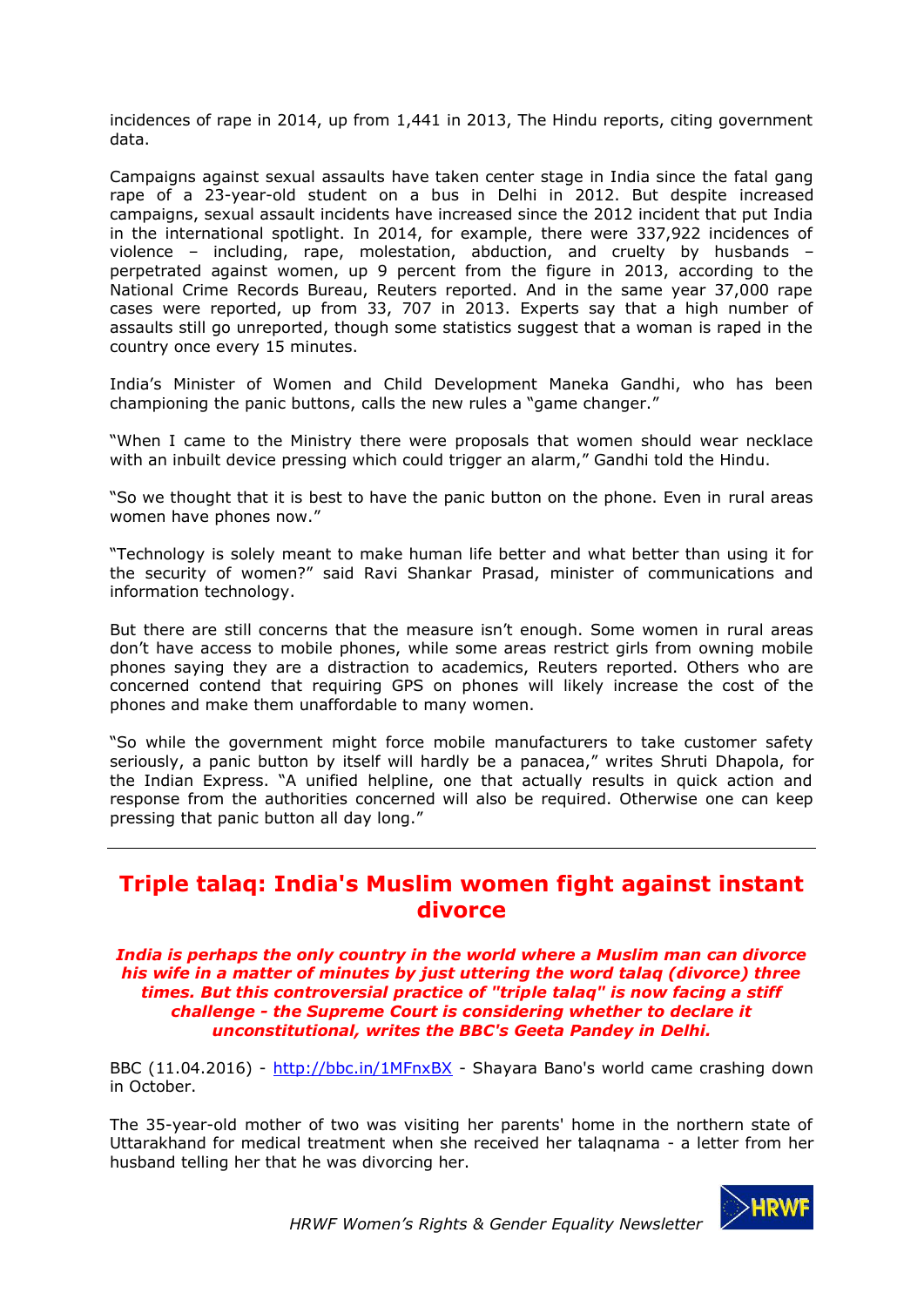Her attempts to reach her husband of 15 years, who lives in the city of Allahabad, have been unsuccessful.

"He's switched off his phone, I have no way of getting in touch with him," she told the BBC over phone from her home in the northern state of Uttarakhand. "I'm worried sick about my children, their lives are getting ruined."

In February, a frustrated Shayara Bano filed a petition in the Supreme Court, demanding a total ban on triple talaq which, she says, allows Muslim men to treat their wives like "chattel".

Muslims are India's largest minority community with a population of 155 million and their marriages and divorces are governed by the Muslim personal law, ostensibly based on the sharia.

Even though it has been practised for decades now, the unilateral instant triple talaq is clearly an aberration - it finds no mention in sharia or the Koran.

Islamic scholars say the Koran clearly spells out how to issue a divorce - it has to be spread over three months which allows a couple time for reflection and reconciliation.

Activists say most Islamic countries, including Pakistan and Bangladesh, have banned triple talaq, but it thrives in India.

For years, Muslim women in India have also been demanding a ban on the reprehensible practice - in 2004, I wrote about a similar campaign to end triple talaq.

A dozen years later, the situation appears worse.

And modern technology has made it even easier for unscrupulous men to dump their wives - using text messages as well as post and the telephone to pronounce divorce. There have also been instances where men have used Skype, WhatsApp or Facebook for the purpose.

In November, the Mumbai-based Bharatiya Muslim Mahila Andolan (BMMA - Indian Muslim Women's Movement) released a report chronicling nearly 100 cases of triple talaq.

"Since 2007, we have come across thousands of cases of oral triple talaq, rendering women destitute with nowhere to go," says Professor Zakia Soman, social activist and BMMA founder.

In a majority of the cases compiled by the BMMA, the divorced women were from poor families and most said their husbands did not honour their obligations to pay maintenance, forcing them to return to their parental homes or fend for themselves.

Indian Muslims also follow Halala - where a divorced woman has to marry another man and consummate her marriage in order to go back to her former husband.

"India is the only country in the world where these un-Koranic practices exist. These are barbaric and totally unacceptable. There's a need for a comprehensive review of Muslim personal laws in India," Prof Soman told the BBC.

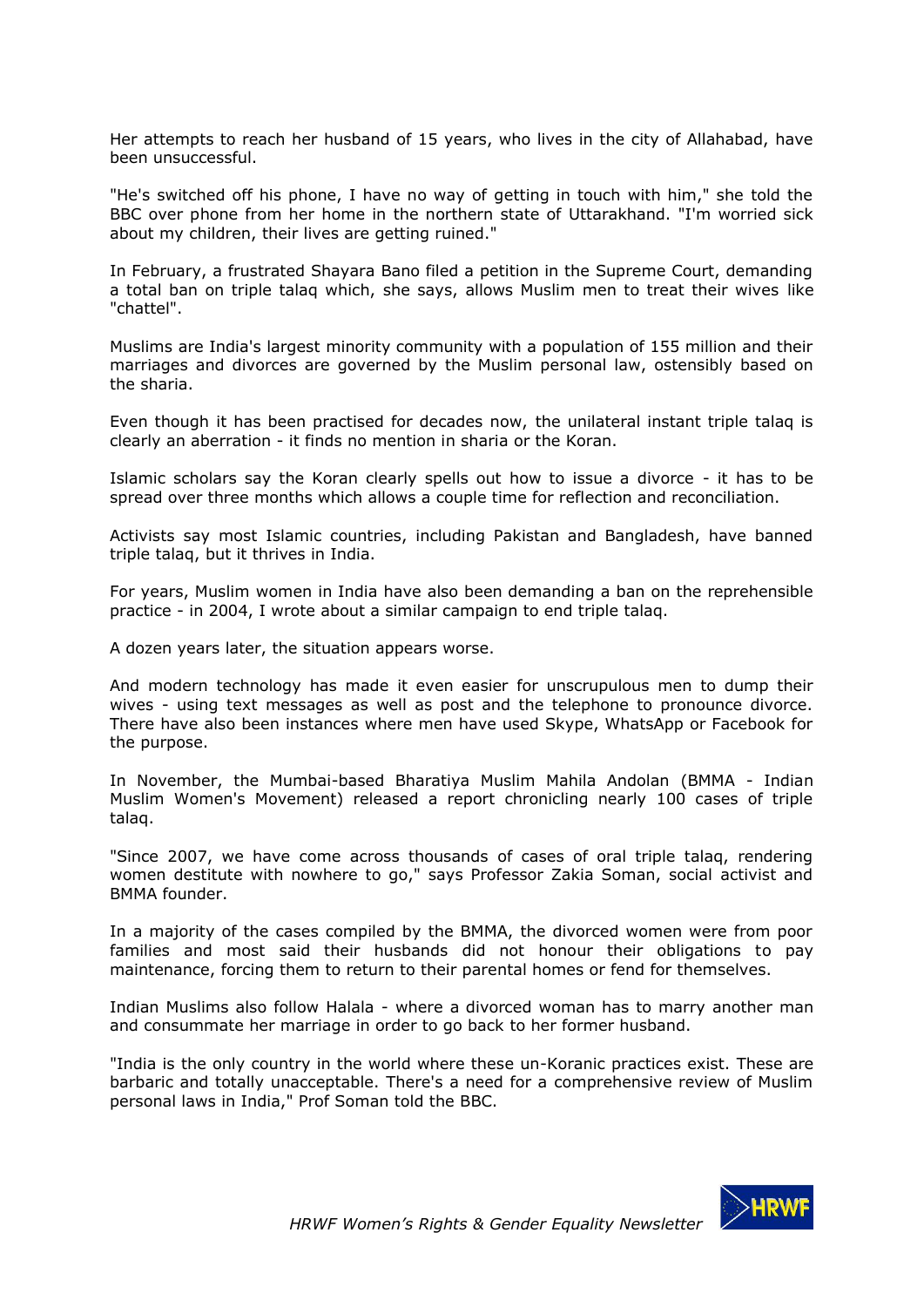In October, the BMMA wrote a letter to Prime Minister Narendra Modi demanding "reforms in Muslim divorce and polygamy laws". They also filed a petition in the Supreme Court.

Prof Soman says what makes matters worse for the women is that "this un-Islamic triple talaq is often sanctioned by the Muslim clergy - the qazis and maulvis".

Perhaps that is why the Supreme Court's decision to take up Shayara Bano's petition has been opposed by several influential Muslim groups, including the All India Muslim Personal Law Board (AIMPLB).

Its working committee member Asma Zehra is quick to "condemn" the practice, describing it as "haraam" (forbidden), but insists that the divorce rate is still very low among Indian Muslims and that the issue is being blown out of proportion by forces inimical to Islam.

"Why is everyone after us, after our religion?" she asks.

Ms Zehra says Muslims are struggling to survive under the present Indian government, led by Mr Modi's Hindu nationalist Bharatiya Janata Party, adding that the focus on the issue of triple talaq is "basically because they want to interfere in our religion" with the aim of introducing a uniform civil code.

She says that even though triple talaq has no Koranic sanction, it is not in their power to ban it because AIMPLB is "just a moral body, we can only educate people".

Ms Zehra says they are doing plenty to educate people, but activists say much more needs to be done.

"Condemning it is not enough. These practices need to be declared illegal," says Prof Soman.

"It's important that the Muslim family law is properly codified. Koran gave us our rights, the patriarchal forces have taken it away from women," she adds.

Shayara Bano, in her village in the hills of Uttarakhand, is pinning her hopes on the Supreme Court.

"I want my husband to take me back. I'm hoping to get justice from the court," she says.

### **Indians decry Hindu leader's temple rape comment**

Aljazeera (11.04.2016) - <http://bit.ly/1RTAJU8> - Hindu religious leader Shankaracharya Swami Swaroopanand Saraswati has caused an outcry in India after saying that entry of women into the Shani temple in Maharashtra state will lead to more crimes such as rapes.

Commenting on the recent entry of women into a temple in western Maharashtra state, Shankaracharya, 94, said on Sunday that "women should not feel triumphant about visiting the sanctum sanctorum of Shani Shingnapur temple in Maharashtra.

"They should stop all the drum beating about what they have done. Worshipping Shani will bring ill luck to them and give rise to crimes against them like rape," he was quoted as saying by the Indian Express newspaper on Sunday.

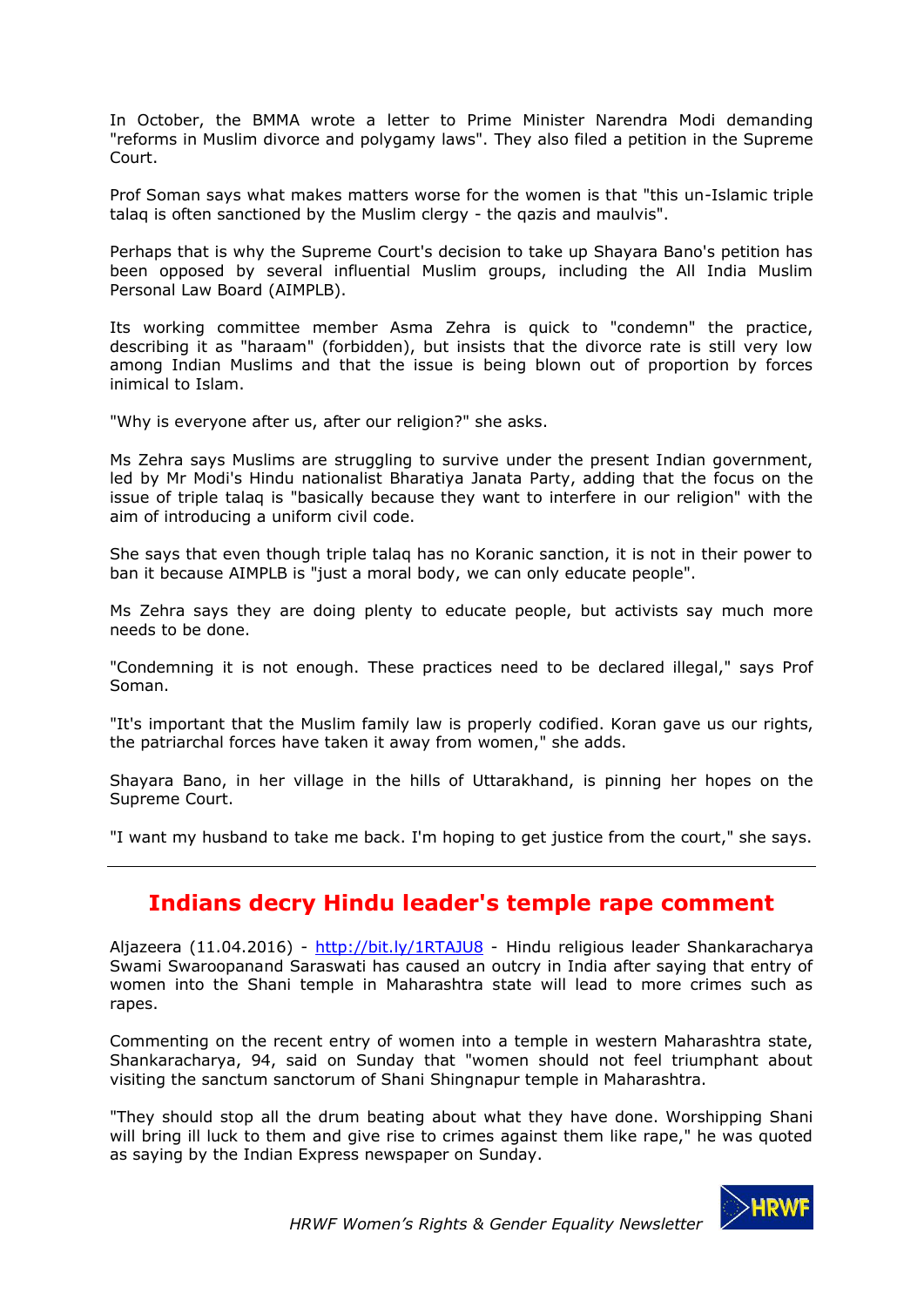Women's groups and activists decried the comment, describing the statement as patriarchal and against the dignity of women.

"Society is not going to tolerate this. Women will struggle against such mindset," Jagmati Sangwan, general secretary of All India Democratic Women's Association (AIDWA), told Al Jazeera by phone on Monday.

Last week, Maharashtra High Court struck down a 400-year-old ban on the entry of women into Shani Shingnapur temple on the ground that women cannot be discriminated on basis of their gender.

## *Patriarchal mindset*

Many commentators on social media expressed outrage and mocked the Swami for his comments.

"Fundamentalist religious leaders feel that religious places are the domain of men," Sangwan said from Indian capital, New Delhi.

"Not only religious places, patriarchal mindset in the society needs to be attacked, which believes that women are inferior and as a result cannot be allowed equal rights," she said.

Rights groups have been fighting a similar ban on the entry of women to a famous Muslim shrine, Haji Ali Dargah, in Mumbai city.

The latest controversy comes days after Shankaracharya said that worshipping of an Indian guru known as Sai Baba has caused drought in Maharashtra state. The state's Latur district is suffering an acute water crisis, triggering water riots in some places.

Calling for "strong action", Sangwan said that "the statement is a disobedience to Maharashtra High Court as well as the Maharashtra State Assembly, which supported equal rights for women and their entry into temples".

The AIDWA general secretary called for tough laws to safeguard dignity of women.

"We have actually submitted a memorandum to law ministry that people holding responsible positions, ie religious, social or political, should face action if they attack equality of women, their dignity and equal rights."

# **Indian villagers block women activists from Hindu temple**

Kuwait Times (02.04.2016) - <http://bit.ly/1YcRRof> - Angry villagers blocked a group of women activists from entering the inner sanctum of a temple in western India yesterday, despite a court order mandating Hindu women's right to worship.

The high court in Mumbai said Friday women had a fundamental right to enter temples and directed authorities not to bar them from any Hindu place of worship across the state of Maharashtra. Buoyed by the high court order, a group of about 30 women activists tried to enter the shrine of Shani Shingnapur temple in Ahmednagar district on Saturday, television footage showed.

But hundreds of villagers-both male and female-who believe in the centuries-old tradition of barring women from entering the shrine formed a human wall, forcing the female

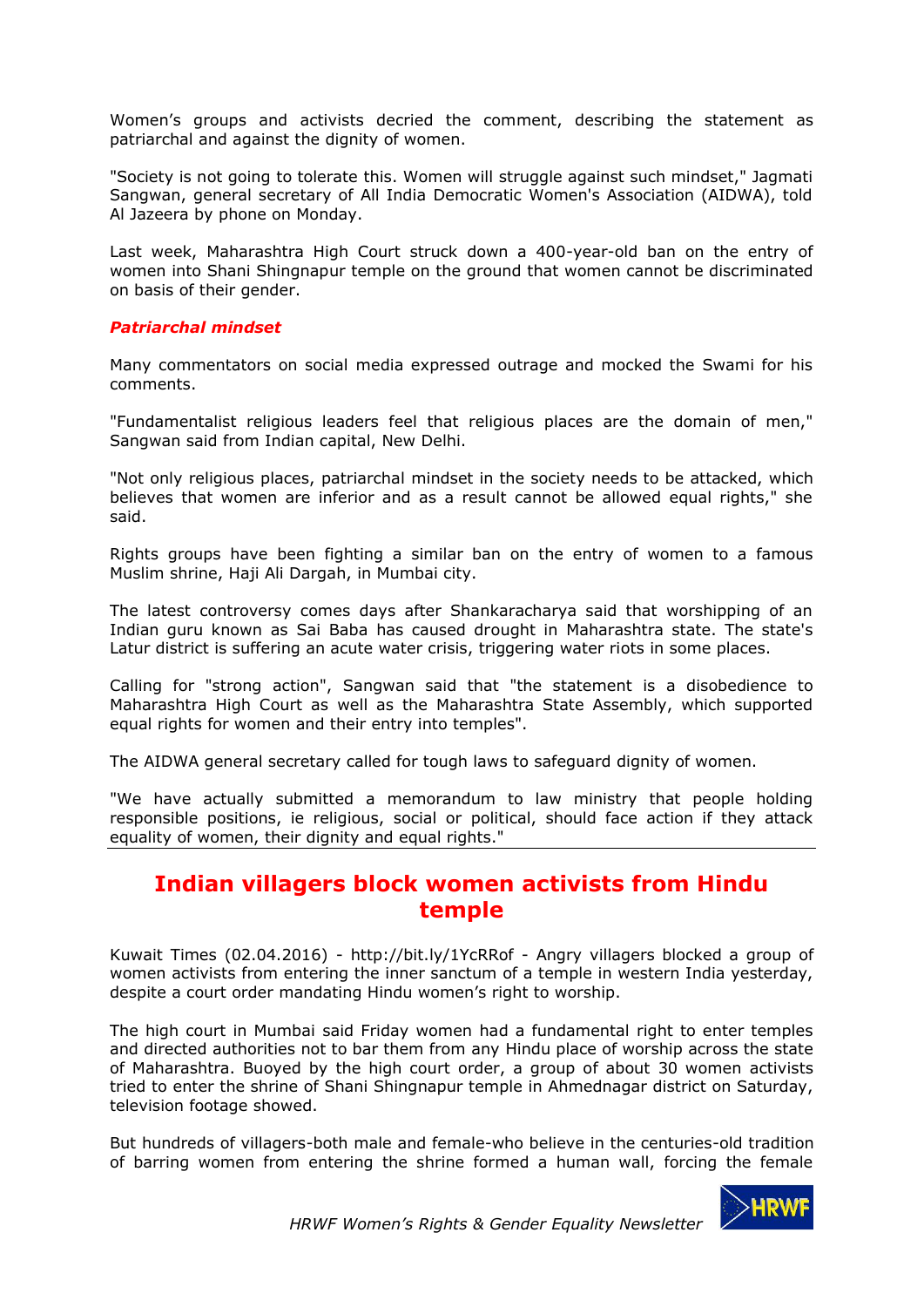protesters to retreat. "The honorable court has recognized our right to pray. Police must provide us protection and allow us to enter the shrine," Trupti Desai, the activists' leader, told TV channels.

"We will not leave without entering the platform (where the Shani idol is kept)," she said amid chaotic scenes on the temple grounds. A few Hindu temples in India ban women from entering the inner sanctum, with Kerala's famous Sabarimala temple barring all female worshippers aged between 10 and 50 years.

The court also said Friday that state authorities must implement a 1956 law on Hindu worship, which stipulates that a person who prevents women from entering a temple can be imprisoned for six months. The court's directive came after Desai challenged the ban and called it "a symbol of gender inequality" that should not be tolerated in the 21st century.

Women have also been prevented from entering Mumbai's Haji Ali Dargah mausoleum since 2011, with its trust saying close female proximity to the tomb of a revered saint is "a grievous sin" in Islam.

Maharashtra Chief Minister Devendra Fadnavis had earlier voiced support for Desai, saying Indian culture and Hindu religion gave women the equal right to pray. Around 80 percent of India's 1.2 billion population is Hindu, but the country is also home to large numbers of Muslims, Christians and Buddhists.

# **Fighting female genital mutilation among India's Bohra**

# *FGM: girl-children of Dawoodi Bohra sect are the only Muslim women in India systematically and forcefully mutilated.*

Aljazeera (07.03.2016) - <http://bit.ly/222OaUL> - About 40 years ago at the age of seven, Masooma Ranalvi was lured to a dark alley in a decrepit-looking building by her grandma's promise of ice-cream. It is a day that she will never forget.

"I remember it so clearly. I was told to lie down, my legs were held and I was cut with a razor. It was a sharp piercing pain. It was so scary and I couldn't stop crying," Ranalvi told Al Jazeera English.

After the procedure, black powder was put on the wound and for the next 10 days Ranalvi suffered silently in pain.

"It happened in such a primitive way but we were in the throbbing metropolis of Mumbai. Even to date, what happened was never spoken about."

Ranalvi, who grew up in Mumbai but has since moved to the country's capital, is one of the estimated 200 million girls and women alive today that have suffered female genital mutilation (FGM), according to the latest worldwide figures by UNICEF.

But while FGM has been well-documented in countries including Egypt, Ethiopia and Indonesia, it has been shrouded in secrecy in India, where it is practised among the Dawoodi Bohra community, a Shia Muslim sect with origins linked to Africa and which is thought to number more than one million.

While Muslims make up about 14 percent of India's population, FGM only occurs within this specific sect.

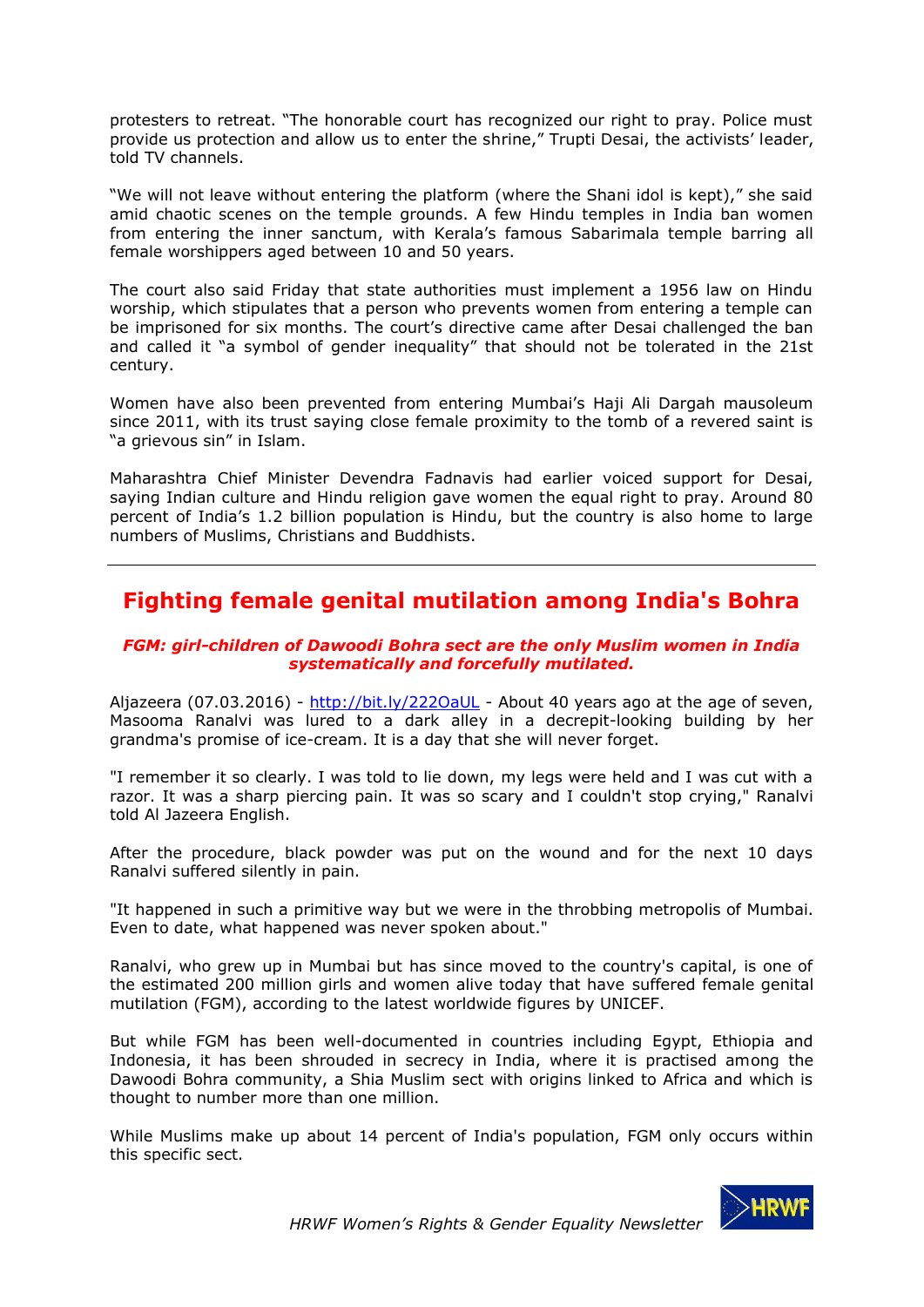It was not until Ranalvi was in her late 20s that she read about the practice in Africa and drew parallels with what had happened to her.

"When I realised I was shattered. It was horrifying to realise that part of my clitoris was ripped out."

#### *'Speak out on FGM'*

While little was known about female genital mutilation in India, that is all changing thanks to Ranalvi and a group of women who have come together under the forum "Speak out on FGM" to tell of their experiences and to encourage other women to speak out too.

Last month a petition was launched by 17 Bohra women calling for a law banning FGM in India.

"A lot of Bohra women contacted me wanting to speak out and talk about what happened to them," Ranalvi said.

"I needed to do something about it. All of us are scarred in some way. We were cheated in a clandestine way."

Although it is not mentioned in the Quran, the Bohras consider Khatna - their name for female genital mutilation - to be a religious obligation. The Syedna, the religious head of the sect, who is based in Mumbai, supports the practice. Ranalvi said that the response of the religious head has been one of "silence".

"He has decided to keep quiet and the practice continues unabated," she said.

Dr Zeenat Shaukat Ali, a professor of Islamic Studies at St Xavier's College, in Mumbai, told Al Jazeera that the practice had nothing to do with religion.

"Nowhere is it mentioned in the Quran, it is a 'tradition'. It has nothing to do with religion. We always have this tendency to confuse religion and culture," she said.

"The idea is to suppress women, to dominate them. The practice is not acceptable for other Muslims in India except the Bohra sect. It is really not acceptable."

Ali added that she was proud of the women who were taking a stand against it.

### *FGM - 'a form of abuse'*

Tasneem, who didn't want to disclose her full name for fear of retribution in the community, was also cut at the age of seven. She too was lured by the promise of icecream.

"I realised that Khatna is not in the Quran. Why put girls through torture in the name of religion? We need to break the myth that it's compulsory. If something is advocated in the name of religion, it doesn't mean that it's right," she told Al Jazeera.

She, and other Bohra women, believe that religion is used as an excuse to justify the practice which is done to "prevent promiscuity". Others in the community label it "female circumcision" as a means of justification - just as baby boys in the community have it done for health reasons.